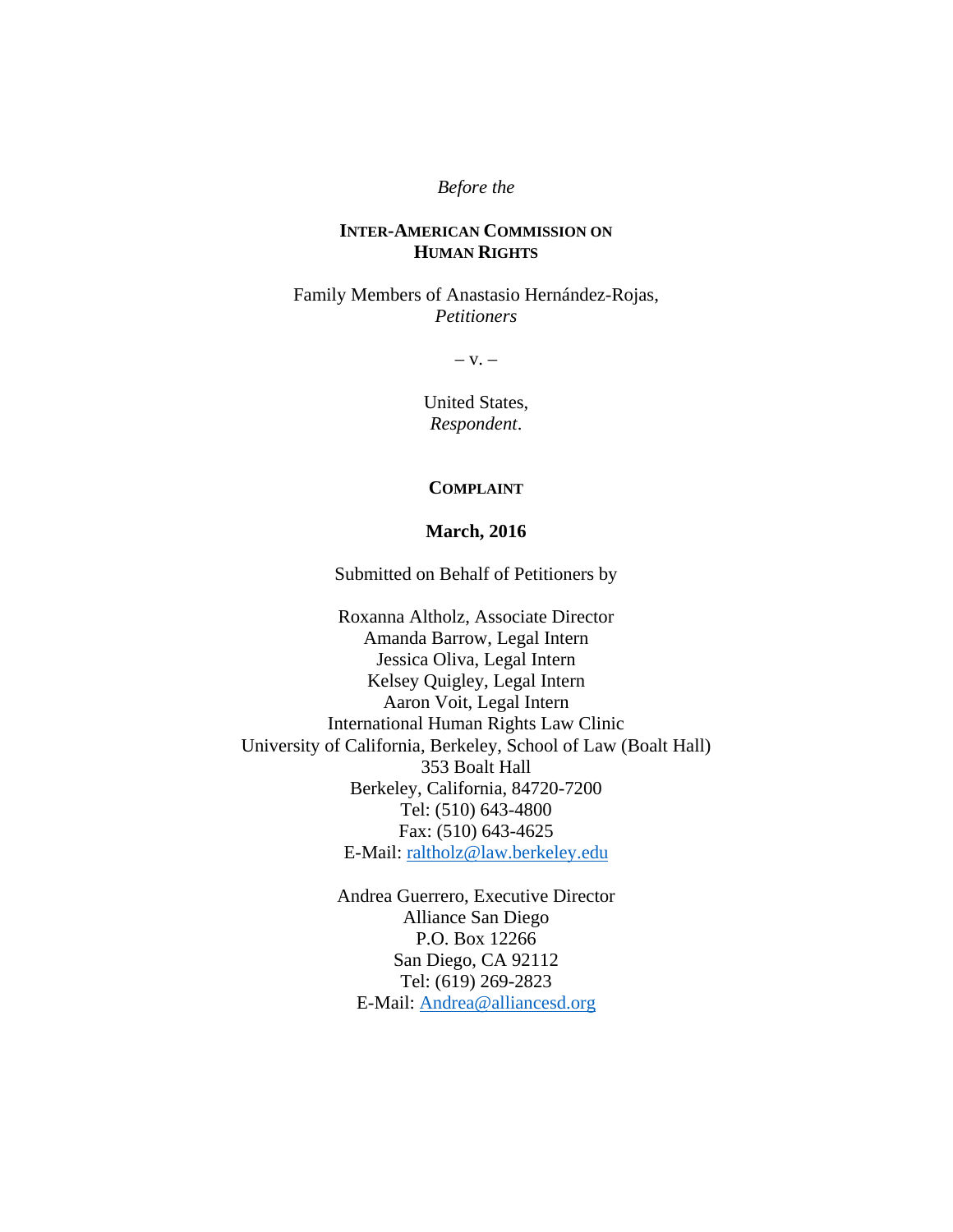# **Table of Contents**

|  | $\mathbf{i}$ .                                                                                               |  |
|--|--------------------------------------------------------------------------------------------------------------|--|
|  | ii.                                                                                                          |  |
|  |                                                                                                              |  |
|  |                                                                                                              |  |
|  |                                                                                                              |  |
|  |                                                                                                              |  |
|  |                                                                                                              |  |
|  | D. There Are No Proceedings Pending Before Any Other International Tribunal  18                              |  |
|  |                                                                                                              |  |
|  | A. The Inter-American Commission Should Interpret the American Declaration in Light                          |  |
|  |                                                                                                              |  |
|  |                                                                                                              |  |
|  | The American Declaration prohibits torture and other cruel, inhuman, and degrading<br>$\mathbf{i}$ .         |  |
|  |                                                                                                              |  |
|  | 11.                                                                                                          |  |
|  | iii. The United States' mistreatment of Anastasio Hernández Rojas constitutes torture 22                     |  |
|  | iv. The United States has failed to investigate and punish those responsible for torturing                   |  |
|  |                                                                                                              |  |
|  | C. Agents of the United States Killed Anastasio Hernández Rojas In Violation of His                          |  |
|  |                                                                                                              |  |
|  | i. The American Declaration Prohibits the arbitrary deprivation of liberty and life (Articles                |  |
|  |                                                                                                              |  |
|  | The United States Used Arbitrary and Excessive Force to Deprive Anastasio Hernández<br>$\ddot{\mathbf{i}}$ . |  |
|  |                                                                                                              |  |
|  | D. The United States Violated the Right to Life of Anastasio Hernández Rojas by Failing                      |  |
|  | to Uphold its Duty to Investigate, Prosecute, and Provide Full Reparations 35                                |  |
|  | The American Declaration requires an effective investigation and prosecution of<br>1.                        |  |
|  |                                                                                                              |  |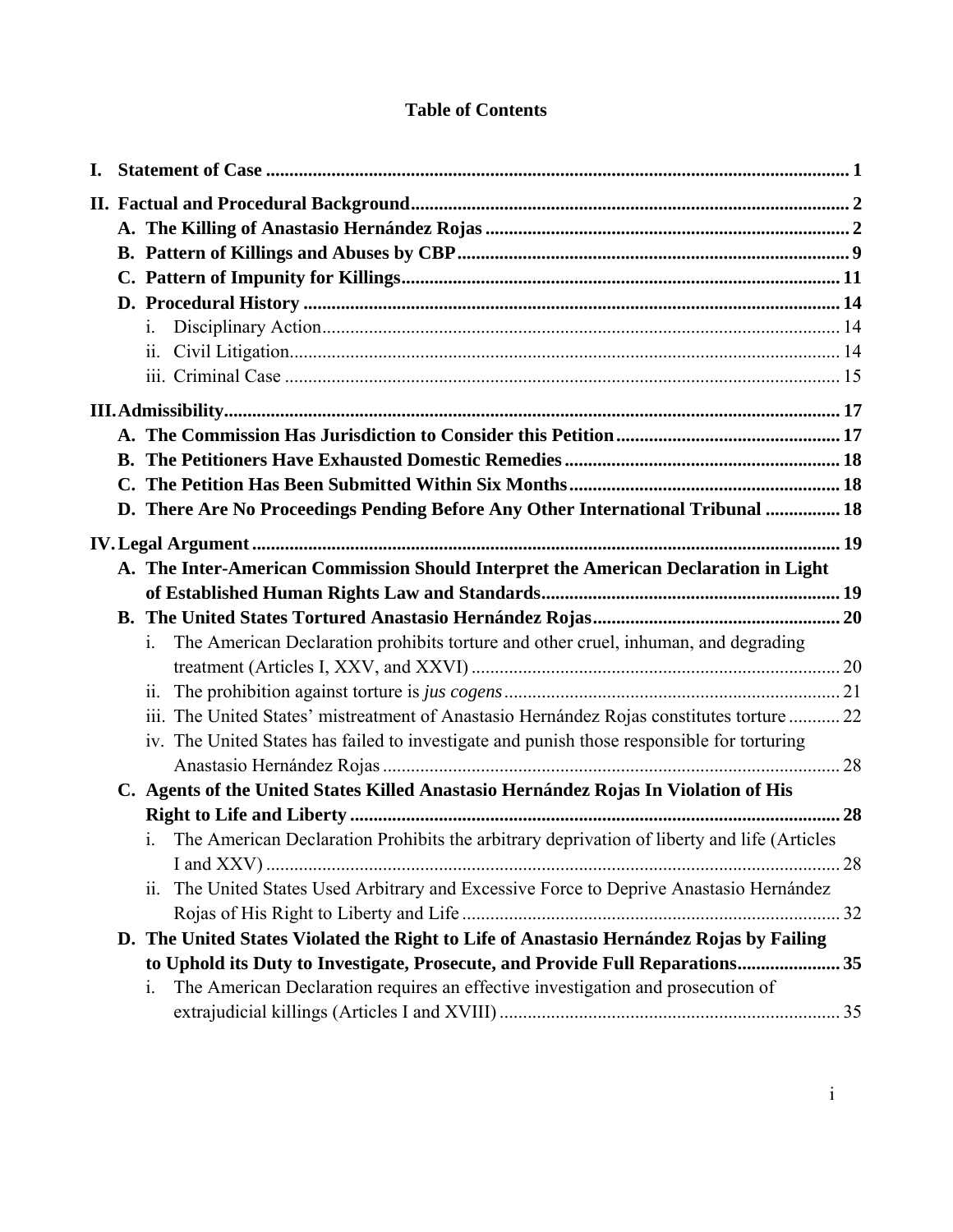| 11.          | The United States failed to effectively investigate the extrajudicial killing of Anastasio      |  |
|--------------|-------------------------------------------------------------------------------------------------|--|
|              |                                                                                                 |  |
|              | iii. The United States failed to diligently prosecute the perpetrators of the torture and death |  |
|              |                                                                                                 |  |
|              | iv. The United States Failed to Uphold the Family Members' Right to Truth 44                    |  |
| $V_{-}$      | The United States Violated Family Members' Right to Participate in the Investigation  46        |  |
|              |                                                                                                 |  |
|              | E. The United States Violated the Right of Anastasio Hernández Rojas's Family Members           |  |
|              |                                                                                                 |  |
| $\mathbf{1}$ | The American Declaration protects the right to personal integrity (Articles I & XXVI) 49        |  |
| 11.          |                                                                                                 |  |
|              | F. The United States Violated Anastasio Hernández Rojas's Right to Equality before the          |  |
|              |                                                                                                 |  |
| 1.           | The American Declaration prohibits discriminatory intent and effect (Articles I & II) 51        |  |
| 11.          | Neutral laws and policies that have a discriminatory effect constitute discrimination  52       |  |
|              | iii. State-sponsored violence and impunity constitute discrimination under the American         |  |
|              |                                                                                                 |  |
|              | iv. The United States has discriminatorily denied Anastasio Hernández Rojas equal protection    |  |
|              |                                                                                                 |  |
|              |                                                                                                 |  |
|              |                                                                                                 |  |
|              |                                                                                                 |  |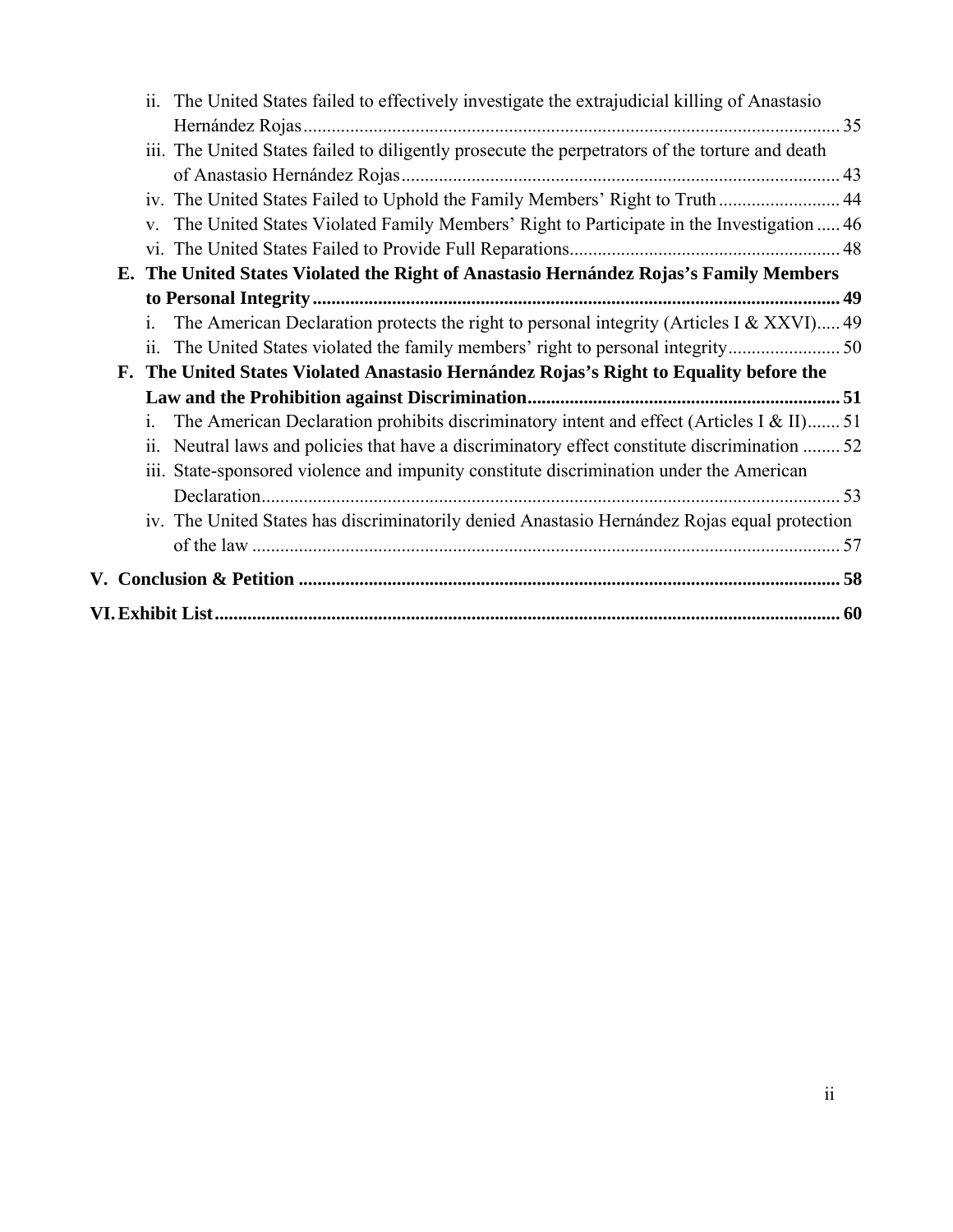#### I. STATEMENT OF CASE

The Petitioners are the family members of Anastasio Hernández Rojas who died on May 31, 2010 after he was brutally beaten by law enforcement agents.<sup>1</sup> Since 2010, agents of U.S. Customs Border and Protection (CBP), the largest law enforcement agency in the United States, have killed nearly fifty unarmed migrants and U.S. citizens at the U.S.-Mexico border. The victims include unarmed minors shot in the back and head, U.S. citizens killed while riding in moving vehicles, and a Mexican national who died after being beaten and shot with a Taser by CBP agents. With one exception, U.S. prosecutors have failed to file criminal charges against federal agents and officers and found that the agents' use of force was reasonable. CBP has taken no known disciplinary action against agents involved in these deaths. In many cases, family members of the victims are denied access to information about the investigation, including the identities of the responsible agents.

On May 28, 2010, CBP agents detained Anastasio Hernández Rojas, a long-time resident of San Diego and father of five. He was taken to a detention center where agents used escalating force against the unarmed and injured detainee. CBP agents punched, kicked, dragged, Tased, hogtied, and denied Anastasio medical attention. Autopsy reports confirmed that Anastasio suffered extensive injuries while in custody, including bruising and abrasions on his face and body, five broken ribs, and hemorrhaging of internal organs. Anastasio died after suffering a heart attack, cardiac arrest, and brain damage. His death was ruled a homicide.

Petitioners have long struggled to obtain redress for Anastasio' death. Actions and omissions by the United States have undermined these efforts. CBP was allowed control of the crime scene during an early and crucial stage of the investigation. CBP agents acted quickly to scatter eyewitnesses from the scene and destroyed images, video, and audio taken by witnesses of agents beating Anastasio. Police investigators did not start the criminal investigation or interview the agents who used force against Anastasio until the day after the beating. Criminal investigators interviewed few of the dozens of civilian eyewitnesses of the incident during the investigation. Prosecutors refused to provide Petitioners with information about the criminal investigation and failed to identify or interview key witnesses until two years after Anastasio's death. Despite video and audio evidence of the beating, prosecutors closed the criminal investigation on November 6, 2015 without pursuing any criminal charges against the agents.

The violence and impunity described by this Petition are not unique. To the contrary, Latinos, particularly undocumented migrants, are routinely the victims of excessive use of force at the U.S.- Mexico border. The vast majority of abuses and misconduct by CBP agents remain shrouded in absolute impunity. Indeed, a recent government investigation of CBP's use of force policy and disciplinary system found that the system was so broken it failed to effectively deter abuse or misconduct by CBP agents.

<sup>1</sup> Roxanna Altholz, Associate Director of the International Human Rights Law Clinic, University of California, Berkeley, School of Law (Boalt Hall) and Andrea Guerrero, Executive Director of Alliance San Diego represent Petitioners: María Puga (Anastasio's partner); María de la Luz Rojas (Anastasio's mother); Porfirio Hernández (Anastasio's father); Bernardo Hernández Rojas (Anastasio's brother); Martín Hernández Rojas (Anastasio's brother); Daisy Alejandra Hernández (Anastasio's daughter).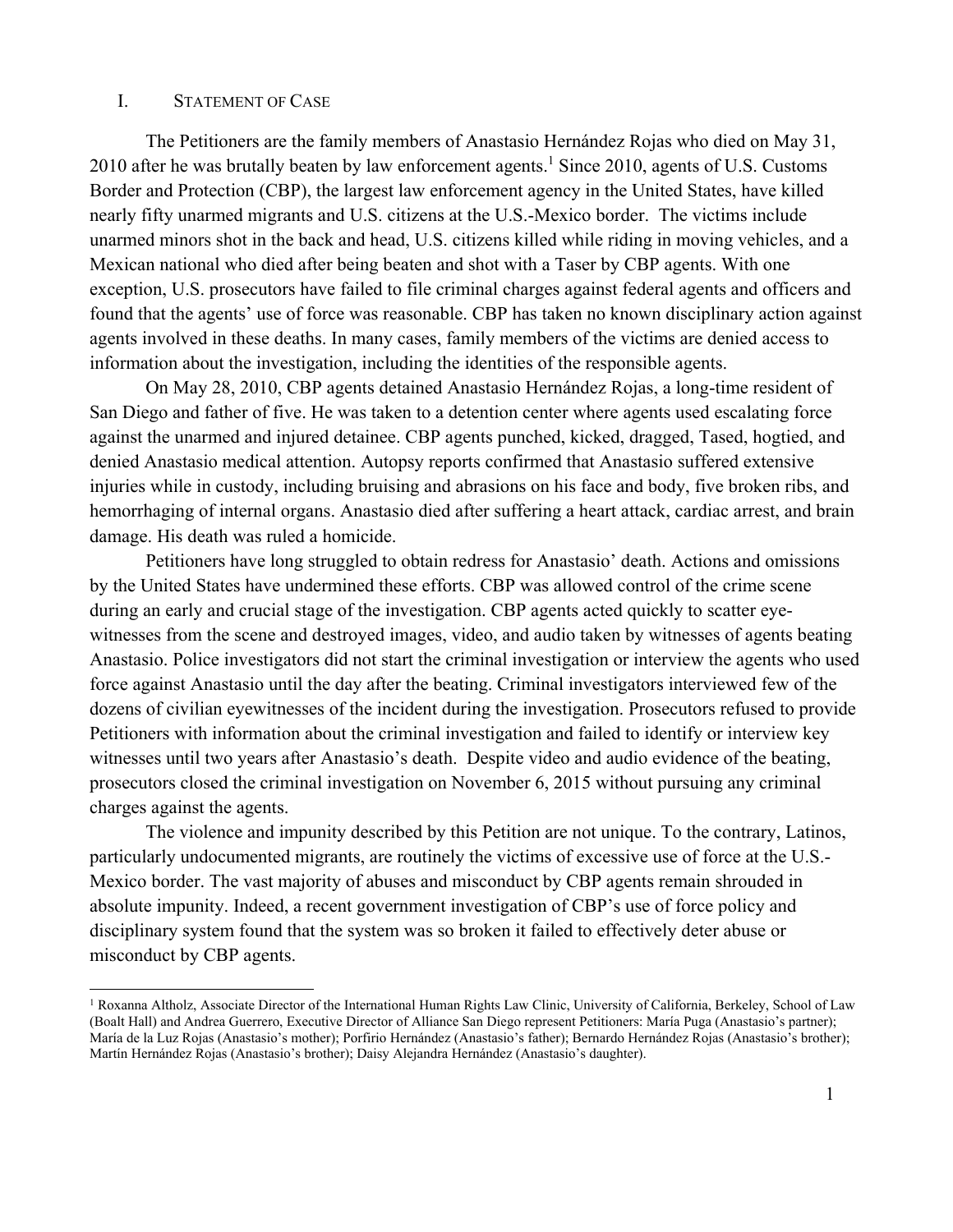The American Declaration on the Rights and Duties of Man ("American Declaration" or "Declaration") prohibits torture, excessive use of force, and discrimination. The American Declaration also protects the rights of family members to an effective remedy and personal integrity. In addition, the Declaration requires States to protect against violations of the right to life and personal integrity by law enforcement by adopting reasonable measures to prevent violations, investigate deaths, and in cases where violations may have occurred, to prosecute perpetrators and provide family members with redress.

Petitioners bring this case to vindicate violations of their human rights guaranteed by the American Declaration. The United States is responsible for torturing and arbitrarily depriving Anastasio of his life in violation of Articles I, XXV, and XXVI of the American Declaration. The United States also failed to conduct an independent, impartial, or prompt criminal investigation of Anastasio's death or provide his family members full reparations in violation of Articles I and XVIII. The impact of Anastasio's death as a result of excessive use of force by law enforcement followed by the United States' failure to effectively clarify the facts and punish those responsible violates Articles I and XXVI. Finally, the United States is responsible for ineffective laws, procedures, and policies related to use of force. The laws and policies have a disparate impact on undocumented migrants at the U.S.-Mexico border and amount to discrimination under Articles I and II.

Petitioners respectfully request that the Inter-Commission on Human Rights ("Inter-American Commission" or ("Commission") expedite the initial processing of this Petition in accordance with Article 29(2) of the Rules of Procedure of the Inter-American Commission on Human Rights ("Rules of Procedure"). This Petition addresses structural and legal factors that have legitimated the use of excessive force by law enforcement against persons of color in the United States. Additionally, Petitioners respectfully request that the Commission declare this Petition admissible and find the United States has violated Anastasio Hernández Rojas and his relatives' rights enshrined in Articles I, II, XVIII, XXV, and XXVI of the American Declaration.

## II. FACTUAL AND PROCEDURAL BACKGROUND

#### A. The Killing of Anastasio Hernández Rojas

Anastasio Hernández Rojas was born on May 2, 1968 to Porfirio Hernández Rojas and Maria de la Luz Rojas Olivo in the city of San Luis Potosi, Mexico. He was the third oldest of nine children.2 At the age of fifteen, Anastasio moved to San Diego, California to seek work and help support his family.<sup>3</sup> At twenty-one, Anastasio met Maria de Jesus Puga Moran. Over the course of twenty years, the couple had five children, all born in San Diego: Yeimi Judith (born March 20, 1990), Daisy Alejandra (born April 16, 1992), Fabian Anastasio (born September 19, 1998), and the twins Daniel

<sup>2</sup> Third Amended Complaint (Mar. 23, 2012) (Ex. 1) at 5. Anastasio siblings in order of birth are Porfirio Martin Hernandez Rojas, Juan Ricardo Hernandez Rojas, Bernardo Hernandez Rojas, Benjamin Noe Hernandez Rojas, Jesus Daniel, Claudia Judit Hernandez Rojas, Erica Margarita Hernandez Rojas, and Pedro Paulo Hernandez Rojas. <sup>3</sup> *Id.* at 5.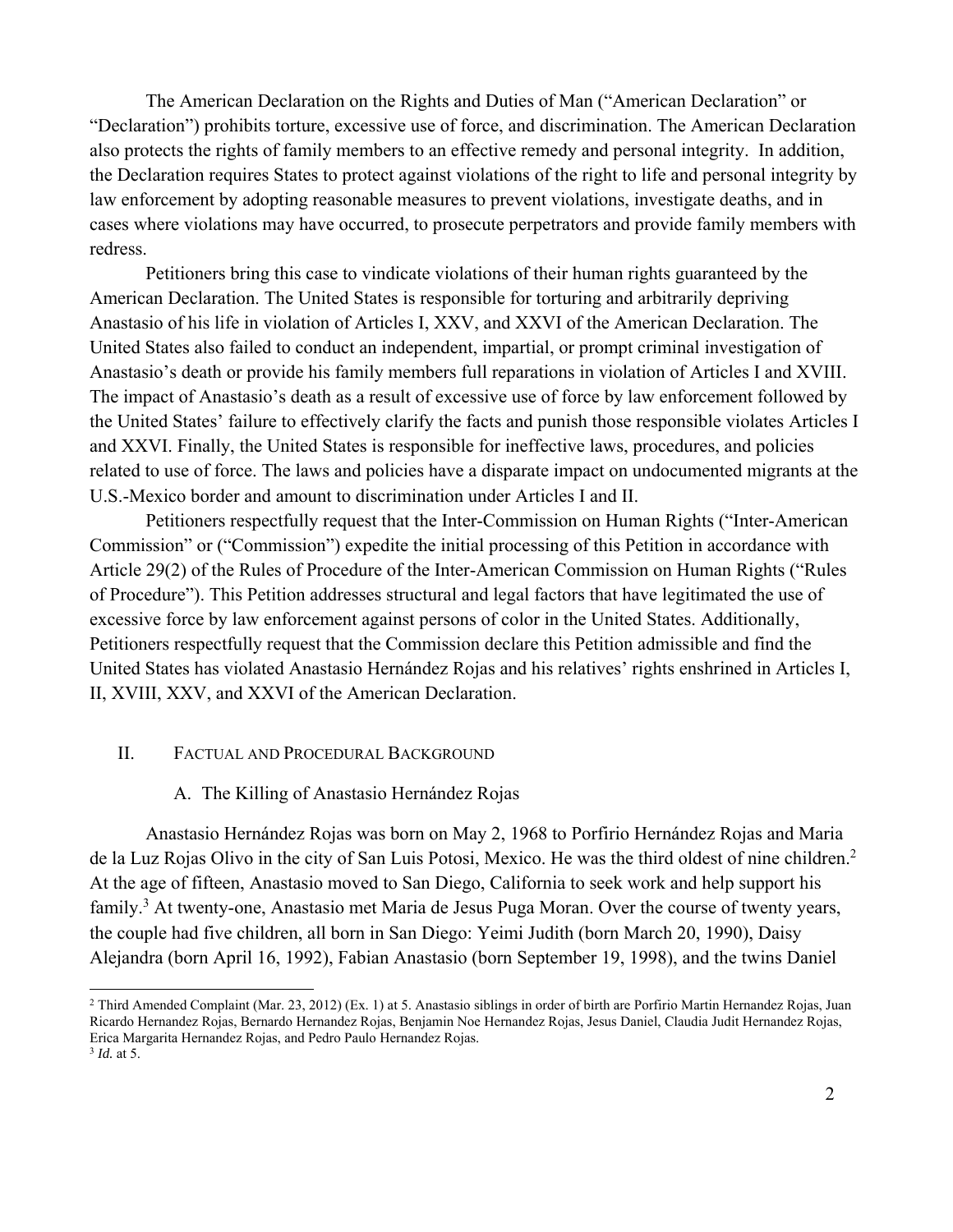and Daniela (born March 29, 2006).<sup>4</sup> Anastasio supported his family by working in construction and demolition.<sup>5</sup>

On May 10, 2010, Mexican Mother's Day, Anastasio was arrested for allegedly stealing grocery items for his family and detained in the United States.<sup>6</sup> Two weeks later, he was removed from the United States to Mexico.<sup>7</sup> On May 28, 2010, he attempted to rejoin his family in San Diego by reentering the United States with his brother, Pedro Hernández Rojas.<sup>8</sup> CBP agents apprehended Anastasio and Pedro, and transported them to the Chula Vista Border Patrol Facility and Detention Center ("Chula Vista" or "the facility").<sup>9</sup> After a search, agents found that Anastasio and Pedro were carrying only a gallon of water and ham sandwiches. $10$ 

Upon arrival at the Chula Vista facility, Border Patrol agent Gabriel Ducoing ("Ducoing") directed Anastasio to put the water he was carrying into a trashcan.<sup>11</sup> When Anastasio poured the water out of the jug into the trashcan, Ducoing became angry.12 He slapped the water jug out of Anastasio's hands, pushed Anastasio against a wall, and repeatedly kicked his ankles apart.<sup>13</sup> Anastasio cried out in pain and asked, "Why are you doing this to us? Why are you hitting us? We haven't done anything wrong." <sup>14</sup> Ducoing retorted, "You don't want to be beaten?" <sup>15</sup> Ducoing then handcuffed Anastasio and took him to an interview room.<sup>16</sup> There, Anastacio complained that Ducoing had injured his ankle,<sup>17</sup>which had been broken years before and was held together by a metal screw.<sup>18</sup> During the interview, Anastasio complained about the pain, rubbed his ankle, and requested the opportunity to appear before an immigration judge.<sup>19</sup> At no time during the interview did Ducoing inform his supervisor that Anastasio had complained about mistreatment or requested medical attention, as required by CBP policy.20

Anastasio was then taken to a processing area and handcuffed to a bench. While in the processing area, Anastasio repeatedly requested medical treatment, asked for the opportunity to make a phone call, asserted his right to appear before an immigration judge, and complained about mistreatment.<sup>21</sup> After hours in the processing area, the Facility Supervisor Agent Ismael Finn ("Finn") spoke with Anastasio who repeated his request for medical care and complaints of mistreatment.

<sup>&</sup>lt;sup>4</sup> *Id.* at 6.<br>
<sup>5</sup> *Id.* at 5.<br>
<sup>6</sup> San Diego Police Department, San Diego Regional Arrest Report (May 5, 2010) (Ex. 2) at 5.<br>
<sup>7</sup> Motion for Summary Judgment by Customs and Border Protection Officer S (May, 31, 2013) (

<sup>&</sup>lt;sup>10</sup> Transcript of Videotaped Deposition of Philip J. Krasielwicz (Dec. 19, 2012) [hereinafter Deposition of Krasielwicz] (Ex. 5) at 51:11-16.<br><sup>11</sup> Transcript of Videotaped Deposition of Gabriel Ducoing (Dec. 19, 2010) [hereinafter Deposition of Ducoing] (Ex. 6) at 27:15 – 28:8.

<sup>&</sup>lt;sup>12</sup> San Diego Police Department, Transcript of Interview of Pedro Hernandez (May 29, 2010) [hereinafter Interview of Hernandez] (Ex. 7) at 15. *See* Chula Vista Camera Video (May 28, 2010) (Ex. 8); Chula Vista Camera Video with Outline of Ducoing (May 28, 2010) (Ex. 9)

<sup>&</sup>lt;sup>13</sup> Third Amended Complaint Ex. 1 at 7.

<sup>&</sup>lt;sup>14</sup> Interview of Hernandez Ex. 7 at 15.<br><sup>15</sup> *Id.* at 15.

<sup>&</sup>lt;sup>16</sup> Plaintiff's Response in Opposition to All Defendants' Motions for Summary Judgment (Sept. 11, 2013) (Ex. 10) at 4.<br><sup>17</sup> *Id.* at 4.<br><sup>18</sup> County of San Diego Autopsy Report (Jun. 1, 2010) [hereinafter County Autopsy R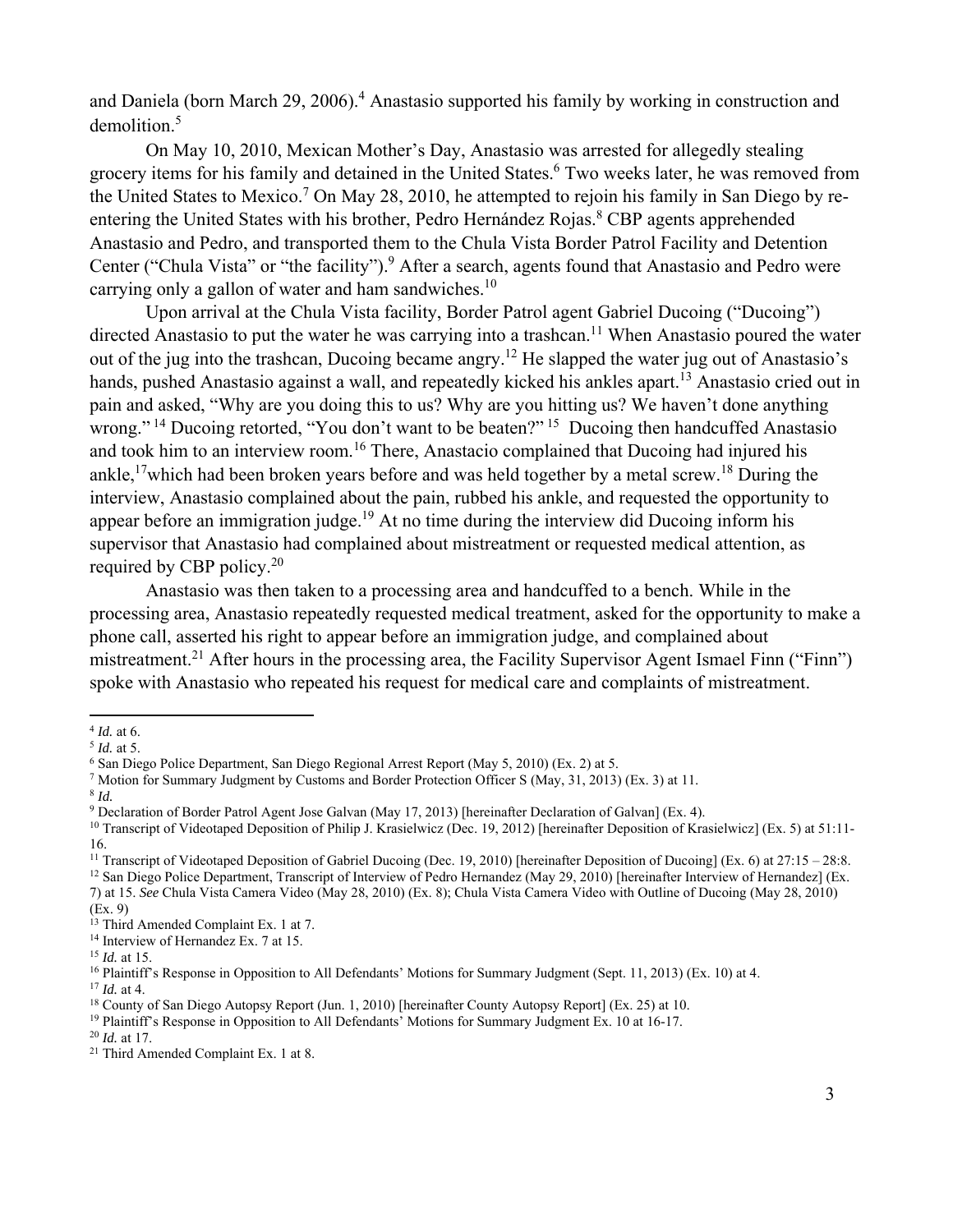Rather than taking action to address Anastasio's complaints, Supervisor Finn ordered his agents to immediately remove Anastasio from the United States to Mexico.<sup>22</sup>

Agents later stated that Anastasio did not behave like a "typical alien" during processing.<sup>23</sup> Unlike "typical aliens" who quietly face the wall, agents reported that Anastasio talked loudly, looked directly at the agents, and complained about the agents' mistreatment.<sup>24</sup> One CBP agent, Philip Krasielwicz ("Krasielwicz") reported feeling disdain for Anastasio because he had complained in a loud voice and failed to show Krasielwicz the respect that he wanted as an officer.<sup>25</sup> Another agent, Jose Galvan ("Galvan"), testified that Anastasio's behavior during processing was "out of the norm" because he did not comply with instructions to remain quiet, but gesticulated and talked loudly.<sup>26</sup> Finn testified that Anastasio was "vocal and argumentative."27 Agent Sandra Cardenas ("Cardenas") explained that Finn arranged for Anastasio to be transported to Mexico right away because he was disrespectful and problematic.<sup>28</sup>

Finn instructed Ducoing and Krasielwicz, the same agents Anastasio had complained about earlier, to transport Anastasio in handcuffs to the Whiskey 2 area at the San Ysidro Port of Entry for removal to Mexico.<sup>29</sup> Anastasio's brother Pedro, with whom he was detained, was not transported to the border and remained at the Chula Vista facility.30 As Anastasio noticeably limped toward the transport vehicle, he complained that he had difficulty walking.<sup>31</sup>

Agents took Anastasio to an area known as Whiskey 2. Whiskey 2 was the primary area for deportations and was also known as the "Deportation Gate". It was an enclosed and secured area where access was restricted to federal officials.32 Once at Whiskey 2, Ducoing and Krasielwicz exited the vehicle and removed Anastasio's handcuffs. Agents testified that as they un-handcuffed him, Anastasio lowered his hands to his waist instead of putting them on top of his head as instructed<sup>33</sup> and "moved" around too much".34 Ducoing and Krasielwicz "grabbed" Anastasio and, according to agents, a struggle ensued.<sup>35</sup> Two Immigration and Customs Enforcement ("ICE") agents, Andre Piligrino ("Piligrino") and Harinzo Narainesingh ("Narainesingh"), quickly intervened and used retractable steel batons to repeatedly strike Anastasio's chest and diaphragm.<sup>36</sup> Piligrino and Narainesingh swung their batons widely and struck Ducoing and Krasielwickz who yelled for them to stop.37 During the course

<sup>&</sup>lt;sup>22</sup> Plaintiff's Response in Opposition to All Defendants' Motions for Summary Judgment Ex. 10 at 19.<br><sup>23</sup> Declaration of Galvan Ex. 4 at ¶6.

<sup>&</sup>lt;sup>24</sup> *Id.* at ¶¶ 6-8.<br><sup>25</sup> Plaintiff's Response in Opposition to All Defendants' Motions for Summary Judgment Ex. 10 at 18.<br><sup>26</sup> Declaration of Galvan Ex. 4 at ¶6.<br><sup>27</sup> Plaintiff's Response in Opposition to All Defendants'

<sup>&</sup>lt;sup>28</sup> Transcript of Sandra Cardenas SDPD Audio Interview (May 29, 2010) (Ex. 11) at 11-12.<br><sup>29</sup> Plaintiff's Response in Opposition to All Defendants' Motions for Summary Judgment Ex. 10 at 30.<br><sup>30</sup> *Id.* at 90.<br><sup>31</sup> *Id.*

<sup>&</sup>lt;sup>34</sup> *Id.* at 31.<br><sup>35</sup> *Id.* at 31.<br><sup>35</sup> *Id.* at 31, 159. Agent Piligrino testified about his training on baton use at the Federal Law Enforcement Training Center, stating that proper areas for baton use are the thigh, the calves, and the arms; secondary areas to strike are the mid-section and joints, and an officer cannot strike the cranium, sternum, spine or chest. *Id.* at 38. One autopsy noted a long "railroad track" hematoma ¾-inch deep and 1.5-<br>inch long in his abdomen. *Id.* at 16.

<sup>&</sup>lt;sup>37</sup> Plaintiff's Response in Opposition to All Defendants' Motions for Summary Judgment Ex. 10 at 6, 146.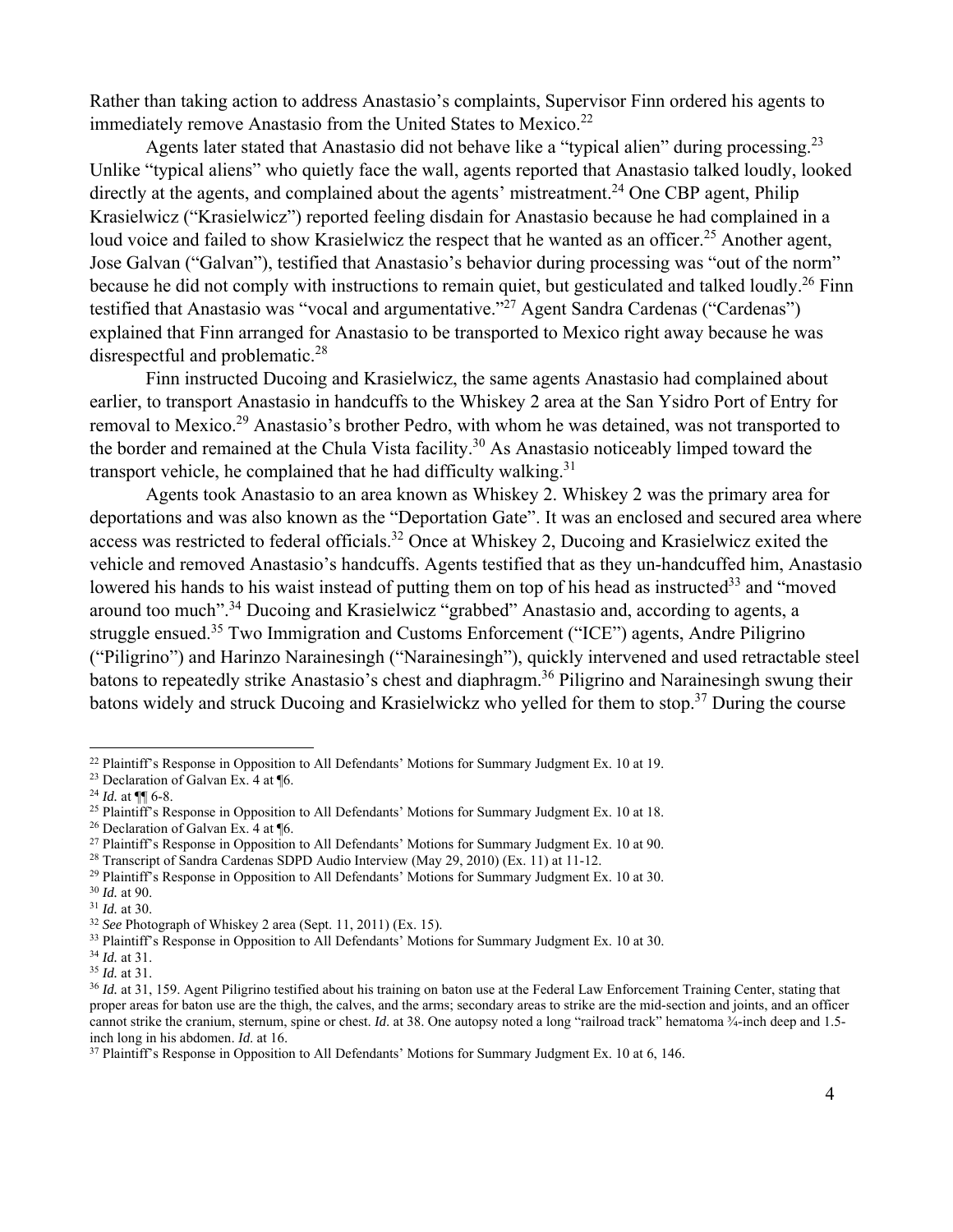of depositions, agents offered contradictory accounts of Anastasio's reactions: Ducoing and Krasielwicz testified that Anastasio had not punched the agents, while Piligrino and Narainesingh insisted that Anastasio punched all four agents.<sup>38</sup> According to agent testimony, Anastasio and the four agents then fell to the ground, with Anastasio on his stomach.<sup>39</sup> A fifth officer, CBP agent Derrick Llewellyn ("Llewellyn") arrived on the scene.<sup>40</sup> Anastasio's hands were handcuffed behind his back as Ducoing, Krasielwicz, and Piligrino pressed him facedown into the pavement, holding him by the legs, the waist, and the side. $41$ 

Immobilized on the ground, Anastasio cried out for help in Spanish.<sup>42</sup> His cries drew the attention of passersby and a group of witnesses gathered on a pedestrian bridge that overlooked the Whiskey 2 area.<sup>43</sup> From this vantage point, witnesses used cameras and cell phones to record the incident.<sup>44</sup> Two additional CBP Agents, Alan Boutwell ("Boutwell") and Kurt Sauer ("Sauer") arrived and joined the five other officers.<sup>45</sup> Together, the officers tried to force Anastasio into the back seat of a SUV vehicle, but Anastasio braced his feet against the door of the vehicle.<sup>46</sup> Officers then dragged Anastasio, who was still handcuffed, behind the SUV and again placed him, face-down on the pavement.47 According to witnesses, agents kneeled on the back of Anastasio's neck and on his lower back, while others repeatedly punched, kicked, and stepped on his head and body.<sup>48</sup>

According to eye witness accounts, Anastasio did not try to harm the officers.<sup>49</sup> Two more vehicles arrived on the scene, and according to witnesses, one of the agents exited his vehicle and "went straight to Hernández, who was still on the ground (in handcuffs), and kicked him … hard, like a soccer kick."<sup>50</sup> Witnesses then observed CBP agent Jerry Vales ("Vales") arrive at the scene and yell for Anastasio to "stop resisting," although Anastasio was handcuffed on the ground and not moving.<sup>51</sup> Additional agents arrived on the scene, and by this point, between fifteen and twenty-five agents were present.<sup>52</sup> Vales then warned the other officers that he intended to use his Taser X26 weapon.<sup>53</sup> The agents surrounded Anastasio, and partially blocked him from the view of eyewitnesses.<sup>54</sup> Video

<sup>&</sup>lt;sup>38</sup> *Id.* at 16.<br><sup>39</sup> *Id.* at 32.<br><sup>40</sup> *Id.* at 35.<br><sup>41</sup> *Id.* at 17. In her deposition. Ashley Young testified that she observed only one officer holding Anastasio down by kneeling on his back. and another officer pacing nearby. She saw two more officers arrive on ATVs and together the officers tried to place Anastasio in the SUV. Transcript of Videotaped Deposition of Ashley Young (Jan. 24, 2013) [hereinafter Deposition of Young] (Ex. 12) at 24-26. 42 Deposition of Young Ex. 12 at 91:16-18.

<sup>43</sup> *See* Photograph of Whiskey 2 area (Sept. 11, 2011) (Ex. 15). 44 Third Amended Complaint Ex. 1 at 9.

<sup>45</sup> *Id.* 46 Deposition of Young Ex. 12 at 93:13-94.

<sup>47</sup> Transcript of Videotaped Deposition of Humberto Navarrete (Jan. 9, 2013) [hereinafter Deposition of Navarrete] (Ex. 14) at 155:13- 15; 156:20-157:9.

<sup>48</sup> Transcript of Videotaped Deposition of Sergio Gonzalez-Gomez (Jan. 10, 2013) [hereinafter Deposition of Gonzalez-Gomez] (Ex. 13) at 66:4-9; 74:8-20.

<sup>49</sup> Deposition of Young Ex. 12 at 223:2-20. *See also* Plaintiff's Response in Opposition to All Defendants' Motions for Summary Judgment Ex. 10 at 86-87, 96-97.

 $50$  Deposition of Navarrete Ex. 14 at 149:10-152:5.

<sup>51</sup> Deposition of Young Ex. 12 at 100:7-19.

<sup>&</sup>lt;sup>52</sup> San Diego Police Department, Interview of Rafael Barriga [hereinafter Interview of Barriga] (Ex. 16) at  $\P$  2.<br><sup>53</sup> Deposition of Ducoing Ex. 6 at 82:2-6; Deposition of Krasielwicz Ex. 5 at 102:20 – 103:16.

<sup>54</sup> Deposition of Young Ex. 12 at 111:20 – 112:1; 112:9-10; Plaintiff's Response in Opposition to All Defendants' Motions for Summary Judgment Ex. 10 at 49, 52. *See* Videos Taken by Humberto Navarrete (May 28, 2010) [hereinafter Navarrete's Videos] (Ex. 22).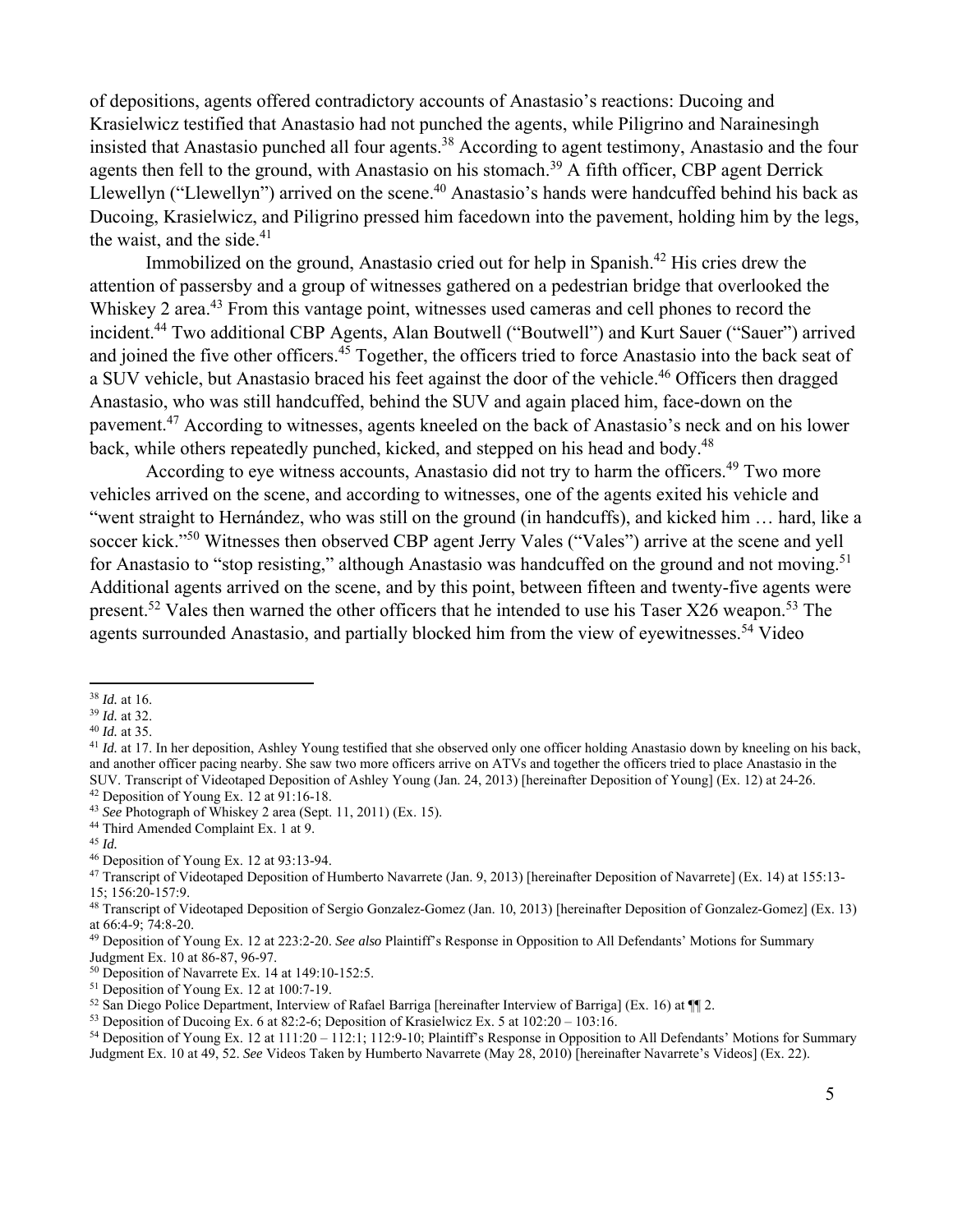recording by witnesses nonetheless captured Vales administer multiple Taser X26 shocks while Anastasio laid on the ground in a fetal position with his hands handcuffed behind his back.<sup>55</sup>

Vales activated the Taser X-26 at least four times, according to the Taser's log, a program on the device that records the occurrence and duration of each shock.<sup>56</sup> This log recorded that the first and second administrations lasted five seconds, the third thirteen seconds, and the fourth for twelve seconds.<sup>57</sup> Of these four Taser X-26 activations, at least two successfully shocked Anastasio.<sup>58</sup> For the final shock, the agent set the Taser X26 to "drive stun" mode, and applied the twelve-second shock directly to Anastasio's chest, rather than through the darts.<sup>59</sup> Piligrino testified that for this final shock, Vales applied the Taser directly to Anastasio's chest, which caused Anastasio to convulse until the Taser was removed.<sup>60</sup>

A witness recorded Anastasio's cries for help as he was beaten and subsequently Tased:

[Anastacio] "Que les hago?" (What did I do?)

[Anastacio] "Ayudenme." (Help me)

[Anastacio] "Ah. No! No! Ayuda! Ayúdenme! Ya! Por favor! Señores ayúdenme! Ay,  $ay, ay,''$ 

(Ah. No! No! Help! Help me! Please! People help me! Ay, ay, ay.)

[Male's voice] "Stop resisting"

[Anastacio] "Ayuden me por favor!" (Help me please!)

[Anastacio] "Me tratan como un animal" "Ah, ah, ah. No. Ayuda. No! Ay ay."

("You're treating me like an animal") ("Ah, ah, ah. No. Help. No! Ay ay.")

[Female voice] "Ya dejenlo!" (Leave him alone!)

[Anastacio] "No!"

[Female voice] "Hay, esta madre!" (Damn, this shit!)

[Anastacio] "No. No. No. Ay! No. No! Quitenmelo! Mama! Ay! No!" (No. No.

No. Oh! No. No! Take him off me! Mother! Ay! No! ").<sup>61</sup>

On the same video recording, at least one witness can be heard yelling at the officers "Why are you guys using excessive force on him? He is not resisting!"62

After the final administration of the Taser, officers swarmed Anastasio and again pressed him facedown with knees on his head and in his back, which restricted his ability to breathe.<sup>63</sup> A witness testified that he observed officers punch Anastasio repeatedly in the ribs for "sessions of 10 to 15

<sup>&</sup>lt;sup>55</sup> Videos Taken by Ashley Young (May 28, 2010) [hereinafter Young's Videos] (Ex. 17) at 00:01 – 00:11.<br><sup>56</sup> Plaintiff's Response in Opposition to All Defendants' Motions for Summary Judgment Ex. 10 at 8, 88-89.<br><sup>57</sup> Id.

<sup>11.</sup> 

<sup>59</sup> Transcript of Videotaped Deposition of Guillermo Avila (Jan. 25, 2013) [hereinafter Deposition of Avila] (Ex. 19) at 40:1-25. Unlike other settings on the X26 Taser, which primarily aim to forcefully immobilize the victim, the "drive stun" mode does not incapacitate. Instead, the sole purpose of use in "drive stun" mode is to cause localized pain, or as ensure "pain compliance," as law enforcement refer to it. Cheryl W. Thompson & Mark Berman, *Improper Technique, Increased Risks*, WASHINGTON POST (Nov. 26, 2015), http://www.washingtonpost.com/sf/investigative/2015/11/26/improper-techniques-increased-risks/.<br><sup>60</sup> Transcript of Videotaped Deposition of Andre T. Piligrino (Dec. 18, 2012) [hereinafter Deposition of Piligrino] (Ex. 20)

<sup>143:21-23.&</sup>lt;br><sup>61</sup> Transcripts of Humberto Navarrete's Videos (May 28, 2010) [hereinafter Transcript of Navarrete's Videos] (Ex. 21).

 $^{62}$  *Id. See also* Navarrete's Videos Ex 22.<br><sup>63</sup> Plaintiff's Response in Opposition to All Defendants' Motions for Summary Judgment Ex. 10 at 9; Transcript of Videotaped Deposition of Alan R. Boutwell (Nov. 29, 2012) [hereinafter Deposition of Boutwell] (Ex. 23) at 81:24-87:25.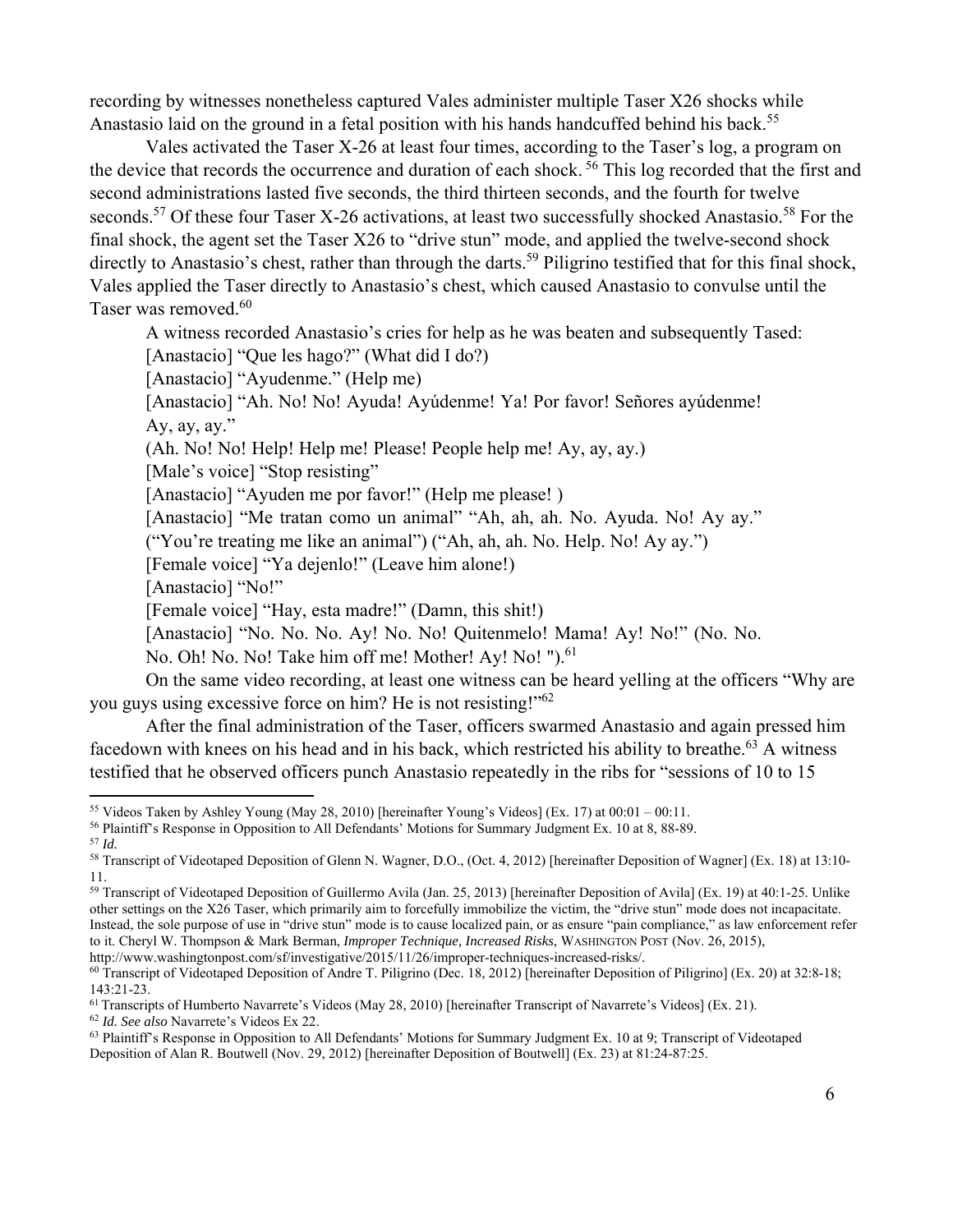seconds" while kneeling on his neck and back.<sup>64</sup> Officers then held Anastasio's legs in a crossed "x" position.65 Video shows a flashlight illuminating the scene with Anastasio on the ground facedown, and the legs of an officer kneeling on his head and neck.<sup>66</sup> Video also shows officers removing Anastasio's pants.67 Officers bound Anastasio's ankles, zip-tying them to his already handcuffed hands $"$ <sup>68</sup>

Still facedown, now handcuffed and bound, Anastasio became motionless.<sup>69</sup> Officers nudged him with their feet but Anastasio did not move.<sup>70</sup> Officers waited approximately two minutes before beginning CPR.<sup>71</sup> An ambulance arrived at the scene five to fifteen minutes after Anastasio became unresponsive. $72$ 

Anastasio was taken by ambulance to Sharp Chula Vista Hospital.73 His brain was deprived of oxygen for eight minutes as a result of a heart attack he suffered at some point during the beating and Tasing.74 Anastasio was diagnosed with an anoxic brain injury (the death of brain cells due to oxygen deprivation) secondary to his resuscitated cardiac arrest and was pronounced brain dead by physicians, when he was admitted to the hospital on the evening of May 29, 2010.<sup>75</sup> He remained briefly on life support until he went into asystole or cardiac standstill (also known as "flatlining") and was pronounced dead on May 31, 2010 at 4:30 p.m.<sup>76</sup> Anastasio was forty-two years old.<sup>77</sup>

Anastasio's death certificate reports his immediate cause of death as anoxic encephalopathy (i.e. brain damage caused by a lack of oxygen to the brain), with secondary causes listed as resuscitated cardiac arrest, acute myocardial infarct, and physical altercation with law enforcement officers.78 Two autopsies were performed. Glenn N. Wagner, the chief medical examiner for San Diego County, performed the first autopsy on June 1, 2010.<sup>79</sup> The second was performed by Dr. Marvin Pietruszka, a board certified anatomic and clinical pathologist and the civil plaintiffs' medical expert, on June 4, 2010.80 In the first autopsy, Dr. Wagner confirmed that Anastasio's [right or left] ankle had a previous injury and a metal screw and noted:

blunt force injuries of the forehead, right side of face, lips, flank, abdomen, hands and lower legs . . . The abdominal injury which shows underlying soft tissue hemorrhage is

<sup>71</sup> Transcript of Videotaped Deposition of Kurt R. Sauer (Nov. 29, 2012) [hereinafter Deposition of Sauer] (Ex. 24) at 62:8-13.<br><sup>72</sup> Interview of Barriga Ex. 16 at  $\P$  403-11.<br><sup>73</sup> *Id.* at  $\P$  729-33.

<sup>64</sup> Deposition of Navarrete Ex. 14 at 130:2-131:18..

 $65$  Deposition of Boutwell Ex. 23 at 81:24-87:25.

<sup>66</sup> Young's Videos Ex. 17 at 00:01 – 00:11.

<sup>67</sup> *Id*. at 01:35 – 01:39.

<sup>&</sup>lt;sup>68</sup> Plaintiff's Response in Opposition to All Defendants' Motions for Summary Judgment Ex. 10 at 66-67.<br><sup>69</sup> Interview of Barriga Ex. 16 at  $\P$  387-89.<br><sup>70</sup> Plaintiff's Response in Opposition to All Defendants' Motions f

<sup>&</sup>lt;sup>74</sup> County Autopsy Report (Ex. 25) at 2.

<sup>75</sup> *Id.* at 1; Transcript of Videotaped Deposition I of Maria Puga (Jan. 23, 2013) [hereinafter Deposition I of Puga] (Ex. 26) at 89:6 – 90:9. Plaintiff's Response in Opposition to All Defendants' Motions for Summary Judgment Ex. 10 at 60.<br><sup>76</sup> Marvin Pietruska, M.D., J.D., F.C.A.P, Autopsy (June 4, 2010) [hereinafter Expert Autopsy] (Ex. 27) at 7-10.<br><sup>77</sup> Plain

<sup>&</sup>lt;sup>80</sup> Expert Autopsy Ex. 27.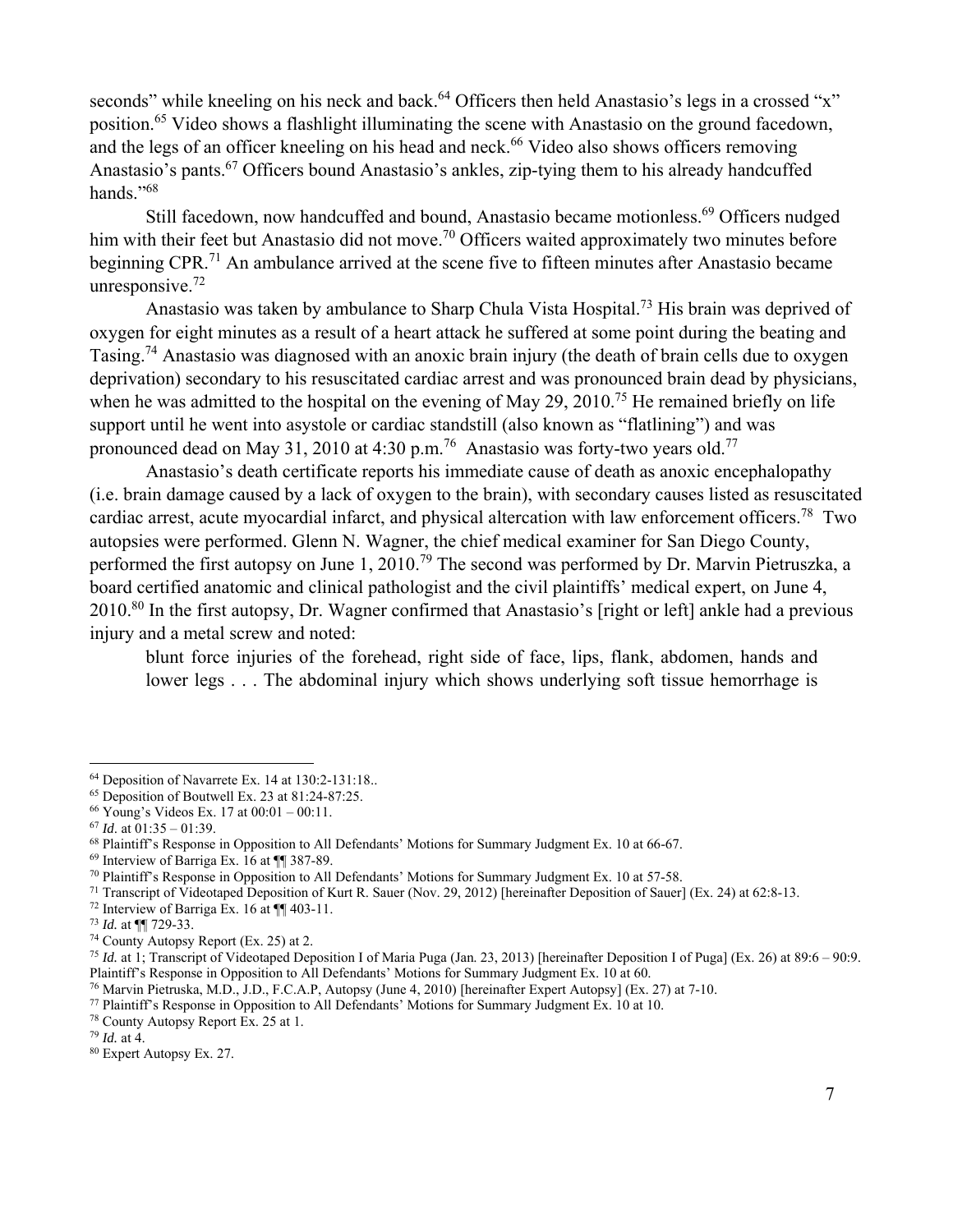consistent with a collapsible baton strike. . . The puncture marks over the right flank and left buttock are believed to be Taser marks. $81$ 

Dr. Pietruszka noted there were contusions, abrasions, and bruises on the following areas of Anastasio's body: the right jaw, the upper jaw, the cheek area, both hands, right wrist, right thigh, extensive hematoma extending into the posterior paravertebral musculature near the left scapula (running along the upper left side of his back), abrasions of both knees and buttocks, contusions and abrasions of the upper and lower lips, the upper gum line, the left anterior chest, the left upper abdomen, the right pelvis, the left inner thigh, the right forearm, and the right anterior tibial region of the leg.<sup>82</sup> Dr. Pietruszka additionally noted that Anastasio sustained five broken ribs.<sup>83</sup>

Both autopsies ruled the manner of death a homicide.<sup>84</sup> When asked if the use of Tasers contributed to Anastasio's death, Dr. Wagner (the first physician to perform an autopsy) states, "There's no question in my mind."85 He concluded that "I have no choice but to determine the manner of death as homicide …[His] heart attack . . . is clearly the result of oxygen deprivation to the whole heart . . . And the only way I know that you can get that is with an arrhythmia that oftentimes is triggered by a surge of norepinephrine or a blow to the chest."86

Anastasio's killing has had profound and serious on-going emotional, mental, and economic consequences for his family. Anastasio was a loving and attentive father who enjoyed spending time with his children. He would plan family outings to the beach, park, and the movies, and enjoyed coloring with children and sharing meals with his family. He was also a hard worker and the family's primary source of economic support. His death deprived his partner of more than twenty-years, Maria, and his five children of his love, affection, and support.

Moreover, the family must contend with the horror of how he died. When Maria and Bernardo, the brother of Anastasio, first arrived to the hospital on May 29, 2010, border patrol officers were guarding Anastasio's room and the hospital denied them entry.87 After the Mexican consulate and advocates intervened, Maria and other members of the family were allowed to see Anastasio shortly before he died. 88 Only two of Anastasio's children (Daisy and Fabian) were able to see their father before he passed away.<sup>89</sup> The children's last image of their father is of his severely bruised and beaten body on life support.<sup>90</sup> The three other children, including the twins, Daniel and Daniela, who were only 4 years old at the time, did not have a chance to say goodbye to their father before he died. The children have been traumatized by their father's killing. Daniel (Anastasio's youngest son) feels lonely, sad, and cries often, and Daniela (Anastasio's youngest daughter) also cries often and does not socialize at school.<sup>91</sup> Fabian (Anastasio's oldest son), who was eleven when his father died, was angry

 81 County Autopsy Report Ex. 25 at 9.

<sup>&</sup>lt;sup>82</sup> Expert Autopsy Ex. 27 at 2-5.<br><sup>83</sup> Id. at 2.

<sup>&</sup>lt;sup>84</sup> County Autopsy Report Ex. 25 at 4; Autopsy Ex. 27 at 8.

<sup>85</sup> Deposition of Wagner Ex. 18 at 210:13-20.

<sup>&</sup>lt;sup>86</sup> *Id.* at 107:1 – 108:20.<br><sup>87</sup> Transcript of Videotaped Deposition II of Maria Puga (Feb. 1, 2013) [hereinafter Deposition II of Puga] (Ex. 28) at 89:6 – 90:9.<br><sup>87</sup> *Id.* at 90:3-9.<br><sup>89</sup> *Id.*<br><sup>90</sup> Plaintiff's Respons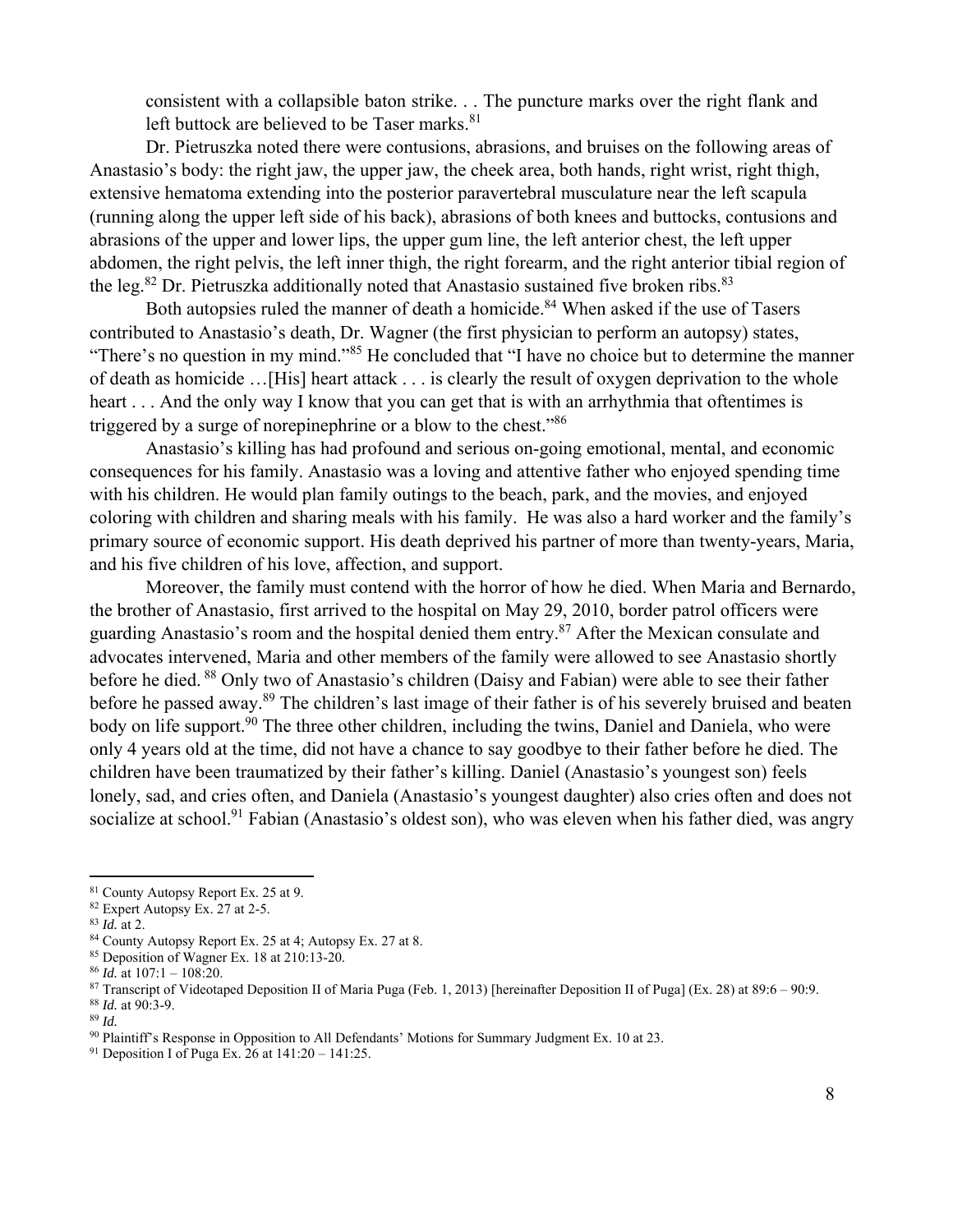and despondent after his father's death; he saw a psychiatrist for five months and was prescribed antidepressants.92

Anastasio's partner, parents, brothers, and children have relentlessly sought justice. Anastasio's family brought a civil case against the agents responsible for Anastasio's death,  $93$  consistently requested information about the criminal investigation, and traveled to Washington, D.C. to meet with federal authorities. During almost six years, Anastasio's family have participated in countless protests, organized campaigns, and made numerous media appearances with the aim of ensuring that Anastasio's death does not remain shrouded in impunity and no family experiences the anguish and pain they have suffered.

#### B. Pattern of Killings and Abuses by CBP

Since Anastasio's death, CBP agents have killed at least forty-six Mexican and U.S. nationals along the U.S.-Mexico border. CBP is the largest law enforcement agency in the United States with over 60,000 employees.<sup>94</sup> Roughly twenty-thousand CBP agents monitor U.S. borders and enforce U.S. immigration laws.<sup>95</sup> CBP agents have the authority to apprehend individuals they suspect of violating immigration laws within one hundred miles of the border. Given this broad authority, the killings have occurred in diverse settings—ports of entry, suburbs of major U.S. cities like San Diego, remote rural areas, and Mexico.

Border killings have involved three scenarios: (1) foreign nationals killed in Mexico by CBP agents (i.e. a CBP agent shoots across the border killing a Mexican national); (2) foreign nationals killed in the United States by CBP agents; and (3) U.S. citizens killed in the United States by CBP agents. The victims include unarmed minors shot in the back and head, U.S. citizens killed while riding in moving vehicles, and Mexican nationals who died after being beaten, shot with Taser guns. The vast majority of victims are undocumented, Mexican migrants.<sup>96</sup> In the majority of border killings, a CBP agent has killed either an individual who allegedly threw a rock near the agent or an occupant of a moving vehicle.<sup>97</sup> In 2010, CBP reported that agents had responded to rock-throwing incidents with lethal force 43 times, resulting in 10 deaths. $98$ 

<sup>&</sup>lt;sup>92</sup> *Id.* at 3.<br><sup>93</sup> *See* Third Amended Complaint Ex. 1.<br><sup>94</sup> *Careers*, U.S. CUSTOMS & BORDER PROTECTION, http://www.cbp.gov/careers (last visited Mar. 19, 2016).<br><sup>95</sup> The majority of the remaining 40,000 CBP agents sc

<sup>96</sup> INTERNATIONAL HUMAN RIGHTS LAW CLINIC, ELUSIVE JUSTICE: PURSUING LEGAL REDRESS IN THE UNITED STATES AND MEXICO FOR

KILLINGS BY U.S. BORDER AGENTS 64-71 (2015) [hereinafter ELUSIVE JUSTICE], https://www.law.berkeley.edu/wp-content/uploads/2015/09/Working-Paper-Elusive-Justice-LARGE-FINAL.pdf.

<sup>&</sup>lt;sup>97</sup> POLICE EXECUTIVE RESEARCH FORUM, U.S. CUSTOMS & BORDER PROTECTION—USE OF FORCE REVIEW: CASES AND POLICIES 8–9 (2013) [hereinafter USE OF FORCE REVIEW], http://www.cbp.gov/sites/default/files/documents/PERFReport.pdf.

<sup>&</sup>lt;sup>98</sup> Memorandum from Michael J. Fisher, Chief of U.S. Border Patrol, on Use of Safe Tactics and Techniques, to U.S. Custom's and Border Protection Personnel 1 (Mar. 7, 2014) [hereinafter Memorandum on Use of Safe Tactics and Techniques],

https://www.cbp.gov/sites/default/files/documents/Use%20of%20Safe%20Tactics%20and%20Techniques.pdf. Additionally, CBP policy requires agents to orally report information about any use of force to supervisors, including "[t]he identity and current location of any injured or deceased person(s), an assessment of the extent of their injuries and whether medical assistance has been requested." U.S. CUSTOMS & BORDER PROTECTION, USE OF FORCE POLICY, GUIDELINES & PROCEDURES HANDBOOK 17 (2014),

http://www.cbp.gov/sites/default/files/documents/UseofForcePolicyHandbook.pdf. CBP practice is most likely to inform local police of deaths resulting from use of force. Since 2013, CBP agents have killed at least five unidentified individuals. *Border Patrol Abuse Since 2010*, SOUTHERN BORDER COMMUNITIES COALITION, http://soboco.org/border-patrol-brutality-since-2010/ (last visited Mar. 20, 2016).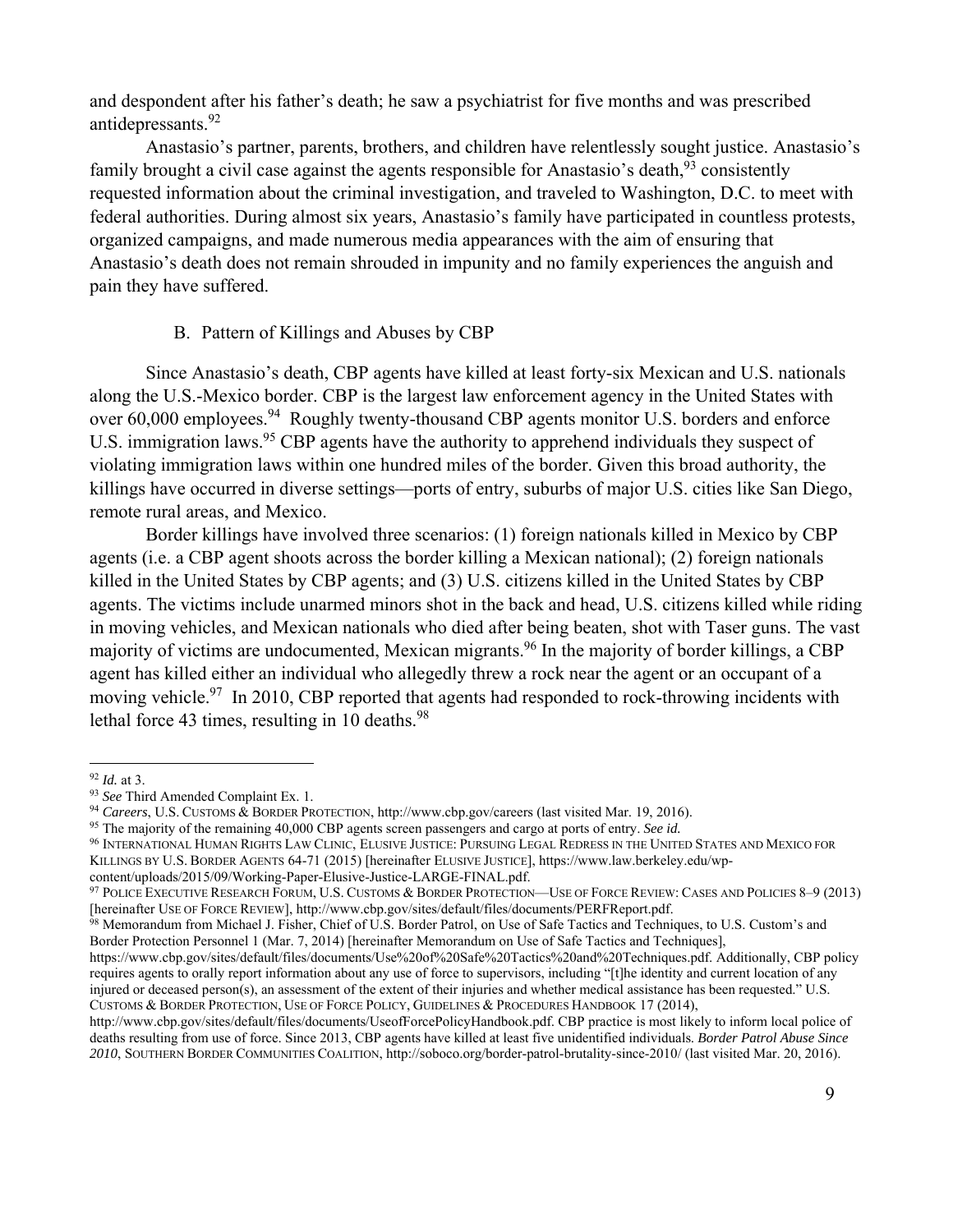The extra-judicial killings of undocumented migrants are part of a larger systemic pattern of violence by CBP with deep historical roots. There is a record of state and mob violence targeting Mexicans dating back to the 1800s.<sup>99</sup> Between 1848 and 1928, U.S. mobs and law enforcement murdered thousands of Mexicans.<sup>100</sup> More recent efforts by U.S. Border Patrol to prevent illegal crossings have been linked to an increase in deaths of undocumented migrants.101 CBP agents are routinely accused of a range of abuses, including racial profiling, illegal stops and searches, mistreatment, and excessive use of force.<sup>102</sup> Eleven percent of respondents to a survey of recently repatriated migrants reported some form of physical abuse by border patrol agents.<sup>103</sup> Approximately 6% of respondents reported suffering lasting injuries and 3% reported sexual abuse while in U.S. custody.104

CBP's use of force policy establishes the conditions under which CBP agents may use lethal force. CBP policy authorizes agents to use lethal force if an agent has a "reasonable belief" that the subject poses imminent danger of death or serious physical injury to the agent or another person.<sup>105</sup> Though the policy appears facially neutral, the standard grants CBP agents broad discretion that has resulted in the disproportionate and illegal use of excessive force against undocumented migrants. Prior to 2014, CBP condoned the use of deadly force in response to rock throwers and allowed CBP agents to intentionally put themselves into the path of fleeing in vehicles.<sup>106</sup> These policies resulted in the death of numerous undocumented migrants.<sup>107</sup>

Agents are also trained on the use of non-lethal force. CBP's policies on Taser use are not publically available. During depositions, however, CBP agents confirmed that they are trained that the use of Tasers increases the danger of positional or restraint asphyxia and are instructed to avoid placing detainees in restraints on their stomach.<sup>108</sup> Three years after Anastasio's death, the Police Executive Research Forum (PERF) released a critical review of CBP use of force policies.<sup>109</sup> PERF recommended that CBP update its *Use of Force Handbook* to clarify that the use of electronic control weapons (Tasers) should be limited to situations in which the subject is resisting in a manner that will cause injury.110 PERF also recommend that Tasers should be applied "for one standard cycle (five seconds) and then evaluate the situation to determine if subsequent cycles are necessary."<sup>111</sup> PERF

<sup>&</sup>lt;sup>99</sup> Richard Delgado, *The Law of the Noose: A History of Latino Lynching*, 44 HARV. C.R.-C.L. L. REV. 297, 299 (2009).<br><sup>100</sup> See William D. Carrigan & Clive Webb, *The Lynching of Persons of Mexican Origin or Descent in t* 

<sup>&</sup>lt;sup>101</sup> Border Patrol History, U.S. CUSTOMS & BORDER PROTECTION, http://www.cbp.gov/border-security/along-us-borders/history (last visited Mar. 19, 2016).

<sup>&</sup>lt;sup>102</sup> JAMES LYALL, AMERICAN CIVIL LIBERTIES UNION OF ARIZONA, RECORD OF ABUSES, LAWLESSNESS AND IMPUNITY IN BORDER PATROL'S<br>INTERIOR ENFORCEMENT OPERATIONS 2 (2015). http://www.acluaz.org/sites/default/files/documents/Reco <sup>103</sup> DANIEL E. MARTINEZ ET AL., AMERICAN IMMIGRATION COUNCIL, BORDERING ON CRIMINAL: THE ROUTINE OF MIGRANTS IN THE<br>REMOVAL SYSTEM PARTI I: MIGRANT MISTREATMENT WHILE IN U.S. CUSTODY 4 (2013) [hereinafter BORDERING ON CRI

<sup>&</sup>lt;sup>104</sup> *Id.*<br><sup>105</sup> Memorandum on Use of Safe Tactics and Techniques, *supra* note 98.<br><sup>106</sup> USE OF FORCE REVIEW, *supra* note 97, at 6–7 (recommending that CBP's policy should explicitly prohibit the use of lethal force in response to rock throwers and subjects in moving vehicles).<br><sup>107</sup> *Id.* at 8–9.<br><sup>108</sup> Deposition of Ducoing Ex. 6 at 77:23–78:5.<br><sup>109</sup> USE OF FORCE REVIEW, *supra* note 97.<br><sup>110</sup> *Id.* at 19.<br><sup>111</sup> *Id.*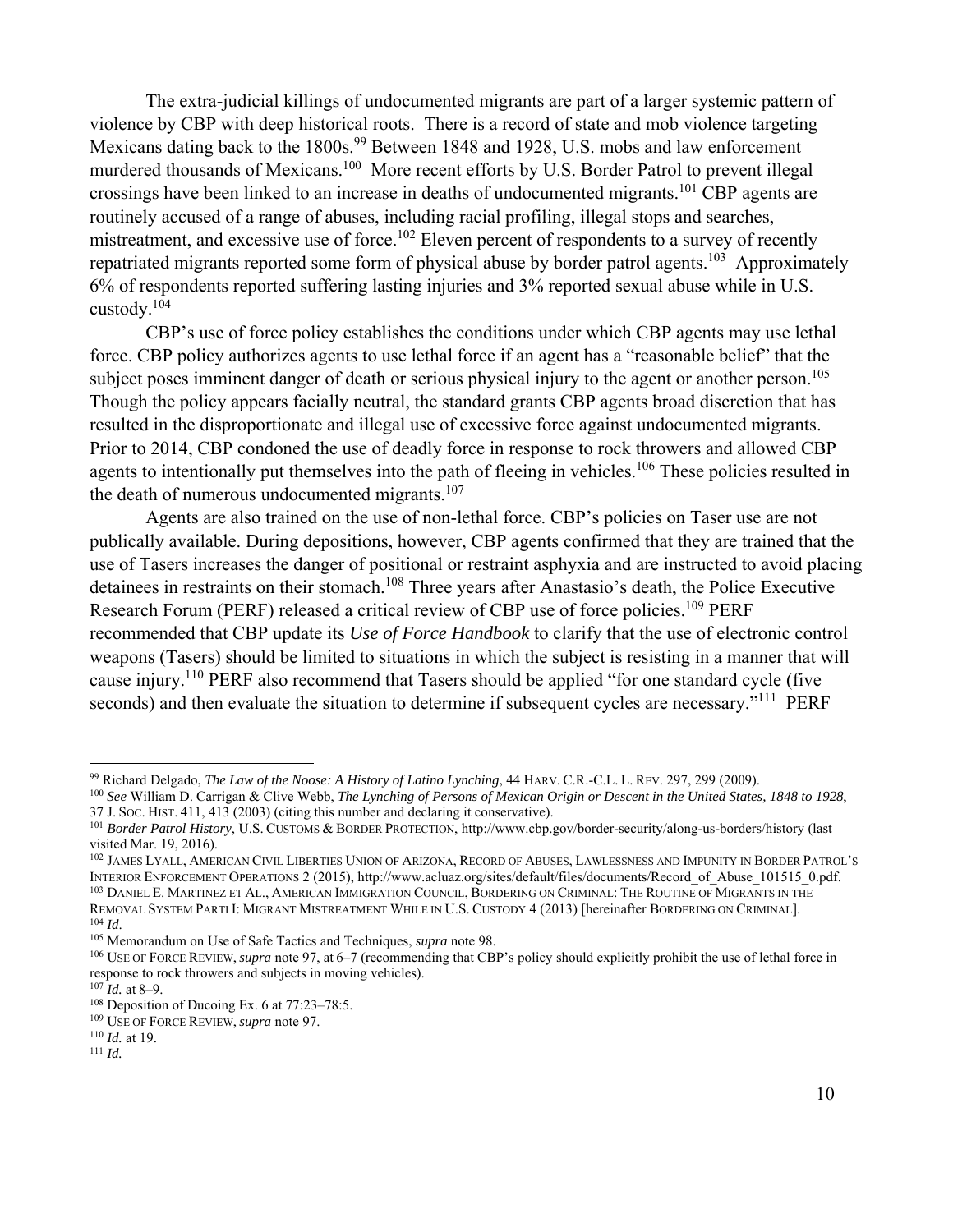further recommends that personnel "consider that exposure to the [Taser] for longer than 15 seconds (whether due to multiple applications or continuous cycling) may increase death or serious injury."112

Officers and agents are also trained to use collapsible batons on "green," "yellow," and "red" zones on the human body.<sup>113</sup> The green zones are the proper areas for baton strikes and include muscle areas such as thighs, calves, and arms; strikes in this area are permitted in order to stop a subject who is threatening officers.<sup>114</sup> The yellow zone consists of the mid-section and joints.<sup>115</sup> Strikes in the yellow zone can inflict serious injury.<sup>116</sup> Officers are not permitted to strike within the red zone, which includes the head, spine, groin and chest, because strikes in these areas can be lethal.<sup>117</sup>

 CBP policies on use of force have not effectively prevented incidence of abuse and misconduct. Indeed, reports of abuse and misconduct by CBP agents are pervasive and systemic.

## C. Pattern of Impunity for Killings

 Successful disciplinary, civil, or criminal actions against U.S. border agents are exceedingly rare. CBP's system for handling complaints of abuse and misconduct is largely ineffective. In a 2016 report, a panel of government experts concluded that the CBP's "discipline system [was] broken" and "undermined the deterrence goals of discipline."<sup>118</sup> It is unknown whether CBP agents involved in a killing on the U.S-Mexico border have ever been subject to disciplinary action. To date, no known civil plaintiff in a border killing case has won at trial.119 Only a handful of federal claims involving killings on U.S. soil have survived dismissal and settled out of court. Criminal prosecutions for CBP killings are also remarkably rare. The U.S. Department of Justice (DOJ) has closed all but one criminal investigation of a border killing without pursuing charges. In the last twenty years, state authorities have only indicted two CBP agents for a border killing, but failed to obtain convictions in both cases $120$ 

<sup>&</sup>lt;sup>112</sup> *Id.* 113 *Id.* 113 *Id.* 113 *Id.* 113 *Id.* 113 *Ideotaped Deposition of Harinzo R. Narainesingh (Dec. 18, 2012) [hereinafter Deposition of Narainesingh] (Ex. 29) at*  $28:9-12$ .<br><sup>114</sup> Deposition of Piligrino Ex. 20 at 73:1–6; Deposition of Narainesingh Ex. 29 at 30:17–23.

<sup>&</sup>lt;sup>115</sup> Deposition of Piligrino Ex. 20 at 73:1–6; Deposition of Narainesingh Ex. 29 at 28:9–12.<br><sup>116</sup> Deposition of Narainesingh Ex. 29 at 30:9–11.<br><sup>117</sup> *Id.* at 35:23–25; Deposition of Piligrino Ex. 20 at 73:1–6.<br><sup>117</sup> *Id* INTEGRITY ADVISORY PANEL REPORT],

https://www.dhs.gov/sites/default/files/publications/HSAC%20CBP%20IAP\_Final%20Report\_FINAL%20%28accessible%29\_0.pdf.<br><sup>119</sup> ELUSIVE JUSTICE, *supra* note 96.

<sup>&</sup>lt;sup>120</sup> In 1994, Arizona prosecutors brought homicide charges in state court against CBP agent Michael Andrew Elmer. Arizona v. Elmer, No. 4:92-CR-456-JMR (D. Ariz. July 14, 1992). Elmer had shot Dario Miranda Valenzuela twice in the back with a high-powered rifle as the victim fled toward the border. Sebastian Rotella, *ExBorder Patrol Agent Acquitted in 1992 Slaying*, L.A. TIMES, Feb. 4, 1994, http://articles.latimes.com/1994-02-04/news/mn-19149\_1\_border-patrol-academy. Elmer suspected the twenty-six-year-old Mexican national of smuggling drugs and, after shooting him, dragged him to a ravine to hide his body. *Id*. Elmer also failed to call for medical assistance or report the event. Arizona v. Elmer, 21 F.3d 331, 333 (9th Cir. 1994). Arizona prosecutors charged Elmer with first-degree murder, civil rights violations, aggravated assault, and obstruction of justice. The case was removed to federal court and a federal jury acquitted Elmer, who claimed he had acted in self-defense. *Id*. Over a decade later in 2007, Arizona prosecutors brought homicide charges in state court against CBP agent Nicholas Corbett for the shooting death of Francisco Javier Dominguez Rivera. Arizona v. Corbett, No. S-0800-CR-200700536 (Cochise County Superior Court 2007). Dominguez Rivera was trying to cross into the United States from Mexico with his brother and two others when Corbett stopped the group. At trial, the victim's brother testified that the victim had started to kneel when Corbett hit his head from behind and shot him through the heart at close range. Arthur H. Rotstein, *Witness: Agent Shot Surrendering Migrant*, TUCSON CITIZEN, Feb. 28, 2008, http://tucsoncitizen.com/morgue/2008/02/28/78175-witness-agent-shot-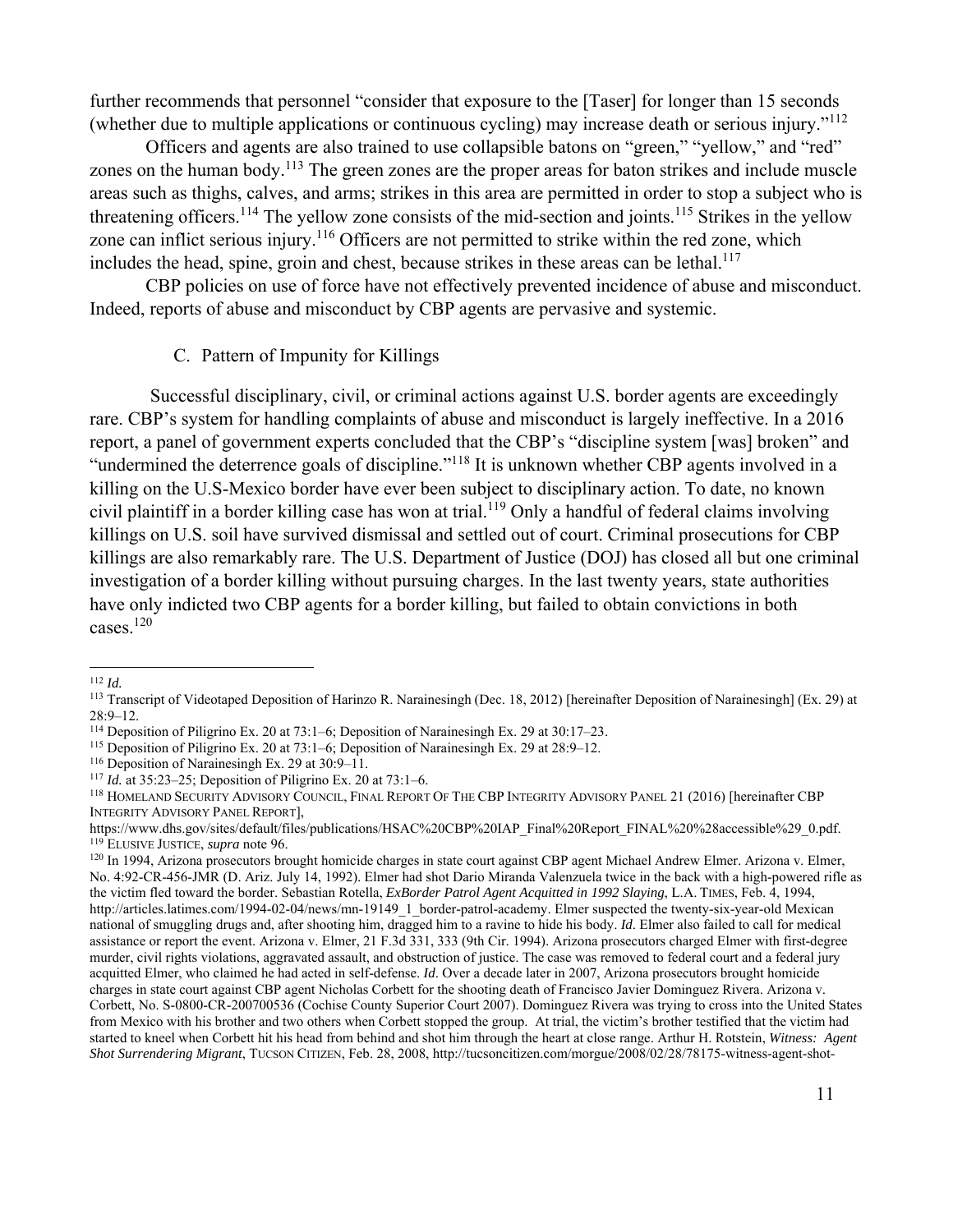The shield of impunity protecting CBP agents from legal accountability is the result of historical factors and buttressed by ineffective administrative, civil, and criminal processes. Since 2001, CBP has rapidly increased the number of agents without implementing effective procedures to ensure agents are held accountable for misconduct and abuses.<sup>121</sup> A 2012 report by the Congressional Research Service on corruption investigations and prosecutions of CBP agents concluded that the agency had failed to assess the effectiveness of screening tools used for hiring, to adequately implement oversight controls (such as periodic polygraphs or background investigations), or to develop a comprehensive strategy to prevent, detect, and investigate corruption by agents.<sup>122</sup> One study concluded that CBP's Internal Affairs Office failed to take any disciplinary action in 97% of complaints about physical, sexual, and verbal abuse.<sup>123</sup>

Victims of border killings and their relatives struggle to access justice in U.S. courts. While civil claims offer the possibility of monetary compensation and access to information about the killings, they carry significant limitations. In the civil context, claims are unavailable to victims killed in Mexico because, in most cases, U.S. law does not protect Mexican nationals killed in Mexico.<sup>124</sup>

As for victims killed in the United States, civil claims face procedural hurdles and formidable legal defenses. Sovereign immunity has barred most civil suits against the U.S. government and federal officers. The purpose of sovereign immunity is to shield the U.S. government from suits by private individuals unless the government agrees to be sued.<sup>125</sup> Courts have viewed a lawsuit against a U.S. officer in his official capacity as an action against the U.S. government.126 Under this approach, courts have held that CBP agents involved in killings at the border are entitled to sovereign immunity when

surrendering-migrant/. Dominguez Rivera, a twenty-two year-old Mexican national who had been working in New York City for five years, died at the scene. *Id*. Corbett claimed he had acted in self-defense. Prosecutors charged Corbett with first-degree murder, seconddegree murder, manslaughter, and negligent homicide under Arizona law. *See id*. The first-degree murder charge was dismissed following a preliminary hearing in Cochise County Justice Court shortly after the charges were brought. Notice of Removal at 2, Arizona v. Corbett, No. 4:07-cr-01508-DCB-BPV (D. Ariz. Aug. 23, 2007). The case was removed to federal court, where the trial proceeded on the state counts. Gentry Braswell, *Removal to Federal Court Goes Unopposed*, DOUGLAS DISPATCH, Aug. 31, 2007,

<u> 1989 - Andrea Santa Andrea Andrea Andrea Andrea Andrea Andrea Andrea Andrea Andrea Andrea Andrea Andrea Andr</u>

http://www.douglasdispatch.com/news/removal-to-federal-court-unopposed/article\_b41ba140-961a-511f-9fdc-78411b668acb.html. The case went to trial twice in federal court in Arizona, and both times ended in hung juries. Arthur H. Rotstein, *No 3rd Trial of Agent in Immigrant's Death*, TUCSON CITIZEN, Dec. 12, 2008, http://tucsoncitizen.com/morgue2/2008/12/12/108973-no-3rd-trial-of-agent-inimmigrant-s-death/.

<sup>121</sup> According to CBP, "the number of Border Patrol Agents [increased] by more than 50 percent from August 2006 through December 2009." DEPARTMENT OF HOMELAND SECURITY OFFICER OF INSPECTOR GENERAL, CBP USE OF FORCE TRAINING AND ACTIONS TO ADDRESS USE OF FORCE INCIDENTS 3 (2013) [hereinafter CBP USE OF FORCE TRAINING AND ACTIONS TO ADDRESS USE OF FORCE INCIDENTS], https://www.oig.dhs.gov/assets/Mgmt/2013/OIG 13-114 Sep13.pdf.

<sup>122</sup> U.S. GOVERNMENT ACCOUNTABILITY OFFICE, BORDER SECURITY: ADDITIONAL ACTIONS NEEDED TO STRENGTHEN CBP EFFORTS TO MITIGATE RISK OF EMPLOYEE CORRUPTION AND MISCONDUCT 1 (2012), http://www.gao.gov/products/GAO-13-59; *See also* U.S. GOVERNMENT ACCOUNTABILITY OFFICE, BORDER SECURITY: U.S. CUSTOMS AND BORDER PROTECTION PROVIDES INTEGRITY-RELATED TRAINING TO ITS OFFICERS AND AGENTS THROUGHOUT THEIR CAREERS 7 (2012), http://gao.gov/products/GAO-13-769R (stating that CBP still had not developed a comprehensive integrity plan as of August 2013).

<sup>123</sup> DANIEL E. MARTINEZ ET AL., AMERICAN IMMIGRATION COUNCIL, NO ACTION TAKEN: LACK OF CBP ACCOUNTABILITY IN RESPONDING TO COMPLAINTS OF ABUSE 8 (2014) [hereinafter NO ACTION TAKEN],<br>http://www.immigrationpolicy.org/sites/default/files/docs/ipc/Border%20-%20Abuses%20FINAL.pdf.

<sup>&</sup>lt;sup>124</sup> See Hernandez v. United States, 785 F.3d 117 (5th Cir. 2015) (dismissing claims involving Mexican teenager fatally shot in Mexico because teenager was standing in Mexico when shot). *Compare* Rodriguez v*.* Swartz*,* 111 F.Supp. 3d 1025 (D. Ariz. 2015) (upholding claims involving Mexican teenager fatally shot in Mexico). This issue is currently pending before the U.S. Supreme Court. *Cases— Hernandez v. Mesa*, SCOTUS BLOG, http://www.scotusblog.com/case-files/cases/hernandez-v-mesa/ (last visited Mar. 20, 2016).<br><sup>125</sup> See United States v. Mitchell, 463 U.S. 206, 212–13 (1983).<br><sup>126</sup> Balser v. Department of J

officer of the United States in his or her official capacity is considered an action against the United States.").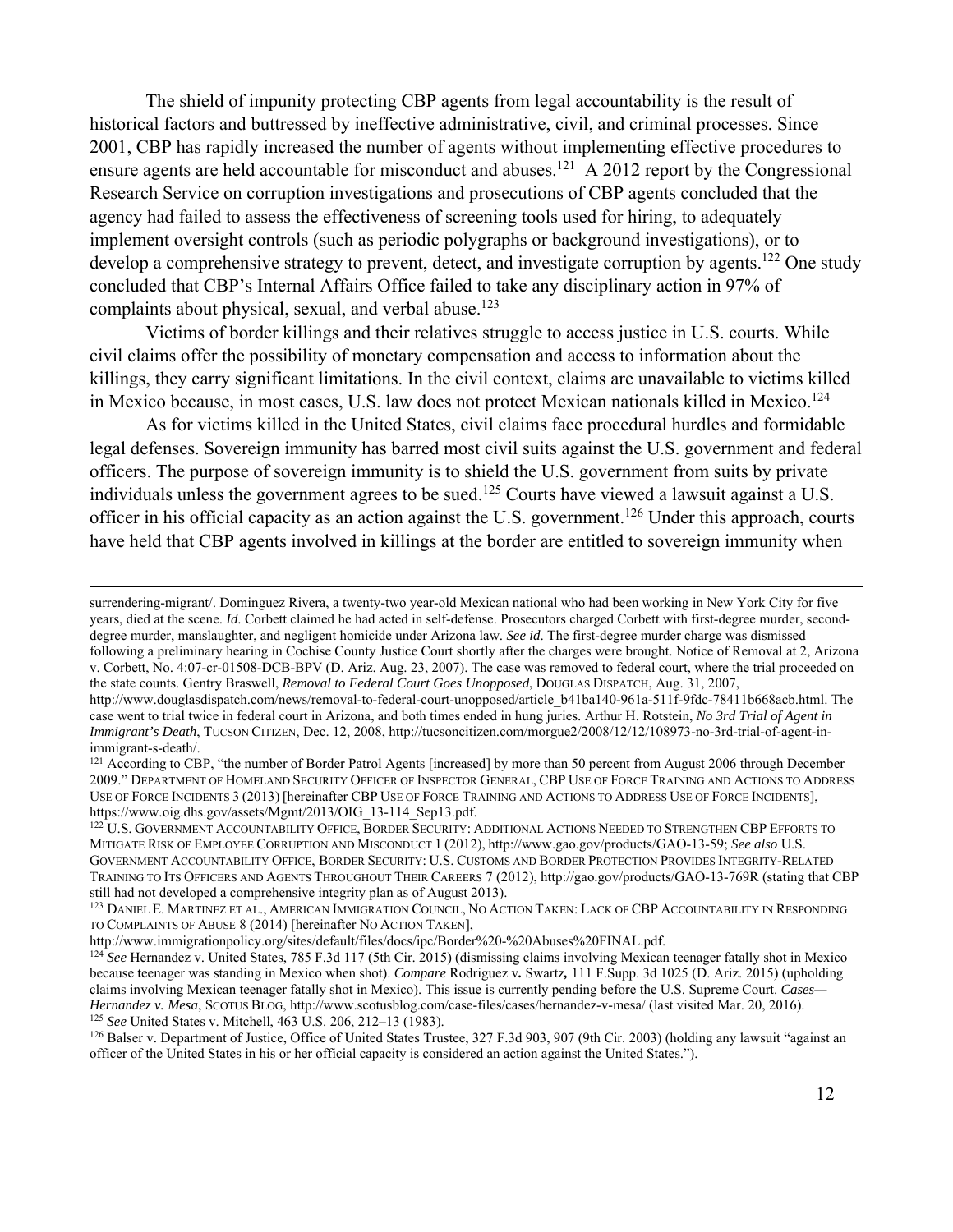sued in their *official* capacity. Other claims have been dismissed under the doctrine of qualified immunity which protects public officials from being sued for certain constitutional violations that did not violate "clearly established rights" when the violation was committed.<sup>127</sup> In 2015, an U.S. appeals court held that when a CBP agent fatally shot fifteen-year-old Mexican teenager across the border in Mexico in 2010, there was no "clearly established" law confirming that the U.S. Constitution could apply to injuries suffered in Mexico.<sup>128</sup> A small number of civil cases have overcome these hurdles<sup>129</sup> and even obtained monetary settlements,<sup>130</sup> while several other cases have been dismissed.<sup>131</sup> A few civil cases are ongoing.132

Redress through the U.S. criminal justice system is even less likely. Although state and federal prosecutors have the authority to bring criminal charges against CBP agents, they have rarely done so. Federal authorities have closed all but one criminal investigation into CBP killings without pursuing criminal charges.133 In late 2015, a federal grand jury indicted CBP agent Lonnie Swartz for the second-degree murder of sixteen-year-old José Antonio Elena Rodriguez. On October 10, 2012, CBP agent Swartz opened fire into Mexico—emptying his .40 caliber pistol, reloading, then pulling the

 $^{130}$  Sanchez Adorno v. United States, No. 8:10-cv-00250-JVS-RNB (Mar. 2, 2010) (family members of Tomas Sanchez Orzuna, who died in 2008 after being pepper sprayed by CBP agents, settled a civil lawsuit for \$15,000); Rodriguez v. United States, 37 Trials Digest 13th 2, 2010 WL 3454114 (S.D. Cal. Apr. 21, 2010) (Verdict and Settlement Summary) (family members of Guillermo Rodriguez Martinez, who was fatally shot in the back by CBP agent Faustino Campos in 2005, settled a civil lawsuit for \$40,000); Janet Rose Jackman, *\$850 Settlement for Family of Slain Illegal Immigrant*, TUCSON SENTINEL, Sept. 8, 2011,

<sup>&</sup>lt;sup>127</sup> See Butz v. Economou, 438 U.S. 478, 498 (1978).

<sup>&</sup>lt;sup>128</sup> Hernandez v. United States, No. 11-50792, 2015 WL 1881566, at  $*2$  (5th Cir. Apr. 24, 2015). One additional consideration is exhaustion of administrative remedies. In some circumstances, plaintiffs must exhaust local remedies before filing their claims in court. A failure to exhaust local remedies may result in the dismissal of the cause of action. The ATS does not contain an exhaustion provision. *See* Regina Waugh, *Exhaustion of Remedies and the Alien Tort Statute*, 28 BERKELEY J. INT'L L. 555, 555 (2010). In general, most courts have not imposed an exhaustion requirement on ATS claimants. In contrast, courts have applied an exhaustion requirement in *Bivens* cases when a statute applicable to the underlying constitutional claim so requires. *See, e.g.*, Nyhuis v. Reno, 204 F.3d 65, 67 (3d Cir. 2000) (discussing the PLRA's mandatory exhaustion requirement). Finally, the FTCA sets forth administrative remedies which must be exhausted prior to filing suit. An FTCA suit will be dismissed for lack of subject matter jurisdiction if the plaintiff fails to exhaust administrative remedies. See, e.g., McNeil v. United States, 508 U.S. 106, 112 (1993).<br><sup>129</sup> See e.g., Rodriguez v. Swartz, 111 F.Supp. 3d 1025 (D. Ariz. 2015) (Mexican teenager fatally shot in Mexico); Estate of Anastasio

Hernandez-Rojas v. United States, 62 F.Supp. 3d 1169 (S.D. Cal. 2014) (Mexican national beaten to death by at least a dozen CBP agents in California); Guerrero v. United States, No. 4:12-cv-00370-TUC-JAS, 2015 WL 569875 (D. Ariz. Feb. 11, 2015) (U.S. citizen fatally shot in Arizona); Perez v. United States, 103 F.Supp. 3d 1180 (S.D. Cal. 2015) (Migrant was fatally shot for allegedly throwing rocks at Border Patrol Agents). *See also* cases involving border abuses, Castro Romo v. United States, No. 4:12-cv-00041-JAS (D. Ariz. Jan. 13, 2012) (Mexican national survived shooting in Arizona); Gutierrez v. McLaws, No. 2:13-cv-00585-SPL (D. Ariz. Mar. 21, 2013) (Mexican national beaten into a coma by eleven CBP agents in Arizona).

http://www.tucsonsentinel.com/local/report/090811\_slain\_immigrant\_settlement/850k-settlement-family-slain-illegal-immigrant/ (reporting that the family of Francisco Javier Dominguez Rivera, who was fatally shot by CBP agent Nicholas Corbett in 2007, reached a settlement in a civil lawsuit for \$850,000 with the U.S. government); Miriam Davidson, *Settlement Sends Signal on Violence by Border*  Patrol, CHRISTIAN SCIENCE MONITOR, June 6, 1995, http://www.csmonitor.com/1995/0606/06032.html (reporting that the family of Dario Miranda Valenzuela, who was fatally shot in the back by CBP agent Michael A. Elmer in 1992, reached a settlement in a civil lawsuit for \$612,000 with U.S. government and defendant's private insurer).<br><sup>131</sup> Hernandez v. United States, 785 F.3d 117 (5th Cir. 2015); Mendez v. Poitevent, No. 2:13-cv-00065-AM-VRG (W.D. Tex. Sept. 30,

<sup>2014),</sup> ECF No. 68; Mena v. United States, No. EP-10-CV-282-KC, 2012 WL 6047039, at \*1 (W.D. Tex. Dec. 5, 2012); Yanez v. United States, No. 4:06-cv-00595-JMR (D. Ariz. June 25, 2009).

<sup>&</sup>lt;sup>132</sup> Rico Andrade v. United States, No. 2:15-cv-00103 (S.D. Tex. Feb. 27, 2015); Estate of Valeria Tachiquin Alvarado v. Tackett, No. 3:13-cv-01202-W-JMA (S.D. Cal. May 20, 2013); Gallegos v. United States, No. 5:14-cv-00136 (S.D. Tex. Aug. 27, 2014); Estate of Julian Ramirez−Galindo v. United States, No. 3:15−cv−01694-W-NLS (S.D. Cal. July 30, 2015); Archila v. United States, No. 4:14−cv−02448-RCC (D. Ariz. Oct. 28, 2014). 133 EFE, *Activists Question Investigation that Exonerates Border Patrol Agents,* ALLIANCE SAN DIEGO,

http://www.alliancesd.org/activists-question-investigation-that-exonerates-border-patrol-agents/ (last visited Mar. 20, 2016).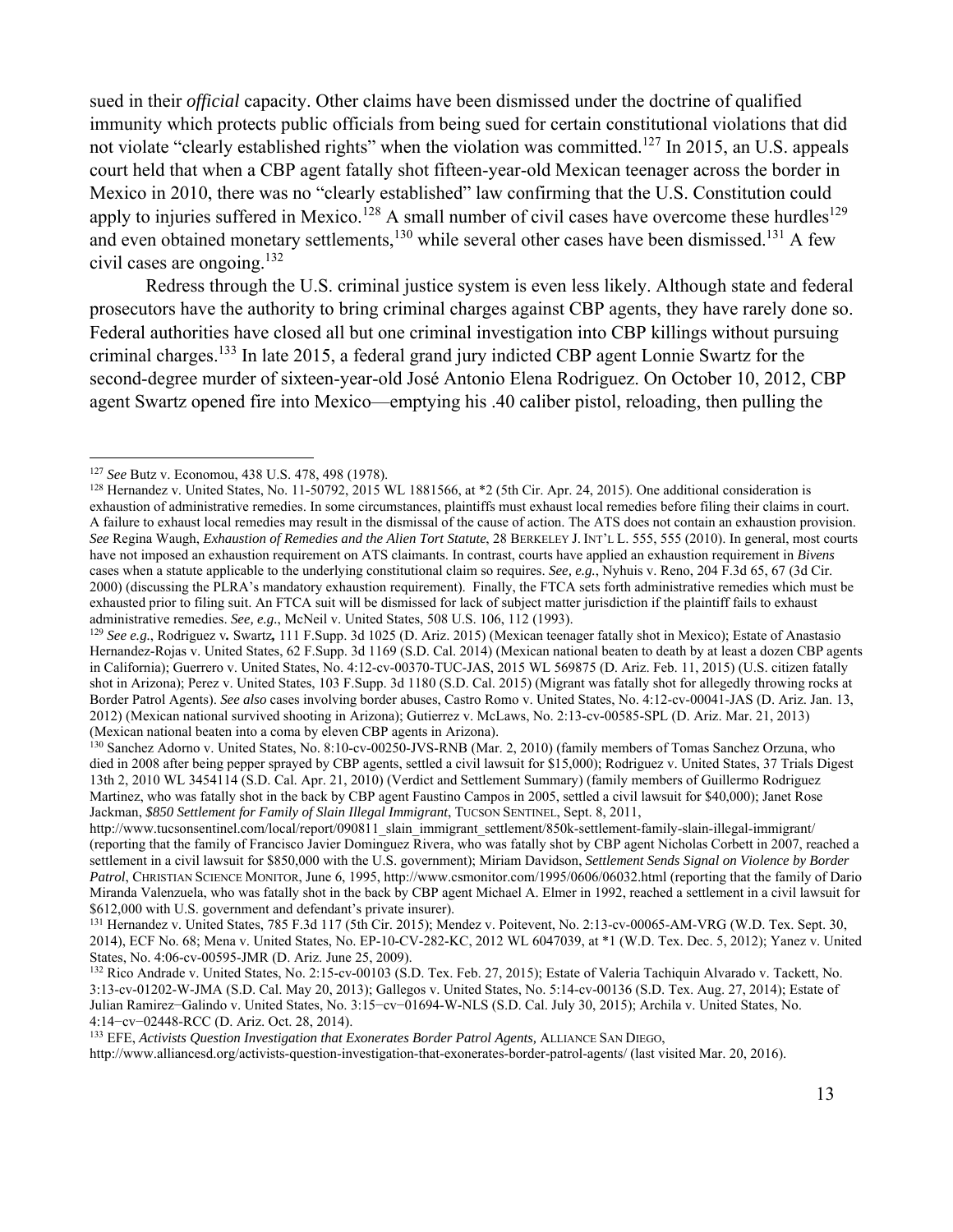trigger again—shooting José Antonio ten times and killing him.134 Swartz alleged he shot in selfdefense, in response to José Antonio allegedly throwing rocks.<sup>135</sup> According to the indictment, however, Swartz unlawfully killed the teenager "with malice aforethought".<sup>136</sup>

- D. Procedural History
	- i. Disciplinary Action

Petitioners are unaware of any disciplinary investigation or action taken against any of the agents involved. To Petitioners' knowledge, all of the agents involved remain on active duty.

In response to concerns about a lack of transparency and accountability, CBP established a Use of Force Review Board ("Review Board") in February, 2015.137 The Review Board meets quarterly to review incidents to determine if an agent has violated policy and if disciplinary action is warranted. The Review Board met for the first time in December 2015, but did not disclose publicly the outcome of their review. The Review Board met for a second time on March 10, 2016 and discussed the killing of Anastasio. To date, CBP has not informed Petitioners of the outcome of that review.

ii. Civil Litigation

 On March 23, 2011, Anastasio's family filed a wrongful death claim in the United States District Court for the Southern District of California.<sup>138</sup> The complaint alleges that U.S. federal agents caused Anastasio's death in violation of his constitutional rights.<sup>139</sup> Defendants moved for summary judgment (a request that the court dismiss the case), but the court denied their motions on September 29, 2014.140 In denying the defendant agents' motions for summary judgment, the district court noted that "[t]he officers all allege that Anastasio was an out-of-control individual who was, at all times, violent and unresponsive to their commands[.]"141 The court concluded that witness and the video recordings "strongly counter the officers' testimony during the height of the altercation."142 Moreover, the court asserted that "[t]he sheer number of officers available at the scene demonstrates rather strongly that there was no objectively reasonable threat to the safety of any one other than Anastasio."143 The district court rejected the defendants' claim that they were immune from suit under the defenses of sovereign and qualified immunity.<sup>144</sup> The court also upheld the right of Anastasio's

<sup>&</sup>lt;sup>134</sup> Fernanda Santos, *Tuscon Border Agent Pleads Not Guilty in Fatal Shooting of Mexican Boy*, N.Y. TIMES, Oct. 9, 2015,<br>http://www.nytimes.com/2015/10/10/us/tucson-border-agent-pleads-not-guilty-in-fatal-shooting-of-a-m

<sup>&</sup>lt;sup>135</sup>Id.<br><sup>136</sup> Curt Prendergast, *Lonnie Swartz Indictment*, ARIZONA DAILY STAR, Sept. 24, 2015, http://tucson.com/news/lonnie-swartz-<br>indictment/pdf 46eeae16-62e4-11e5-acd7-1b4c854b8914.html.

<sup>&</sup>lt;sup>137</sup> CBP INTEGRITY ADVISORY PANEL REPORT, *supra* note 118, at ii.<br><sup>138</sup> Third Amended Complaint Ex. 1.<br><sup>139</sup> Id.<br><sup>140</sup> Order Denying Motions for Summary Judgment, Estate of Hernandez-Rojas v. United States, No. 11-CV-522 2014) (Dkt. 325).

<sup>141</sup> *Id.*

<sup>142</sup> *Id.* at 17. 143 *Id.*

<sup>144</sup> *Id.* at 27.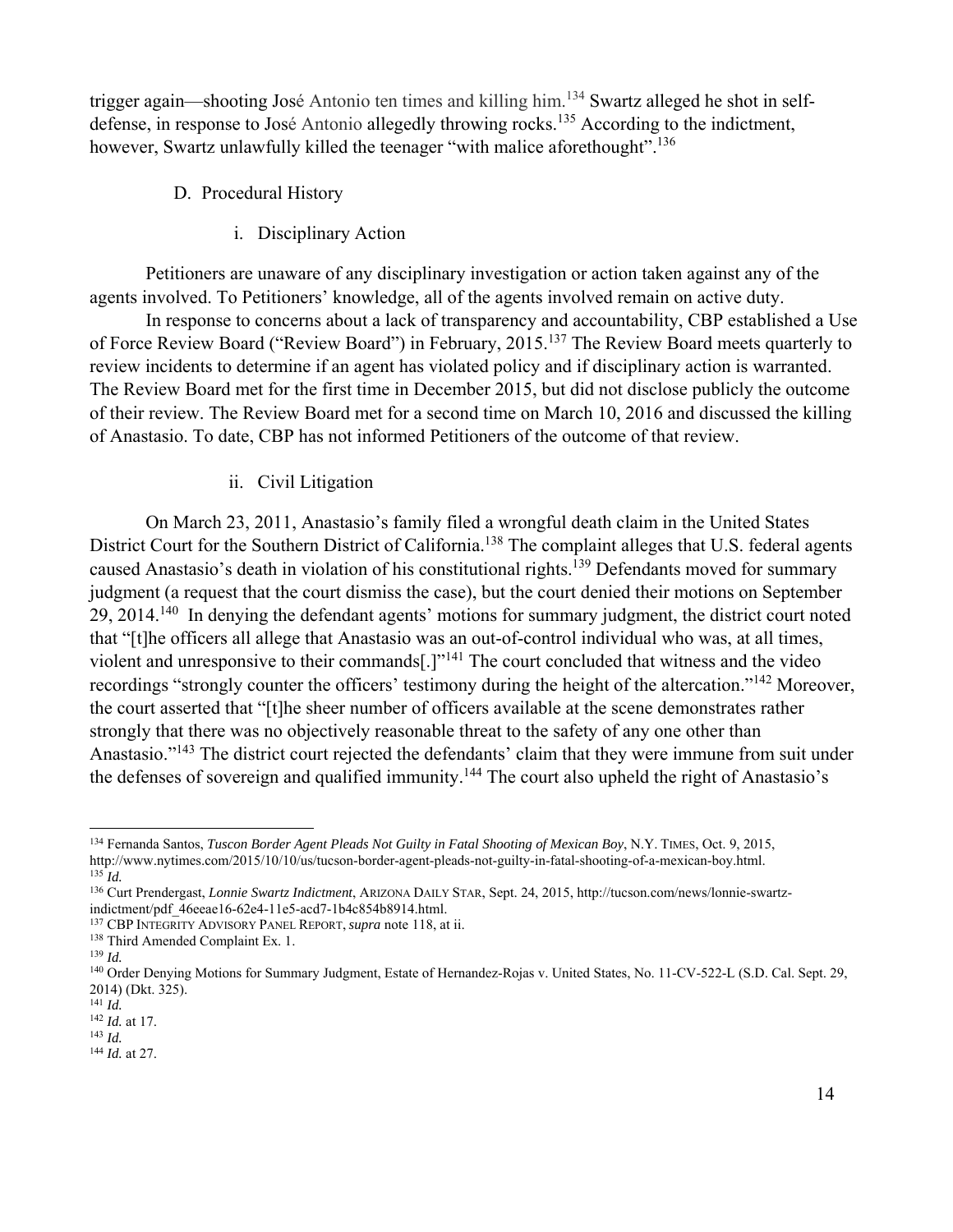family to allege a violation of the *jus cogen* prohibition of torture as well as statutory and common law violations of his constitutional rights. 145

 On November 24, 2014, the defendants appealed the district court's denial of summary judgment before the Ninth Circuit Court of Appeals.<sup>146</sup> The district court subsequently stayed the trial proceedings pending the outcome of the appeal.<sup>147</sup> The district court has not established a trial date in the case and the case remains unresolved more than five years after it began.

#### iii. Criminal Case

CBP agents informed San Diego Police Department ("SDPD") of the incident involving Anastasio late on the morning of May 29, 2010 and SDPD began the criminal investigation the day after the incident.<sup>148</sup> Incident reports by CBP agents and SDPD described Anastasio as a suspect and the officers as victims of battery.149 Within days of the incident, media articles referred to SDPD investigators describing Anastasio as "violent"<sup>150</sup> and "combative"<sup>151</sup> and pointing to the role of "drugs" or mental disorders" as contributing facts in Taser death cases.<sup>152</sup>

On the afternoon of May 29, 2010, a full day after the incident, SDPD secured the crime scene and took the first witness statements. From approximately 2:20 p.m. until 9:00 p.m. on May  $29<sup>th</sup>$ , criminal investigators interviewed at least twenty-one law enforcement agents regarding the incident.<sup>153</sup> Most interviews of law enforcement lasted less than fifteen minutes. SDPD did not interview all of the agents involved in the incident, including the agents who struck Anastasio with their batons or erased images taken by civilian eyewitnesses of the incident, until several days later.<sup>154</sup>

On June 9, 2010, a civilian eyewitness, Humberto Navarette Mendoza, posted videos of agents beating and tasing Anastasio with an audio recording of Anastasio's pleas for help to YouTube.<sup>155</sup> Prior to the public release of these videos, SDPD had not taken a witness statement from any civilian eyewitness although local press had previously reported eyewitness accounts of CBP agents beating Anastasio.<sup>156</sup> SDPD detectives subsequently interviewed Humberto Navarette and at least two

<sup>145</sup> Order Denying Motion for Reconsideration at 4-5, Estate of Hernandez-Rojas v. United States, No. 11-CV-522-L (S.D. Cal. Jul. 24, 2014) (Dkt. 324).

<sup>&</sup>lt;sup>146</sup> Notice of Appeal, Estate of Hernandez-Rojas v. United States, No. 11-CV-522-L (S.D. Cal. Nov. 24, 2014) (Dkt. 328).<br><sup>147</sup> Order Granting Defendants' Ex Parte Motion to Suspend Scheduling Order, Estate of Hernandez-Ro

<sup>522-</sup>L (S.D. Cal. Mar. 20, 2015) (Dkt. 369).

<sup>&</sup>lt;sup>148</sup> Border Patrol Briefing (May 29, 2010) (Ex. 30) at 30.<br><sup>149</sup> US CBP Memorandum re Incident at Whiskey 2 (May 28, 2010) (Ex. 31) at 31; San Diego Regional Crime Incident Report (June 1, 2010) (Ex. 33).

<sup>&</sup>lt;sup>150</sup> Kristina Davis, *Man Who Was Shot with Taser at Border Dies*, UNION-TRIBUNE (June 1, 2010),<br>http://www.sandiegouniontribune.com/news/2010/jun/01/man-who-was-shot-with-taser-at-border-dies/.

<sup>&</sup>lt;sup>151</sup> Mexican Detainee Death Ruled A Homicide, CNN (June 2, 2010), http://www.cnn.com/2010/US/06/02/california.detainee.death/<br><sup>152</sup> Davis, *supra* note 150.

<sup>153</sup> *See generally*, San Diego Police Department Police Investigation (Feb. 13, 2013) (Ex. 43)

<sup>154</sup> San Diego Police Department, Witness Statement of Ernest Kalnas (June 8, 2010) (Ex. 42) [hereinafter Kalnas Witness Statement]; San Diego Police Department, Witness Statement of Harinzo Narainesingh (June 1, 2010) [hereinafter Narainesingh Witness Statement] (Ex. 52); San Diego Police Department, Witness Statement of Ramon DeJesus (Jun. 1, 2010) (Ex. 41) [hereinafter DeJesus Witness Statement]; San Diego Police Department, Witness Statement of Andre T. Piligrino (June 1, 2010) (Ex. 32)

<sup>155</sup> San Diego Police Department, Addendum Report (June 9, 2010) [hereinafter SDPD Addendum Report] (Ex. 44) at 1-3.

<sup>156</sup> Mariana Martinez, *A Death at the Border: Anastasio Rojas Beaten and Tasered by Customs Officer*, LA PRENSA SAN DIEGO (June 4, 2010), http://laprensa-sandiego.org/featured/a-death-at-the-border/.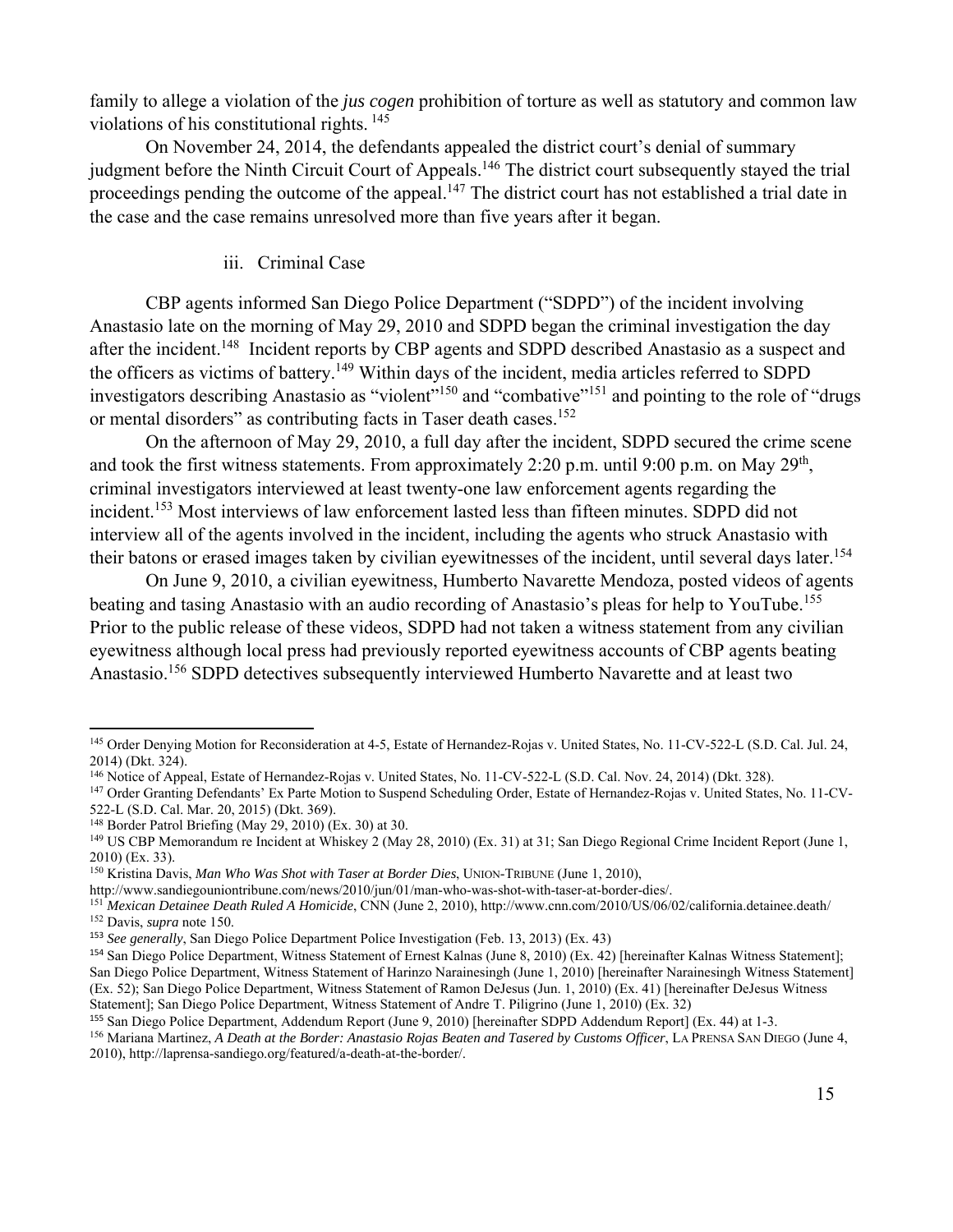additional civilian (non-security) eye witnesses who were with Navarette when he filmed the incident. Shortly after July 9, 2010, SDPD referred the case to the United States Attorney's Office in San Diego.

Immediately after Anastasio's death, his family members, through a representative, contacted the Civil Rights Division of the Department of Justice (DOJ). DOJ officials refused to provide Anastasio's family any information about the investigation or comment on their role. The family members, through a representative, contacted DOJ several additional times during 2010 and 2011 to no avail.

On April 20, 2012, the Public Broadcasting System released an eyewitness video of CBP agents surrounding and beating Anastasio. A witness, Ashley Young, used her cell phone to take the footage, but concealed her phone when she saw CBP agents seize witnesses' cameras and phones the day of the incident. After PBS released the video, members of the U.S. Congress wrote a letter to the Department of Homeland Security to express concern regarding "a troubling lack of training and accountability within the Department" and Border Patrol attempts to cover up the incident and "obfuscate" their use of force.<sup>157</sup>

On May 9, 2012, two years after the incident, family members traveled to Washington DC to meet with investigators for the first time. Around this time, DOJ opened a criminal investigation into Anastasio's death.<sup>158</sup> In June 2012, the DOJ subpoenaed Ashley Young to appear before a federal grand jury in Washington DC.159 DOJ has not released information about the grand jury investigation.

On November 6, 2015, more than five years after the incident, DOJ announced its decision to close the investigation in into the death of Anastasio Hernández Rojas. According to the press release, prosecutors reviewed "hundreds of pages of evidence generated by San Diego Police Department investigators" and "initiated an independent federal investigation into the incident" which included "federal law enforcement witness accounts, Mexican law enforcement witness accounts, civilian witness accounts, medical personnel accounts, medical records, autopsy reports, official use of force training materials and forensic evidence." The press release described the incident as follows:

The evidence developed during the investigation indicated that when Hernández-Rojas' handcuffs were removed at the San Ysidro Port of Entry, Hernández-Rojas began grappling with the two U.S. Border Patrol (USBP) agents and then resisted their efforts to restrain him. Two Immigration and Customs Enforcement (ICE) agents, as well as another USBP agent, joined the struggle and struck Hernández-Rojas several times with their asp batons. The agents again secured Hernández-Rojas in handcuffs, but he continued to struggle and kick at the agents. The agents called for backup and a transport vehicle to take Hernández-Rojas for processing since he was no longer eligible for voluntary return due to the struggle. As agents attempted to place Hernández-Rojas in the transport van to take him back to the station, he again physically resisted and attempted to kick the agents. A number of Customs and Border Protection (CBP)

<sup>&</sup>lt;sup>157</sup> Congress of the United States, Letter from the U.S. Congress to Secretary Napolitano of the Department of Homeland Security (May 10, 2012), https://serrano.house.gov/sites/serrano.house.gov/files/DHSletter.pdf. [hereinafter U.S. Congress' Letter to DHS Secretary Napolitano].<br><sup>158</sup> Declaration of Richard Tolles in Support of Motion for Stay (July 24, 2012) (Ex. 34) at 2.

<sup>&</sup>lt;sup>159</sup> Elliot Spagat, *Grand Jury Probes Illegal Immigrant's Death at Border*, ASSOCIATED PRESS (July 11, 2012),

http://www.azcentral.com/news/articles/20120711grand-jury-probes-stun-gun-mexico-border-death.html.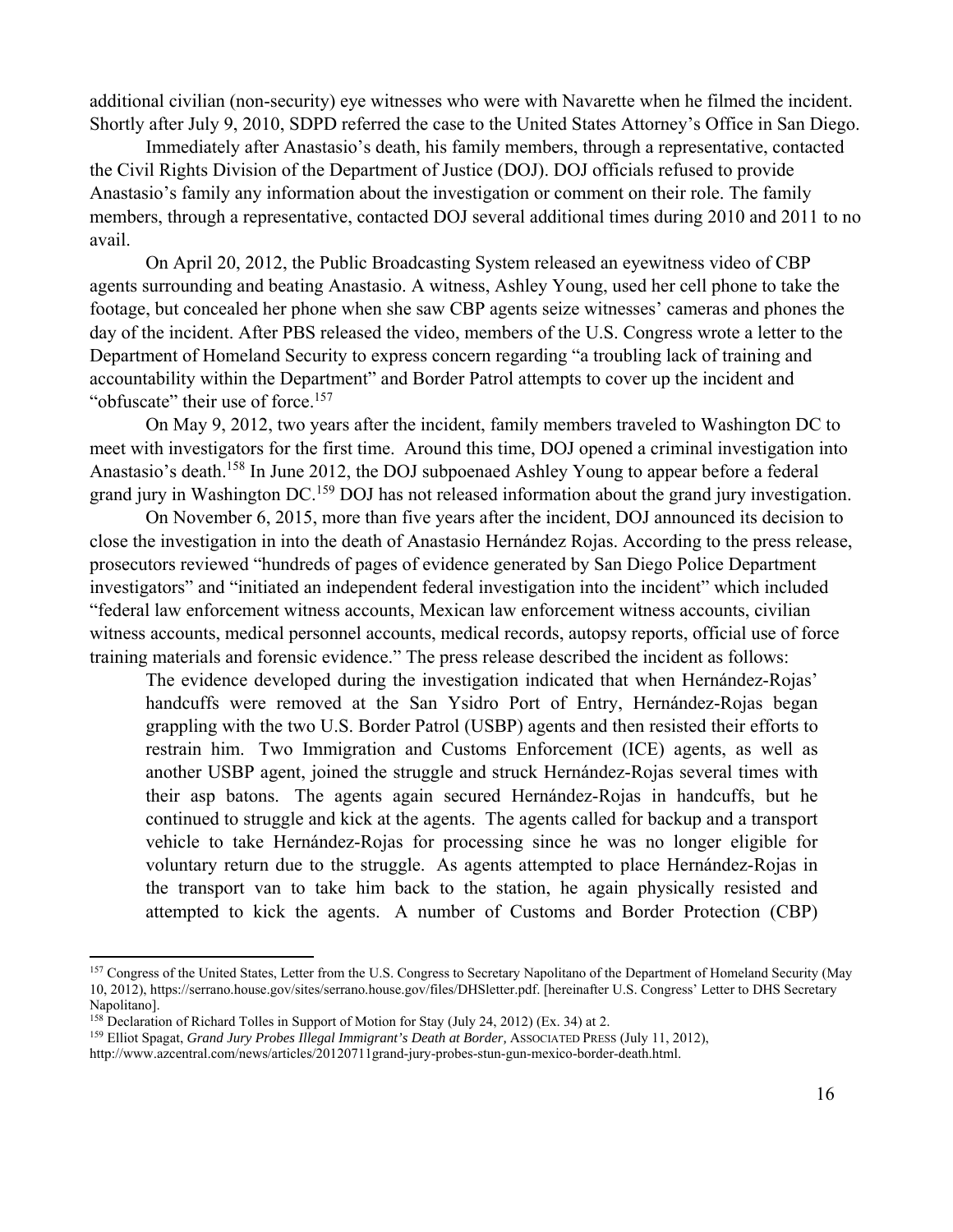officers responded to the scene, one of whom shocked Hernández-Rojas with a taser. Hernández-Rojas stopped resisting and the agents restrained his legs. Shortly thereafter, Hernández-Rojas' breathing slowed and he became unresponsive. The CBP officers administered CPR until medical personnel arrived at the scene. Hernández-Rojas was pronounced dead two days later after being removed from life support.<sup>160</sup>

According to the prosecutors, the federal government could not disprove "the agents' claim that they used reasonable force in an attempt to subdue and restrain a combative detainee  $\dots$ .  $\cdot$ <sup>161</sup> Prosecutors concluded that "the federal agents' restraint and deployment of the [T]aser against Hernández-Rojas when he was non-compliant and physically assaultive was not unlawful and, based on the evidence gathered relating to the federal agents' use of force training, the federal agents' action were not done without due caution and circumspection."<sup>162</sup> Additionally, the press release erroneously stated that the medical examiner stated that "Hernández-Rojas would not have died had there not been methamphetamine intoxication."163

The statement by federal prosecutors, the first public statement about the incident from DOJ, shocked and dismayed Anastasio's family members.

## III. ADMISSIBILITY

#### A. The Commission Has Jurisdiction to Consider this Petition

The Petition is admissible in its entirety under the Rules of Procedure of the Inter-American Commission on Human Rights ("Rules of Procedure"). The Commission is competent *ratione personae* to consider this Petition. Pursuant to Article 23 of the Rules of Procedure, each of the Petitioners is a natural person who was subject to the jurisdiction of the United States and whose rights were protected under the American Declaration when the violations occurred.<sup>164</sup>

The Commission has jurisdiction *rationae materiae* to consider Petitioners' allegations that the United States violated of Articles I, II, XVIII, XXV, and XXVI of the American Declaration. The Commission has consistently held that that the American Declaration constitutes a source of binding international obligations for the United States.<sup>165</sup>

The Commission has jurisdiction *ratione temporis* to examine this Petition. The United States has violated Petitioners' rights and denied Petitioners an effective remedy for the harms that they have

<sup>160</sup> *Federal Officials Close the Investigation into the Death of Anastasio Hernandez-Rojas*, U.S. DEPARTMENT OF JUSTICE (Nov. 6, 2015) [hereinafter *Federal Officials Close Investigation*], https://www.justice.gov/opa/pr/federal-officials-close-investigation-death-anastasiohernandez-rojas.

<sup>161</sup> *Id.*

<sup>162</sup> *Id.*

<sup>&</sup>lt;sup>163</sup> *Id.* <sup>164</sup> Inter-Am. Comm. H.R. R. P. 23.

<sup>&</sup>lt;sup>165</sup> Organization of American States Charter [hereinafter OAS Charter], Apr. 30, 1948, 2 U.S.T. 2394, 119 U.N.T.S. 48, entered into force Dec. 13, 1951 [ratified by the United States, June 15, 1951]; amended by Protocol of Buenos Aires, 721 U.N.T.S. 324, O.A.S. Treaty Series, No. 1-A, entered into force Feb. 27, 1970; amended by Protocol of Cartagena, O.A.S. Treaty Series, No. 66, 25 I.L.M. 527, entered into force Nov. 16, 1988; amended by Protocol of Washington, 1-E Rev. OEA Documentos Oficiales OEA/Ser.A/2 Add. 3 (SEPF), 33 I.L.M. 1005, entered into force Sept. 25, 1997; amended by Protocol of Managua, 1-F Rev. OEA Documentos Oficiales OEA/Ser.A/2 Add.4 (SEPF), 33 I.L.M. 1009, entered into force Jan. 29, 1996. *See also* Roach v. United States, Case 9647, Inter-Am. Comm'n H.R., Report No. 3/87, OEA/Ser.L/V/II.71, doc. 9 rev. 1, ¶ 46 (1987); Smith v. United States, Petition 8-03, Inter-Am. Comm'n H.R., Report No. 56/06, OEA/Ser.L/VII.127, doc. 4 rev. 1, ¶¶ 32-33 (2006).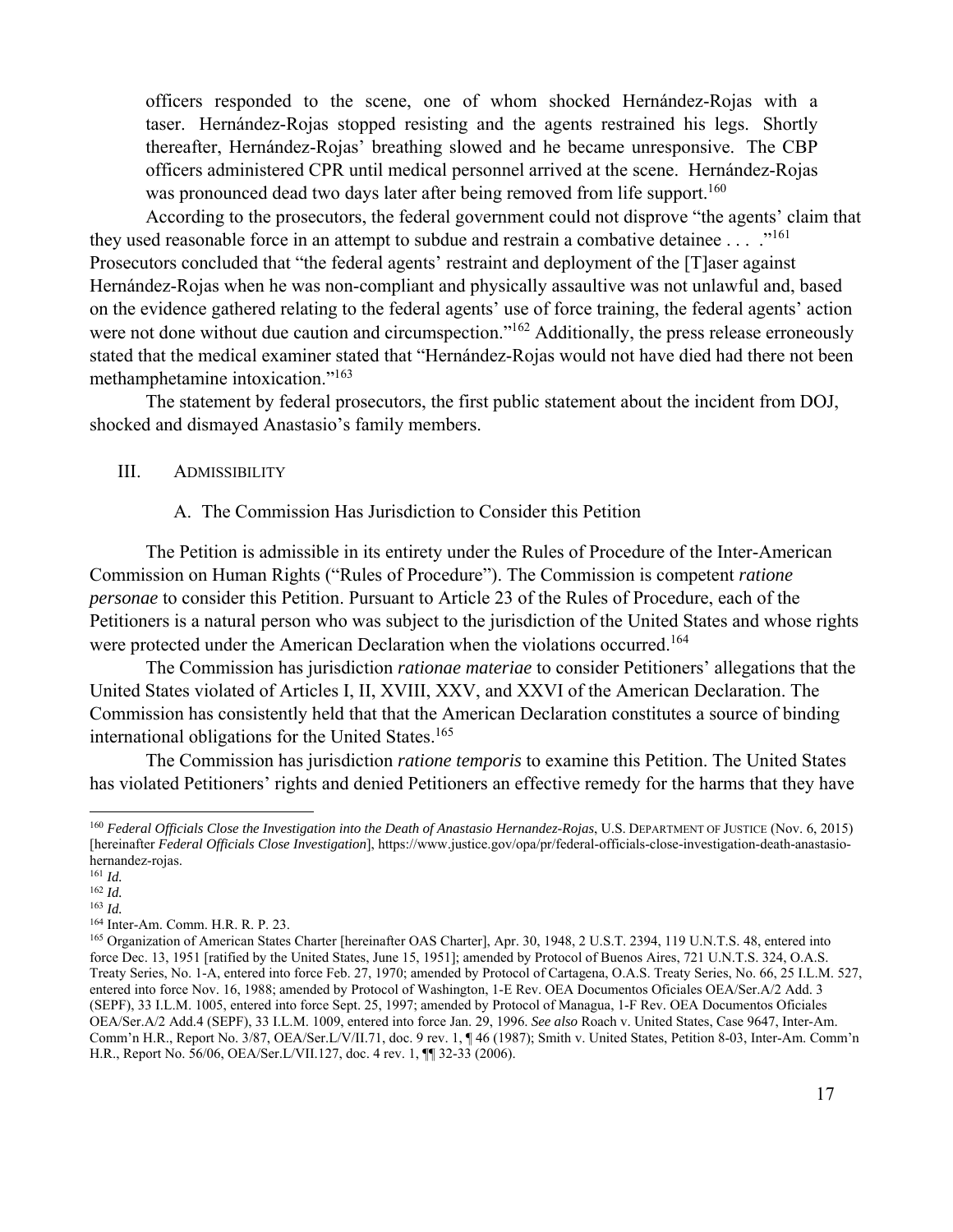suffered. The United States failure to provide Petitioners access to an effective remedy is an on-going violation of their rights.

# B. The Petitioners Have Exhausted Domestic Remedies

The Inter-American Commission requires petitioners to exhaust all domestic remedies which are "available in practice … and would be adequate and effective in providing a remedy for the alleged violation."166 The Commission does not require a petitioner to exhaust every domestic remedy, only those remedies that are available, adequate, and effective.<sup>167</sup>

Where the State has the power to independently prosecute violations of rights protected under the American Declaration and the violations were committed by state agents,<sup>168</sup> admissibility should hinge on the State's actions to rectify the violation, rather than petitioners' pursuit of civil remedies.<sup>169</sup> In cases involving extrajudicial killings, petitioners must only exhaust criminal remedies.170 In *Michael Gayle v. Jamaica*, for example, the Commission required the family members of a mentally disabled individual killed by police to exhaust criminal, but not civil remedies.<sup>171</sup>

On November 6, 2015, more than five years after the Anastasio's death, prosecutors issued a decision not to pursue federal criminal civil rights or other charges and closed the criminal investigation.<sup>172</sup> According to the prosecutors, the federal government could not disprove "the agents' claim that that they used reasonable force in an attempt to subdue and restrain a combative detainee . . . ."<sup>173</sup> The Petitioners have exhausted domestic remedies.

C. The Petition Has Been Submitted Within Six Months

The Rules of Procedure require Petitioners to file a complaint with the Commission within six months of notification of a final decision that exhausts domestic remedies.<sup>174</sup> Petitioners were notified of prosecutors' decision to close the criminal investigation on November 6, 2015. The Petitioners have filed this Petition within six months of receiving notification of the decision to close the criminal investigation.

## D. There Are No Proceedings Pending Before Any Other International Tribunal

In accordance with Article 33 of the Rules of Procedure, Petitioners confirm that none of the issues in this Petition are the subject matter of proceedings before any other international tribunal; nor

 166 Jessica Gonzales et al. v. United States, Petition 1490-05, Inter-Am. Comm'n H.R., Report No. 52/07 OEA/Ser.L./V/II.128, doc. 19 ¶

<sup>42 (2007);</sup> Jo M. PASQUALUCCI, THE PRACTICE AND PROCEDURE OF THE INTER-AMERICAN COURT OF HUMAN RIGHTS 92 (2d ed. 2013).<br><sup>167</sup> Jessica Gonzales et al. v. United States, Report No. 52/07, *supra* note 166, ¶ 42.<br><sup>168</sup> *Id.* a

Am. Comm'n H.R., Report No. 78/08 ¶ 55, 57 (2009). *See also* Christina Daniel Dominguez Domenichetti v. Argentina, Petition 11.819, Inter-Am. Comm'n H.R., Report No. 51/03 ¶ 46 (2003).<br><sup>170</sup> Christina Daniel Dominguez Domenichetti v. Argentina, Report No. 51/03, *supra* note 169, ¶ 46.<br><sup>171</sup> Gayle v. Jamaica, Petition 191-02, Inter-Am. Comm'n H.R., Rep

<sup>174</sup> Inter-Am. Comm. H.R. R. P. 32(1).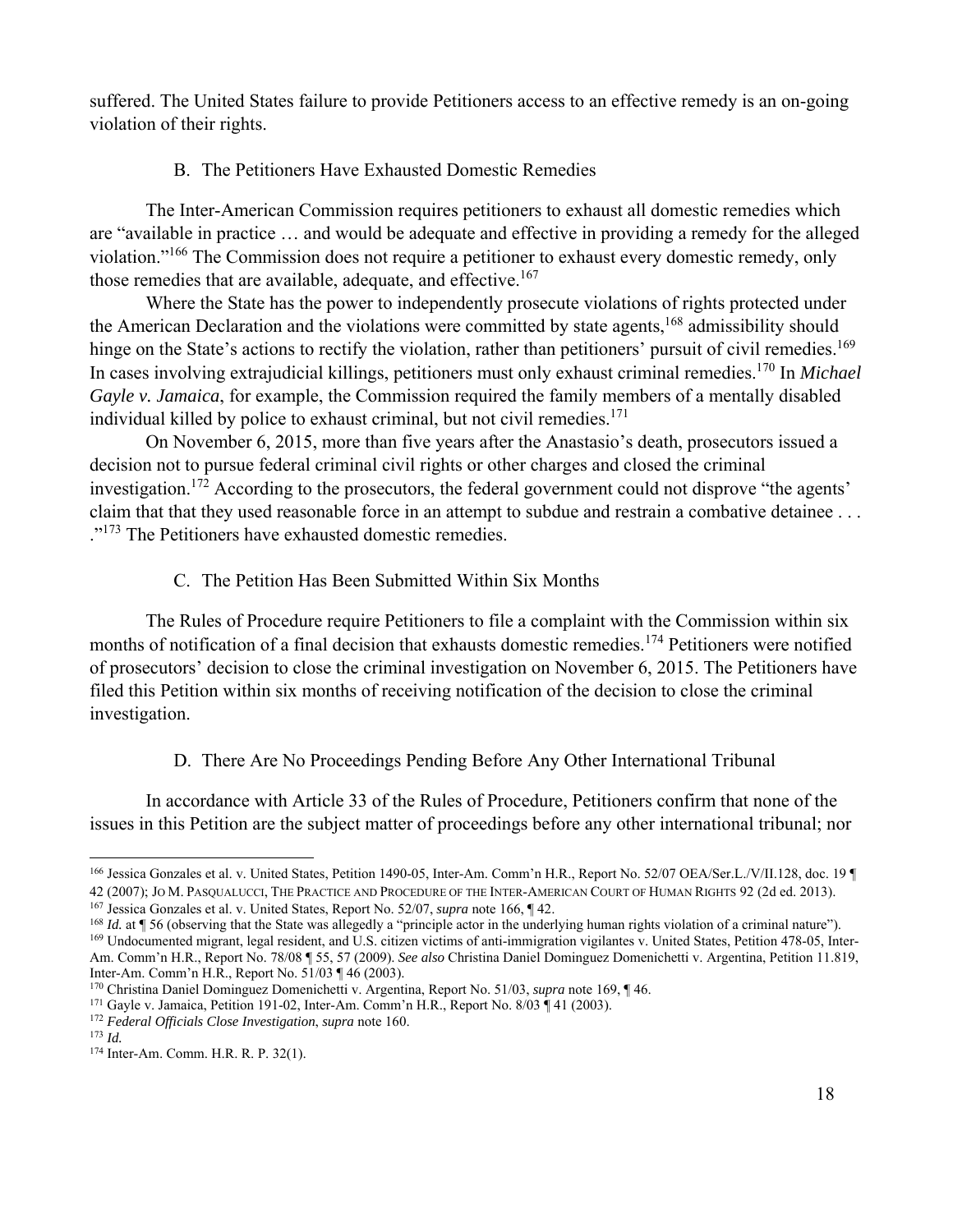have they been previously examined and settled by the Commission or another international tribunal $175$ 

#### IV. LEGAL ARGUMENT

A. The Inter-American Commission Should Interpret the American Declaration in Light of Established Human Rights Law and Standards

The Inter-American Commission has consistently referred to developing standards of human rights law articulated in national, regional and international bodies to interpret the nature and scope of obligations established under the American Declaration. 176 In the *Villareal* case, the Commission noted that:

in interpreting and applying the American Declaration, it is necessary to consider its provisions in the context of developments in the field of international human rights law since the Declaration was first composed and with due regard to other relevant rules of international law applicable to member states against which the complaints of violations of the Declaration are properly lodged. Developments in the corpus of international human rights law relevant in interpreting and applying the American Declaration may in turn be drawn from the provisions of other prevailing international and regional human rights instruments.<sup>177</sup>

The Commission has described the American Convention on Human Rights ("American Convention") as a direct descendent of the American Declaration. In several cases, the Commission has noted that the American Convention "may be considered to represent an authoritative expression of the fundamental principles set forth in the American Declaration."178 Thus, the Commission has repeatedly referred to jurisprudence developed in the context of the American Convention to guide its interpretation of analogous provisions of the American Declaration. The Commission has also referred to the authoritative interpretations by United Nations treaty bodies, United Nations Special

<sup>&</sup>lt;sup>175</sup> Inter-Am. Comm. H.R. R. P. 33.<br><sup>176</sup> Interpretation of the American Declaration of the Rights and Duties of Man Within the Framework of Article 64 of the American Convention on Human Rights, Advisory Opinion OC-10/89, Inter-Am. Ct. H.R. (Ser. A) No. 10, ¶ 37 (July 14, 1989) (establishing that "to determine the legal status of the American Declaration it is appropriate to look to the Inter-American System today in light of the evolution it has undergone since the adoption of the Declaration, rather than to examine the normative value and significance which that instrument was believed to have had in 1948.").

<sup>177</sup> Ramón Martinez Villareal v. United States, Case 11.753, Inter-Am. Comm'n H.R., Report No. 52/02, doc. 5 rev.1 at 821 ¶ 60 (2002) (citing Juan Raúl Garza v. United States, Case 12.243, Inter-Am. Comm'n H.R., Report No. 52/01, OEA/Ser.L/V/II.111, doc. 20 rev. at 1255 ¶¶ 88-89 (2000)). *See also* Maya Indigenous Community of the Toledo District v. Belize, Case 12.053, Inter-Am. Comm'n H.R., Report No. 40/04, OEA/Ser.L/V/II.122, 5 rev. 1 at 727  $\P$  86-88 (2004); Mary and Carrie Dann v. United States, Case 11.140, Inter-Am. Comm'n H.R., Report No. 75/02, doc 5 rev. 1 at 860, ¶¶ 96-97 (2002).

<sup>178</sup> Solidarity Statehood Comm. v. United States*,* Case 11.204, Inter-Am. Comm'n H.R., Report No. 98/03, OEA/Ser./L/V/II.114, doc. 70 rev. 1 ¶ 87 n.79 (2003) (citing Garza v. United States, Report No. 52/01, *supra* note 177, ¶¶ 88-89). *See also* Report on the Situation of Human Rights of Asylum Seekers within the Canadian Refugee Determination System, Inter-Am. Comm'n H.R., OEA/Ser.L/V/II.l06, doc. 40 rev. ¶ 38 (2000).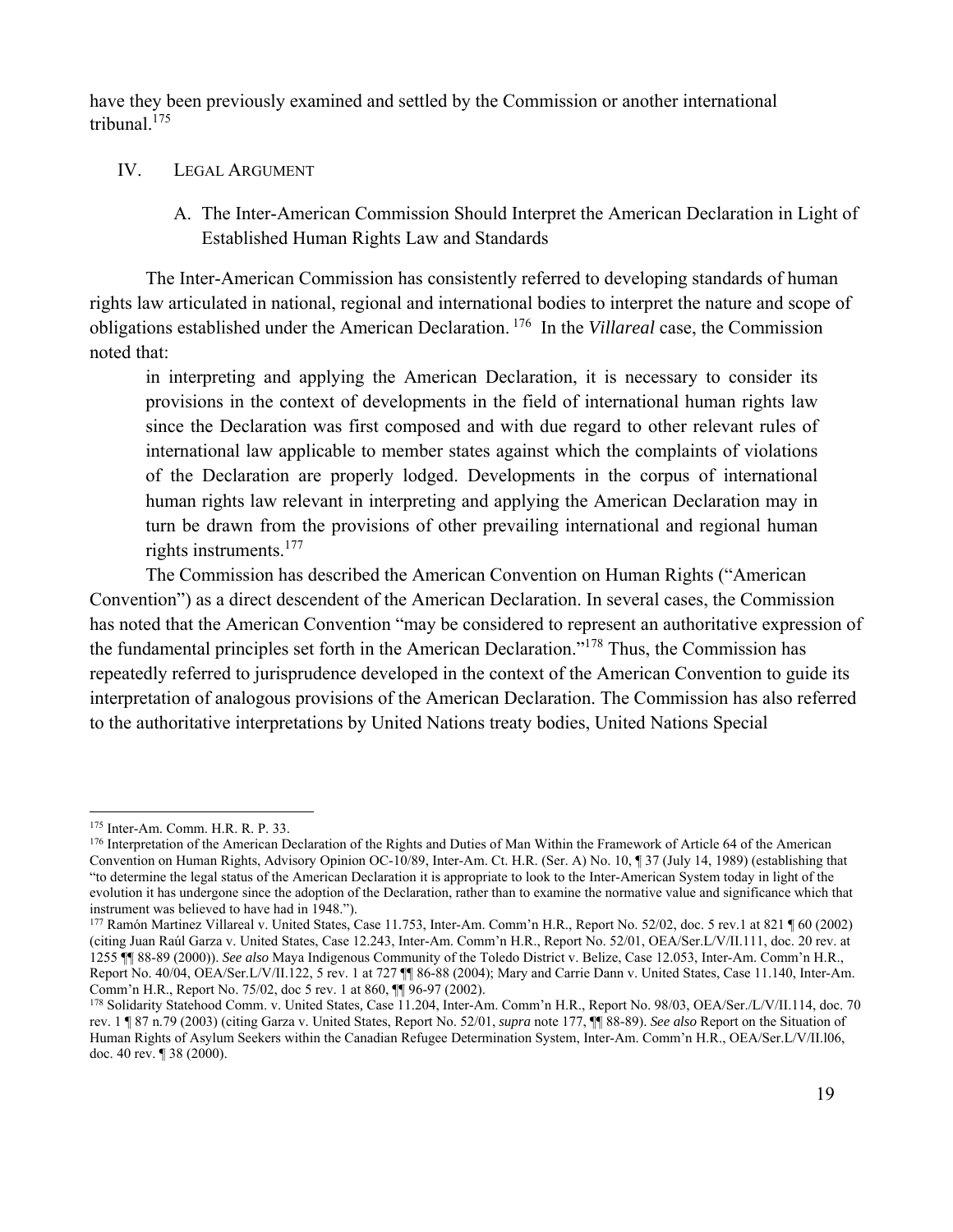Rapporteurs, and international and regional courts, such as the European Court of Human Rights to inform its understanding of the protections established by the American Declaration.<sup>179</sup>

# B. The United States Tortured Anastasio Hernández Rojas

While in the custody of U.S. border agents, Anastasio Hernández Rojas, an unarmed civilian, was kicked, punched, struck with batons, hogtied, electrocuted several times with a Taser gun, and placed into positions that limited his ability to breathe. Border agents inflicted this mistreatment intentionally to punish Anastasio. The actions of federal agents caused Anastasio immense suffering and resulted in grave, ultimately fatal, injuries. The federal investigation of Anastasio's homicide did not investigate the crime of torture. The acts and omissions of state agents amount to torture and violate Anastasio's rights under the American Declaration.

> i. The American Declaration prohibits torture and other cruel, inhuman, and degrading treatment (Articles I, XXV, and XXVI)

Articles I, XXV, and XXVI of the American Declaration collectively guarantee the right to humane treatment and prohibit torture and other cruel, inhuman or degrading treatment.<sup>180</sup> Article I ensures "life, liberty, and the security of [the] person."181 The Commission has interpreted the right to personal security to include the right to humane treatment and has held that "[a]n essential aspect of the right to personal security is the absolute prohibition of torture."182 Article XXV prohibits the deprivation of individual liberty without due process of law and expressly protects the right of every individual to "humane treatment" while in custody.<sup>183</sup> Article XXVI prohibits "cruel, infamous, or unusual punishment."184 Moreover, Article 5 of the American Convention, the analog to Article I of the American Declaration, explicitly guarantees the right of "[e]very person … to have his physical, mental, and moral integrity respected. . . . No one shall be subjected to torture or cruel, inhuman, or degrading treatment. All persons deprived of their liberty shall be treated with respect for the inherent dignity of the human person."<sup>185</sup>

<sup>179</sup> *See e.g.* Felix Rocha Diaz v. United States, Case 12.833, Inter-Am. Comm'n H.R., Report No. 11/15, OEA/Ser.L/V/II.154 doc. 5 ¶54 (2015); Wayne Smith, Hugo Armendariz, et al. v. United States, Case 12.562, Inter-Am. Comm'n H.R., Report No. 81/10 ¶¶ 48-58 (2010).

<sup>&</sup>lt;sup>180</sup> Organization of American States, American Declaration of the Rights and Duties of Man arts. I, XXV, XXVI, adopted by the Ninth International Conference of American States (1948), reprinted in Basic Documents pertaining to Human Rights in the Inter-American System, OEA/Ser.L.V/II.82 doc.6 rev.1 at 17 (1992) [hereinafter American Declaration]. *See* INTER-AM. COMM'N H.R., REPORT ON TERRORISM AND HUMAN RIGHTS [149 (2002) [hereinafter REPORT ON TERRORISM AND HUMAN RIGHTS].

<sup>&</sup>lt;sup>181</sup> American Declaration, *supra* note 180, at art. I.<br><sup>182</sup> REPORT ON TERRORISM AND HUMAN RIGHTS, *supra* note 180,  $\P$  155.<br><sup>183</sup> American Declaration, *supra* note 180, at art. XXV.<br><sup>184</sup> *Id.* at art. XXVI.<br><sup>184</sup> *I* 123 [hereinafter American Convention]. *See also* REPORT ON TERRORISM AND HUMAN RIGHTS, *supra* note 180, ¶ 155 (noting that Article I of the American Declaration contains a prohibition against torture and inhuman treatment similar to that of the American Convention).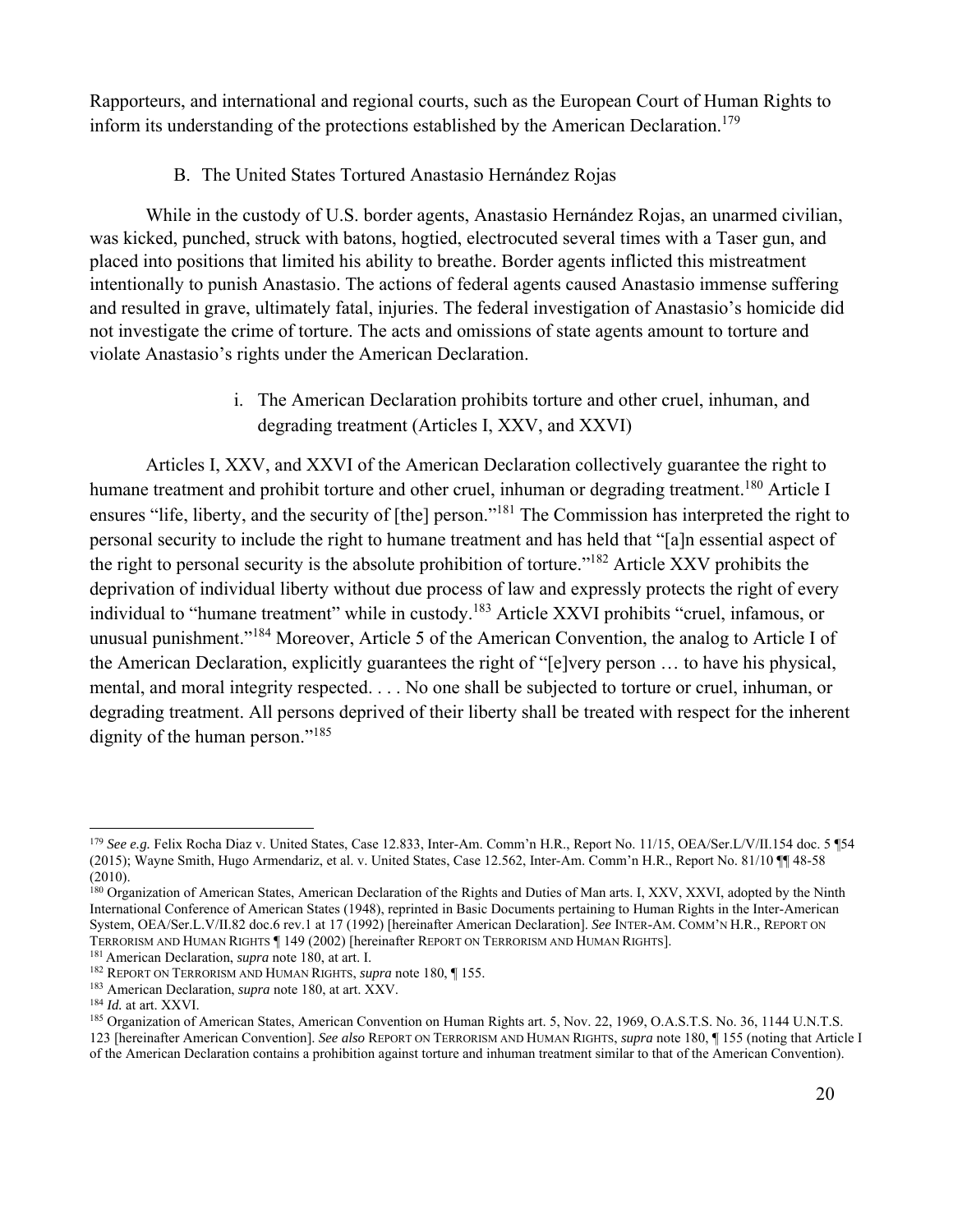#### ii. The prohibition against torture is *jus cogens*

International instruments, including universal and regional human rights treaties, prohibit torture and other cruel, inhuman or degrading treatment.<sup>186</sup> For example, the International Covenant on Civil and Political Rights ("ICCPR"), ratified by 167 countries, including the United States, provides that "[n]o one shall be subjected to torture or to cruel, inhuman or degrading treatment or punishment."187 Similarly, the United Nations Convention against Torture and Other Cruel, Inhuman or Degrading Treatment or Punishment ("CAT"), ratified by 150 countries, including the United States, forbids torture and cruel, inhuman or degrading treatment.<sup>188</sup>

The Inter-American system considers the prohibition of torture and other forms of inhuman treatment customary international law.189 Under international law, the prohibition of torture is a nonderogable, *jus* cogens norm.<sup>190</sup> The Inter-American Convention to Prevent and Punish Torture ("Inter-American Torture Convention") recognizes the special vulnerability of detainees, providing that "[n]either the dangerous character of the detainee or prisoner, nor the lack of security of the prison establishment or penitentiary shall justify torture."<sup>191</sup> In accordance with these international obligations, the United States is not only prohibited from perpetrating torture, but also has a positive obligation to prevent, investigate, and punish acts of torture.<sup>192</sup>

The United States has recognized the *jus cogens* status of the prohibition against torture and inhuman treatment in this case. In response to the officers' motion to dismiss the civil lawsuit filed by Anastasio's family, a federal judge held that "a *jus cogens* norm of international law is binding on all states, including the state of California" and that "the prohibition against torture is a *jus cogens* norm of international law."193 The district court cited to a 1992 opinion by the United States Court of Appeals for the Ninth Circuit, the U.S. federal court with appellate jurisdiction over the district court, which stated "it would be unthinkable to conclude other than that acts of official torture violate

<sup>186</sup> *See e.g.*, Inter-American Convention to Prevent and Punish Torture at 83, Feb. 28, 1987, OEA/Ser.L.V/II.82 doc.6 rev.1 (1992) [hereinafter Inter-American Torture Convention];United Nations Convention against Torture and Other Cruel, Inhuman or Degrading Treatment or Punishment, June 26, 1987, 1465 U.N.T.S. 85 [hereinafter U.N. Convention against Torture]; International Covenant on Civil and Political Rights art. 7, Dec. 16, 1966, 999 U.N.T.S. 171 [hereinafter ICCPR]; Universal Declaration of Human Rights art. 5, G.A. Res. 217 (III) A, U.N. Doc. A/RES/217(III) (Dec. 10, 1948) [hereinafter Universal Declaration].<br><sup>187</sup> ICCPR, *supra* note 186, at art. 7: See also. Universal Declaration, *supra* note 186, at art. 5 (providing, identi

<sup>&</sup>quot;No one shall be subject to torture or to cruel, inhuman, or degrading treatment or punishment").<br><sup>188</sup> U.N. Convention against Torture, *supra* note 186.<br><sup>189</sup> Peter Cash v. Bahamas, Case 12.231, Inter-Am. Comm'n H.R., Re

REPORT ON TERRORISM AND HUMAN RIGHTS, *supra* note 180, ¶ 155, and explaining that the "prohibition of torture is a peremptory norm of international law creating obligations erga omnes"); *see also* Prince Pinder v. Bahamas, Case 12.513, Inter-Am. Comm'n H.R. Report No. 79/07, OEA/Ser.L/V/II.130, doc. 22 rev. 1, ¶ 27 (2007) (citing Case of Caesar v. Trinidad and Tobago, Merits, Reparations, and Costs, Judgment, Inter-Am. Ct. H.R. (ser. C) No. 123, ¶ 70 (Mar. 11, 2005)).

<sup>&</sup>lt;sup>190</sup> Peter Cash v. Bahamas, Report No. 12/14, *supra* note 189, ¶ 102; *see also* U.N. Convention against Torture, *supra* note 186 ("No exceptional circumstances whatsoever, whether a state of war or a threat or war, internal political instability or any other public emergency, may be invoked as a justification of torture.").

<sup>&</sup>lt;sup>191</sup> Inter-American Torture Convention, *supra* note 186, at art. 5.<br><sup>192</sup> Id.; see also U.N. Convention against Torture, *supra* note 186, at art. 2(1) ("Each State Party shall take effective legislative, administrative, judicial or other measures to prevent acts of torture in any territory under its jurisdiction."); U.N. Human Rights Committee, *General Comment No. 20*: *Article 7 (Prohibition of Torture, or Other Cruel, Inhuman or Degrading Treatment or Punishment*), HRI/GEN/1/Rev.1 at 30, ¶ 2 (Mar. 10, 1992) [hereinafter *General Comment No. 20*] ("It is the duty of the State party to afford everyone protection through legislative and other measures as may be necessary against the acts prohibited by article 7, whether inflicted by people acting in their official capacity, outside their official capacity or in a private capacity.").

<sup>&</sup>lt;sup>193</sup> Order Granting In Part and Denying In Part Defendant's Motion to Dismiss and/or to Strike Portions of the Third Amended Complaint at 7-8, Estate of Hernandez-Rojas v. United States, No. 11-CV-522-L (S.D. Cal. Sept. 24, 2013) (Dkt. 279).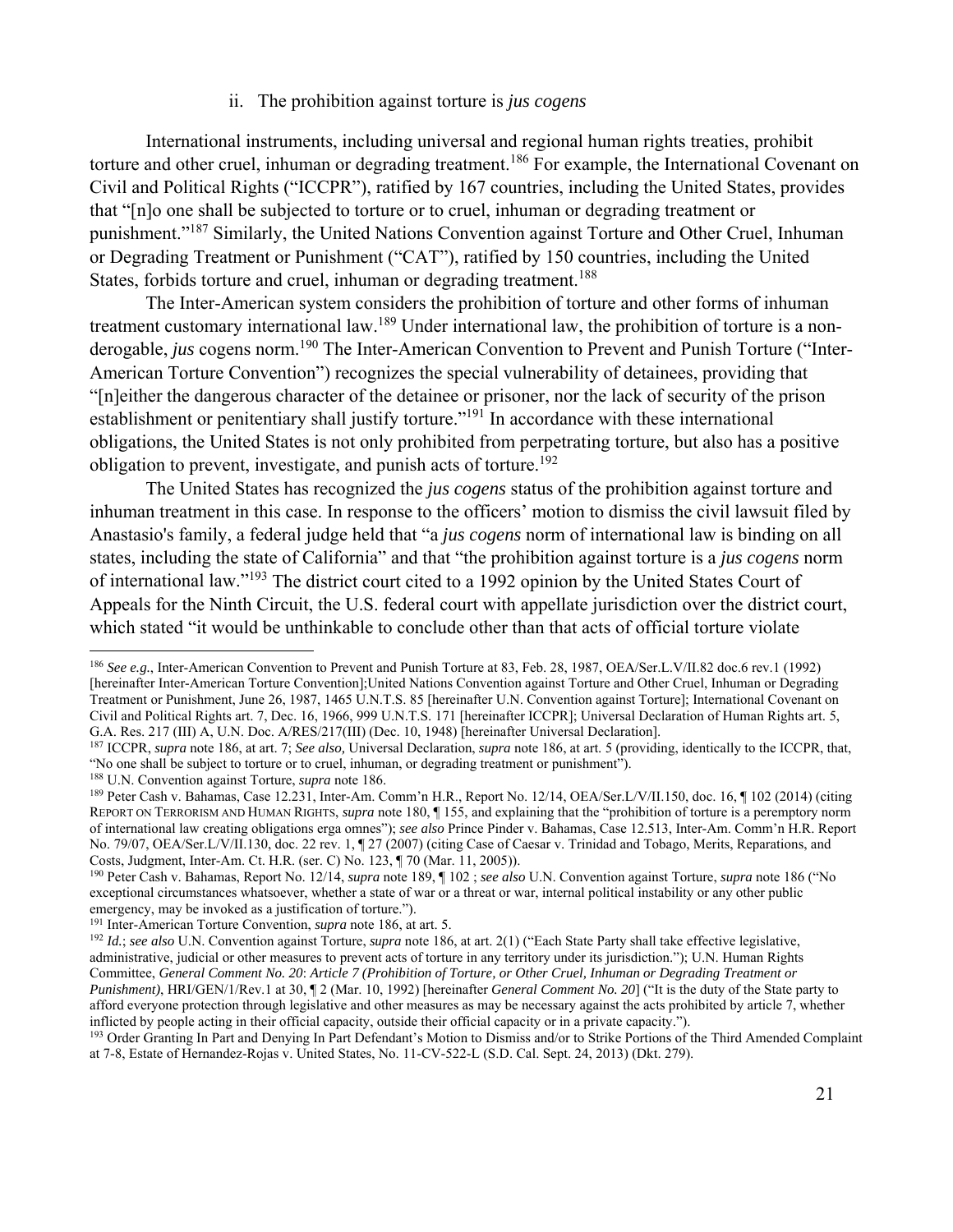customary international law. And while not all customary international law carries with it the force of a *jus cogens* norm, the prohibition against official torture has attained that status."<sup>194</sup>

> iii. The United States' mistreatment of Anastasio Hernández Rojas constitutes torture

The Commission, interpreting the Declaration, has defined torture in accordance with Article 2 of the Inter-American Torture Convention. The Commission has held that in order for an act to constitute torture (1) it must produce physical and mental pain and suffering in a person; (2) it must be committed with a purpose (such as personal punishment or intimidation) or intentionally (i.e. to produce a certain result in the victim); and (3) it must be committed by a public official or by a private person acting at the instigation of the former.<sup>195</sup> This definition is similar to other established torture definitions, including the CAT, to which the United States is a party.196

The Commission has held that the distinction between torture and other cruel, inhuman or degrading treatment hinges on the "the intensity of the suffering inflicted."<sup>197</sup> To determine the severity of the victim's suffering, the Commission looks to the circumstances of each case, including "the duration of the treatment, its physical and mental effects, and, in some cases, the sex, age, and health of the victim."<sup>198</sup> The cumulative or combined effect of distinct acts of mistreatment may increase the severity of individual suffering. The Inter-American Court of Human Rights ("Inter-American Court") has referred to the cumulative effects of detention conditions in assessing violations of the right to humane treatment.<sup>199</sup> Similarly, the European Court of Human Rights ("European Court") also has considered the cumulative effects of multiple acts of mistreatment and the duration of the mistreatment to conclude that the victim had been tortured.<sup>200</sup>

For decades, international treaty bodies have expressed concern about law enforcement's excessive use of force in the United States.<sup>201</sup> International experts have condemned exactly the type

<sup>194</sup> *Id.*

<sup>195</sup> Peter Cash v. Bahamas, Report No. 12/14, *supra* note 189, ¶¶ 44, 101, 104 ("acknowledg[ing] that The Bahamas is not a signatory to either the American Convention of Human Rights or the Inter-American Torture Convention. "but nonetheless deciding that the country had violated the Declaration's implied torture prohibition under Articles I, XXV, and XXVI when police officers assaulted Cash postarrest 'for the purpose of extracting a confession'").

<sup>&</sup>lt;sup>196</sup> U.N. Convention against Torture, *supra* note 186, at art. 1 ("[A]ny act by which severe pain or suffering, whether physical or mental, is intentionally inflicted on a person for such purposes as obtaining from him or a third person information or a confession, punishing him for an act he or a third person has committed or is suspected of having committed, or intimidating or coercing him or a third person, or for any reason based on discrimination of any kind, when such pain or suffering is inflicted by or at the instigation of or with the consent or acquiescence of a public official or other person acting in an official capacity.").

<sup>197</sup> REPORT ON TERRORISM AND HUMAN RIGHTS, *supra* note 180, ¶ 158 (citing Luis Lizardo Cabrera v. Dominican Republic, Case 10.832, Inter-Am. Comm'n H.R., Report No. 35/96, OEA/Ser.L/V/II.95 Doc. 7 rev. at 821 at ¶ 80 (1997); Ireland v. United Kingdom, 25 Eur. Ct. H.R. (ser. A) ¶¶ 162-63 (1979)).

<sup>198</sup> Lysias Fleury v. Republic of Haiti, Case 12.459, Inter-Am. Comm'n H.R., ¶ 58 (2009),

http://www.cidh.org/demandas/12.459%20Lysias%20Fleury%20Haiti%205ago09%20ENG.pdf (citing Luis Lizardo Cabrera v. Dominican Republic, Report No. 35/96, *supra* note 197, at 821 ¶ 78 (1997)).<br><sup>199</sup> Case of Montero-Aranguren et al. (Detention Center of Catia) v. Venezuela, Preliminary Objection, Merits, Reparations and Costs,

Judgment, Inter-Am. Ct.H.R. (ser. C) No. 150, ¶ 97 (July 5, 2006). *See also* Lori Berenson Mejía v. Peru, Merits, Reparations and Costs,

<sup>&</sup>lt;sup>200</sup> Selmouni v. France, 25803/94, Council of Europe: European Court of Human Rights, ¶105 (July 28, 1999).<br><sup>201</sup> U.N. Human Rights Committee, *Concluding Observations: United States of America*, A/50/40, ¶ 282 (Oct. 3, 1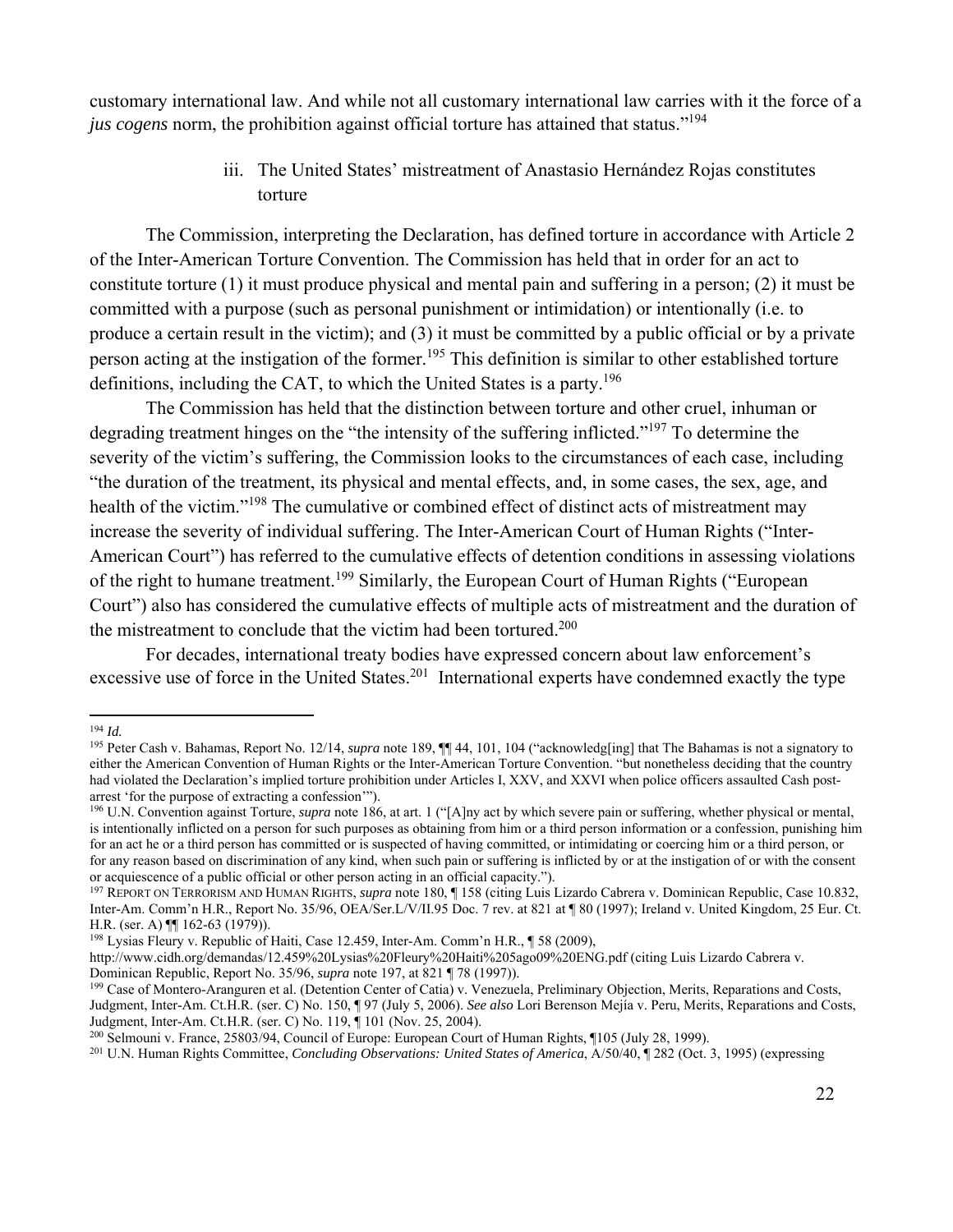of force used against Anastasio. In 1997, the United Nations Special Rapporteur on Torture warned that the United States law enforcement use of restraints caused "positional asphyxia" and "had resulted in a substantial number of injuries and deaths in police custody in the country."202 In November 2007, the United Nations Committee Against Torture ("Committee Against Torture") warned that Taser X26 weapons "provoke extreme pain" and "constitute<sup>[]</sup> a form of torture."<sup>203</sup> In 2014, the Committee Against Torture again called on the United States to carefully review and restrict its use of electroshock devices.204 In 2014, the United Nations Human Rights Committee also expressed "concern[]about the still high number of fatal shootings by certain police forces, […] including the deadly use of tasers, […] and use of lethal force by Customs and Border Protection (CBP) officers at the United States-Mexico border.<sup>205</sup>

> 1. The federal agents who tortured Anastasio Hernández Rojas acted in their official capacity

The state agents who tortured Anastasio were acting in their official capacity. From its earliest cases, the Inter-American System has held states "responsible for the acts of its agents undertaken in their official capacity and for their omissions, even when those agents act outside the sphere of their authority or violate internal law."206 At least one dozen agents, including officers and their supervisors from multiple federal agencies, directly acted, assisted, or tolerated acts of torture against Anastasio.

<u> 1989 - Andrea Santa Andrea Andrea Andrea Andrea Andrea Andrea Andrea Andrea Andrea Andrea Andrea Andrea Andr</u>

<sup>&</sup>quot;concern[] at the reportedly large number of persons killed, wounded or subjected to ill-treatment by members of the police force in the purported discharge of their duties"); U.N. Human Rights Committee, *Concluding Observations: United States of America*, CCPR/C/USA/CO/4, ¶ 11 (Apr. 23, 2014) [hereinafter *April 2014 Concluding Observations: United States of America*] ("concerned about the still high number of fatal shootings by certain police forces, […] including the deadly use of tasers, which has a disparate impact on African Americans, and use of lethal force by Customs and Border Protection (CBP) officers at the United States-Mexico border"); *Zeid urges restraint, and determined effort to root out institutionalized discrimination in wake of U.S. Ferguson verdict*, OHCHR (Nov. 25, 2014), http://www.ohchr.org/EN/NewsEvents/Pages/DisplayNews.aspx?NewsID=15342&LangID=E (statement by the U.N. High Commissioner for Human Rights, Zeid Ra'ad Al Hussein noting that, in the United States, "there is a deep and festering lack of confidence in the fairness of the justice and law enforcement systems"); Committee against Torture, *Concluding Observations of the Committee Against Torture: United States of America*, CAT/C/USA/CO/3-5, ¶ 26 (Dec. 19, 2014) [hereinafter *Concluding Observations of the Committee Against Torture: United States of America*] ("concerned about the numerous reports of police brutality and excessive use of force by law enforcement officials, in particular against persons belonging to certain racial and ethnic groups, immigrants and LGBTI individuals […and] about racial profiling by police and immigration offices and the growing militarization of policing activities").

<sup>202</sup> Nigel S. Rodley (Special Rapporteur on Torture and cruel, inhuman or degrading treatment or punishment), *Summary of communications transmitted to Governments and replies received*, ¶ 786, U.N. Doc. E/CN.4/1996/35/Add.1 (Jan. 16, 1996) (noting "that a police practice of placing suspects face down in restraints, usually while hogtied, had resulted in a substantial number of injuries and deaths in police custody in the country. Such practices, exercised in a number of jurisdictions, were said to restrict respiratory movement and occasionally to lead to death from "positional asphyxia". The risk of death was said to be exacerbated when the restrained person was in an agitated state or under the influence of drugs.").<br><sup>203</sup> Press Release, Committee against Torture, Committee against Torture Concludes Thirty-Ninth Session (Nov. 23, 2007).

<sup>&</sup>lt;sup>204</sup> Concluding Observations of the Committee Against Torture: United States of America, supra note 201, 1 27.<br><sup>205</sup> April 2014 Concluding Observations: United States of America, supra note 201, 1 11.<br><sup>206</sup> Velasquez-Rodr

Parque Sao Lucas, Sao Paulo v. Brazil, Case 10.301, Inter-Am. Comm'n H.R., Report No. 40/03, OEA/Ser.L/V/II.118, doc. 5 rev. 2  $\P$ 1, 36, 41 (2003) (citing to this language from *Velasquez-Rodriguez*, the Commission referred to Brazilian prison guards as "state agents" and reasoned that Brazil was "responsible" for "the acts or omissions" of these agents, even though they acted outside official training when they ordered approximately fifty people into a small isolation cell and released tear gas – causing the deaths by asphyxiation of eighteen detainees).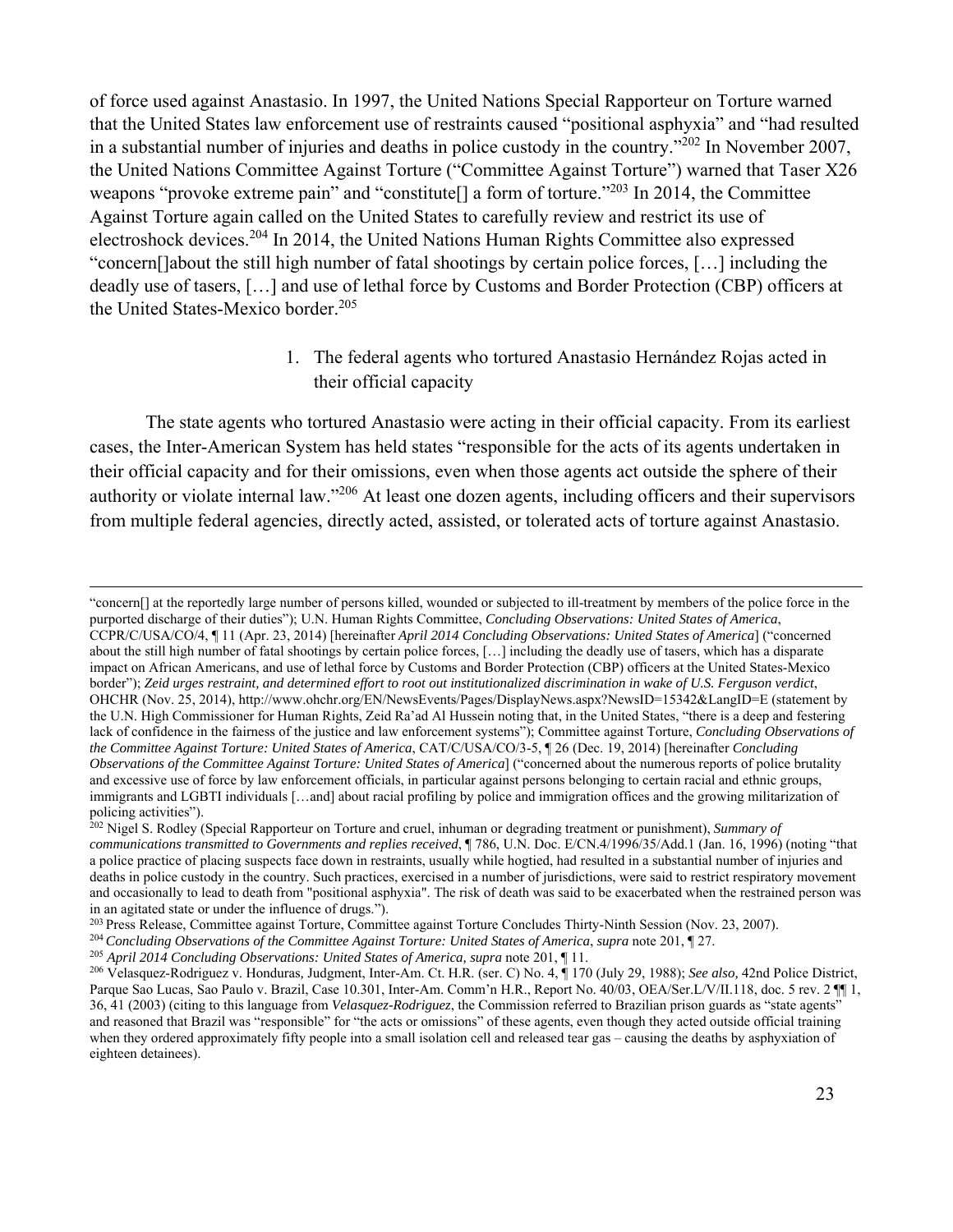The perpetrators included officers of CBP and Immigration and Customs Enforcement ("ICE").<sup>207</sup> In the context of civil litigation, the United States affirmed that these agents had acted in their official capacity.208

> 2. The federal agents inflicted severe physical and mental pain and suffering on Anastasio Hernández Rojas

Federal agents subjected Anastasio to specific acts of torture and abuse. Federal agents kicked, punched, dragged, electrocuted, and restricted Anastasio's breathing although he posed no imminent threat to the agents' lives or safety. During the incident, Anastasio was in federal custody and at times handcuffed and hogtied in a secure area where there was no chance to escape. In combination these acts caused Anastasio severe suffering manifested in his cries for help and extensive injuries.

The Commission considers the severity of the victims' physical injuries to assess allegations of torture.<sup>209</sup> The infliction of mental and emotional suffering, even without physical abuse, is also sufficient to constitute torture.<sup>210</sup> Moreover, the Court has held that "any use of force that is not strictly necessary to ensure proper behavior [by] the detainee constitutes an assault on the dignity of the person in violation of Article 5 of the American Convention."211 Both Commission and Court presume the veracity of torture claims in cases of extrajudicial killings where state agents detain the victim and there exists evidence of severe mistreatment. 212 Once the victim is under the absolute control of state officials, the State bears the burden of proving that the victim was not subject to fatal, prohibited mistreatment while in its custody. $213$ 

 207 The civil case, captioned *Estate of Anastacio Hernandez-Rojas, et al. v. United States, et al.*, names twelve federal officers: Jerry Vales (Customs and Border Protection Agent 7663); Gabriel Ducoing (Border Patrol Agent V325); Philip Krasielwicz (Border Patrol Agent V315); Andre Piligrino (Immigration Enforcement Agent 2054); Harinzo Naraineisingh (Immigration Enforcement Agent 7G2186); Derrick Llewellyn (Border Patrol Agent L (DOB 11/4/1969)); Alan Boutwell (Customs and Border Protection Agent B (DOB 7/8/1969)); Kurt Sauer (Customs and Border Protection Officer S (DOB 10/27/1971)); Ishmael Finn (Border Patrol Supervisor V61); Guillermo Avila (Border Patrol Supervisor I199); Edward Caliri (Border Patrol Supervisor I68); and Ramon De Jesus (Customs and Border Protection Supervisor CAQ03175). Plaintiffs' Response in Opposition to all Defendants' Motions for Summary Judgment at 1, Estate of Anastacio Hernandez Rojas v. United States, No. 3:11-cv-00522-L-DHB (S.D. Cal. Sept. 11, 2013).<br><sup>208</sup> Defendant United States' Notice of Motion to Dismiss (May 31, 2013) (Ex. 35) at 3-4 (admitting that the indivi

officials" and arguing that the only appropriate action would be against the "federal employees acting within the course and scope of their employment").

<sup>209</sup> Lysias Fleury v. Republic of Haiti, *supra* note 198, ¶¶ 58-60 (2009); *see also* Daniel and Kornel Vaux v. Bahamas, Case 12.504, Inter-Am. Comm'n H.R., Report No. 81/07, OEA/Ser.L/V/II.130 Doc. 22, rev. 1 ¶ 52 (2007).<br><sup>210</sup> Urrutia v. Guatemala, Merits, Reparations and Costs, Judgment, Inter-Am. Ct. H.R. (ser. C) No. 103, ¶ 93 (Nov. 27, 2003) (stating

that "according to the circumstances of each particular case, some acts of aggression inflicted on a person may be classified as mental torture, particularly acts that have been prepared and carried out deliberately against the victim to eliminate his mental resistance and force him to accuse himself of or confess to certain criminal conducts....").

<sup>&</sup>lt;sup>211</sup> REPORT ON TERRORISM AND HUMAN RIGHTS, *supra* note 180, ¶ 158.<br><sup>212</sup> Juan Humberto Sánchez v. Honduras, Preliminary Objections, Merits, Reparations and Costs, Judgment, Inter-Am. Ct. H.R. (ser. C) No. 99, ¶¶ 99-100 (June 7, 2003); Case of the "Street Children (Villagrán-Morales et al.) v. Guatemala, Merits, Judgment, Inter-Am. Ct. H.R. (ser. C) No. 63 ¶¶ 157-60, 166, 168 (Nov. 19, 1999); Remigio Domingo Morales et al. v. Guatemala, Cases 10.626, 10.627, 11.198(A), 10.799, 10.751, 10.901, Report No. 59/01, Inter-Am. Comm'n H.R., Annual Report 2000, OEA/Ser.L/V/II.111, doc. 20 rev.

<sup>¶¶ 133-35 (2000);</sup> Bulacio v. Argentina, Merits, Reparations and Costs, Judgment, Inter-Am. Ct. H.R. (ser. C) No. 100 ¶¶ 250-52 (Sept. 18, 2003).

<sup>213</sup> Juan Humberto Sánchez v. Honduras, Preliminary Objections, Merits, Reparations and Costs, *supra* note 212, ¶¶ 99-100; Villagrán-Morales et al. v. Guatemala, Merits, *supra* note 212, ¶¶ 157-60, 166, 168; Remigio Domingo Morales et al. v. Guatemala, Report No. 59/01, *supra* note 212, ¶¶ 133-35; Bulacio v. Argentina, Merits, Reparations and Costs, *supra* note 212, ¶¶ 250-52.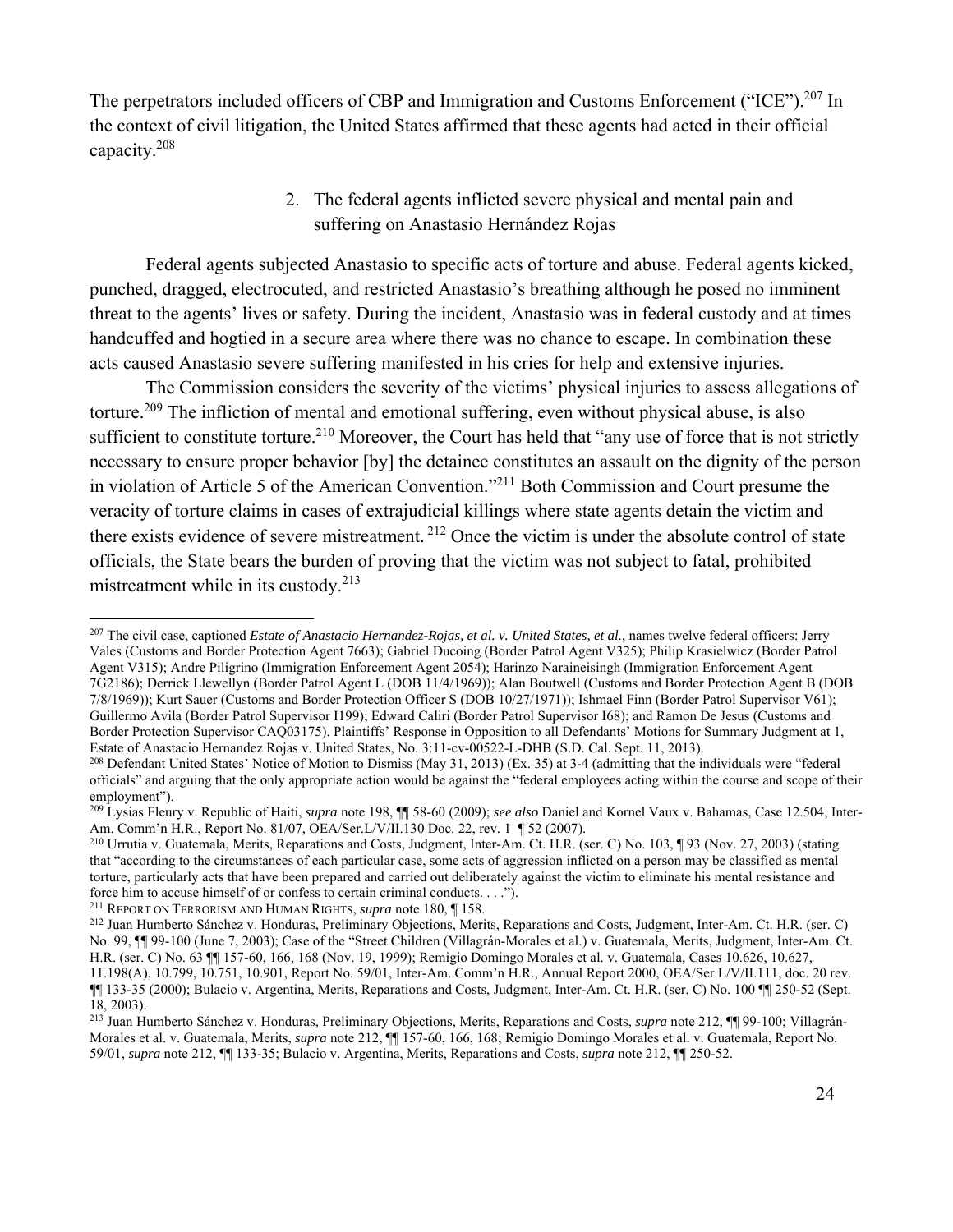The Inter-American Commission has held that many of the abuses to which Anastasio was subjected constitute torture, including the beating,  $2^{14}$  the denial of medical treatment,  $2^{15}$  and the infliction of corporal punishment.216 International human rights bodies have also concluded that use of the X-26 Taser<sup>217</sup> and dangerous positional restraints<sup>218</sup> amount to torture.

Anastasio experienced severe mental and physical pain and suffering. Over the course of several hours, federal agents subjected Anastasio to acts of unjustified violence while he was in federal custody. A few minutes after entering the processing center, an agent pushed Anastasio against a wall and kicked his ankles several times after he unwittingly failed to comply with the agent's order.<sup>219</sup> The agent responded to Anastasio's complaints about physical pain and requests for medical attention by ridiculing him, handcuffing him, and forcing him to limp into the processing center.<sup>220</sup>

Once at Whiskey 2, a secure and restricted area, federal agents escalated their violent assault on Anastasio. Two ICE officers used steel batons to beat Anastasio's abdomen and chest.<sup>221</sup> in violation of CBP use of force policy and federal law enforcement training courses.<sup>222</sup> Soon thereafter, five federal agents forced Anastasio to the ground, quickly handcuffed him, and each pressed on his back – smashing him facedown onto the pavement with at least a half-ton of pressure, "compressing [his] organs, and [] compressing the rib cage, in particular the diaphragm."223 Agents continued to beat Anastasio for the next twenty minutes, despite his pleas for mercy.<sup>224</sup>

Although Anastasio was immobilized and non-combative, agents continued to escalate the use of force.<sup>225</sup> One witness observed two officers holding Anastasio, one with a knee on his back, and one with a knee on his neck, while other agents kicked Anastasio and punched him in the ribs.<sup>226</sup> Onlookers nearby yelled at the officers to stop using "excessive force" on the defenseless father of five. $227$ 

<sup>214</sup> *See, e.g.* Peter Cash v. Bahamas, Report No. 12/14, *supra* note 189, ¶¶ 44, 104; Daniel and Kornel Vaux v. Bahamas, Report No. 81/07, *supra* note 209,  $\P$  58-52.<br>
<sup>215</sup> Michael Gayle v. Jamaica, Case 12.418, Inter-Am. Comm'n H.R., Report No. 92/05, OEA/Ser.L/V/II.124, doc. 5,  $\P$  60 (2005).<br>
<sup>216</sup> Prince Pinder v. Bahamas, Case 12.513, Report No

in a substantial number of injuries and deaths in police custody in the country. Such practices, exercised in a number of jurisdictions, were said to restrict respiratory movement and occasionally to lead to death from 'positional asphyxia'. The risk of death was said to be exacerbated when the restrained person was in an agitated state or under the influence of drugs.").

<sup>219</sup> Interview of Hernandez Ex. 7 at 16. *See* Chula Vista Camera Video (May 28, 2010) (Ex. 8); Chula Vista Camera Video with Outline of Ducoing (May 28, 2010) (Ex. 9).<br> $^{220}$  *Id.* 15-16; Third Amended Complaint Ex. 1 at 7.

<sup>&</sup>lt;sup>221</sup> Deposition of Wagner Ex. 18 at 13:10-11; Transcript of Videotaped Deposition of Marvin Pietruszka (Mar. 21, 2013) [hereinafter Deposition of Pietruszka] (Ex. 36) at 76:1-18.

 $^{222}$  The CBP Use of Force Policy prohibits "intentional strikes with the baton to the head, the neck, the face, the groin, the solar plexus, the kidneys or the spinal column." U.S. CUSTOMS AND BORDER PROTECTION, OFFICE OF TRAINING AND DEVELOPMENT, HB 4500-01C, USE OF FORCE POLICY, GUIDELINES AND PROCEDURES HANDBOOK 28 (2014) [hereinafter USE OF FORCE POLICY, GUIDELINES AND PROCEDURES HANDBOOK], https://www.cbp.gov/sites/default/files/documents/UseofForcePolicyHandbook.pdf; Deposition of Piligrino Ex. 20 at 58:18-20, 73:1-23.<br><sup>223</sup> Deposition of Wagner Ex. 18 at 226:20-22, 227:6-13.

<sup>&</sup>lt;sup>224</sup> Plaintiff's Response in Opposition to All Defendants' Motions for Summary Judgment Ex. 10 at 146; Transcript of Navarrete's Videos Ex. 21.<br><sup>225</sup> Young's Videos Ex. 17.

<sup>&</sup>lt;sup>226</sup> Deposition of Gonzalez-Gomez Ex. 13 at 66:4-9; 74:8-20. <sup>227</sup> Transcript of Navarrete's Videos Ex. 21.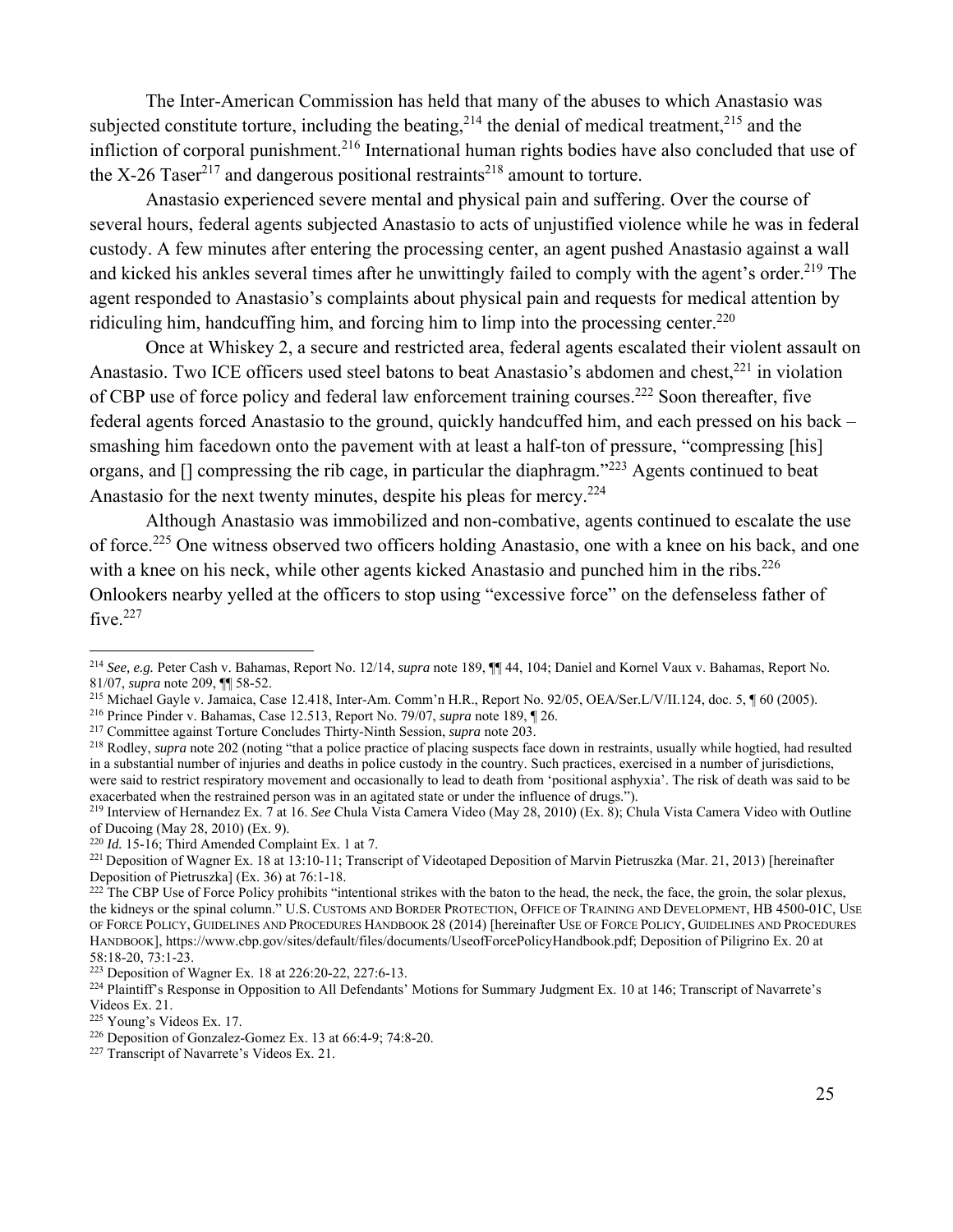Ignoring the pleas of on-lookers, an agent activated the Taser X-26 against Anastasio at least four separate times,<sup>228</sup> out of which at least two successfully deployed.<sup>229</sup> For the final shock, the agent set the Taser X26 to "drive stun" mode, and applied the twelve-second shock directly to Anastasio's chest.230 Each successful shock from a Taser X26 is meant to deliver 1200 volts of electrical charge, instantly paralyze the subject's muscles, cause him to become disoriented and unbalanced, increase his heart rate, and stress the cardiovascular system.<sup>231</sup> The shocks also had the capacity to cause lactic acidosis, or a change in blood pH, that were "[strong] enough to knock a man down"; this pH change is painful and life threatening.232

According to CBP use of force policy, agents may use a Taser, only when the agent "reasonably believes [that the subject's resistance] may result in injury to themselves or to another person."233 This same policy requires that an agent deploy only one "standard cycle" shock, lasting five seconds, and prohibits CBP agents from administering more than three Taser shocks total.<sup>234</sup> Moreover, the use of force policy requires that any subject exposed to a Taser "shall, as soon as practicable, be seen by an Emergency Medical Technician or other trained medical professional."235 In 2014, the Committee Against Torture, "appalled" at the number of reported deaths in the United States attributable to law enforcement use of Tasers, urged the United States "to provide more stringent instructions to law enforcement personnel entitled to use electric discharge weapons, and to strictly monitor and supervise their use through mandatory reporting and review of each use."<sup>236</sup>

After the final administration of the Taser, officers again pressed Anastasio facedown on the pavement and restricted his ability to breathe.<sup>237</sup> One witness testified that while agents hog-tied Anastasio, "he was motionless; "[his] eyes went two thirds of the way open, and some saliva was coming out of his mouth."238 The chief medical examiner of San Diego County ruled Anastasio's death a homicide brought on by: the variety of restraints, the number of persons who beat him, and the fact that Anastasio was prone and Tasered.<sup>239</sup> Another autopsy report corroborated these findings, indicating that but for the repeated blows inflicted by the agents, Anastasio would be alive.<sup>240</sup> According to autopsy reports, Anastasio sustained multiple and serious injuries during the incident,

<sup>&</sup>lt;sup>228</sup> Plaintiff's Response in Opposition to All Defendants' Motions for Summary Judgment Ex. 10 at 8.

<sup>&</sup>lt;sup>229</sup> Deposition of Wagner Ex. 18 at 13:10-11.<br><sup>230</sup> Deposition of Avila Ex. 19 at 40:1-25. Unlike other settings on the X26 Taser, which primarily aim to forcefully immobilize the victim, the "drive stun" mode does not incapacitate. Instead, the sole purpose of use in "drive stun" mode is to cause localized pain, or as ensure "pain compliance," as law enforcement refer to it. Thompson & Berman, *su* 

<sup>&</sup>lt;sup>231</sup> Plaintiff's Response in Opposition to All Defendants' Motions for Summary Judgment Ex. 10 at 60, 121; Deposition of Pietruszka Ex. 36 at 99:20-100:1.<br><sup>232</sup> Deposition of Wagner Ex. 18 at 187:11-22.

<sup>&</sup>lt;sup>233</sup> USE OF FORCE POLICY, GUIDELINES AND PROCEDURES HANDBOOK, *supra* note 222. <sup>234</sup> *Id.* at 29. <sup>235</sup> *Id.* at 29. <sup>235</sup> *Id. at 29. Possimaling Observations of the Committee Against Torture: United States of Ameri* 

<sup>&</sup>lt;sup>237</sup> Plaintiffs' Response in Opposition to all Defendants' Motions for Summary Judgment at 9, Estate of Anastacio Hernandez Rojas et al.<br>v. United States et al., No. 3:11-cv-00522-L-DHB (Sept. 11, 2013); Deposition of Bou

<sup>&</sup>lt;sup>238</sup> Plaintiff's Response in Opposition to All Defendants' Motions for Summary Judgment Ex. 10 at 67.<br><sup>239</sup> County Autopsy Report Ex. 25 at 3; Deposition of Wagner Ex. 18 at 13:10-11 - 227:14-16.<br><sup>240</sup> Deposition of Piet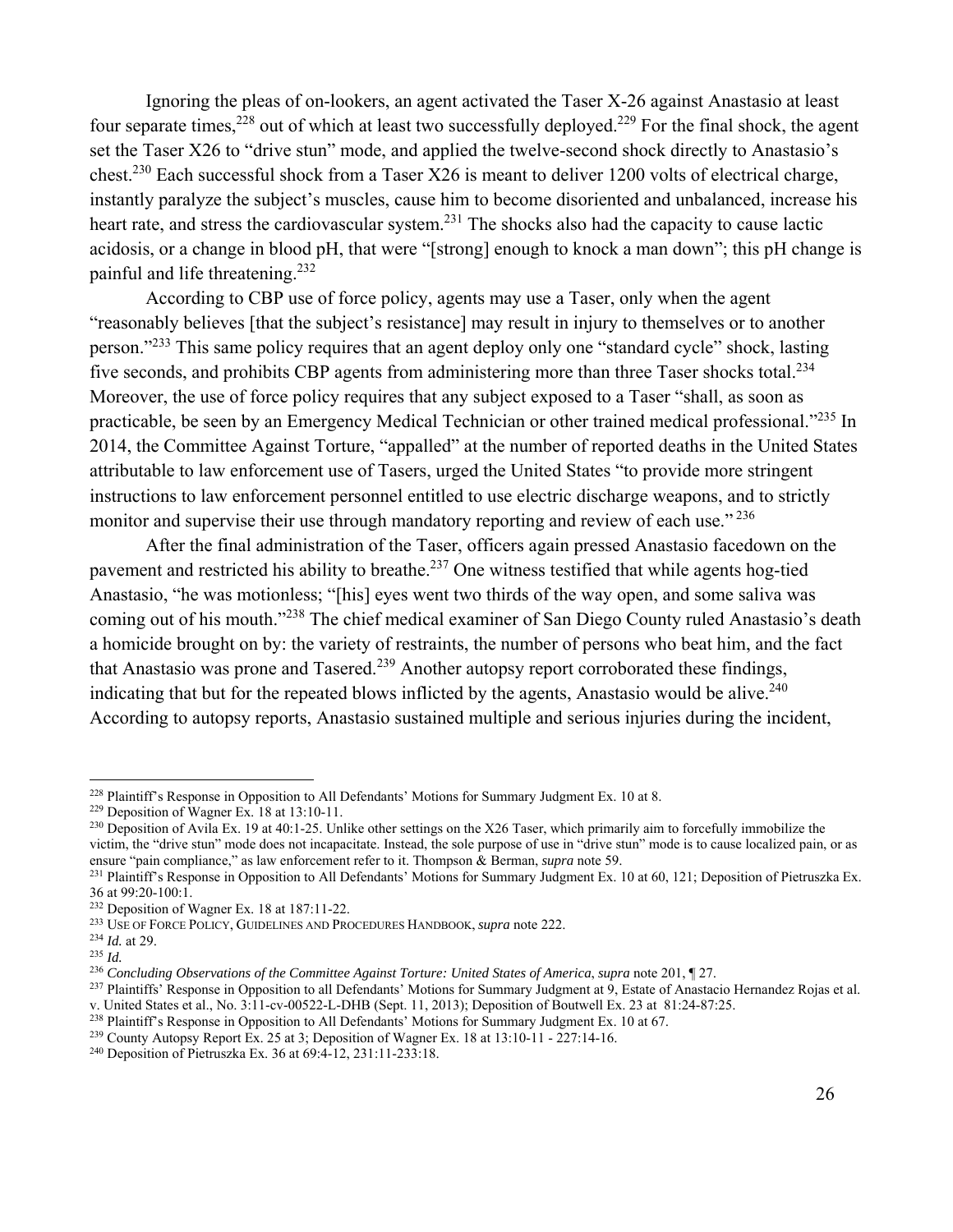including five fractured ribs.<sup>241</sup> Anastasio's injuries are irrefutable evidence that he endured severe pain and suffering as a result of the agents' acts.

### 3. Federal agents intentionally tortured Anastasio Hernández Rojas

The Commission defines torture to require the intentional imposition of pain and suffering for the "purposes of criminal investigation, as a means of intimidation, as personal punishment, as a preventive measure, as a penalty, or for any other purpose.<sup>"242</sup> The Inter-American system uses an expansive approach to the purposive element of the definition of torture.<sup>243</sup> For example, the Commission has noted that intentionally "produc[ing] a certain result in the victim" satisfies the purpose element of torture.<sup>244</sup> The Inter-American Court has held that any act that has been "planned" and inflicted deliberately upon the victim to wear down his psychological resistance . . . or to subject him to other types of punishment, in addition to imprisonment itself" can amount to physical and physiological torture. 245

The Commission has noted that "[n]either the dangerous character of the detainee or prisoner, nor the lack of security of the prison establishment or penitentiary shall justify torture."<sup>246</sup> Indeed, the Commission has held that an aggressive beating by state agents of a person in custody as a preventative measure or in order to inflict punishment constitutes torture under the American Declaration.<sup>247</sup> The Commission has specifically held that corporal punishment is presumptively torture because it "in and of itself is incompatible with international and national guarantees against torture and other inhumane treatment."248 Similarly, the U.N. Human Rights Committee has concluded that the prohibition against torture "should be extended to corporal punishment, 'including excessive chastisement ordered as punishment for a crime, or as an educative or disciplinary measure.<sup>'"249</sup>

 $241$  Expert Autopsy Ex. 27 at 3.

<sup>&</sup>lt;sup>242</sup> Inter-American Torture Convention, *supra* note 186, at art. 2.<br><sup>243</sup> C.f. U.N. Convention against Torture, *supra* note 186, at art. 1 ("[A]ny act by which severe pain or suffering, whether physical or mental, is intentionally inflicted on a person for such purposes as obtaining from him or a third person information or a confession, punishing him for an act he or a third person has committed or is suspected of having committed, or intimidating or coercing him or a third person, or for any reason based on discrimination of any kind, when such pain or suffering is inflicted by or at the instigation of or with the consent or acquiescence of a public official or other person acting in an official capacity.").

<sup>244</sup> Peter Cash v. Bahamas, Report No. 12/14, *supra* note 189, ¶ 101 (defining torture to "be committed with a purpose (*inter alia* personal punishment or intimidation) or intentionally (i.e. to produce a certain result in the victim)[...]").<br><sup>245</sup> Tibi v. Ecuador, Inter- Preliminary Objections, Merits, Reparations and Costs, Judgment, Inter-Am. Ct. H.

<sup>(</sup>Sept. 7, 2004).

<sup>246</sup> Inter-American Torture Convention, *supra* note 186, at art. 5; *See* Tibi v. Ecuador, Preliminary Objections, Merits, Reparations and Costs, Judgment, Inter-Am. Ct. H.R. (ser. C) No. 129, ¶ 145 (June 24, 2005) (stating that "[t]he Inter-American Convention against Torture […] is part of the inter-American corpus iuris that this Court must resort to in establishing the content and scope of the general provision contained in Article 5(2) of the American Convention [and therefore, in interpreting the Declaration's similar prohibition against torture].").<br><sup>247</sup> See, e.g. Lysias Fleury v. Republic of Haiti, *supra* note 198; Prince Pinder v. Bahamas, Report No. 79/07, *supra* note 189.

<sup>&</sup>lt;sup>248</sup> Prince Pinder v. Bahamas, Report No. 79/07, *supra* note 189, 126 (citing Case of Caesar v. Trinidad and Tobago, Merits, Reparations, and Costs, *supra* note 189, ¶ 70, which notes that the Bahamas is party only to the Declaration and the infliction of corporal punishment "constitutes a form of torture and, therefore is a violation per se of the right of any person submitted to such punishment to have his physical, mental and moral integrity respected, as provided in Article 5(1)[20] and 5 (2)[21] of the (American) Convention"). 249 *General Comment No. 20*, *supra* note 192, at 30, ¶ 5.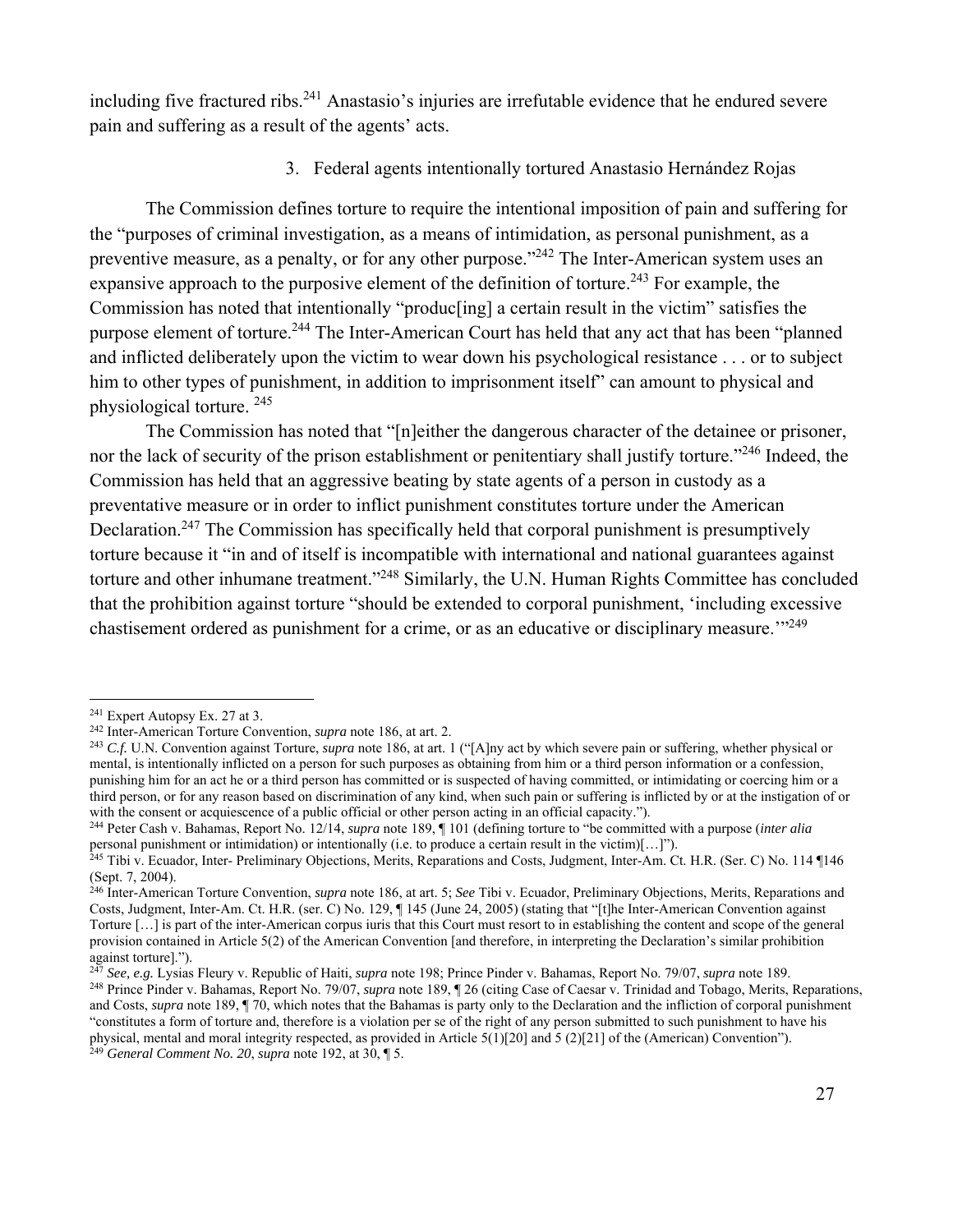Federal agents intentionally beat and Tased Anastasio, subjecting him to mistreatment that resulted in pain and suffering. According to agents' testimony, Anastasio did not behave like a "typical alien,"<sup>250</sup> but talked loudly, looked directly at the agents, and formally complained about his treatment.251 The Border Patrol supervisor who ordered agents to remove Anastasio from the United States described Anastasio as "vocal and argumentative,"252 and one Border Patrol agent described Anatasio as "problematic."253 Agent testimony indicates that Anastasio was beaten and denied medical care to punish him. Indeed, Anastasio had created a "problem" for the agents by complaining about mistreatment, requesting medical attention, asking to use the phone, and insisting that he be treated with dignity.

> iv. The United States has failed to investigate and punish those responsible for torturing Anastasio Hernández Rojas

Under international law, the United States has a positive obligation to prevent, investigate, and punish acts of torture within its borders.<sup>254</sup> Current U.S. federal law does not criminalize torture committed within the United States,<sup>255</sup> and thus the federal investigation of Anastasio's homicide did not include the crime of torture.<sup>256</sup> State or federal authorities failed to investigate the torture of Anastasio Hernández Rojas. The United States has failed to uphold its international obligations to investigate and punish those federal agents who tortured Anastasio.<sup>257</sup>

- C. Agents of the United States Killed Anastasio Hernández Rojas In Violation of His Right to Life and Liberty
	- i. The American Declaration Prohibits the arbitrary deprivation of liberty and life (Articles I and XXV)

While it is a maxim of international law that state security forces hold a monopoly over the means of violence and the use of force in society,<sup>258</sup> international law also limits when law

<sup>&</sup>lt;sup>250</sup> Declaration of Galvan Ex. 4 at  $\P$  6.<br><sup>251</sup> *Id.*  $\P$  6-7.<br><sup>252</sup> Transcript of Videotaped Deposition of Ishmael P. Finn (Jan. 10, 2013) (Ex. 37) at 76:11-17.<br><sup>252</sup> San Diego Police Department, Interview with Robinso

<sup>254</sup> U.N. Convention against Torture, *supra* note 186, at art. 2(1) ("Each State Party shall take effective legislative, administrative, judicial or other measures to prevent acts of torture in any territory under its jurisdiction."); *General Comment No. 20*, *supra* note 192, at 30, ¶ 2 ("It is the duty of the State party to afford everyone protection through legislative and other measures as may be necessary against the acts prohibited by article 7, whether inflicted by people acting in their official capacity, outside their official capacity or in a private capacity.").

<sup>&</sup>lt;sup>255</sup> The State Department has stated that legislation specifically criminalizing torture was unnecessary because "existing criminal law was determined to be adequate to fulfil [sic] the Convention's [i.e., the CAT's] prohibitory obligations, and in deference to the federal-state relationship." Committee against Torture, *Consideration of Reports Submitted by State Parties Under Article 19 of the Convention,* CAT/C/28/Add.5 (U.S.) at 13, ¶48 (Feb. 9, 2000).<br><sup>256</sup> The state of California criminalizes torture under Penal Code Section 206-206.1. California Penal Code § 206-206.1.<br><sup>257</sup> Bacre Waly Ndiaye (Special Rapporteur on extr

*Extrajudicial, Summary or Arbitrary Executions, Submitted Pursuant to Commission Resolution 1997/61, Mission to the United States of* 

<sup>&</sup>lt;sup>258</sup> Max Weber first characterized the monopoly of the legitimate use of physical force as the defining feature of the modern state in his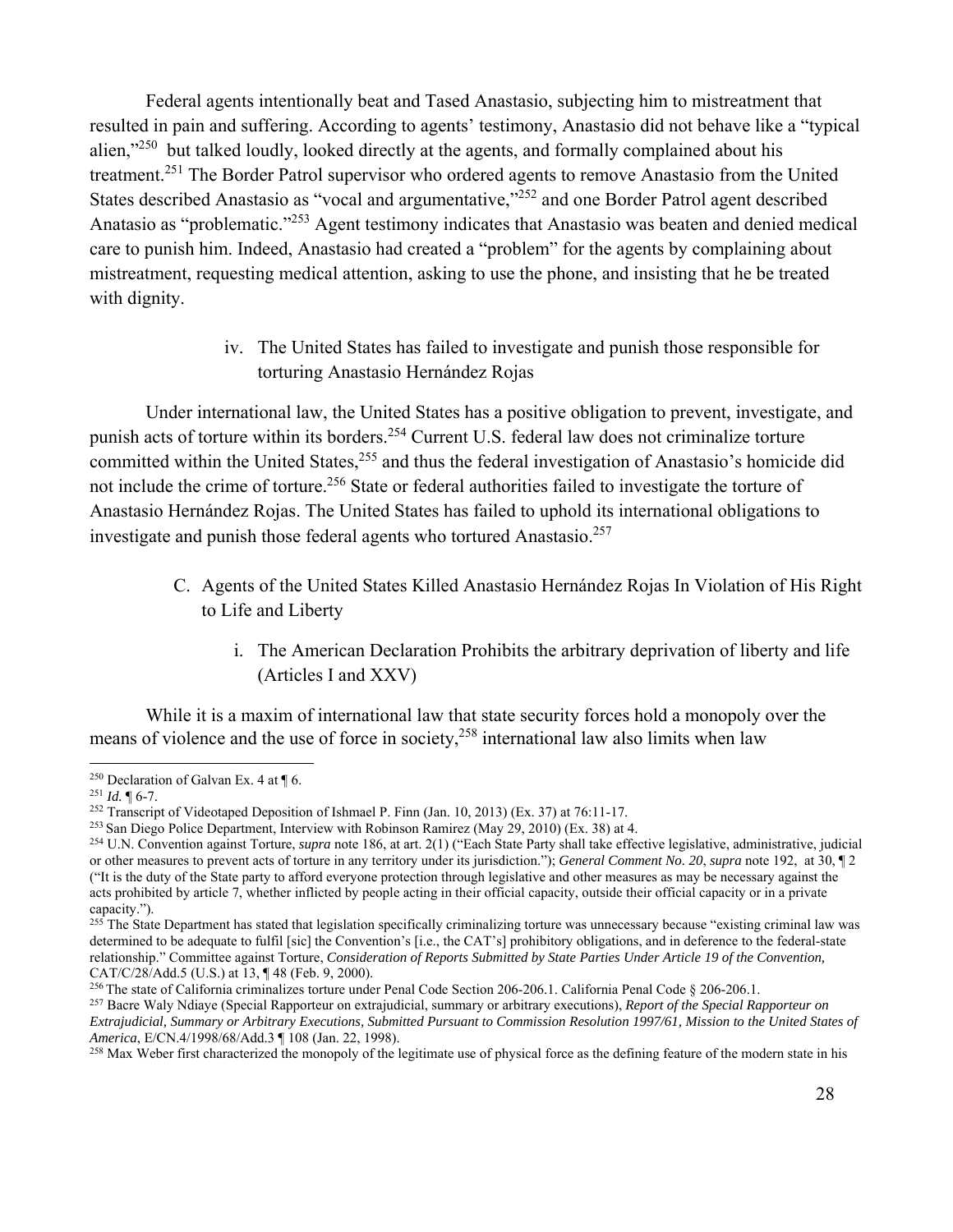enforcement can lawfully use force. In carrying out their function as the legitimate bearers of arms, law enforcement is required under international standards to hold sacred the value of human life and to uphold the human rights of all persons, including the rights to life, security, and personal integrity.<sup>259</sup> Under international standards, law enforcement may *only* use force "when strictly necessary and to the extent required for the performance of their duty."  $^{260}$  The ultimate use of force – lethal force – may only be employed "when strictly unavoidable to protect life."261

Every major human rights treaty protects the right to life and prohibits the arbitrary deprivation of life.262 Inter-American human rights instruments provide that "every person has the right to have his life respected," and that "no one shall be arbitrarily deprived of his life."<sup>263</sup> The Inter-American Commission ("Commission") describes the right to life as "the supreme right of the human being, respect for which the enjoyment of all other rights depends."264 According to the Commission, the right to life "undoubtedly [has] attained the status of customary international law."265

Article I of the Declaration protects the rights of life, liberty and personal security: "Every human being has the right to life, liberty and the security of his person."<sup>266</sup> Article XXV of the Declaration protects persons from arbitrary arrest and guarantees the right of persons in state custody to humane treatment: "No person may be deprived of his liberty except . . . according to the procedures established by pre-existing law . . . Every individual who has been deprived of his liberty . . . has the right to humane treatment during the time he is in custody."267 The Commission has "interpreted Article I of the Declaration as containing a prohibition similar to that under the American Convention."268 Therefore, in interpreting the right to life, the Inter-American Commission has looked to the American Convention on Human Rights, specifically Articles 4 (Right to Life) and 5 (Right to Humane Treatment). <sup>269</sup>

The Inter-American Commission has consistently discussed the application of right to life protections in the context of the use of force by state agents.<sup>270</sup> According to Inter-American standards, the use of force by state security forces "must be grounded on the existence of exceptional

<u> 1989 - Andrea Santa Andrea Andrea Andrea Andrea Andrea Andrea Andrea Andrea Andrea Andrea Andrea Andrea Andr</u>

<sup>1919</sup> essay, *Politics as a Vocation*.<br><sup>259</sup> Basic Principles on the Use of Force and Firearms by Law Enforcement Officials, Eighth United Nations Congress on the Prevention of Crime and the Treatment of Offenders, Havana, 27 August to 7 September 1990, U.N. Doc. A/CONF.144/28/Rev.1 at 112 (1990) [hereinafter Basic Principles on the Use of Force and Firearms by Law Enforcement Officials].

<sup>260</sup> Code of Conduct for Law Enforcement Officials, G.A. res. 34/169, annex, 34 U.N. GAOR Supp. (No. 46) at 186, U.N. Doc. A/34/46 (1979).

<sup>&</sup>lt;sup>261</sup> Basic Principles on the Use of Force and Firearms by Law Enforcement Officials, *supra* note 259.<br><sup>262</sup> See e.g., African Charter on Human and Peoples' Rights art. 4, June 27, 1981, OAU Doc. CAB/LEG/67/3/rev.5, repri I.L.M. 58; American Convention, *supra* note 185, at art. 4; ICCPR, *supra* note 186, at art. 6; European Convention for the Protection of

<sup>&</sup>lt;sup>263</sup> Restrictions to the Death Penalty (American Convention arts. 4(2) and 4(4)), Advisory Opinion OC-3/83, Inter-Am. Ct. H.R. (Ser. A) No. 3, ¶ 53 (Sept. 8, 1983).

<sup>264</sup> Jessica Lenahan (Gonzales) et al. v. United States, Case 12.626, Inter-Am. Comm'n H.R., Report No. 80/11, ¶ 112 (2011); Gary T. Graham (Shaka Sankofa) v. United States, Case 11.193, Inter-Am. Comm'n H.R., Report 97/03, ¶ 26 (2003); Michael Domingues v. United States, Case 12.285, Inter-Am. Comm'n H.R. Report 62/02, ¶ 38 (2002). *See also* REPORT ON TERRORISM AND HUMAN RIGHTS, supra note 180, ¶ 81.<br>
<sup>265</sup> Jessica Lenahan (Gonzales) et al. v. United States, Report No. 80/11, *supra* note 264, ¶ 112.<br>
<sup>266</sup> American Declaration, *supra* note 180, at art. XXV.<br>
<sup>267</sup> Id. See also Franz Britton v. G

<sup>(2007).&</sup>lt;br><sup>268</sup> Report on Terrorism and Human Rights, *supra* note 180, ¶ 155.

<sup>&</sup>lt;sup>269</sup> American Convention, *supra* note 185, at arts. 4, 5, 22.<br><sup>270</sup> *See, e.g.*, Sanchez v. Colombia, Case 12.009, Inter-Am. Comm'n H.R., Report No. 38/08,  $\P$  54–59 (2008).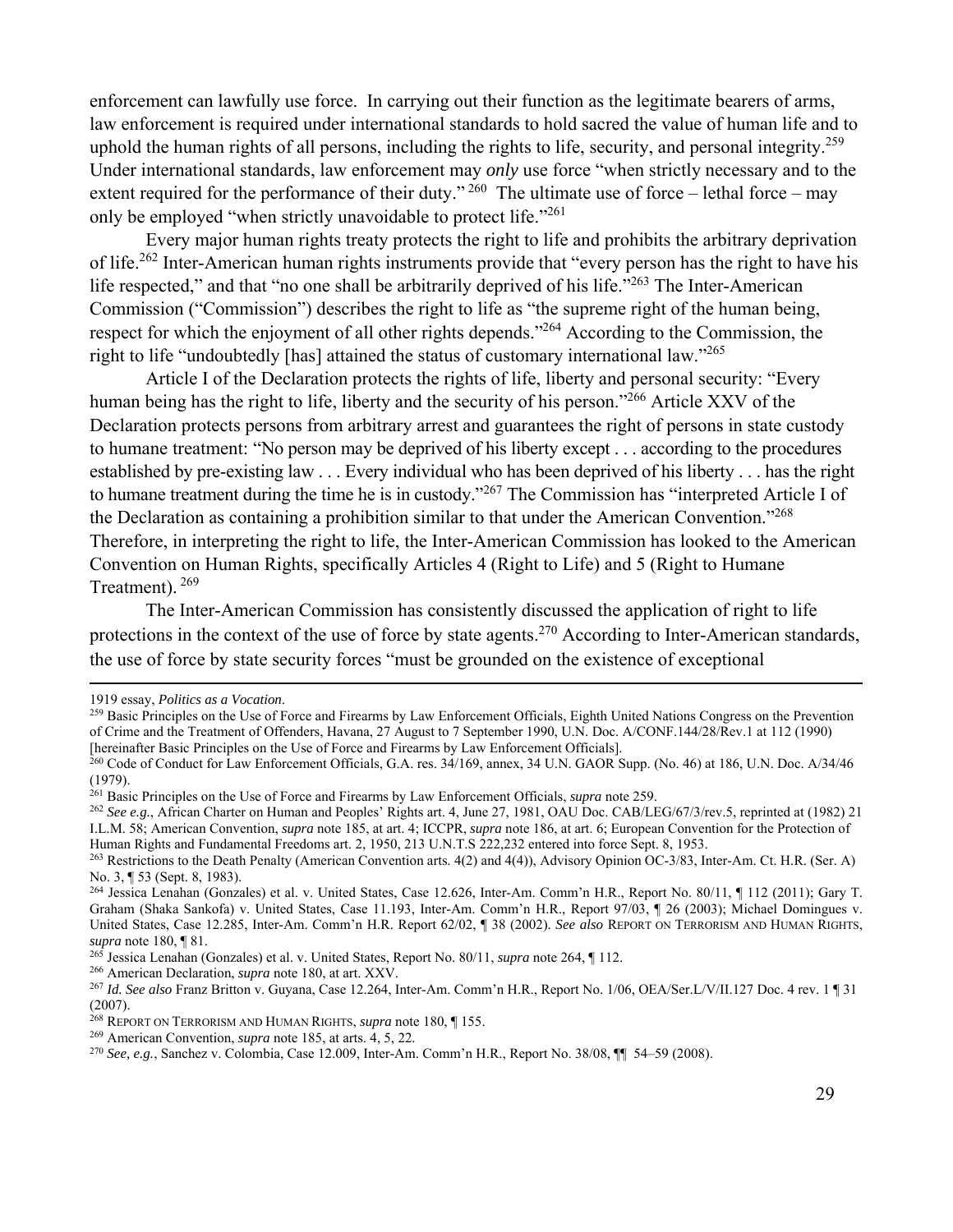circumstances"271 in which the use of such force is "strictly unavoidable to protect [law enforcement] or other persons from imminent threat of death or serious injury..."<sup>272</sup> The U.N. Basic Principles on the Use of Force and Firearms by Law Enforcement Officials ("U.N. Principles on Use of Force") specify the circumstances justifying the use of force to include "self-defence or defence of others against the imminent threat of death or serious injury, to prevent the perpetration of a particularly serious crime involving grave threat to live, to arrest a person presenting such a danger and resisting their authority, or to prevent his or her escape, and only when less extreme means are insufficient."273 Absent the existence of exceptional circumstances, excessive force or disproportionate force by law enforcement that results in deprivation of life constitutes an arbitrary deprivation of life.<sup>274</sup>

In *Carandiru v. Brazil*, the Commission held that the use of lethal force against unarmed prisoners during a prison riot did not amount to self-defense,  $275$  and found that the police had used lethal force in "absolute disregard for the life of the inmates, demonstrating a retaliatory and punitive attitude, wholly at variance with the guarantees that the police should offer."276 The Commission concluded that the killing of unarmed inmates was a "deliberate and systematic infringement[] of their rights to life and integrity in violation of Articles 4(1) and 5 of the Convention."277 Similarly, the Inter-American Court has found the killing of unarmed and undocumented migrants by immigration authorities during a pursuit constituted an arbitrary deprivation of life. The Court reasoned that the unarmed migrant did not represent any threat notwithstanding that they had illegally crossed the border.278

The Inter-American Commission and Court have examined the use of force by state agents at three distinct moments to determine whether the force used was excessive: preventive actions taken before the incident, actions accompanying the incident, and actions subsequent to the incident.<sup>279</sup> A failure to comply with international law regarding the use of force in any of these three moments constitutes a violation of the state obligation to guarantee rights to life and personal integrity codified in Articles I and XXV of the Declaration.<sup>280</sup>

Preventive actions concern the planning and regulation of the potential use of force in a state operation.281 Both the Commission and the Court have referred to the U.N. Principles on Use of Force to identify domestic policies and preventive actions that international law requires States to

<sup>&</sup>lt;sup>271</sup> Press Release, *IACHR condemns the recent death of Mexican national by U.S. Border Patrol Agents*, INTER-AM. COMM'N H.R., July 24, 2012, http://www.oas.org/en/iachr/media center/PReleases/2012/093.asp.

<sup>&</sup>lt;sup>272</sup> REPORT ON TERRORISM AND HUMAN RIGHTS, *supra* note 180, ¶ 87 (citing Basic Principles on the Use of Force and Firearms by Law Enforcement Officials).

<sup>&</sup>lt;sup>273</sup> Basic Principles on the Use of Force and Firearms by Law Enforcement Officials, *supra* note 259, at 112, ¶ 9.<br>See also, e.g., Carandiru v. Brazil, Case 11.291, Inter-Am. Comm'n H.R., Report No. 34/00, ¶ 63, 88 (2000

<sup>&</sup>lt;sup>274</sup> REPORT ON TERRORISM AND HUMAN RIGHTS, *supra* note 180, ¶ 92.<br><sup>275</sup> Carandiru v. Brazil, Report No. 34/00, *supra* note 273, ¶ 88.<br><sup>276</sup> *Id.* ¶ 63.<br><sup>277</sup> *Id.* ¶ 88.<br><sup>278</sup> Case of Nadege Dorzema et al. v. Dominican 251, ¶ 96 (Oct. 24, 2012).<br><sup>279</sup> Id. ¶ 78.

<sup>&</sup>lt;sup>280</sup> *See*, *e.g.*, *id.* ¶ 81.<br><sup>281</sup> Hinojosa v. Ecuador, Case 11.442, Inter-Am. Comm'n. H.R., Report No. XX/14, ¶ 178 (2014).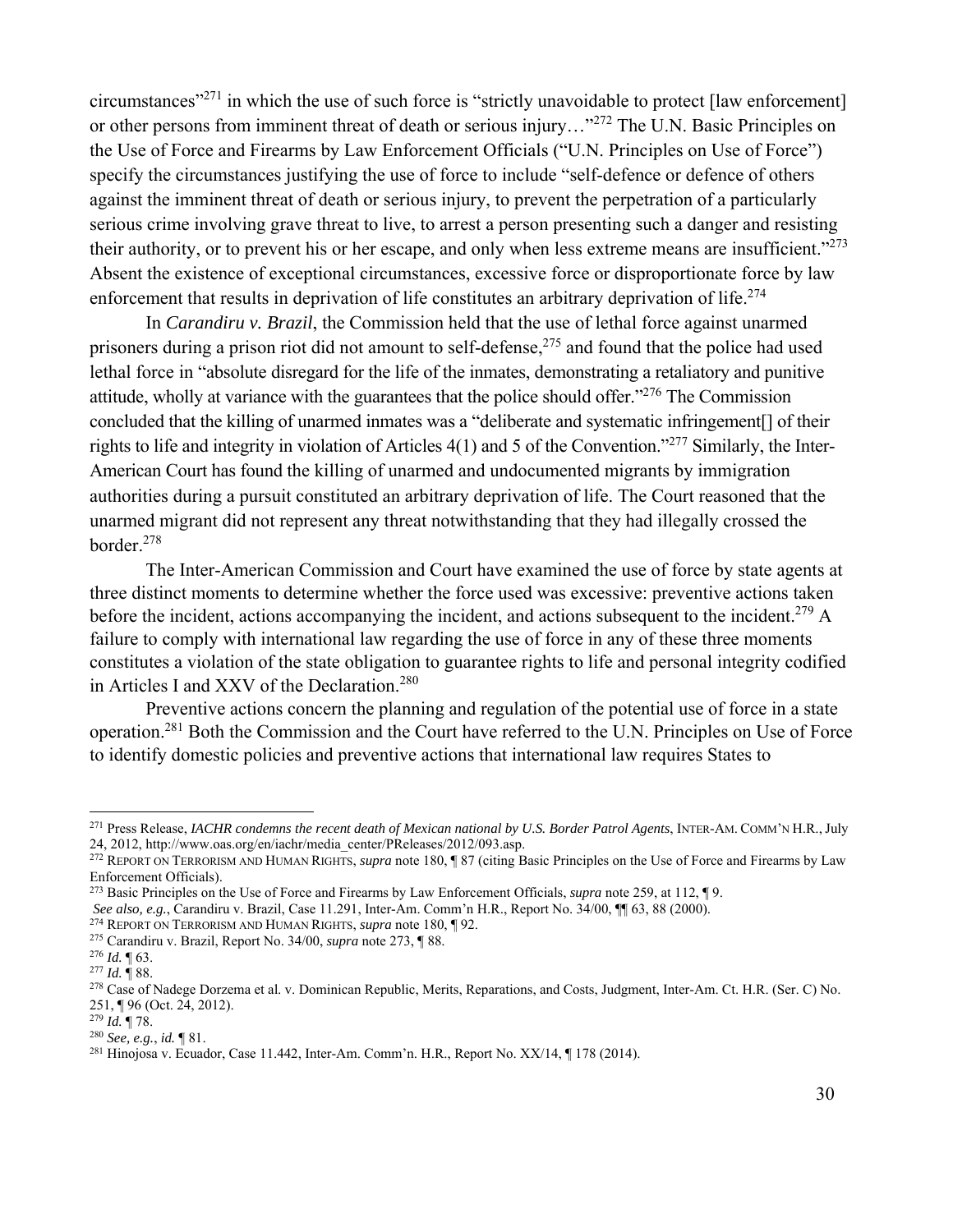implement.<sup>282</sup> First, state agents must have adequate training in use of force policies so that they "have the elements of judgment necessary" when deciding whether or not to use force in certain circumstances.283 Beyond proper policies and training, meeting their obligation under preventive actions requires state agents to have appropriate non-lethal and protective equipment to allow them to restrict as much as possible their use of lethal weapons that can cause injury or death.<sup>284</sup> In *Dorzema v*. *Dominican Republic,* the Court found that the State failure to provide training and instruction to law enforcement officers on the lawful use of force constituted a breach of the State's obligation to implement proper preventive measures.<sup>285</sup>

Additionally, the Inter-American case law identifies the state obligation to enact a regulatory framework on the use of force by law enforcement.286 A regulatory framework must not only exist, but it must provide adequate guidance to law enforcement. In *Montero Aranguen,* the Court found that Venezuela failed to provide its agents "the minimum specifications it should have included" in use of force policies.287 The Court has also recognized that a regulatory framework is not an effective preventative measure unless law enforcement also receives training that is consistent with "the principles and provisions on protection of human rights and the limits to which the use of weapons by law enforcement officers is subject."<sup>288</sup>

The second discrete moment that must be analyzed when examining state use of force includes actions accompanying any use of force.<sup>289</sup> All force used is examined under the principles of legality, necessity, and proportionality.290 Legality requires that domestic law establishes the exceptional circumstances in which force is lawful and define the purpose for which the use of force is legitimate (e.g. legal). The legality standard also requires state agents to interpret use of force laws restrictively, in light of the other two principles taken into consideration in use of force cases.<sup>291</sup> The principle of absolute necessity requires that all other means of control must have been exhausted and failed, meaning that absolutely no "other means are available to protect the life and safety of the person or situation that [the use of force] is sought to protect."<sup>292</sup> Finally, proportionality requires that "the level" of force used must be in keeping with the level of resistance offered . . . agents must apply the criteria of differentiated and progressive use of force, determining the degree of cooperation, resistance or

<sup>282</sup> Detention Center of Catia v. Venezuela, Preliminary Objection, Merits, Reparations, and Costs, *supra* note 199, ¶ 75; Nadege Dorzema et al. v. Dominican Republic, Merits, Reparations, and Costs, *supra* note 278, ¶ 79.<br><sup>283</sup> Detention Center of Catia v. Venezuela, Preliminary Objection, Merits, Reparations, and Costs, *supra* note 199, ¶ 78; *se* 

McCann et al. v. United Kingdom, 324 Eur. Ct. H.R. (ser. A) ¶ 151 (1995); Case of Kakoulli v. Turkey, App. No. 38595/97, Eur. Ct. H.R. ¶¶ 109, 110 (2005).

<sup>284</sup> Nadege Dorzema et al. v. Dominican Republic, Merits, Reparations, and Costs, *supra* note 278, ¶ 80.

<sup>&</sup>lt;sup>286</sup> Hinojosa v. Ecuador, Report No. XX/14, *supra* note 281, ¶193.<br><sup>287</sup> Detention Center of Catia v. Venezuela, Preliminary Objection, Merits, Reparations, and Costs, *supra* note 199, ¶ 76.<br><sup>287</sup> Detention Center of Ca

<sup>24, 2011).</sup> The principle of legality is also discussed in *Dorzema*. *See* Nadege Dorzema et al. v. Dominican Republic, Merits,

Reparations, and Costs, *supra* note 278, ¶ 100. 292 Nadege Dorzema et al. v. Dominican Republic, Merits, Reparations, and Costs, *supra* note 278, ¶ 85(ii); *see also* Case of the Barrios Family v. Venezuela, Merits, Reparations and Costs, *supra* note 291, ¶ 49.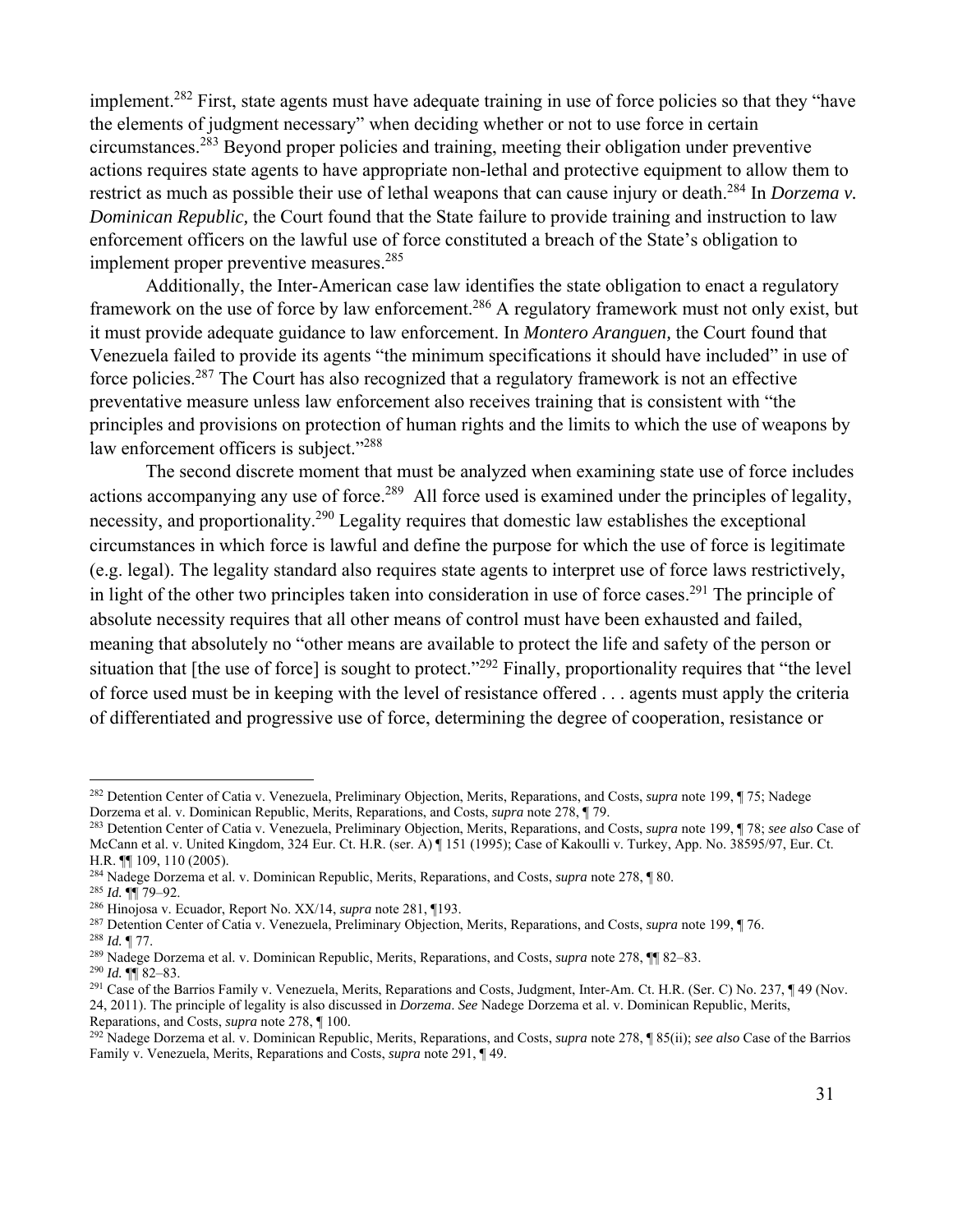violence of the subject against whom the intervention is intended and, on this basis, employ negotiating tactics, control or use of force, as required."293

In *Dorzema,* the Court found that state agents had violated all three principles of legality, absolute necessity, and proportionality. First, the Court established that there was not regulatory framework that governed the use of force at a checkpoint.294 Referring to the attempt by unarmed migrants to flee from law enforcement, the Court reasoned that "even when abstaining from the use of force would have allowed the individuals that were the subject of the State's action to escape, the agents should not have used lethal force against people who did not represent a threat or a real or imminent danger to the agents or third parties . . . this event did not constitute a situation of absolute necessity."295 Moreover, the Court has held that "the use of lethal force by state agents against individuals who no longer represent a threat, such as individuals under custody of the authorities, would amount to an extrajudicial execution."296

Finally, States have an obligation to provide assistance and medical aid to persons injured due to use of force and promptly investigate the legality of use of force. The Inter-American Court has stated that "[t]he general prohibition to arbitrarily deprive someone of his life, which state officials must observe, would be ineffective without proceedings to verify the legality of the lethal use of force."297 The state obligation to conduct a rigorous, impartial and effective investigation is particularly important in cases involving extrajudicial killings by state agents. 298

- ii. The United States Used Arbitrary and Excessive Force to Deprive Anastasio Hernández Rojas of His Right to Liberty and Life
	- 1. The United States failed to prevent the excessive use of force

The use of force policy in effect at the time of Anastasio's killing was inadequate and ineffective. CBP policy did not provide specific guidance on the use of Tasers, address the risk of serious injury or death inherent to the multiple applications of Taser shocks, or even require that personnel are trained on the use of Tasers. As a result, CBP failed to implement preventative measures that would have prevented Anastasio's death. Indeed, in the absence of adequate training and guidance, the decision to use force was left to agent discretion.

The CBP Use of Force Policy Handbook in effect at the time of Anastasio's death authorized the use of intermediate force, such as batons, Tasers, and hand-to-hand combat, under certain circumstances, including to protect persons from bodily harm, restrain or subdue a resisting detainee,

<sup>294</sup> Nadege Dorzema et al. v. Dominican Republic, Merits, Reparations, and Costs, *supra* note 278,  $\P$  85(i), 100.<br><sup>295</sup> Id. ¶ 85(ii), 100.<br><sup>296</sup> Case of Zambrano Velez et al. v. Ecuador, Merits, Reparations, and Costs,

<sup>293</sup> Nadege Dorzema et al. v. Dominican Republic, Merits, Reparations, and Costs, *supra* note 278, ¶¶ 85(iii), 100; *see also*, Case of the

<sup>(</sup>July 4, 2007). In the same case, the Commission determined that, "comparing the number of soldiers who participated in the operation with the number of weapons seized, and given that no information was provided regarding acts of resistance in the course of the operation, the Commission indicated that it is not possible to demonstrate the urgency required or to justify the volume of force used." *Id.*

 $\P$  76.

<sup>297</sup> *Id.* ¶ 88. 298 *Id.*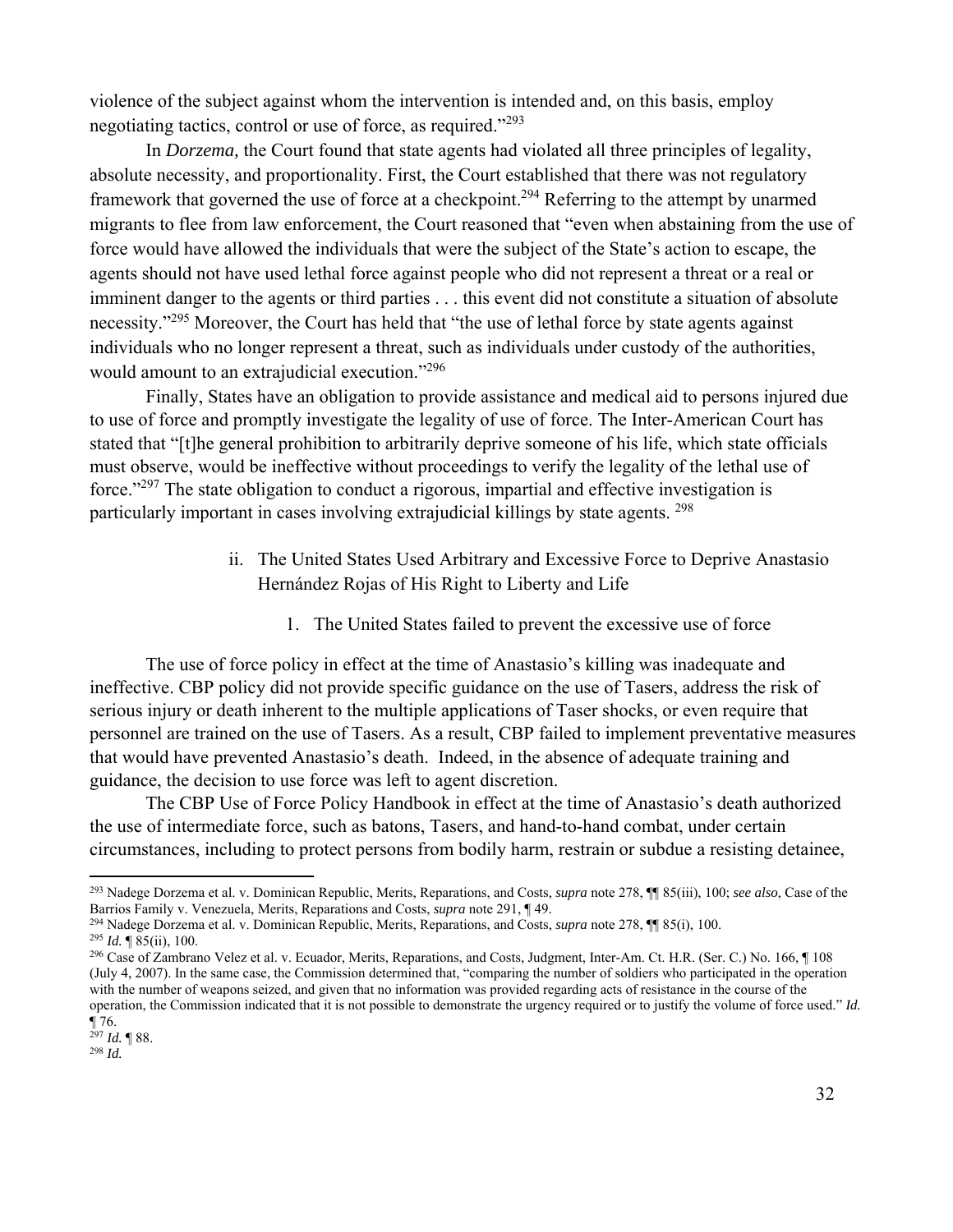or make an arrest.299 According to CBP policy, the use of force must be "both reasonable and necessary." The guidelines defined reasonableness to mean that

there are objective reasons that justify the degree of force to be used in the given situation, up to and including deadly force. The 'reasonableness' of a particular use of force is judged from the perspective of a reasonable officer/agent on the scene, and its calculus must embody an allowance for the fact that law enforcement officers/agents are often forced to make split-second decisions about the amount of force necessary in a particular situation. Necessary means that some force is required to carry out one's duties as a law enforcement officer/agent.300

In 2013, after Anastasio's death, the Police Executive Research Forum, a police research and policy organization, examined all use of deadly force incidents from 2010-2012 ("PERF Report") at the request of CBP.<sup>301</sup> The PERF Report raised a number of concerns related to the excessive use of force by CBP agents. The report recommended that the CBP limit the circumstances in which agents used deadly force by explicitly prohibiting the use of deadly force against occupants of vehicles and rock throwers.<sup>302</sup> The PERF Report described these recommendations as "significant departures from current practice" and as necessitating an implementation strategy.<sup>303</sup>

The PERF Report also recommended adding specific language to clarify the "reasonableness" standard. The report suggested that CBP policy should state:

The use of force must be objectively reasonable. The use of force is not left to the unregulated discretion of the involved officer/agent. *Use of force decisions are not driven by the officers/agent, but rather those decisions are dictated by the passive, aggressive, or deadly actions of the resistant or combative subject*. Justification for the use of force is limited to the facts actually known or reasonably perceived by the officer/agent at the moment that force is used.<sup>304</sup>

Additionally, the PERF Report makes specific recommendations about the use of electronic control devices, commonly known as Tasers. The report expressed concern that CBP did not require training on the use of Tasers and suggested several changes to CBP's policy on the use of Tasers. CBP policy allowed the use of Tasers "as a compliance tool on a subject offering, at a minimum, active resistance." The PERF Report recommended a higher standard that would allow Tasers "only against subjects who are exhibiting active resistance in a manner that, in the agent's judgment, is likely to result in injuries to themselves or others. [Tasers] should not be used against a passive subject."<sup>305</sup> The PERF also recommended that CBP policy require agents to evaluate the situation" after using the Taser for one cycle and to consider that "exposure to the [Tasers] for longer than 15 seconds (whether due to

<sup>&</sup>lt;sup>299</sup> U.S. Customs and Border Protection Office of Training and Development, USE OF FORCE POLICY HANDBOOK 16 (2010) [hereinafter USE OF FORCE POLICY HANDBOOK 16 (2010) [hereinafter

<sup>300</sup> *Id.* at 14. The guidelines permit "[the] use deadly force only when necessary, that is, when the officer/agent has a reasonable belief that the subject of such force poses an imminent danger of death or serious physical injury to the officer/agent or to another person." *Id.* at 15. Deadly force was "not authorized solely to prevent the escape of a fleeing subject" unless the subject's escape posed an "imminent threat of death or serious physical injury to the officer/agent or to another person." *Id.*

<sup>301</sup> USE OF FORCE REVIEW, *supra* note 97, at 2. 302 *Id.*

<sup>&</sup>lt;sup>304</sup> *Id.* at 10. <sup>305</sup> *Id.* at 18.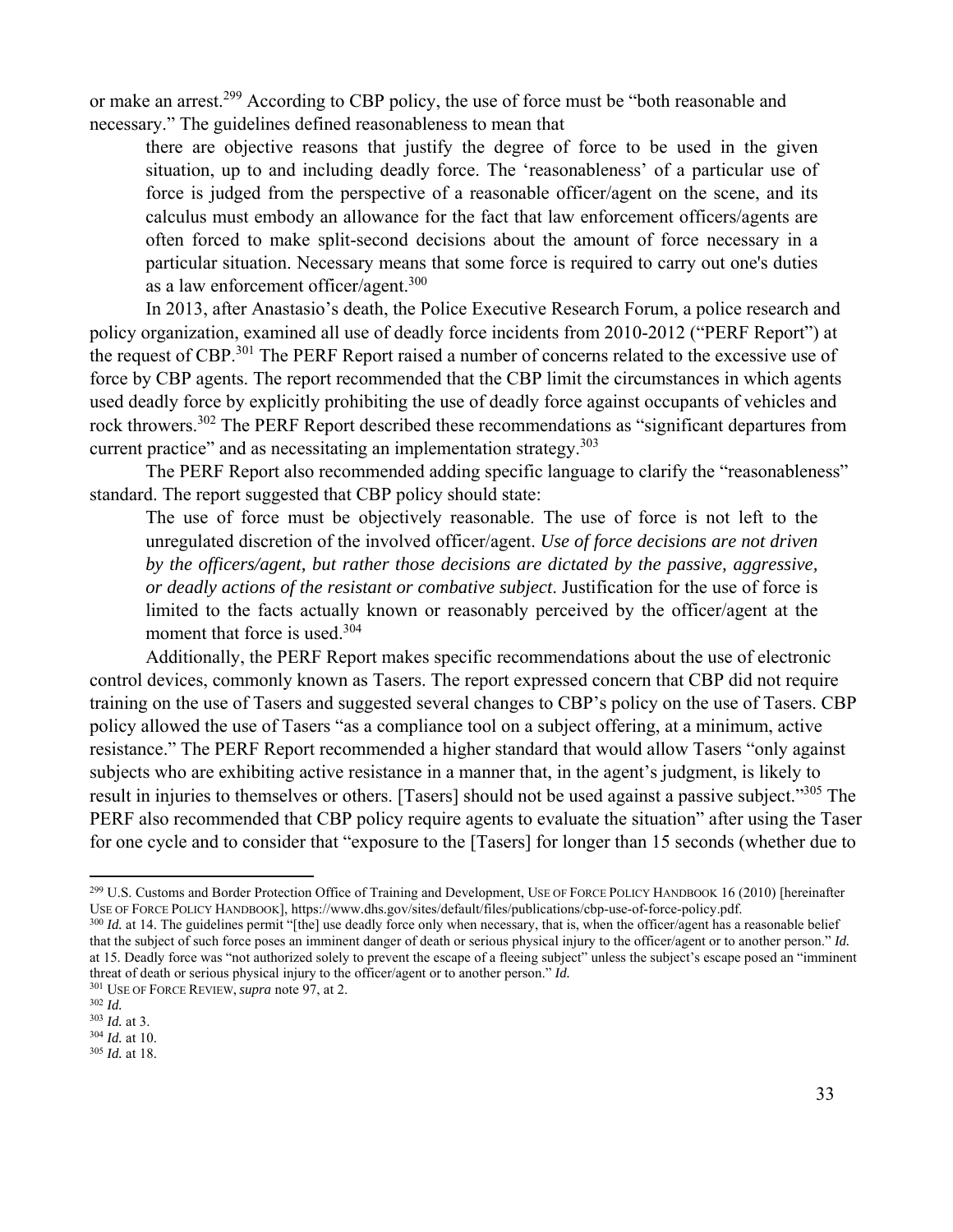multiple applications or continuous cycling) may increase the risk of death or serious injury."<sup>306</sup> The PERF Report noted that the implementation of these recommendations would bring the CBP incompliance with best practices.<sup>307</sup>

While the CBP Use of Force Handbook covered, in general terms, the use of force, it was too vague to provide a sound basis for these officers to make an informed decision as to their use of force. Additionally, the officers lacked the institutional support and training to ensure that they were physically and mentally equipped to make that decision.

> 2. Federal agents applied illegal, unnecessary, and disproportional force against Anastasio Hernández Rojas

The lawful or legal use of force has a legitimate purpose.<sup>308</sup> There was no clear, non-retributive goal for using force against Anastasio. He was unarmed, in state custody, and handcuffed and hog-tied during much of the incident. He did not pose an imminent threat of death or serious injury to the agents. He had however garnered the disdain of agents by advocating for his rights and respect for his person. There was no non-frivolous legal justification for the use of force against him.

State agents further violated the principle of necessity. This principle requires that "force be used . . . in exceptional cases, where all other control methods must have been exhausted and failed."<sup>309</sup> Any state contention that the use of force against Anastasio was necessary fails the threshold question of, "necessary to achieve what?" The escalation of the use of force to the point where he was beaten, hog-tied, and Tasered until he suffered heart failure and death were never necessary to "control" him.310 The increasing use of force is counterintuitive. The initial kick crippled him. As the beatings increased in severity, Anastasio's physical mobility accordingly decreased to the point where he was tied hand to foot. The continued use of force against an unarmed, injured, and immobilized person has no justification of necessity.

Finally, the United States violated the principle of proportionality. Proportionality requires that "the level of force used must be in keeping with the level of resistance offered." Injured and unarmed, Anastasio posed no threat that the CBP could construe as requiring a resort to escalating force. Force only conforms to the principle of proportionality when the person against whom state agents seek to use force is imminently threatening the lives of those agents or third parties. The alleged transgression that merited the first kick to his ankle was pouring a water bottle into a trash can. The progression of violence against him that culminated in his death was similarly baseless and retaliatory, and grossly lacking in the proportionality required under Inter-American jurisprudence.

<sup>306</sup> *Id.* at 19. 307 *Id.*

<sup>308</sup> Case of the Barrios Family v. Venezuela, Merits, Reparations and Costs, *supra* note 291, ¶ 49; Nadege Dorzema et al. v. Dominican

 $\overline{R}^{309}$  Basic Principles on the Use of Force and Firearms by Law Enforcement Officials, *supra* note 259.

<sup>310</sup> *See* Young's Videos Ex. 17. *See also* Navarette's Videos Ex 22.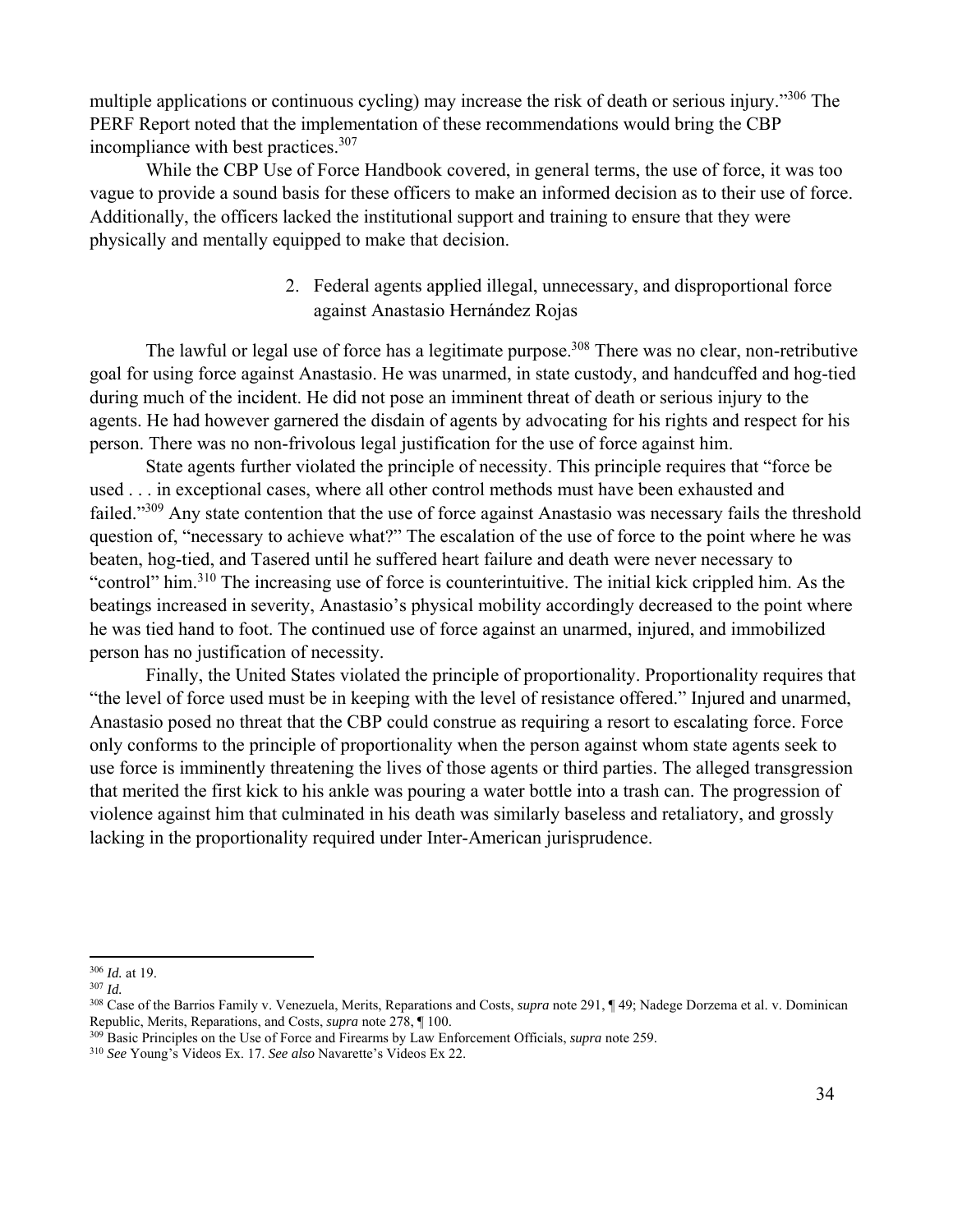3. The United States failed to appropriately or effectively respond to the unlawful use of force

The United States has failed to effectively investigate Anastasio's death and hold those responsible accountable. Petitioners are unaware of any disciplinary investigation or action taken against any of the agents involved. To their knowledge, all of the agents involved remain on active duty. On November 6, 2015, more than five years after Anastasio's death, federal authorities released the decision not to pursue criminal charges against the agents responsible for Anastasio's death after an inadequate, delayed criminal investigation that lacked independence and impartiality.

- D. The United States Violated the Right to Life of Anastasio Hernández Rojas by Failing to Uphold its Duty to Investigate, Prosecute, and Provide Full Reparations
	- i. The American Declaration requires an effective investigation and prosecution of extrajudicial killings (Articles I and XVIII)

Article I of the American Declaration guarantees the right to life.<sup>311</sup> The Commission has found that "it is well-established in the jurisprudence of the inter-American system that there is an inherent connection between the State's obligation to respect and ensure human rights, [and] to provide effective judicial protection for those rights…."312 With regard to the violation of the right to life, Article XVIII provides family members of the victim the right to an investigation, prosecution, and full reparations.313 The general obligation to guarantee rights "is particularly important in cases of the use of lethal force."314 In cases involving extrajudicial killings by state agents, there is a heightened duty to investigate, prosecute, and punish.<sup>315</sup> To this end, the Commission has held that "if a person was detained in good health conditions and subsequently died, the State has the obligation to provide a satisfactory and convincing explanation of what happened."<sup>316</sup>

> ii. The United States failed to effectively investigate the extrajudicial killing of Anastasio Hernández Rojas

Article I and XVIII of the American Declaration obligate the State to conduct a thorough, impartial, and prompt investigation<sup>317</sup> "such that any failure to produce sufficient evidence to lay criminal charges was not the product of mechanical implementation of certain procedural formalities

<sup>&</sup>lt;sup>311</sup> American Declaration, *supra* note 180, at art. I.

<sup>&</sup>lt;sup>312</sup> Michael Gayle v. Jamaica, Report No. 92/05, *supra* note 215,  $\P$  81.<br><sup>313</sup> See Jessica Lenahan (Gonzales) et al. v. United States, Report No. 80/11, *supra* note 264,  $\P$  172, 195.<br><sup>314</sup> Case of Zambrano Vélez et a all those responsible, especially when State agents are involved, as not doing so would create, within the environment of impunity, conditions for this type of facts to occur again, which is contrary to the duty to respect and ensure the right to life." Myrna Mack Chang v. Guatemala, Merits, Reparations and Costs, Judgment, Inter-Am. Ct. H.R. (Ser. C) No. 101, ¶ 156-57 (Nov. 25, 2003) (quoting Hugh Jordan v. United Kingdom, No. 24746/94, Eur. Ct. H.R. at 156 (2001).).

<sup>316</sup> Juan Humberto Sánchez v. Honduras, Preliminary Objections, Merits, Reparations and Costs, *supra* note 212, ¶ 111.

<sup>317</sup> Jessica Lenahan (Gonzales) et al. v. United States, Report No. 80/11, *supra* note 264, ¶ 181.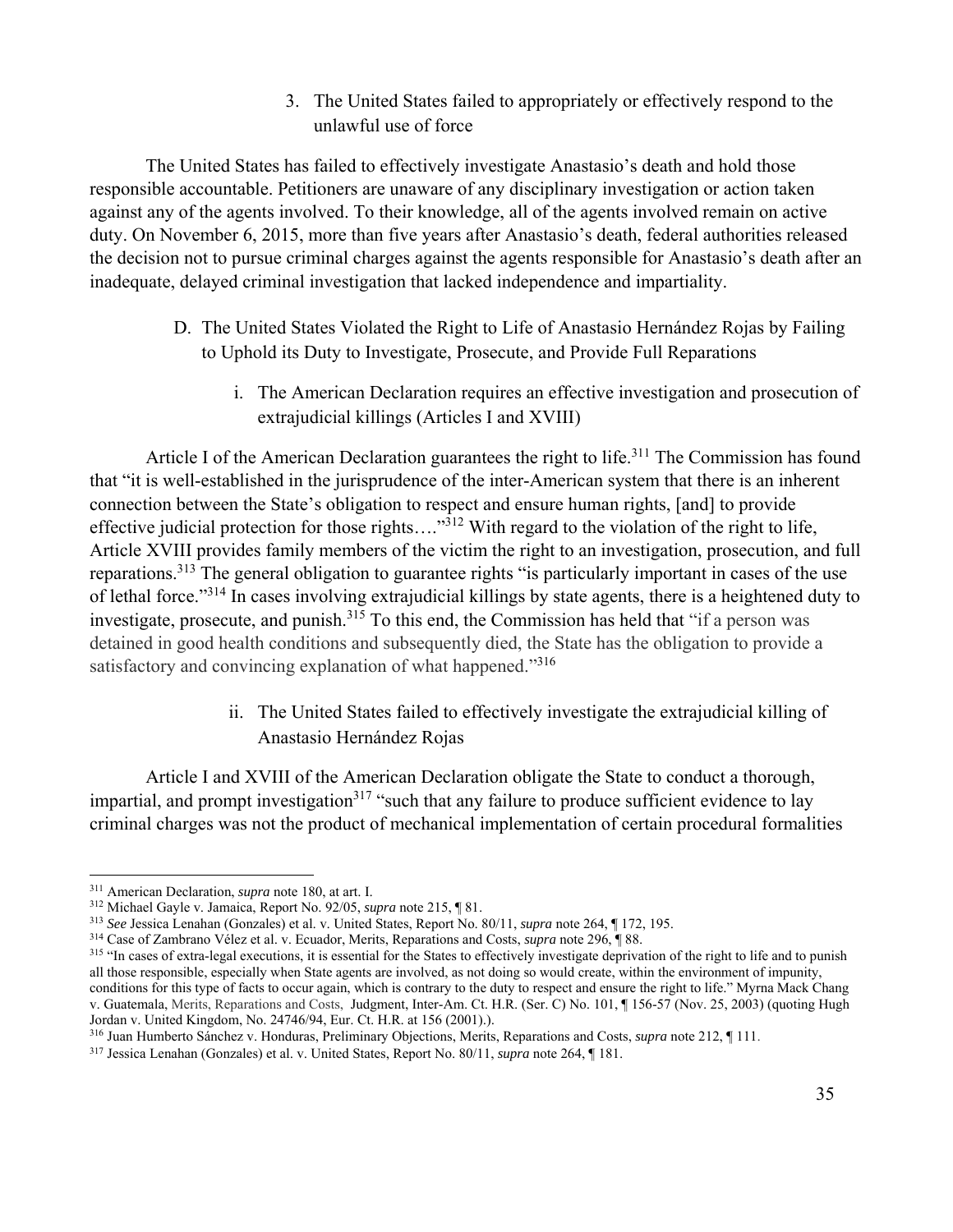without the State genuinely seeking the truth."<sup>318</sup> A breach of the duty to investigate does not arise merely because the investigation conducted does not lead to a satisfactory result.<sup>319</sup> An investigation must be "capable of producing the result for which it was designed," and "must be truly effective in establishing whether there has been a violation of human rights..."<sup>320</sup> The United States' failure to preserve physical evidence and interview witnesses, to ensure the independence of investigators, and to carry out an investigation in a reasonable amount of time undermined the integrity of investigation into Anastasio's death and predetermined the decision to close the case without pursuing criminal charges.

## 1. The United States failed to collect and preserve evidence

A thorough investigation of a suspicious death requires that the State collect and preserve evidence.321 The Commission has found that a State violates the duty to investigate by failing to exercise due control over the scene, properly collect physical evidence, or thoroughly examine the evidence collected.322 Investigative authorities should act immediately to collect and preserve evidence.<sup>323</sup> In this case, federal agents acted immediately to prevent the collection of evidence by dispersing witnesses and destroying physical evidence.

After administering the fifth and final shock, the CBP agent who Tased Anastasio realized that members of the public were "recording video and taking photos from the pedestrian bridge" overlooking Whiskey 2.<sup>324</sup> The agent radioed to the other officers on the scene and called for an agent "to go over there and apprehend [the witnesses], stop them from getting those photos."325 Agents "cleared" the pedestrian bridge of witnesses and told onlookers to "keep walking."326 The agents did not request the eye-witnesses' contact information. By dispersing eye-witnesses without documenting their contact information, federal agents prevented the collection of inculpatory evidence and violated minimum international standards for a thorough investigation established by the Commission.<sup>327</sup>

Federal agents also seized witnesses' cellphones and deleted audio, video, and photographic evidence.328 According to agent testimony, CBP policy requires the agents to turn over devices seized from civilians to a designated CBP employee.<sup>329</sup> The designated employee should decide to return the images to the owner or delete them from the device for security reasons.<sup>330</sup> Before deleting the images, the designee should preserve the images by downloading them to an internal system.<sup>331</sup> Agents did not

<sup>&</sup>lt;sup>318</sup> Moreover, the Commission stated that a State "may not rely upon procedures or standards prescribed under its domestic law as a justification for a failure to conduct an investigation that complies with its international obligations." Michael Gayle v. Jamaica, Report No. 92/05, *supra* note 215, ¶ 83.<br><sup>319</sup> *Id.*<br><sup>320</sup> Velasquez-Rodriguez v. Honduras, Merits, Judgement, Inter-Am. Ct. H.R. (Ser. C) No. 4, ¶ 63 (July 29, 1988).<br><sup>321</sup> Michael Gayle v. Jamaica, Report No. 92/05, *supra* no

<sup>(</sup>September 29, 2009).

 $324$  San Diego Police Department, Interview of Jerry Vales (May 29, 2010) (Ex. 38) at 8.<br>  $325$  *Id.*<br>  $326$  *Id. See also* Young's Videos Ex. 17 at 00:10.

<sup>&</sup>lt;sup>327</sup> Michael Gayle v. Jamaica, Report No. 92/05, *supra* note 215,  $\sqrt{ }$  90.<br><sup>328</sup> Plaintiff's Response in Opposition to All Defendants' Motions for Summary Judgment Ex. 10 at 53.<br><sup>329</sup> DeJesus Witness Statement Ex. 41

<sup>331</sup> *Id* at 3-4*.*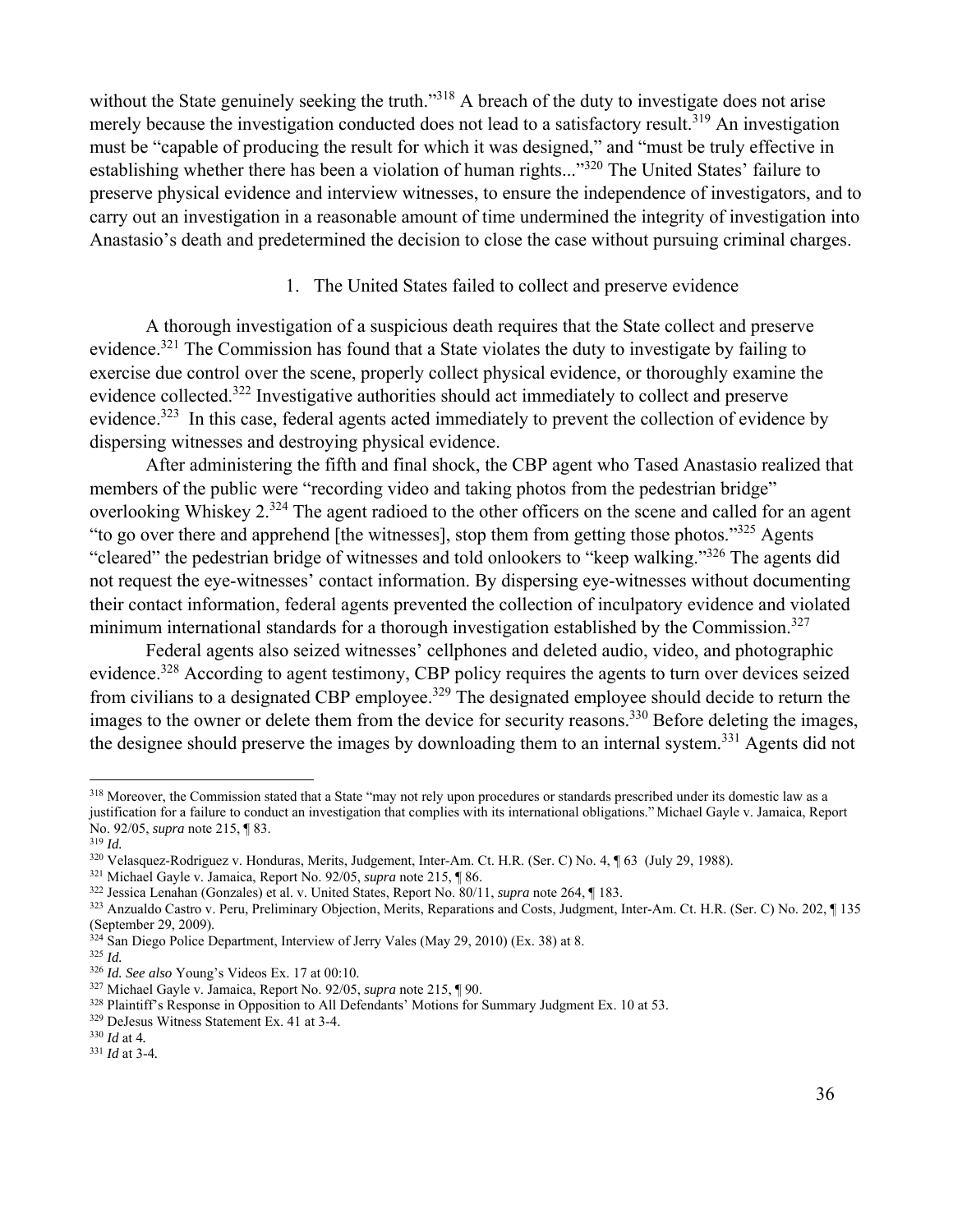follow this policy on the night of Anastasio's death.<sup>332</sup> Instead, they confronted witnesses,<sup>333</sup> seized their cameras and cellphones,  $334$  and immediately destroyed images of the incident.  $335$ 

The United States also failed to properly collect and preserve video evidence from camera equipment at the San Ysidro Port of Entry. Seven law enforcement cameras were positioned in or near Whiskey 2 where CBP agents beat and tortured Anastasio.<sup>336</sup> The San Diego Police Department investigation noted that there were "several cameras that could potentially capture surveillance footage of the incident that occurred."<sup>337</sup> CBP is responsible for maintaining this video equipment.<sup>338</sup> However, SDPD did not receive a copy of surveillance footage until almost two weeks after Anastasio's death.<sup>339</sup> There is no record of the chain of custody for the surveillance tapes during that time. Furthermore, none of the footage turned over to SDPD captured the incident at Whiskey 2. The two pole cameras located in the Whiskey 2 area just southwest of the pedestrian bridge were inoperable.<sup>340</sup> The five additional cameras positioned in the area also failed to capture the incident, according to CBP agentes.<sup>341</sup> Despite seven cameras positioned in or near Whiskey 2, CBP failed to collect any video evidence of the incident.

Lastly, the criminal investigation conducted by SDPD focused on the version of law enforcement officials rather than independent and impartial accounts. SDPD largely ignored civilian witnesses. It appears that SDPD detectives interviewed only three civilian eye witnesses during their investigation although law enforcement agents testified that dozens witnessed the incident from the pedestrian bridge.

The United States has failed uphold its duty to "genuinely seek<sup>[]</sup> the truth."<sup>342</sup> Instead, CBP agents acted to prevent the collection and preservation eyewitness testimony and physical evidence.<sup>343</sup> These actions occurred at a crucial stage of investigation and ultimately led to the federal prosecutors' decision to close criminal investigation into Anastasio's death without pursuing criminal charges.

<sup>&</sup>lt;sup>332</sup> DeJesus Witness Statement Ex. 41 at 5.<br><sup>333</sup> *Id.* at 3. See also Kalnas Witness Statement Ex. 42 at 2.<br><sup>334</sup> DeJesus Witness Statement Ex. 41 at 3.<br><sup>335</sup> Kalnas Witness Statement Ex. 42 at 2.<br><sup>336</sup> There were two "d surveillance footage of the incident. SDPD Addendum Report Ex. 44 at 1-2.<br><sup>337</sup> *Id.* at 1.<br><sup>338</sup> *Id.* at 1.

<sup>&</sup>lt;sup>339</sup> *Id.* at 2.<br><sup>340</sup> *Id.* at 1.<br><sup>341</sup> *Id.* at 2.<br><sup>342</sup> Michael Gayle v. Jamaica, Report No. 92/05, *supra* note 215, ¶ 83.<br><sup>342</sup> Plaintiff's Response in Opposition to All Defendants' Motions for Summary Judgment Ex.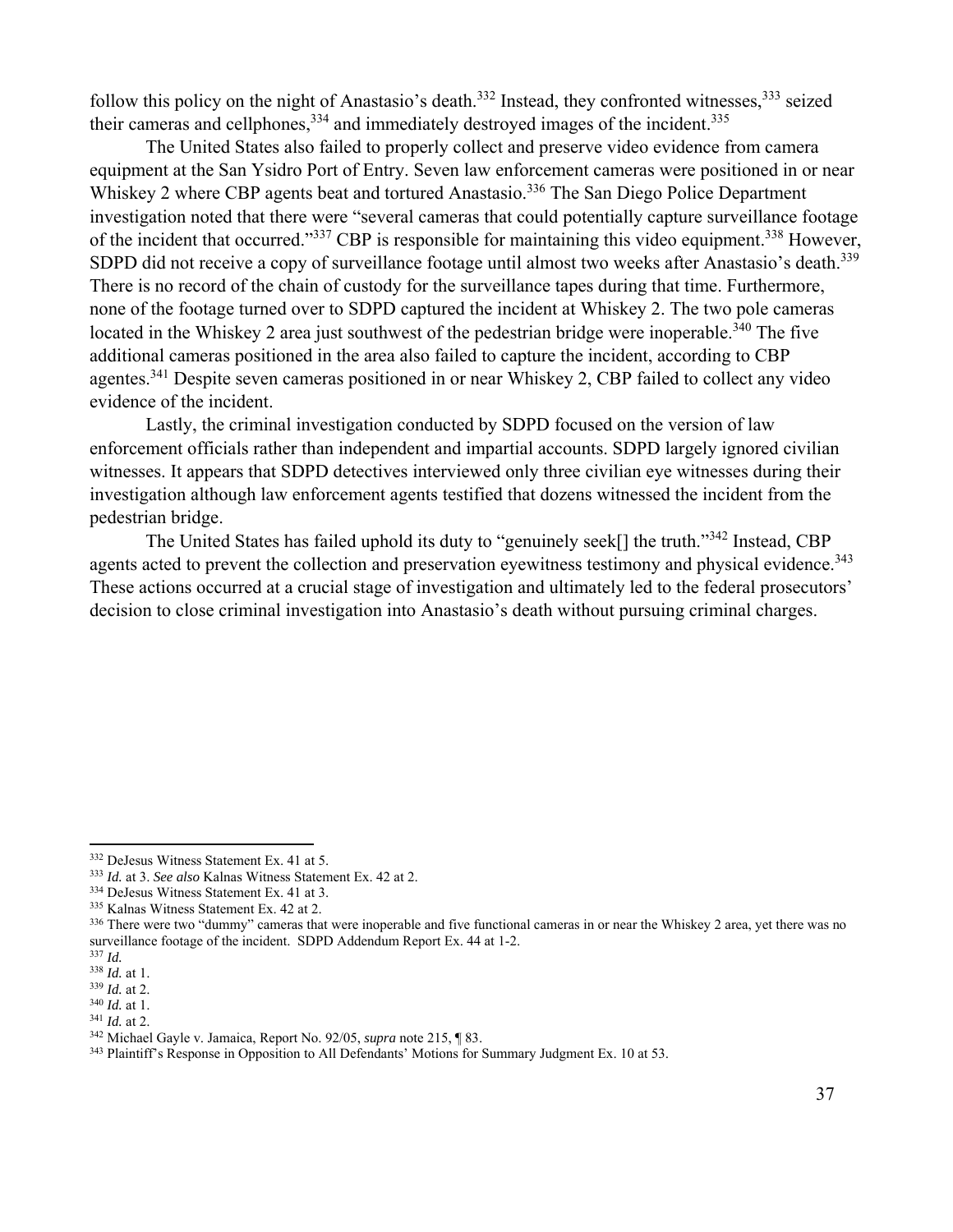- 2. The United States failed to conduct an independent and impartial investigation
	- a. Under the American Declaration, criminal investigations of extrajudicial killings must be impartial and independent in law and fact

International law requires an impartial investigation of an extrajudicial killing.344 In *Montero-Aranguren*, the Court stressed that the state investigators should have "de jure and de facto independence". 345 In cases of extrajudicial killings, impartiality requires "not only institutional independence, but actual independence."<sup>346</sup>

An impartial investigation must ensure that the investigative authority is not connected to any party that could be the subject of the investigation."347 The Commission has noted that a "lack of autonomy… can undermine confidence in and the credibility of the authority charged with investigating crimes objectively."348 In *Michael Gayle*, the Inter-American Commission found that the state investigation lacked impartiality because the agents who investigated the killing were part of the same institution responsible for the killing. $349$ 

In assessing the impartiality of the investigation, the Inter-American Commission presumes a lack of impartiality when the violations involve an extrajudicial killing, the failure to properly collect and preserve evidence, and there exists a pattern of similar abuses.<sup>350</sup> The Commission has cited to the United Nations Principles and Manual on Effective Prevention and Investigation of Extra-legal, Arbitrary and Summary Executions ("Protocol of Minnesota")<sup>351</sup> which sets forth several factors giving rise to a presumption of "government complicity, partiality or insufficient expertise on the part of those conducting the investigation."352 Among those factors, a lack of impartiality should be presumed when "the victim was last seen alive in police custody," "where the physical or testimonial evidence essential to the investigation becomes unavailable," or where there is "a pattern of abuse."<sup>353</sup>

The Commission considers the independence of a criminal investigation of an extrajudicial killing "in the broader context of the problem of impunity for police killings."354 In *Michael Gayle*, the Commission identified a "pattern" in which "a disproportionately large number of killings [were]

<sup>&</sup>lt;sup>344</sup> Jessica Lenahan (Gonzales) et al. v. United States, Report No. 80/11, *supra* note 264, ¶ 181.<br><sup>345</sup> Detention Center of Catia v. Venezuela, Preliminary Objection, Merits, Reparations, and Costs, *supra* note 199, ¶

<sup>&</sup>lt;sup>347</sup> INTER-AM. COMM'N H.R., GUARANTEES FOR THE INDEPENDENCE OF JUSTICE OPERATORS ¶ 39 OEA/Ser.L/V/II, Doc. 44 (2013),<br>https://www.oas.org/es/cidh/defensores/docs/pdf/Justice-Operators-2013.pdf

<sup>&</sup>lt;sup>348</sup>Id. ¶ 38.<br><sup>349</sup> Michael Gayle v. Jamaica, Report No. 92/05, *supra* note 215, ¶ 92-94.<br><sup>350</sup>Id. ¶ 93.<br><sup>351</sup> See, e.g., INTER-AM. COMM'N H.R., STATEMENT ON THE DUTY OF THE HAITIAN STATE TO INVESTIGATE THE GROSS VIOLAT HUMAN RIGHTS COMMITTED DURING THE REGIME OF JEAN-CLAUDE DUVALIER ¶ 32 (2011).<br><sup>352</sup> Principles on the Effective Prevention and Investigation of Extra-Legal, Arbitrary and Summary Executions, E.S.C. Res. 1989/65,

U.N. Doc. E/1989/89 (1989) [hereinafter Principles on the Effective Prevention and Investigation]; *see also U.N. Manual on the Effective Prevention and Investigation of Extra-Legal, Arbitrary and Summary Executions*, U.N. Doc. E/ST/CSDHA/.12 (1991) [hereinafter *U.N. Manual on the Effective Prevention and Investigation*].

<sup>353</sup> *U.N. Manual on the Effective Prevention and Investigation*, *supra* note 352. 354 Michael Gayle v. Jamaica, Report No. 92/05, *supra* note 215, ¶ 93.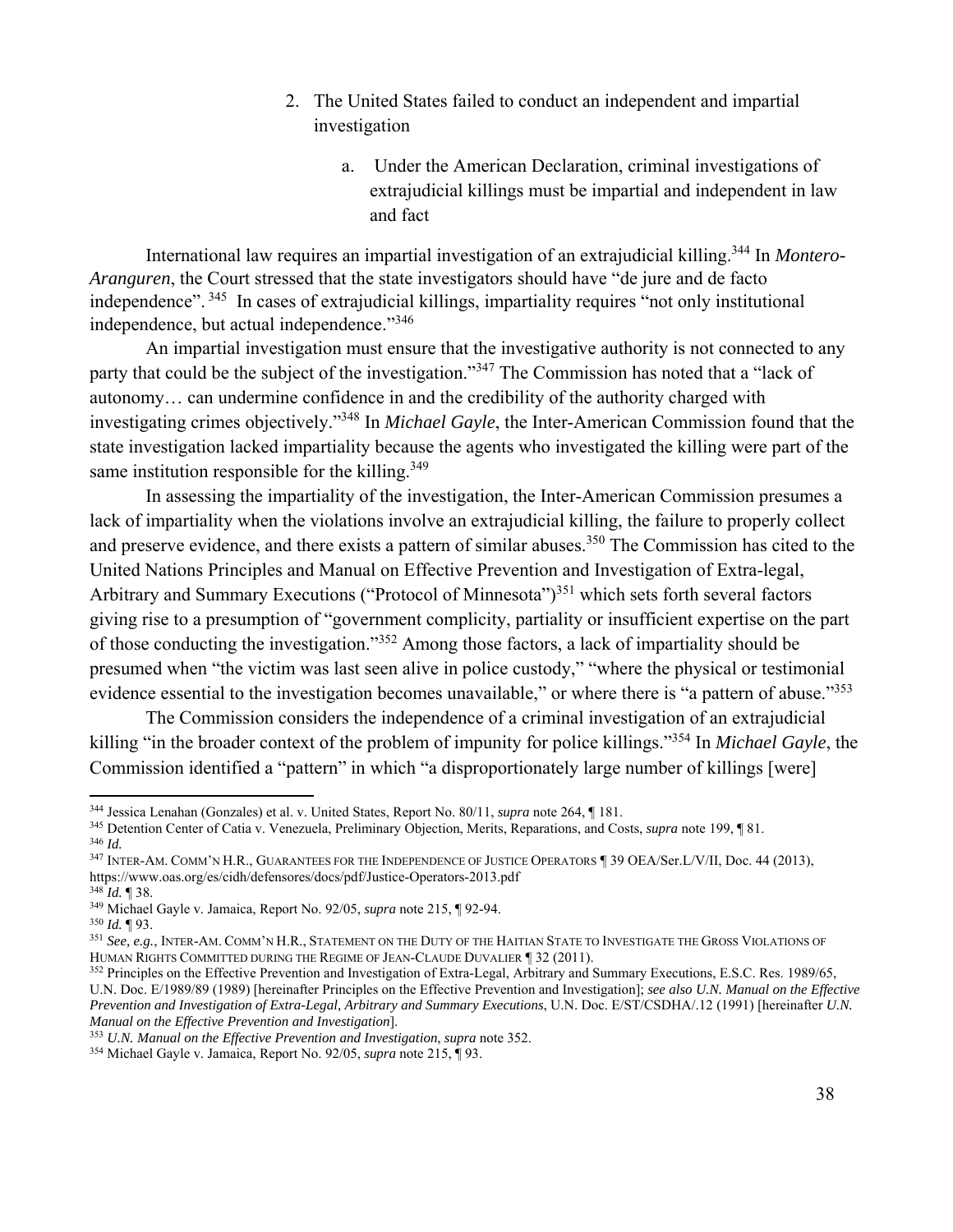associated with the State's security forces, but where very few prosecutions [were] undertaken in relation to those killings."355 In the context of a pattern of impunity for extrajudicial killings, the Commission determined that the State "faces a particularly high burden in establishing that its investigations of police killings in specific cases have been… impartial."<sup>356</sup>

> b. The criminal investigation of Anastasio Hernández Rojas's death lacked independence and impartiality

There is a pervasive and systemic pattern of impunity for extrajudicial killings by law enforcement officers in the United States. The United States does not compile data related to law enforcement on-duty killings nor are law enforcement agencies required to report such data. <sup>357</sup> The United States also does not keep comprehensive data regarding prosecutions of law enforcement officers for on-duty killings.358 As a result, it is unclear, how many persons are killed by law enforcement each year and whether authorities prosecute the officers. Based available data, one recent report concluded that charges were brought in only two percent of on-duty killings committed by law enforcement between 2005 and 2011.<sup>359</sup> During the same time period, the FBI reported prosecutors brought murder or manslaughter charges in 41 out of the 2,718 on-duty killings.<sup>360</sup> In 2015, law enforcement committed at least 1,134 on-duty killings.<sup>361</sup> As of January 1, 2016, only eighteen officers had been charged with a crime in connection with these killings.<sup>362</sup>

The pattern of impunity is even starker for extrajudicial killings by CBP agents. Since 2010, on-duty CBP agents have killed at least 46 people at the southern U.S. border by use of force or coercion.<sup>363</sup> Not a single one of these agents has been convicted of a crime.<sup>364</sup> Only one agent has been indicted. CBP agent Lonnie Swartz was indicted for the second degree murder of a sixteen-year-old

<sup>&</sup>lt;sup>355</sup> *Id.*<br><sup>356</sup> *Id.* ¶ 88.<br><sup>357</sup> Rani Molla, *Why the Data on Justifiable Homicide Just Won't Do*, WALL STREET JOURNAL (Sept. 2, 2014),

http://blogs.wsj.com/numbers/why-the-data-on-justifiable-homicide-just-wont-do-1725/; Reuben Fischer-Baum, *Nobody Knows How Many Americans the Police Kill Each Year*, FIVETHIRTYEIGHT (Aug. 19, 2014), http://fivethirtyeight.com/features/how-many-americansthe-police-kill-each-year/.

<sup>358</sup> Josh Voorhees, *Darren Wilson is Not an Outlier*, Slate (Dec. 2, 2014),

http://www.slate.com/articles/news\_and\_politics/politics/2014/12/darren\_wilson\_no\_true\_bill\_why\_cops\_are\_almost\_never\_indicted\_fo r\_shooting.html.

<sup>&</sup>lt;sup>359</sup> According to statistics compiled from city, university/college, county, state, tribal, and federal law enforcement, law enforcement officers committed an average of almost 400 extrajudicial killings in the United States per year. Zusha Elinson & Joe Palazzolo, *Police Rarely Criminally Charged for On Duty Shootings*, WALL STREET JOURNAL (Nov. 24, 2014), http://www.wsj.com/articles/police-rarelycriminally-charged-for-on-duty-shootings-1416874955.

<sup>&</sup>lt;sup>360</sup> *Id.* A more recent study of law enforcement killings found that from 2005-2015, only 54 police officers were charged for fatally shooting someone while on duty. Kimberly Kindy & Kimbriell Kelly, *Thousands Dead, Few Prosecuted*, WASHINGTON POST (Apr. 11, 2015), http://www.washingtonpost.com/sf/investigative/2015/04/11/thousands-dead-few-prosecuted/

<sup>361</sup> Jon Swaine, Oliver Laughland, Jamiles Lartey & Ciara McCarthy, Young Black Men Killed by U.S. Police at Highest Rate in Year of *1,134 Deaths*, GUARDIAN (Dec. 31, 2015), http://www.theguardian.com/us-news/2015/dec/31/the-counted-police-killings-2015-youngblack-men.

<sup>362</sup> *Id.*

<sup>363</sup> Christian Ramirez, *Time for CBP to Hold Its Agents Accountable*, HILL (Mar. 11 2006), http://thehill.com/blogs/congress-blog/civilrights/272561-time-for-cbp-to-hold-its-agents-accountable#.VuNlu685SP4.twitter<br><sup>364</sup> Rob O'Dell & Daniel González, *Border Patrol Agent Pleads Not Guilty in Mexican Teen's 2012 Killing*, ARIZONA REPUBLIC (Oct. 10,

<sup>2015),</sup> http://www.azcentral.com/story/news/local/arizona/breaking/2015/10/09/arizona-border-patrol-agent-mexican-teen-killing-courtplea/73552962/.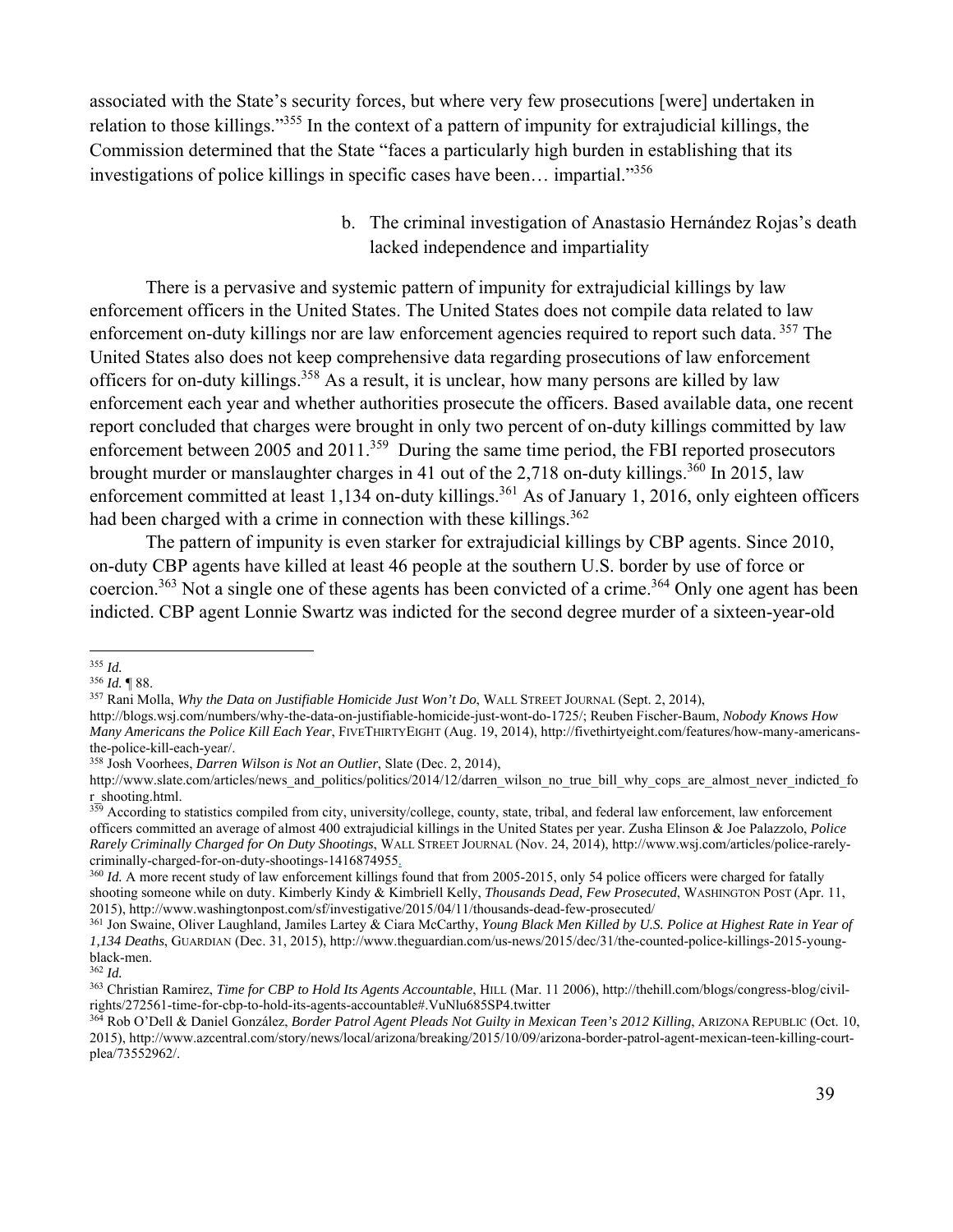Mexican minor who the agent shot multiple times through the border fence as the teenager walked home in Mexico.<sup>365</sup>

The systematic failure of state investigations to find probable cause to charge U.S. law enforcement officers responsible for extrajudicial killings demonstrates a "pattern" of impunity. In light of this pattern, the United States faces a high burden to establish that its investigation of Anastasio's death was impartial.<sup>366</sup>The United States cannot meet that burden because actions by CBP agents thwarted the effectiveness of the criminal investigation at an early and crucial stage. Before a formal investigation could even begin, CBP agents had control of the crime scene in violation of international standards.<sup>367</sup> Agents interfered with eye witness accounts, dispersed witnesses without recording their contact information, destroyed physical evidence, and violated CBP policy intended to safeguard the integrity of an investigation.<sup>368</sup> These agents compromised the impartiality and independence of the investigation and undermined the ability of investigators to produce sufficient evidence to lay criminal charges.<sup>369</sup>

- 3. The United States failed to conduct a prompt criminal investigation
	- a. The American Declaration requires a prompt investigation of extrajudicial killings

Under Article XVIII of the American Declaration, a criminal investigation of an extrajudicial killing must be prompt in order to be effective.<sup>370</sup> A prompt investigation is necessary to "protect the interests of the victims, preserve the evidence, and safeguard the rights of anyone considered a suspect in the context of the investigation."371 The State should initiate the investigation immediately after the killing<sup>372</sup> and complete the investigation without undue delay.<sup>373</sup>

According to Inter-American case law, investigators should promptly interview witnesses to protect the accuracy of their statements and safety.<sup>374</sup> A delay in the investigation will undermine "the timely preservation and gathering of evidence and the identification of eyewitnesses."<sup>375</sup> The

<sup>&</sup>lt;sup>365</sup> *Id.*<br><sup>366</sup> Michael Gayle v. Jamaica, Report No. 92/05, *supra* note 215, ¶ 88.

<sup>&</sup>lt;sup>367</sup> *Id.* ¶ 92-94 (finding a violation because the state entities responsible for the death also investigated the killing).<br><sup>368</sup> Plaintiff's Response in Opposition to All Defendants' Motions for Summary Judgment Ex. 10 impartial." Jessica Lenahan (Gonzales) et al. v. United States, Report No. 80/11, *supra* note 264, ¶ 181; *see also* Case of the Barrios

<sup>&</sup>lt;sup>371</sup> Case of the Santo Domingo Massacre v. Colombia, Case 12.416, Inter-Am. Comm'n H.R., Report No. 31/55, ¶ 153 (2011). The Commission has interpreted Article XVIII in light of Articles 8 and 25 of the American Convention on Human Rights. *See, e.g.*, Jessica Lenahan (Gonzales) et al. v. United States, Report No. 80/11, *supra* note 264, ¶ 172.

<sup>&</sup>lt;sup>372</sup> See, e.g., Ximenes-Lopez v. Brazil, Merits, Reparations and Costs, Judgment, Inter-Am. Ct. H.R (Ser. C) No. 149 ¶ 163 (July 4, 2006); Michael Gayle v. Jamaica, Report No. 92/05, *supra* note 215, ¶ 89.

<sup>&</sup>lt;sup>373</sup> See, e.g., Ximenes-Lopez v. Brazil, Merits, Reparations and Costs, *supra* note 372, ¶ 203.<br><sup>374</sup> Monseñor Oscar Arnulfo Romero and Galdamez v. El Salvador, Case 11.481, Inter-Am. Comm. H.R., Report 37/00, ¶ 91, 116 *See also* Michael Gayle v. Jamaica, Report No. 92/05, *supra* note 215, ¶ 89; and Ximenes-Lopez v. Brazil, Merits, Reparations and Costs, *supra* note 372, ¶ 163; Case of the Barrios Family v. Venezuela, Merits, Reparatio 375 Ximenes-Lopez v. Brazil, Merits, Reparations and Costs, *supra* note 372, 188; see also Case of the Barrios Family v. Venezuela,

Merits, Reparations and Costs, *supra* note 291, ¶ 234 (finding that Venezuela had failed to effectively investigate the deaths of several members of the Barrios family, thereby violating their family's right to judicial protection, in part because "there was [a] failure to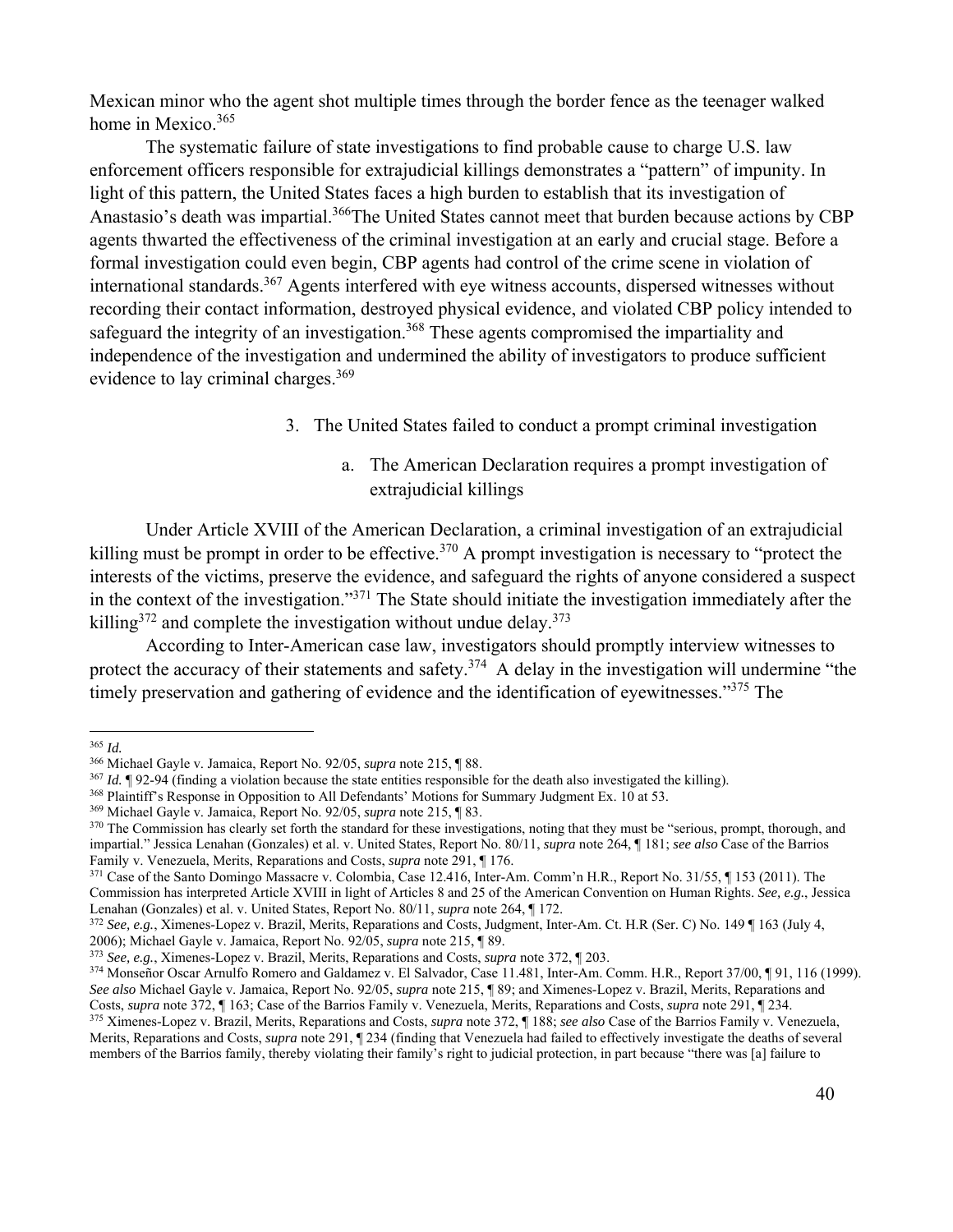Commission has found that the failure to interview officers involved in a killing until more than one week after the incident "jeopardized the reliability of any accounts given by officers concerning pertinent events" and "exacerbated the possibility that the officers would refuse to implicate one another."376 Similarly, in *Monseñor Oscar Arnulfo Romero and Galdamez v. El Salvador*, the Commission condemned the "delay and deficiency" of an investigation when a key witness was not called to testify until two vears and eight months after the killing.<sup>377</sup>

Inter-American law also requires authorities to complete the investigation without undue delay.378 To assess whether a delay is justified, the Commission and Court consider the complexity of the matter, the procedural activities carried out by the interested party, and the conduct of judicial authorities.<sup>379</sup> The Court has found a violation of the promptness standard when an investigation involved "long periods of procedural inactivity" that were not justified.<sup>380</sup> Additionally, the Court has held that authorities undermined the continuity and diligence of the investigation by forwarding the case file to multiple judicial authorities.381 In *Ximenes-Lopez v. Brazil*, the Court found that the State violated the family members' right to judicial protection because criminal proceedings had not yet concluded six years after the extrajudicial killing.<sup>382</sup>

# b. The criminal investigation of the extrajudicial killing of Anastasio Hernández was unjustifiably delayed

The criminal investigation of Anastasio Hernández Rojas's death fell short of Inter-American standards for a prompt investigation. The United States failed to immediately interview key witnesses of the killing and conducted an investigation riddled with delay.

SDPD, which had jurisdiction to investigate Anastasio's killing, did not arrive at or take control of the crime scene until the day after the incident.<sup>383</sup> During the crucial hours following the killing, CBP, the agency responsible for Anastasio's death, had control of the crime scene.<sup>384</sup> Additionally, SDPD detectives did not interview state agents involved in the incident until the late afternoon of the day after the incident.<sup>385</sup> For example, SDPD detectives interviewed Agent Jerry Vales, who Tased

<sup>&</sup>lt;u> 1989 - Andrea Santa Andrea Andrea Andrea Andrea Andrea Andrea Andrea Andrea Andrea Andrea Andrea Andrea Andr</u> immediately photograph the sites of the incidents, the evidence found, the bodies of the deceased victims, and the property affected" and because there were no forensic inspections at the onset of the investigations).

<sup>376</sup> Michael Gayle v. Jamaica, Report No. 92/05, *supra* note 215, ¶ 91; *see also* Case of the Barrios Family v. Venezuela, Merits, Reparations and Costs, *supra* note 291, ¶ 234 (noting the inadequacy of the investigation of an extrajudicial killing when "all the police officials involved and previously identified were not summoned to testify immediately, and neither were possible witness or the next of kin of the victims.").<br><sup>377</sup> Monseñor Oscar Arnulfo Romero and Galdamez v. El Salvador, Report 37/00, *supra* note 374, ¶ 116.

<sup>&</sup>lt;sup>378</sup> See, e.g., Ximenes-Lopez v. Brazil, Merits, Reparations and Costs, *supra* note 372, ¶ 203.<br><sup>379</sup> Vargas-Areco v. Paraguay, Merits, Reparations and Costs, Judgment, Inter-Am. Ct. H.R. (Ser. C) No. 155, ¶ 102 (Sept. 2

<sup>(</sup>Ser. C) No. 124, ¶ 182 (June 15, 2005).<br><sup>381</sup> Case of the Barrios Family v. Venezuela, Merits, Reparations and Costs, *supra* note 291, ¶ 186.

<sup>&</sup>lt;sup>382</sup> Ximenes-Lopez v. Brazil, Merits, Reparations and Costs, *supra* note 372,  $\P$  203.<br><sup>383</sup> According to dispatch records, SDPD detectives arrived at Whiskey 2 at 12:49PM on May 29, 2010. San Diego Police Department, Dispatch Communications, May 29, 2010 (Ex. 45) at 5.<br><sup>384</sup> *Id.* at 5 (detailing a conversation that took place on May 29, 2010 at 12:49PM in which one officer asks if he should "tape off" the

area in which the incident took place, and the other responds, "You can't really tape it off. There's no [inaudible] evidence or crime scene at this point.").

<sup>&</sup>lt;sup>385</sup> See generally The SDPD did not interview Agent Philip Krasielwicz or Agent Gabriel Ducoing, who interacted with Anastasio from the moment of his arrival at the Chula Vista processing facility until the final Tasering, the afternoon after Anastasio was killed. *See*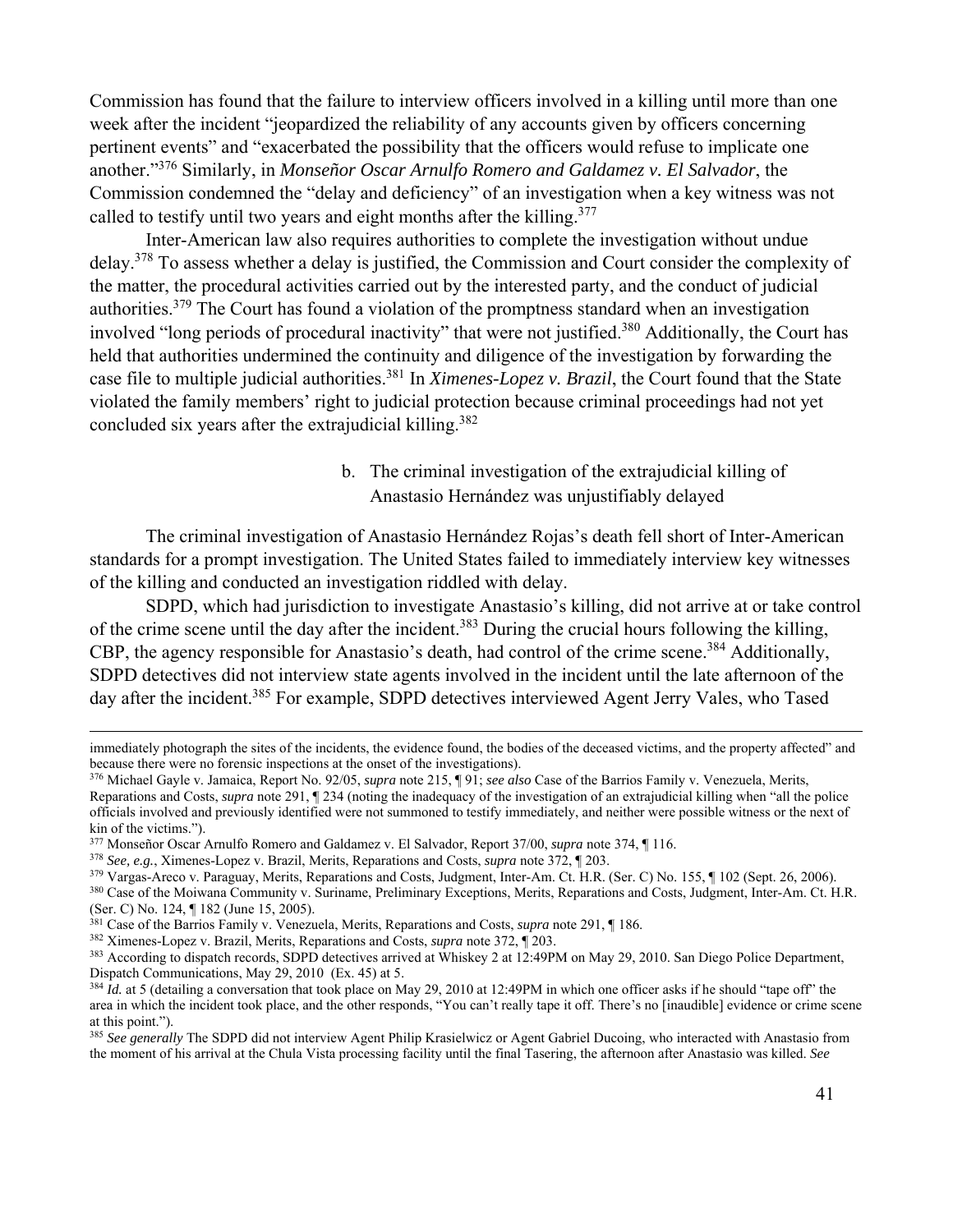Anastasio, the evening of May 29, 2010.<sup>386</sup> Detectives conducted a walkthrough—a reenactment of the events at Whiskey 2—more than twenty-four hours after the incident. The agents' statements to detectives provided few details about the force used against Anastasio, but made bizarre and contradictory allegations about the victim's conduct.<sup>387</sup>

The criminal investigation of Anastasio Hernández Rojas's death involved long periods of inactivity and unjustified delays. In part, the delay resulted from the involvement of different authorities in the criminal investigation.388 Initially, SDPD investigated the homicide and referred the investigation to the U.S. Attorney's Office in San Diego, but by July 2010, the case was referred to the Civil Rights Division of the U.S. Department of Justice ("DOJ").

Federal authorities did not empanel a federal grand jury to investigate the killing until two years after the incident.389 U.S. law requires that a federal grand jury issue indictments for federal felonies.390 The federal grand jury investigating Anastasio's death did not begin to hear witness testimony until the summer of 2012, more than two years after the killing. The Inter-American Commission has stressed that "witness testimony should [be] taken without delay so that the eyewitnesses could accurately recall the details of what they saw, and be kept from being subjected to threats or any type of undue pressure."391 The Commission has found failure to interview witness for more than two years after an incident a violation of international standards.<sup>392</sup>

Federal prosecutors did not conduct the federal grand jury investigation in a prompt manner. Under federal law, a federal prosecutor convenes a federal grand jury for a maximum of eighteen months and is only permitted to continue the investigation beyond this period with a court-granted extension of six months.<sup>393</sup> The federal grand jury investigation of Anastasio's killing appears to have spanned several years. The DOJ did not publicly release its decision not to prosecute until November 2015—more than five years after Anastasio's death and more than three years after convening a federal grand jury.394 For most federal offenses, including federal assault, U.S. federal prosecutors have a fiveyears statute of limitations to charge the defendant.<sup>395</sup> Federal authorities did not conclude the federal criminal investigation in time to bring federal assault charges against the agents. The investigators

Witness Statement of Gabriel Ducoing (May 29, 2010) (Ex. 50); Witness Statement of Philip Krasielwicz (May 29, 2010) (Ex. 47). <sup>386</sup> San Diego Police Department, Investigator's Report Witness of Jerry Vales, (May 29, 2010) (Ex. 38) at 96.<br><sup>387</sup> See e.g. Witness Statement of Gabriel Ducoing (May 29, 2010) (Ex. 50) ar 4 (claiming that "[Anastasio] a

were trying poisoning him and he had snakes on him.") *See also* Plaintiff's Response in Opposition to All Defendants' Motions for Summary Judgment Ex. 10 at 73-90 (discussing that agents' self-serving testimony is contrad

<sup>&</sup>lt;sup>388</sup> See Case of the Barrios Family v. Venezuela, Merits, Reparations and Costs, *supra* note 291,  $\P$  186.<br><sup>389</sup> Defendants' Notice of Motion for Stay of Discovery Pending Conclusion of Grand Jury Proceedings (Aug. 1, 2 or innocence of the suspect. In the federal context, sixteen to twenty-three citizens, chosen at random from the pool of registered voters living in the judicial district where the jury convenes, make a probable cause determination to indict a suspect on criminal charges. ADMINISTRATIVE OFFICE OF THE UNITED STATES COURTS, HANDBOOK FOR GRAND JURORS 2-3,

http://www.ndd.uscourts.gov/jury/jury\_handbook\_grand\_jurors.pdf. A single grand jury may only convene for a maximum of eighteen

months. However, the court may grant an extension of six months if it is in the public interest to do so. FED. R. CRIM. P. 6(g).<br><sup>391</sup> See Monseñor Oscar Arnulfo Romero and Galdamez v. El Salvador, Report 37/00, *supra* no

https://www.fas.org/sgp/crs/misc/RL31253.pdf (prepared for members and committees of Congress).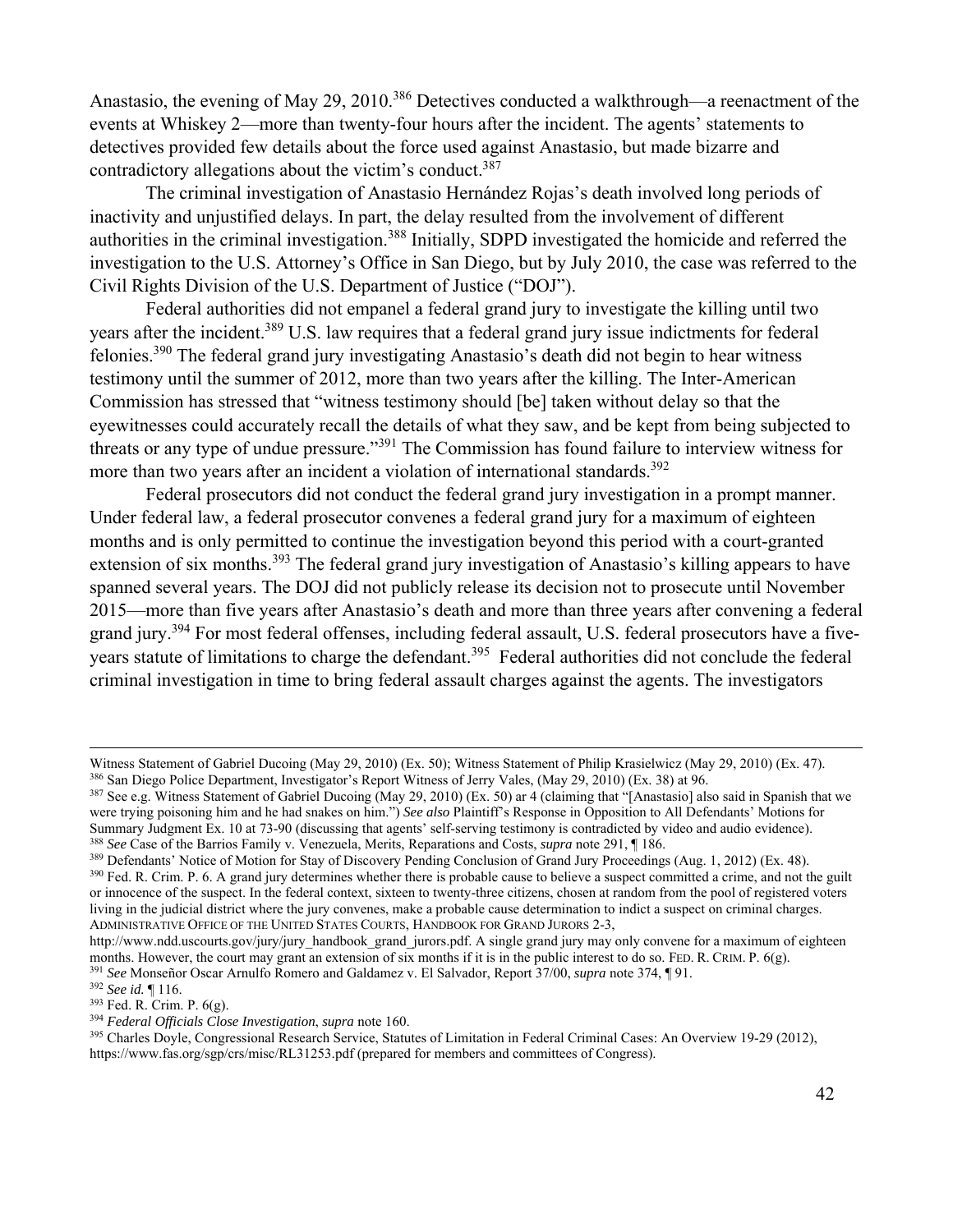failure to promptly interviews witnesses and long periods of inactivity not only delayed justice, but ultimately thwarted justice, in violation of the American Declaration.<sup>396</sup>

- iii. The United States failed to diligently prosecute the perpetrators of the torture and death of Anastasio Hernández Rojas
	- 1. The duty to prosecute prohibits the State from failing to pursue criminal charges as result of an inadequate investigation

International law requires the State to prosecute and punish those responsible for serious human rights violations.397 The State is obliged to "remove all factual and legal obstacles" that prevent the prosecution and punishment of those responsible for serious human rights violations.<sup>398</sup> In cases of extrajudicial killing and forced disappearances, the duty to prosecute has led the Court to revoke amnesty laws and other barriers to prosecution.<sup>399</sup> The Court has found that obstacles that prevent "the investigation of the facts and the identification, prosecution, and possible punishment" of those responsible violate the duty to prosecute.<sup>400</sup>

The failure to prosecute as the result of an inadequate investigation violates the duty to prosecute. The mere fact that a prosecutor decides not to pursue criminal charges "does not, in and of itself, lead to the conclusion that a state has failed in its obligation to… prosecute."401 However, in *Michael Gayle*, the Commission found that the State violated the duty to prosecute because the "failure to pursue criminal charges… stemmed in large part from the inadequacies in the investigation from its outset…"402 Similarly, the United States erected a barrier to prosecution of those responsible for Anastasio's death by conducting an inadequate investigation.

> 2. The United States failure to prosecute those responsible for Anastasio Hernández Rojas's death is the direct result of an inadequate investigation

In late 2015, federal prosecutors announced that the evidence was "insufficient" to pursue federal criminal charges against those responsible for Anastasio's death.<sup>403</sup> The lack of evidence is the direct result of actions and omissions by CBP agents and criminal investigators. CBP agents destroyed physical evidence and failed to collect surveillance video footage. 404 Furthermore, CBP agents

<sup>&</sup>lt;sup>396</sup> See Ximenes-Lopez v. Brazil, Merits, Reparations and Costs, *supra* note 372, ¶ 199.<br><sup>397</sup> Gomes-Lund v. Brazil, Preliminary Objections, Merits, Reparations, and Costs, Judgment, Inter-Am. Ct. H.R. (Ser. C) No. 219, (Nov. 24, 2010).

<sup>398</sup> *Id.*

<sup>399</sup> Almonacid Arellano et al. v. Chile, Preliminary Objections, Merits, Reparations, and Costs, Judgment, Inter-Am. Ct. H.R. (Ser. C) No. 154, ¶ 111 (Sept. 26, 2006); Gomes-Lund v. Brazil, Preliminary Objections, Merits, Reparations, and Costs, *supra* note 397, ¶ 149.<br><sup>400</sup> Gomes-Lund v. Brazil, Preliminary Objections, Merits, Reparations, and Costs, *s* 

Report Ex.  $44$  at  $1-2$ .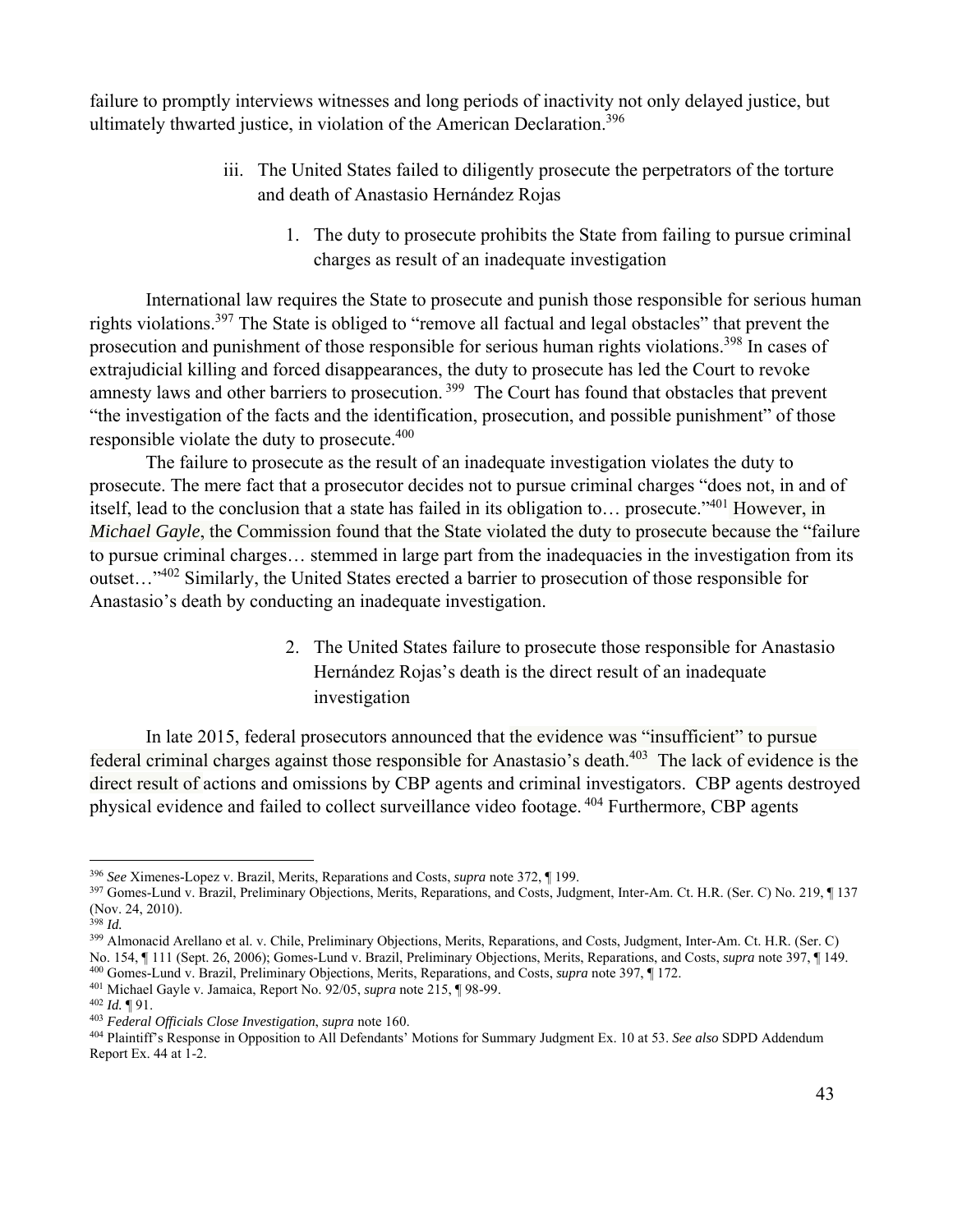interfered with eye witness accounts and failed to document witness contact information. 405 Criminal investigators did not arrive to the crime scene until the day after the incident and failed to interview witnesses in a timely manner. The inadequate investigation prompted members of the United States Congress to condemn "efforts by the agents to minimize the incident" which "suggest[ed] a troubling lack of training and accountability within the Department."<sup>406</sup> Congress persons concluded that "there did not appear to be an effort...to fully investigate the incidents." $407$ 

The decision by federal prosecutors to close the investigation appears to rely heavily on the version of events given by CBP and other state agents. These accounts were contradictory, inconsistent, and omitted details about agent misconduct clearly visible in witness videos.408 Video evidence, for example, shows Anastasio lying in handcuffs in a fetal position on the ground while CBP Agent Vales stands above him with the Taser screaming "stop resisting."<sup>409</sup>

Actions and omissions by state agents rendered the criminal investigation inadequate and created an obstacle to the prosecution and punishment of those responsible for killing Anastasio. Federal prosecutors then relied on this inadequate investigation to reach a preordained conclusion. The United States has violated the duty to prosecute a serious violation of human rights.

iv. The United States Failed to Uphold the Family Members' Right to Truth

1. The American Declaration guarantees the family the right to access information

The right to truth is enshrined in several international instruments.<sup>410</sup> The Inter-American Commission has found that the right to judicial protection includes a right to access information related to the investigation.411 The Commission has interpreted Article XXVI of the American Declaration in light of American Convention to protect the right to access information as "a crucial component of a victim's

<sup>405</sup> DeJesus Witness Statement Ex. 41 at 5. 406 U.S. Congress' Letter to DHS Secretary Napolitano, *supra* note 157. 407 *Id.*

<sup>408</sup> *Compare* San Diego Police Department, Witness Statement of Guillermo Avila (July 6, 2010) (Ex. 49), *and* San Diego Police Department, Witness Statement of Gabriel Ducoing Ex. 50, *with* San Diego Police Department, Witness Statement of Philip Krasielwicz Ex. 47. *See also* Plaintiff's Response in Opposition to All Defendants' Motions for Summary Judgment Ex. 10 at 73-90 (discussing that agents' self-serving testimony is contradicted by video and audio evidence).<br><sup>409</sup> Young's Videos (Ex. 17).<br><sup>410</sup> See, e.g., REPORT OF THE OFFICE OF THE HIGH COMMISSIONER OF THE UNITED NATIONS FOR HUMAN RIGHTS, STUDY ON TH

THE TRUTH, U.N. Doc. E/CN.4/2006/91 (Jan. 9, 2006); United Nations General Assembly, BASIC PRINCIPLES AND GUIDELINES ON THE RIGHT TO A REMEDY AND REPARATION FOR VICTIMS OF GROSS VIOLATIONS OF INTERNATIONAL HUMAN RIGHTS LAW AND SERIOUS VIOLATIONS OF INTERNATIONAL HUMANITARIAN LAW, ¶ 24 (Mar. 21, 2006). The family's right to truth is recognized by the Geneva Conventions which establish the right to know the fate of one's relatives and the obligation of parties to armed conflict to search for missing persons. Additional Protocol I, Geneva Conventions, Art. 32 (Aug. 12, 1959). The International Committee of the Red Cross has concluded that the right to truth constitutes customary international law and requires that "each party to the conflict must take all feasible measures to account for persons reported missing as a result of armed conflict and must provide their family members with any information it has on their fate." Rule 117 in International Committee of the Red Cross, CUSTOMARY INTERNATIONAL HUMANITARIAN LAW, VOLUME I, Rules 421 (2005). The right to truth has extended beyond its initial roots in international humanitarian law to protect the rights of family members of victims of serious human rights violations. Principles on the Effective Prevention and Investigation, *supra*  note 352, Principle 16.

<sup>411</sup> Jessica Lenahan (Gonzales) et al. v. United States, Report No. 80/11, *supra* note 264, ¶ 193.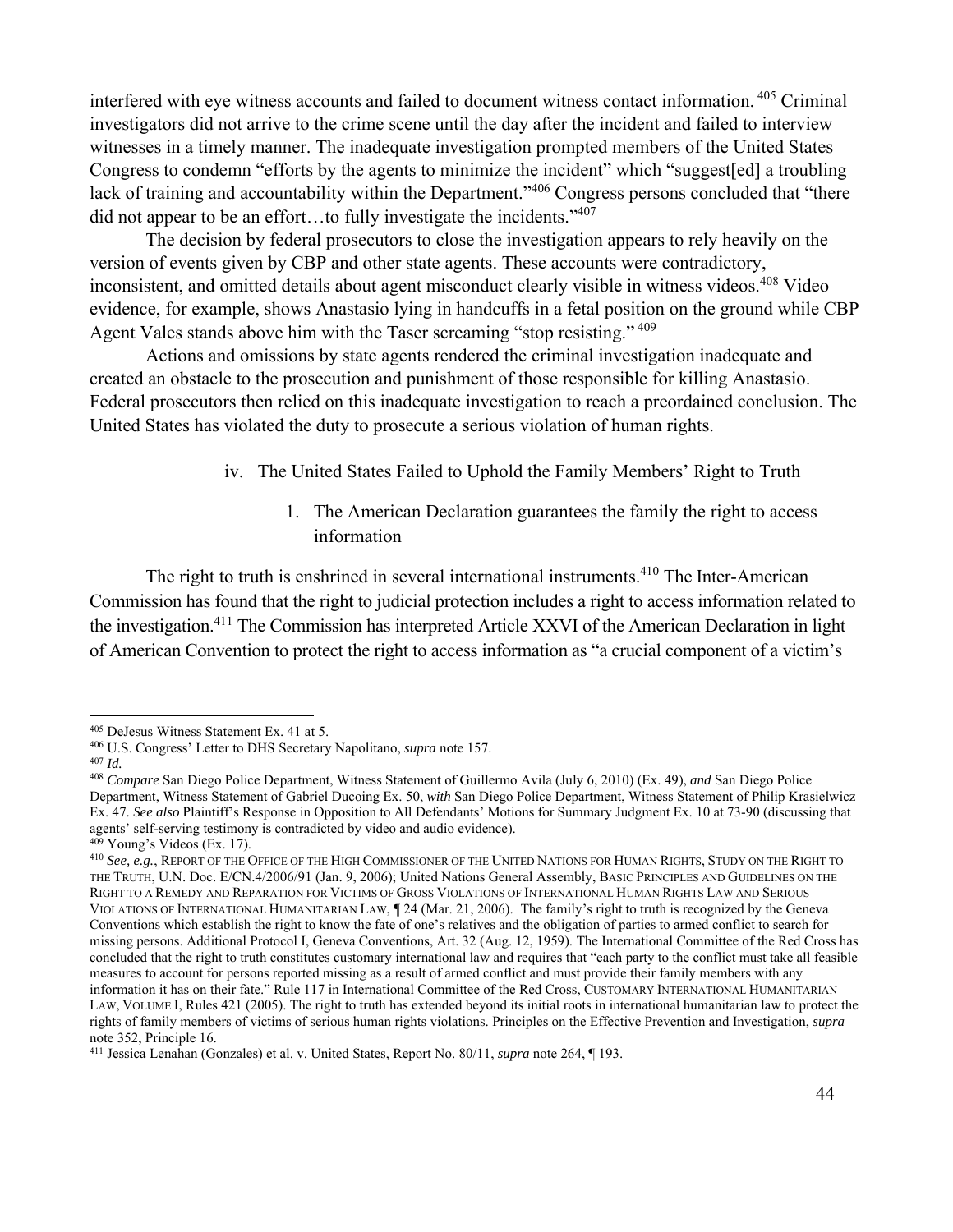adequate access to judicial remedies."412 The right to access information includes the obligation of the State to investigate the circumstances of the victim's death and inform the family members of the victim "of all happenings related to a serious human rights violation.  $\ldots$ <sup>113</sup>

The Inter-American Commission and Court have held that victims' family members have a right "to know the full, complete, and public truth as to the events that transpired, their specific circumstances, and who participated in them."414 Authorities must provide family members with descriptions of events, names of witnesses who testified, the scope of the inquiry, the methods used to evaluate evidence, and recommendations.<sup>415</sup> The State has an obligation to reveal the findings of the investigation within a reasonable period of time.416 In *Lenahan*, the Commission found that the United States had violated the family's rights to judicial protection by failing to inform them of the results of the criminal investigation. $417$ 

## 2. The United States violated the family members' right to information

The United States violated Anastasio's family members' right to access information about the investigation of his death. Although family members requested information throughout the course of the entire investigation, the United States did not contact the family or explain the status of the investigation. Family members were not provided with any information about the criminal investigation until the day before federal prosecutors announced their decision to close the criminal investigation.

Indeed, the United States actively sought to withhold information about the case. For example, the United States requested and obtained a protective order to withhold the names of the CBP agents involved in the killing from the public.<sup>418</sup> The family members were informed of the identities of the agents more than three years after Anastasio was killed and only after they filed a civil wrongful death suit and requested that a judge lift the protective order.<sup>419</sup>

Very little information about the grand jury investigation has been conveyed to the family or made public. DOJ has consistently declined to comment on the status of the investigation. Federal law requires grand jury proceedings to remain secret.<sup>420</sup> While proceedings must be recorded, grand jurors and prosecutors may not divulge any "matter occurring before the grand jury."<sup>421</sup> Proceedings must

 <sup>412</sup> *Id.*

<sup>413</sup> *Id* ¶¶ 193, 195*.*

<sup>414</sup> Monseñor Oscar Arnulfo Romero and Galdamez v. El Salvador, Report 37/00, *supra* note 374, ¶ 671; Case of the Moiwana Community v. Suriname, Preliminary Objection, Merits, Reparations and Costs, *supra* note 380, ¶ 147 (The Court in *Moiwana Community* explained that "victims of rights violations and their family members have a right to know the truth regarding those violations—that is, to be informed about the relevant facts and responsible parties.").

<sup>&</sup>lt;sup>415</sup> Vargas-Areco v. Paraguay, Merits, Reparations and Costs, *supra* note  $379$ , ¶ 102.<br><sup>416</sup> *Id.* ¶ 102.<br><sup>416</sup> *Id.* ¶ 102.<br><sup>417</sup> Jessica Lenahan (Gonzales) et al. v. United States, Case 12.626, Inter-Am. Comm'n H.R., RIGHTS, SHADOW REPORT TO THE FOURTH PERIODIC REPORT TO THE UNITED STATES 11 (2013) [hereinafter REPORT ON U.S. COMPLIANCE WITH **ICCPR**].<br><sup>419</sup> *Id.*<br><sup>420</sup> FED. R. CRIM. P. 6(e).

 $421$  Except as ordered by a court, the prosecutor must retain control and keep secret any recordings, notes, and transcripts from a grand jury proceeding. Fed. R. Crim. P. 6(e).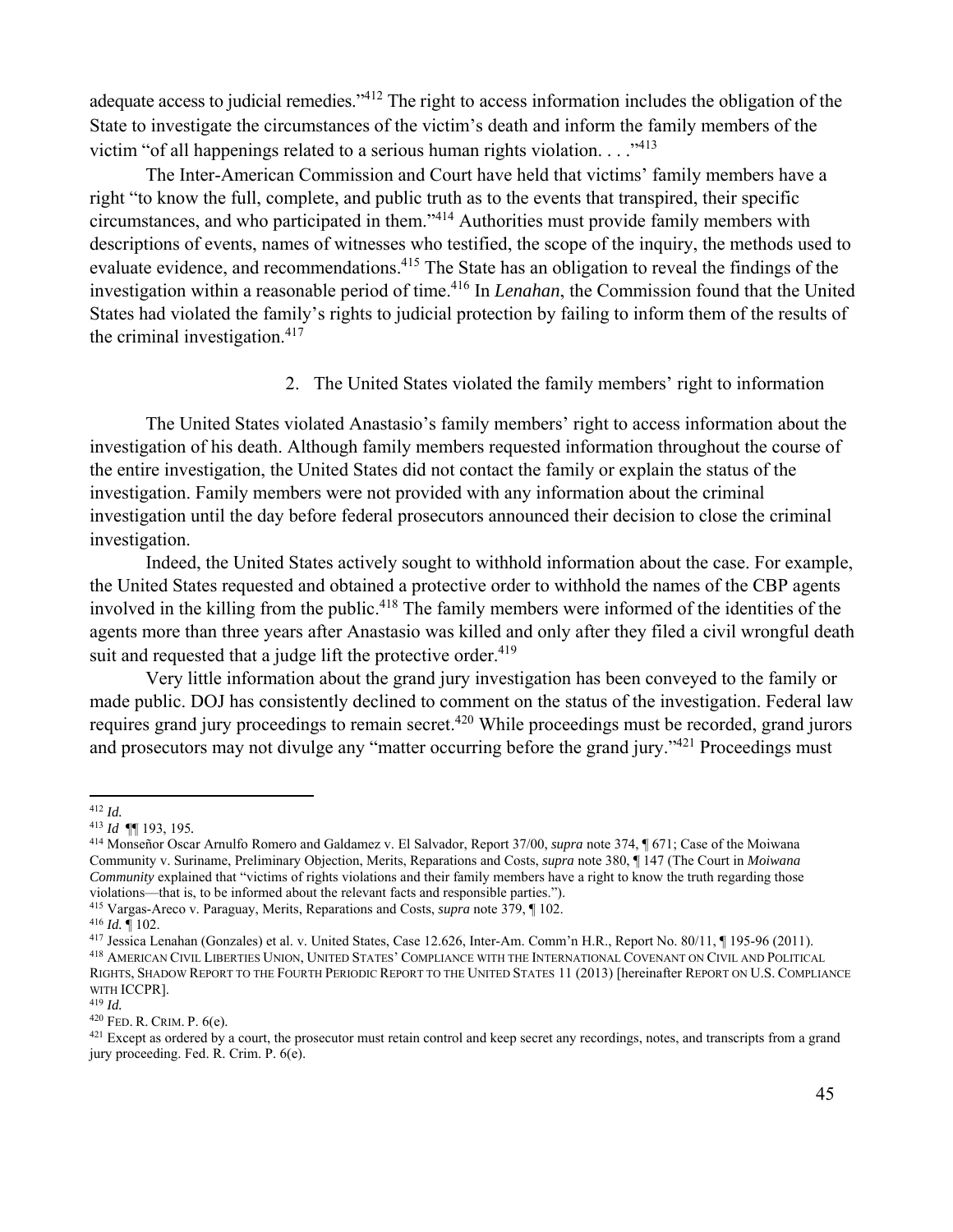remain confidential, even after the grand jury concludes, "to the extent and as long as necessary."<sup>422</sup> While a court can release grand jury records, it must balance the government's interest in secrecy with the public's interest in disclosure<sup>423</sup> and federal norms block the disclosure of the vast majority of grand jury investigations.424

On November 6, 2015, federal prosecutors informed family members that they had decided not to bring charges against CBP agents for lack of evidence. This was the first time—more than five years after Anastasio was killed—that officials provided the family members with information about the criminal investigation.425 Federal prosecutors informed the family of the results of their investigation, but did not provide a full or accurate description of events or details regarding the evidence or investigative process in accordance with the family's right to information.426 Specifically, the prosecutors did not provide information about what evidence they had or lacked to support the separate possible charges, including assault, civil rights violations, and murder. With regard to the possible assault charge, the prosecutors did not inform the family that the statute of limitations had passed and, when asked by the family directly on November 6, 2015, did not answer to why they could not have brought this lesser charge. The State has failed to fulfill its obligation under the right to truth within a reasonable period of time.<sup>427</sup>

# v. The United States Violated Family Members' Right to Participate in the Investigation

1. The American Declaration provides the right to participate

The Inter-American Commission should interpret Article XXVI of the American Declaration, which protects the right to an "impartial and public hearing," in light of established Inter-American case law and human rights standards.428 The Inter-American Court has interpreted the analogous provision of the American Convention (Article 8) to afford family members the right to participate in criminal proceedings.<sup>429</sup> The Court has held that States have an obligation to ensure the rights of a victim's relatives to participate in all stages of the proceedings "so that they can make proposals, receive information, provide evidence, formulate arguments and . . . assert their interests and rights."<sup>430</sup> Similarly, the Minnesota Protocol notes that the families of the deceased "shall be informed of, and

<sup>&</sup>lt;sup>422</sup> *Id.*<br><sup>423</sup> FED. R. CRIM. P. 6(e)(3)(C)(i)(I); United States v. Aisenberg, 358 F.3d 1327 (11th Cir. 2004).

<sup>&</sup>lt;sup>424</sup> Jonathan Blitzer, *The Case to Release the Garner Grand Jury Records*, NEW YORKER (Mar. 10, 2015), http://www.newyorker.com/news/news-desk/the-case-to-release-the-garner-grand-jury-records.

<sup>&</sup>lt;sup>425</sup> Federal Officials Close Investigation, supra note 160.<br><sup>426</sup> See Principles on the Effective Prevention and Investigation, *supra* note 352, Principle 17. Indeed, federal prosecutors released inaccurate and contested information about the incident. The press release by the Department of Justice alleges that Anastasio was high on methamphetamines with no conclusive evidence. *Compare Federal Officials Close Investigation*, *supra* note 160, *with* Transcript of Videotaped Deposition of Ian McIntyre (Oct. 12, 2012) [hereinafter Deposition McIntyre] (Ex. 53) at 11, 15-16 (highlighting that, for example, the toxicology report is not consistent with hospital records and the blood was drawn after Anastasio had been issued phenylephrine, a medication used to stimulate the heart, but there was no phenylephrine in the

<sup>&</sup>lt;sup>427</sup> Jessica Lenahan (Gonzales) et al. v. United States, Report No. 80/11, *supra* note 264, ¶ 17.<br><sup>428</sup> American Declaration, *supra* note 180, at art. XXVI.<br><sup>429</sup> See, e.g., Case of the Barrios Family v. Venezuela, Mer Am. Ct. H.R. (Ser. C) No. 240, ¶ 251 (Feb. 27, 2012).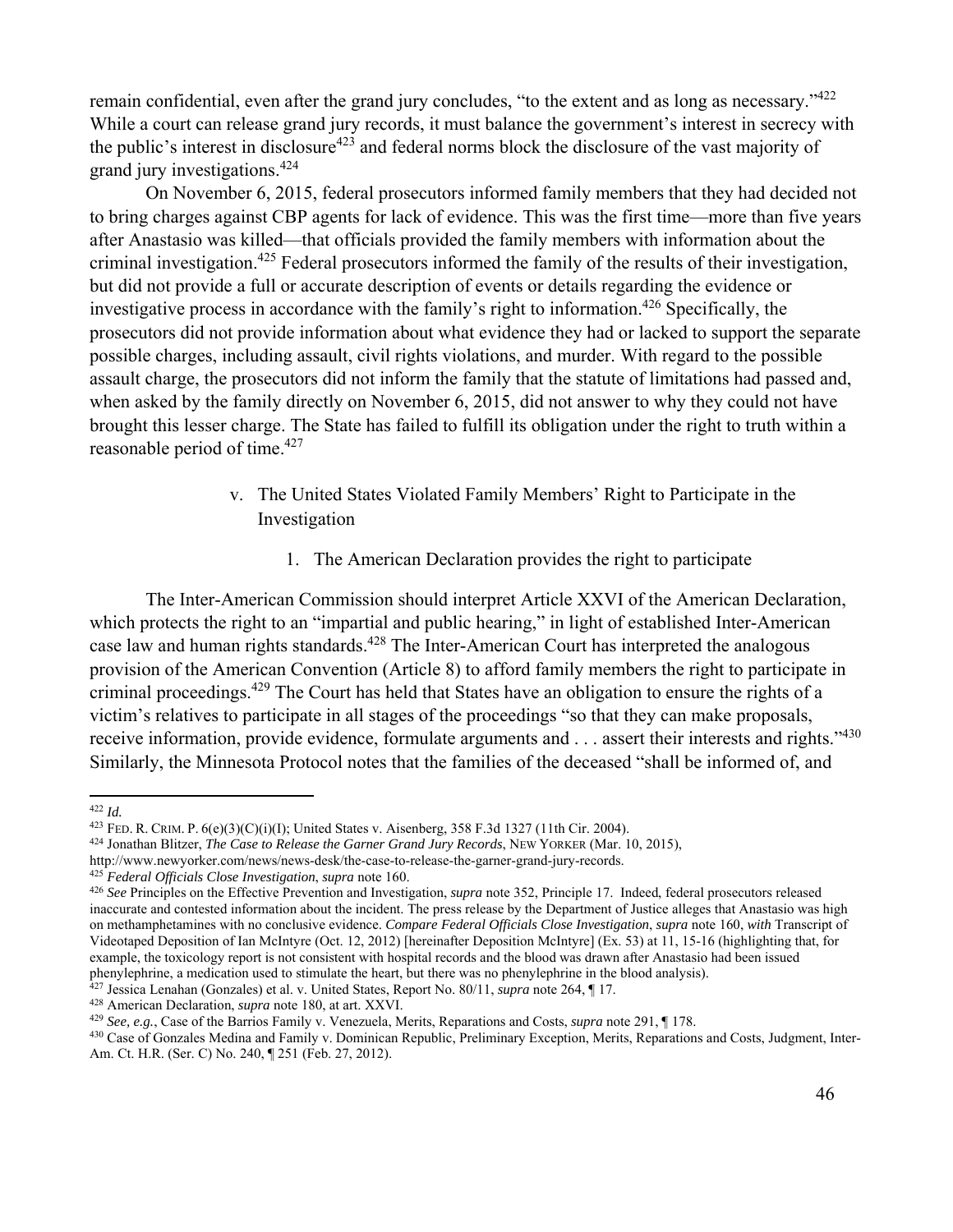have access to any hearing as well as to all information relevant to the investigation, and shall be entitled to present other evidence.<sup>2431</sup>The aim of these participatory rights is to provide ample possibility for families "to seek clarification of the facts and the punishment of those responsible, and to obtain due reparation."432

U.S. law also provides the relatives of homicide victims with the right to participate in criminal proceedings.433 Under federal law, federal prosecutors must make reasonable efforts to notify crime victims of their rights—including the rights to be reasonably heard at any public proceeding in the district court involving release, plea, sentencing, or any parole proceeding; the right to confer with the attorney for the government in the case; the right to proceedings free from unreasonable delay; and the right to be treated with fairness and with respect for the victim's dignity and privacy–and to afford those rights as early in the criminal justice process as is feasible and appropriate.<sup>434</sup>

## 2. The United States violated the family members' right to participate

The United States failed to notify or inform Anastasio's family members of their rights under federal or state law and disregarded their repeated attempts to participate in or have input into the criminal investigation. Indeed, the United States sought to withhold information about the case from the family by successfully requesting a protective order to keep secret the names of the CBP agents involved in the incident.435 Federal authorities also consistently declined to comment on the status of the investigation.

Additionally, victims and their relatives have no right to participate in federal grand jury proceedings. In the U.S. grand jury system, the prosecutor has autonomy to determine which witnesses testify and what evidence is presented.<sup>436</sup> The family members were not heard by the federal grand jury. Moreover, federal investigators have not fully explained the decision to close the criminal investigation, revealed the names of the witnesses who testified before the grand jury, or revealed the methods used to evaluate evidence. In sum, Anastasio's family members had no meaningful

<sup>&</sup>lt;sup>431</sup> Principles on the Effective Prevention and Investigation, *supra* note 352, Principle 16.<br><sup>432</sup> Case of the Barrios Family v. Venezuela, Merits, Reparations and Costs, *supra* note 291. If 178: *see also* Case of Ba Peru, Merits, Reparations and Costs, Judgment, Inter-Am. Ct. H.R. (Ser. C) No. 147, ¶ 93 (Apr. 6, 2006) (affirming the "right of the victims of human rights violations or their families to be heard during investigation and court proceedings as well as to actively participate in such proceedings."); Case of Pueblo Bello Massacre v. Colombia, Merits, Reparations and Costs, Judgment, Inter-Am. Ct. H.R. (Ser. C) No. 140, ¶ 144 (Jan. 31, 2006) ("[D]uring the investigation procedure and the judicial proceedings, the victims of the human rights violations, or their next of kin, should have extensive opportunities to participate and be heard, both in the clarification of the facts and the punishment of those responsible, and in seeking fair compensation."). *See also* Ximenes-Lopez v. Brazil, Merits, Reparations and Costs, *supra* note 372, ¶ 193; Case of the Pueblo Bello Massacre v. Colombia, Interpretation of the Judgment of Merits, Reparations and Costs, Inter-Am. Ct. H.R. (Ser. C) No. 159, ¶ 144 (Nov. 25, 2006) ("[D]uring the investigation procedure and the judicial proceedings, the victims of human rights violations, or their next of kin, should have extensive opportunities to participate and be heard, both in the clarification of the facts and the punishment of those responsible, and in seeking fair compensation."); Case of Vera Vera et al. v. Ecuador, Preliminary Exception, Merits, Reparations and Costs, Judgment, Inter-Am. Ct. H.R. (Ser. C) No. 226, ¶ 85 (May 19, 2011).

<sup>433</sup> *See* California Constitution, Article I, section 28(b) ("Marsy's Law"); 18 U.S.C. § 3771 (2004). Federal courts also have held that crime victims are entitled to rights, even if the prosecutor has not filed charges or identified a suspect. *In re Dean*, 527 F.3d 391, 394 (5th Cir. 2008); *Doe v. United States*, 817 F.Supp.2d 1337 (S.D. Fla. 2011).<br><sup>434</sup> 18 U.S.C. § 3771 (2004).<br><sup>435</sup> REPORT ON U.S. COMPLIANCE WITH ICCPR, *supra* note 418<br><sup>436</sup> Berkeley Law, *Background on Grand Juries and Feder* 

BerkeleyLaw-12-14.pdf.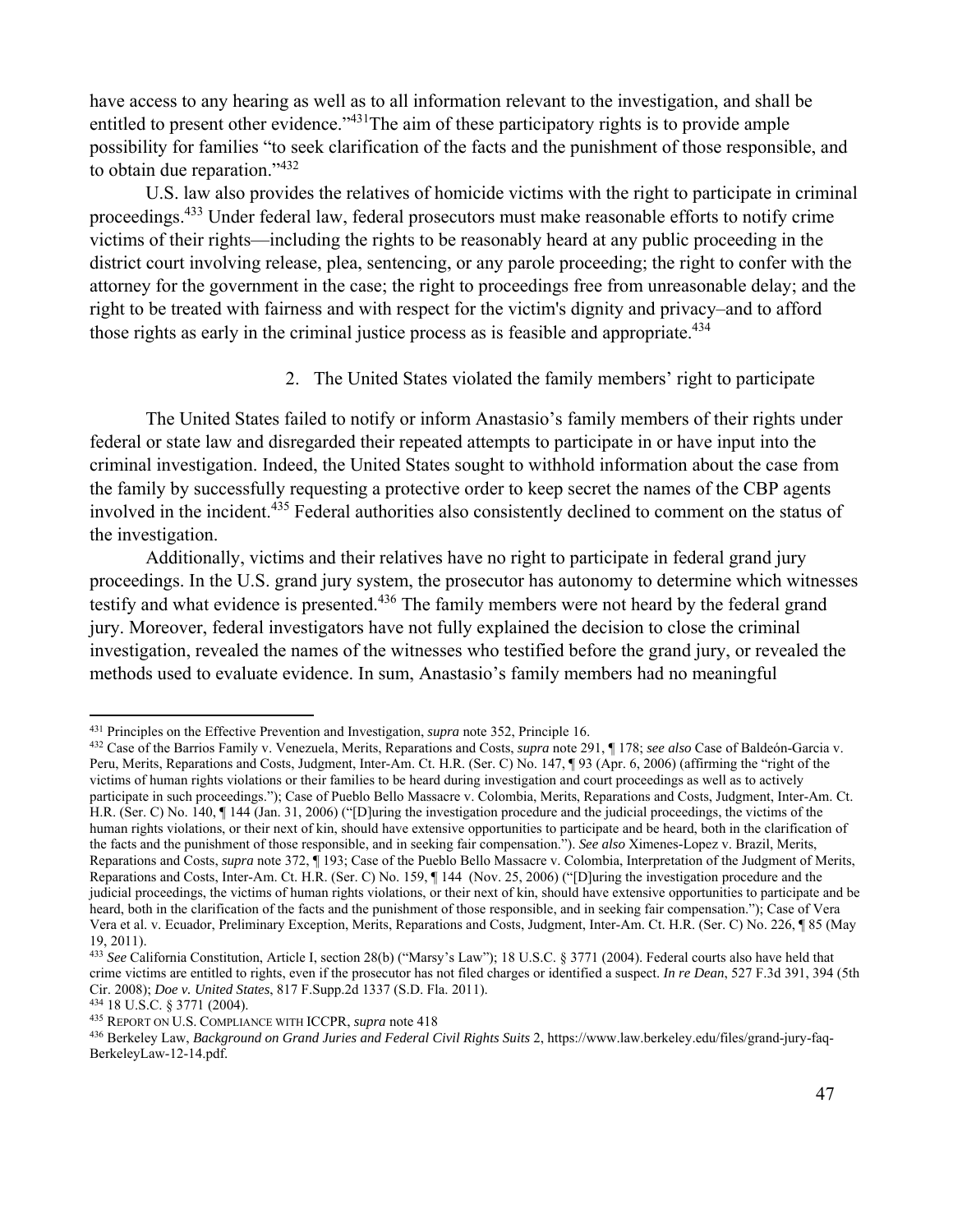opportunity to participate in the criminal investigation in violation of their rights under the American Declaration.

- vi. The United States Failed to Provide Full Reparations
	- 1. The American Declaration provides the right to reparations

The violation of the American Declaration gives rise to a duty to provide the victim with full reparations.437 It is well-established jurisprudence that "[t]he reparation of the damage caused by the infringement of an international obligation requires, whenever possible, full restitution (restitutio in integrum), which consists of the return to the state of affairs prior to the infringement."<sup>438</sup> In cases of serious violations of human rights, such as extrajudicial killings, where it is impossible to restore victims to their original situation, States must implement a range of measures. This includes "monetary compensation and public actions or works the effect of which, among others, [are] to acknowledge the victim's dignity and to avoid new violations."439 Preventative measures often require any legal and policy reforms necessary to ensure that violations of the nature committed are not repeated.<sup>440</sup> In acknowledgement of the victims' dignity, the Commission has also required States to issue a public apology.441

2. The United States violated the family members' right to reparations

The United States has failed to provide reparations for the violations committed against Anastasio and his family. Although the extrajudicial killing of Anastasio stripped the family of their main source of economic support and has caused them significant economic hardship, the United States has failed to provide them with economic compensation. Nor has the United States issued a public apology or publicly taken responsibility for the violations of Anastasio's and his family's human rights. Rather, the United States has cast aspersions on Anastasio's character by alleging the victim was combative and high on methamphetamine at the time of his death, despite the lack of conclusive evidence.442 According to the clinical pathologist who conducted the official autopsy after Anastasio's death, the use of Tasers undeniably contributed to Anastasio's death.<sup>443</sup> The United States has utterly failed to uphold its duty to acknowledge the dignity of Anastasio and his family.

Furthermore, Anastasio's family has been provided no guarantee of non-repetition. CBP agents have killed forty-six persons at the U.S.-Mexico border since Anastasio's death.<sup>444</sup> CBP has failed to implement changes to its use of force policy, including the use of Tasers, which would prevent these

<sup>&</sup>lt;sup>437</sup> Jessica Lenahan (Gonzales) et al. v. United States, Report No. 80/11, *supra* note 264, ¶ 172.<br><sup>438</sup> Detention Center of Catia v. Venezuela, Preliminary Objection, Merits, Reparations, and Costs, *supra* note 199, ¶

<sup>442</sup> *Federal Officials Close Investigation*, *supra* note 160. 443 Deposition of Wagner Ex. 18 at 210:13-20. 444 Ramirez, *supra* note 363.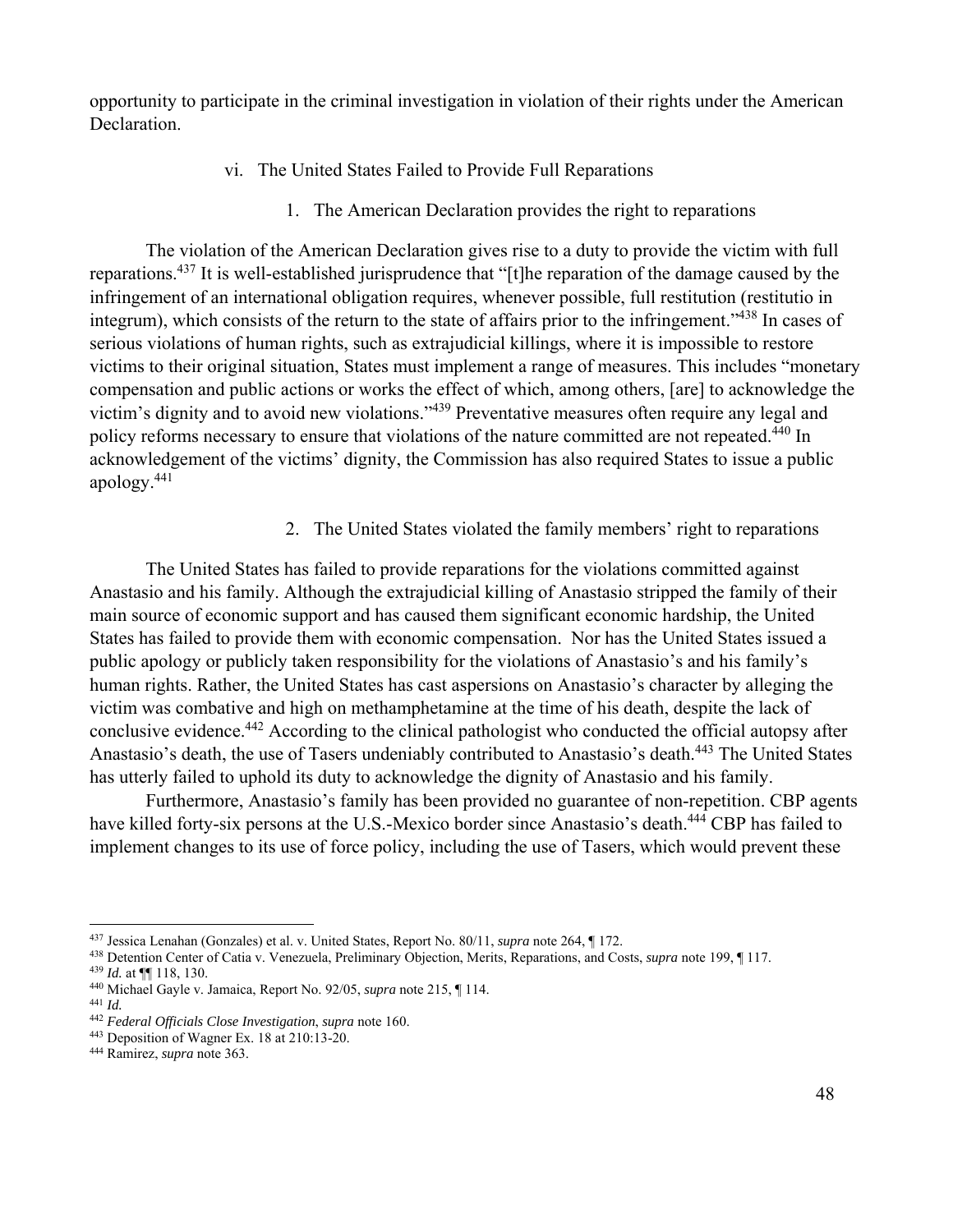deaths.445 Moreover, the vast majority of incidents of abuse and excessive force remain shrouded in absolute impunity. 446

- E. The United States Violated the Right of Anastasio Hernández Rojas's Family Members to Personal Integrity
	- i. The American Declaration protects the right to personal integrity (Articles I  $\&$ XXVI)

Under Article I of the American Declaration, the State has an obligation to protect individuals' personal integrity.447 In *Victims of the Tugboat "13 de Marzo" v. Cuba*, the Commission held that the emotional and psychological distress inflicted by "the loss of loved ones, the trauma caused by the incident, [and] . . . the knowledge that they did not receive justice" violated the right of personal integrity of the victims' relatives.448 The Inter-American Court has found that actions or omission by a State to investigate an extrajudicial killing implicate the right to personal integrity of the victim's family members protected by the analogous provision of the American Convention (Article 5).<sup>449</sup> The Court has presumed that serious violations of human rights harm the mental and moral integrity of the immediate family of the victims, including mothers and fathers, sons and daughters, and permanent companions.450

Moreover, the Inter-American Court has presumed a violation of the family members' personal integrity in cases of extrajudicial executions.<sup>451</sup> The Court has affirmed that "the mere loss of a loved one as a result of the arbitrary use of force by security agents, in a permanent context of threat and vulnerability, followed also by the failure to elucidate the facts and their impunity, are elements that allow the violation of the right to integrity of the immediate family of the deceased to be inferred."452 The Court has recognized that the lack of effective investigations "exacerbate[] [the family members'] the feelings of frustration, helplessness, and anxiety."453

- <sup>445</sup> *See generally* USE OF FORCE REVIEW, *supra* note 97.<br><sup>446</sup> Bob Ortega & Rob O'Dell, *Deadly Border Agent Incidents Cloaked in Silence*, REPUBLIC (Mar. 28, 2014),<br>http://www.azcentral.com/story/news/arizona/2014/03/2
- 

<sup>447</sup> See Carmelo Soria Espinoza v. Chile, Case 11.725, Inter-Am. Comm'n H.R., Report 133/99, ¶ 118 (1999); Victims of the Tugboat "13 de Marzo" v. Cuba, Inter-Am. Comm'n H.R., Report 47/96  $\parallel$  69 (1996).<br><sup>448</sup> Victims of the Tugboat "13 de Marzo" v. Cuba, Report 47/96, *supra* note 447,  $\parallel$  103.

<sup>449</sup> See, e.g., Case of the Pueblo Bello Massacre v. Colombia, Interpretation of the Judgment of Merits, Reparations and Costs, *supra* note 432, ¶ 154.

<sup>450</sup> Case of the Barrios Family v. Venezuela, Merits, Reparations and Costs, *supra* note 291, ¶ 302 (noting that for other next of kin, the Court does not presume harm to their personal integrity but rather must evaluate "whether particularly close ties existed between them and the victims in the case that would enable them to prove an impairment of their personal integrity and, accordingly, a violation of Article 5 of the Convention."); Case of Gutiérrez and Family v. Argentina, Merits, Reparations and Costs, Inter-Am. Ct. H.R. (Ser. C) No. 271, ¶ 139 (Nov. 25, 2013).<br><sup>451</sup> Case of Gutiérrez and Family v. Argentina, Merits, Reparations and Costs, *supra* note 450, ¶ 139.

<sup>&</sup>lt;sup>452</sup> Case of the Barrios Family v. Venezuela, Merits, Reparations and Costs, *supra* note 291,  $\oint$  295.<br><sup>453</sup> Id. ¶ 310.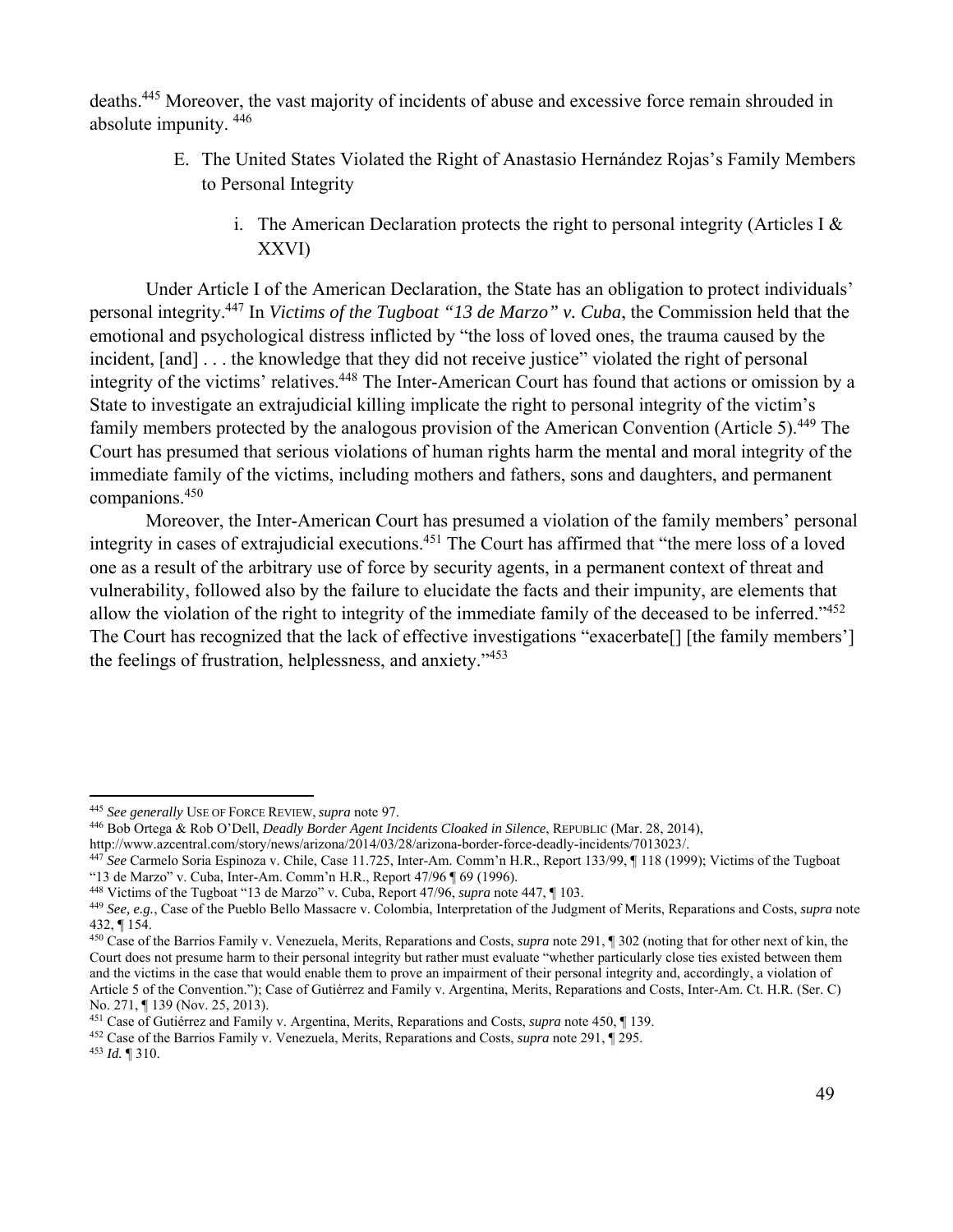ii. The United States violated the family members' right to personal integrity

The actions and omission of the United States have exacerbated the emotional and psychological distress suffered by Anastasio's family members.<sup>454</sup> Anastasio and his family shared a tight-knit bond: he was close with his eight siblings, his parents, his partner, and his five children.<sup>455</sup> Anastasio was the primary source of economic support for his wife and children. 456 Anastasio's death not only deprived his family of his love and affection, but also plunged his immediate family into an economic crisis from which they have never recovered.

His surviving family members have suffered extreme hardship in coping with Anastasio's death. The brutality of his death devastated his partner and children. The last memory that Anastasio's children have of their father is of his severely beaten face and body on life support.<sup>457</sup> Anastasio's son, Daniel, visited a psychologist for five months after his father's death and continues to feel despondent, Anastasio's daughter, Daniela, rarely socializes,<sup>458</sup> and Fabian, who was eleven when his father died, was prescribed antidepressants.<sup>459</sup>

The family has relentlessly sought justice for Anastasio. They brought civil litigation against the agents responsible for Anastasio's death and the U.S. government.<sup>460</sup> They made multiple attempts to provide input into the criminal investigation. They have also made numerous media appearances and participated in countless protests and campaigns. Despite these efforts, federal prosecutors closed the federal criminal investigation and used that opportunity to disparage Anastasio's character. Federal prosecutors alleged that Anastasio was high on methamphetamines without clear evidence of drug use.<sup>461</sup> The press release was the only public statement made by the federal government regarding the incident since Anastasio's death. The United States actions and omissions have further exacerbated the family members feelings of frustration, helplessness, and anxiety.462

Anastasio's death, the loss of the family's primary economic provider, the particularly gruesome way in which Anastasio was killed, the impunity enjoyed by those who killed him, and the State's attempt to destroy Anastasio's character amount to violations of Anastasio's family members' rights to personal integrity.

<sup>454</sup> *See* Victims of the Tugboat "13 de Marzo" v. Cuba, Report 47/96, *supra* note 447, ¶ 69; Case of the Barrios Family v. Venezuela, *supra* note 291, ¶ 295.<br><sup>455</sup> Joint Motion for Leave to File Third Amended Complaint (Mar. 13, 2012) (Ex. 54) at 6.

<sup>&</sup>lt;sup>456</sup> *Id.* at 5.<br><sup>457</sup> Plaintiff's Response in Opposition to All Defendants' Motions for Summary Judgment Ex. 10 at 23.<br><sup>458</sup> Deposition I of Maria Puga Ex. 26 at 150:7 – 150:13.<br><sup>459</sup> Deposition II of Maria Puga Ex. 28

Anastasio's blood, various legal substances contain or can produce the methamphetamine metabolite, including phenylephrine, Tylenol, caffeine, codeine, and ibuprofen. Transcript of Videotaped Deposition of Cameron Campbell (Jan. 17, 2013) (Ex. 55) at 71-73. Moreover, there are reasons to question the reliability of the toxicology report. Anastasio's blood was drawn after Anastasio had been issued phenylephrine, a medication used to stimulate the heart, but there was no phenylephrine in the blood analysis. Deposition of Ian McIntyre Ex. 53 at 11, 15-16.

<sup>462</sup> Case of the Barrios Family v. Venezuela, Merits, Reparations and Costs, *supra* note 291, ¶ 310.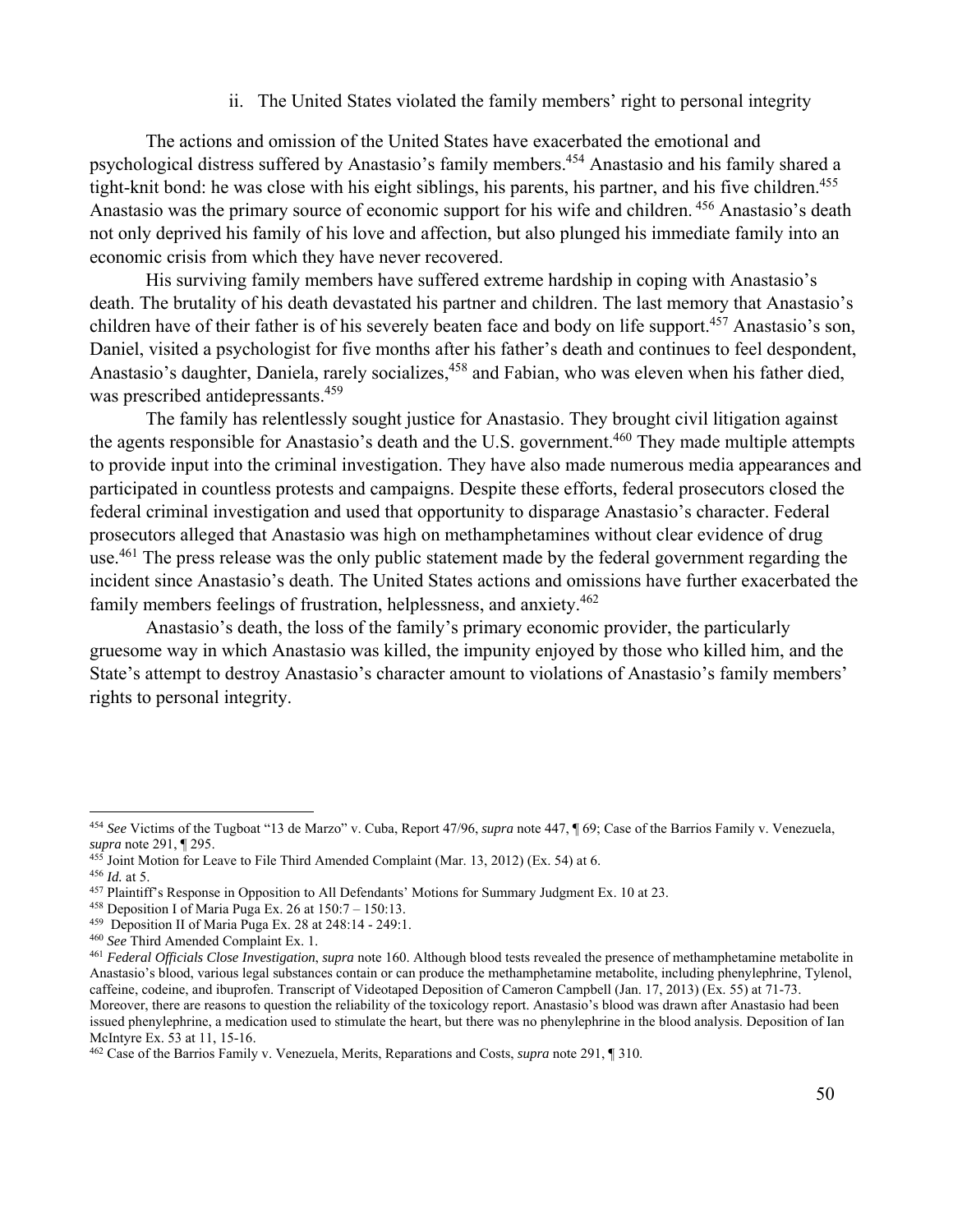- F. The United States Violated Anastasio Hernández Rojas's Right to Equality before the Law and the Prohibition against Discrimination
	- i. The American Declaration prohibits discriminatory intent and effect (Articles I  $&$  II)

The Inter-American Commission describes the right to equal protection before the law and the prohibition against discrimination as a "fundamental principle of the Inter-American system of human rights."463 Under Article II of the American Declaration, "[a]ll persons are equal before the law and have the rights and duties established in th[e] Declaration, without distinction as to race. . . or any other factor."464 The Inter-American Court recognizes the prohibition of discrimination as *jus cogens* and binding on the Member States of the Organization of American States.<sup>465</sup>

The American Declaration prohibits both *de jure*<sup>466</sup> and *de facto*<sup>467</sup> discrimination. This prohibition extends to policies and practice that are deliberately discriminatory in nature, but also those that have a discriminatory effect.468 The Inter-American Court similarly defines discrimination as any measure adopted by a State that intentionally disadvantages an individual or group or that has a disparate impact on such a group.<sup>469</sup> Other human rights treaties reflect a similar understanding of the right to equality before the law and non-discrimination.<sup>470</sup> The Convention on the Elimination of All Forms of Racial Discrimination ("CERD"), ratified by 177 countries, including the United States, defines discrimination as "any distinction, exclusion, restriction or preference based on race, colour, descent, or national or ethnic origin which has the purpose or effect of nullifying or impairing the recognition, enjoyment or exercise, on an equal footing, of human rights and fundamental freedoms in the political, economic, social, cultural or any other field of public life."471 The Human Rights Committee has interpreted the International Covenant on Civil and Political Rights ("ICCPR") ratified by 168 countries, including the United States, to prohibit both *de jure* and *de facto* discrimination.472

The legal definition of discrimination in the United States is much narrower than the definition codified in international law. The U.S. Supreme Court has interpreted the U.S. Constitution to prohibit intentional discrimination against a protected class.473 The Supreme Court requires a showing of

<sup>&</sup>lt;sup>463</sup> Jessica Lenahan (Gonzales) et al. v. United States, Report No. 80/11, *supra* note 264, ¶ 107.

<sup>&</sup>lt;sup>464</sup> American Declaration, *supra* note 180, at art. II.<br><sup>465</sup> See e.g., Juridical Condition and Rights of the Undocumented Migrants, Advisory Opinion OC-18/03, Inter-Am. Ct. H.R. (Ser. A) No. 18, ¶ 101 (Sept. 17, 2003).<br><sup>466</sup> See Oscar Elías Bicet et al. v. Cuba, Case 12.476, Inter-Am. Comm'n H.R., Report No. 67/06, ¶¶ 228–31 (2006).

<sup>&</sup>lt;sup>467</sup> See Maya Indigenous Communities of the Toledo District v. Belize, Report No. 40/04, *supra* note 177, ¶ 171.<br><sup>468</sup> INTER-AM. COMM'N H.R., REPORT ON IMMIGRATION IN THE UNITED STATES: DETENTION AND DUE PROCESS ¶ 95 (20

Nadege Dorzema et al. v. Dominican Republic, Case 12.688, Inter-Am. Comm'n H.R., Report No. 174/10, ¶ 209 (2010), http://www.oas.org/en/iachr/decisions/court/12688FondoEn.pdf.

<sup>&</sup>lt;sup>469</sup> See Case of Girls Yean and Bosico v. Dominican Republic, Preliminary Objections, Merits, Reparations and Costs, Judgment, Inter-Am Ct. H.R. (Ser. C) No. 130, ¶ 141 (Sept. 8, 2005) (emphasis added); *see also* Juridical Condition and Rights of the Undocumented Migrants, Advisory Opinion OC-18/03, *supra* note 465, ¶ 103 ("[S]tates must abstain from carrying out any action that, in any way, directly or indirectly, is aimed at creating situations of *de jure* or *de facto* discrimination.").<br><sup>470</sup> Maya Indigenous Communities of the Toledo District v. Belize, Report No. 40/04, *supra* note 177, ¶ 87 (Interpreti

pertinent provisions of the American Declaration in light of current developments in the field of international human rights law, as evidenced by the American Convention on Human Rights and other treaties).<br><sup>471</sup> International Convention on the Elimination of All Forms of Racial Discrimination, art. 1, Mar. 7, 1966, 660 U.N.T.S. 195.

<sup>&</sup>lt;sup>472</sup> Human Rights Committee, *General Comment No. 18 on Non-Discrimination*, ¶ 7, UN Doc. HRI/GEN/1/Rev.7 (1989).<br><sup>473</sup> Pers. Adm'r of Mass. v. Feeney, 442 U.S. 256 (1979).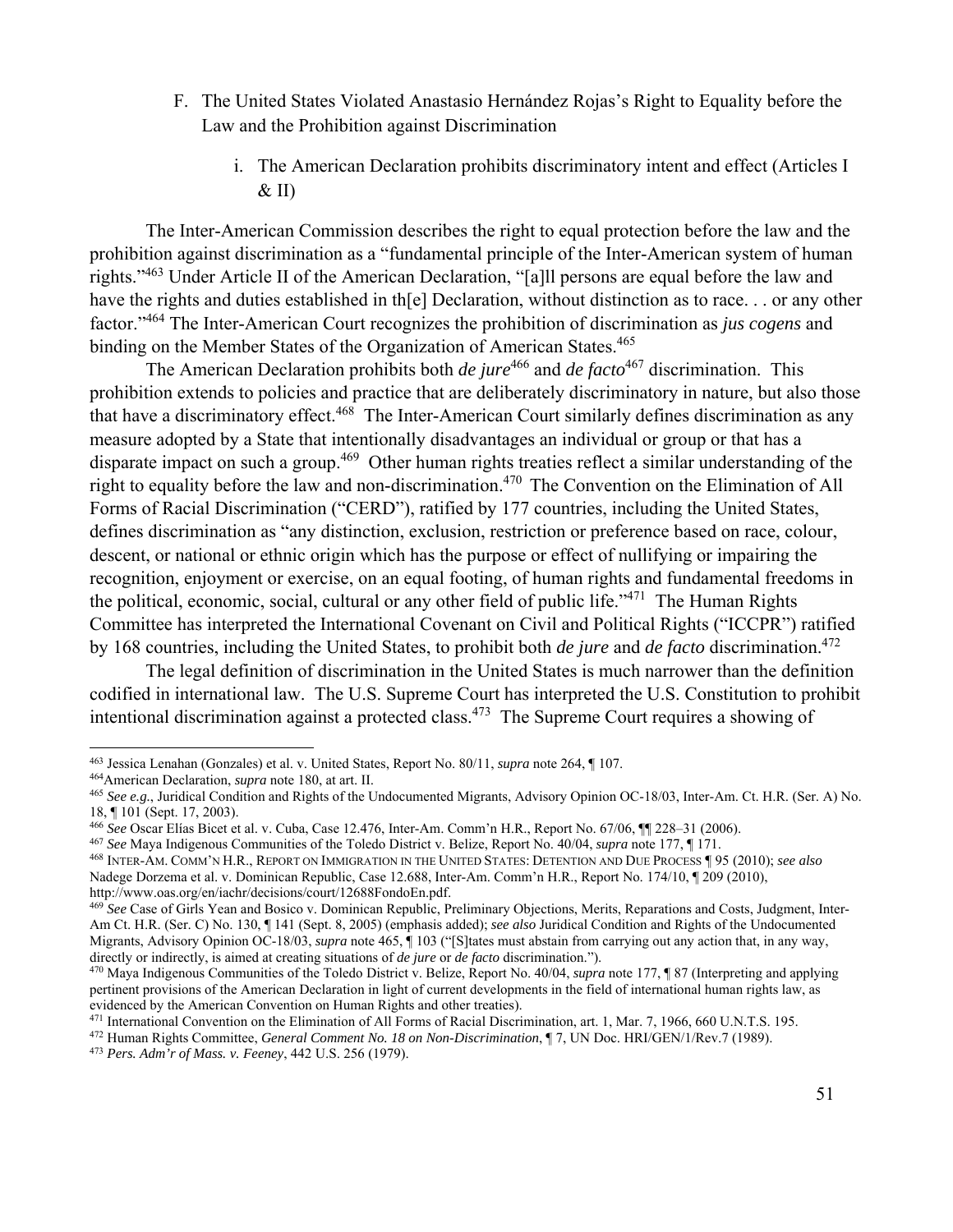discriminatory purpose, which "implies that the decisionmaker . . . selected or reaffirmed a particular course of action at least in part 'because of,' not merely 'in spite of,' its adverse effects upon an identifiable group."<sup>474</sup> "[A]wareness of consequences" does not prove "discriminatory purpose" under the U.S. Constitution.475 Discriminatory impact in absence of discriminatory purpose is thus not sufficient to hold a law, policy, or practice unconstitutional. $476$ 

> ii. Neutral laws and policies that have a discriminatory effect constitute discrimination

Inter-American law does not prohibit all distinctions in treatment. Permissible distinctions "must be based upon objective and reasonable justification, must further a legitimate objective . . . and the means must be reasonable and proportionate to the end sought."477 The Inter-American Commission has also recognized that discrimination manifests in indirect ways.<sup>478</sup> Laws and policies that appear neutral may disparately impact a group in discriminatory manner. The Commission has established that

[i]f the effect is one of indirect discrimination, the disproportionately prejudicial effect or result that the provision has on a group has to be shown. . . . [T]o examine norms and policies for their adherence to the principle of effective equality and non-discrimination, one has to look at their discriminatory *impact* –even those whose formulation is neutral or those that apply to everyone, without exception. The emphasis must be on objective factors –including the discriminatory effect or result- in preference to the declared *intention* to discriminate.<sup>479</sup>

 The Inter-American Commission has considered various factors to determine the discriminatory effect of facially neutral norms, including whether (1) the victim is part of a protected group;<sup>480</sup> (2) the protected group has been subjected to violence;<sup>481</sup> and (3) the victim and the protected group has access to effective redress.482

As a threshold question, the Commission has considered whether the victim is a member of a group regarded as deserving heightened protection. Article II of the American Declaration explicitly prohibits discrimination on the grounds of "race, sex, language, creed, or any other factor."483 Inter-American case law has also recognized children,<sup>484</sup> the mentally ill,<sup>485</sup> indigenous communities,<sup>486</sup>

<sup>474</sup> *Id.* at 279*.* 

<sup>&</sup>lt;sup>476</sup> *Id.* at 278.<br><sup>477</sup> REPORT ON TERRORISM AND HUMAN RIGHTS, *supra* note 180, ¶ 338.<br><sup>478</sup> INTER-AM. COMM'N H.R., ACCESS TO JUSTICE FOR WOMEN VICTIMS OF VIOLENCE IN THE AMERICAS ¶ 89 (2007).<br><sup>479</sup> *Id.* ¶¶ 91-92.<br><sup>480</sup>

Dominican Republic, Report No. 174/10, *supra* note 468, ¶49.<br><sup>481</sup> See Nadege Dorzema et al. v. Dominican Republic, Report No. 174/10, *supra* note 468, ¶ 210.<br><sup>482</sup> See Jessica Lenahan (Gonzales) et al. v. United States,

<sup>&</sup>lt;sup>483</sup> American Declaration, *supra* note 180, at art. II.<br><sup>484</sup> See, e.g., Villagrán-Morales et al. v. Guatemala, Merits, *supra* note 212,  $\P\P$  195–96 (Nov. 19, 1999).<br><sup>485</sup> See, e.g., Ximenes-Lopez v. Brazil, Merits, Re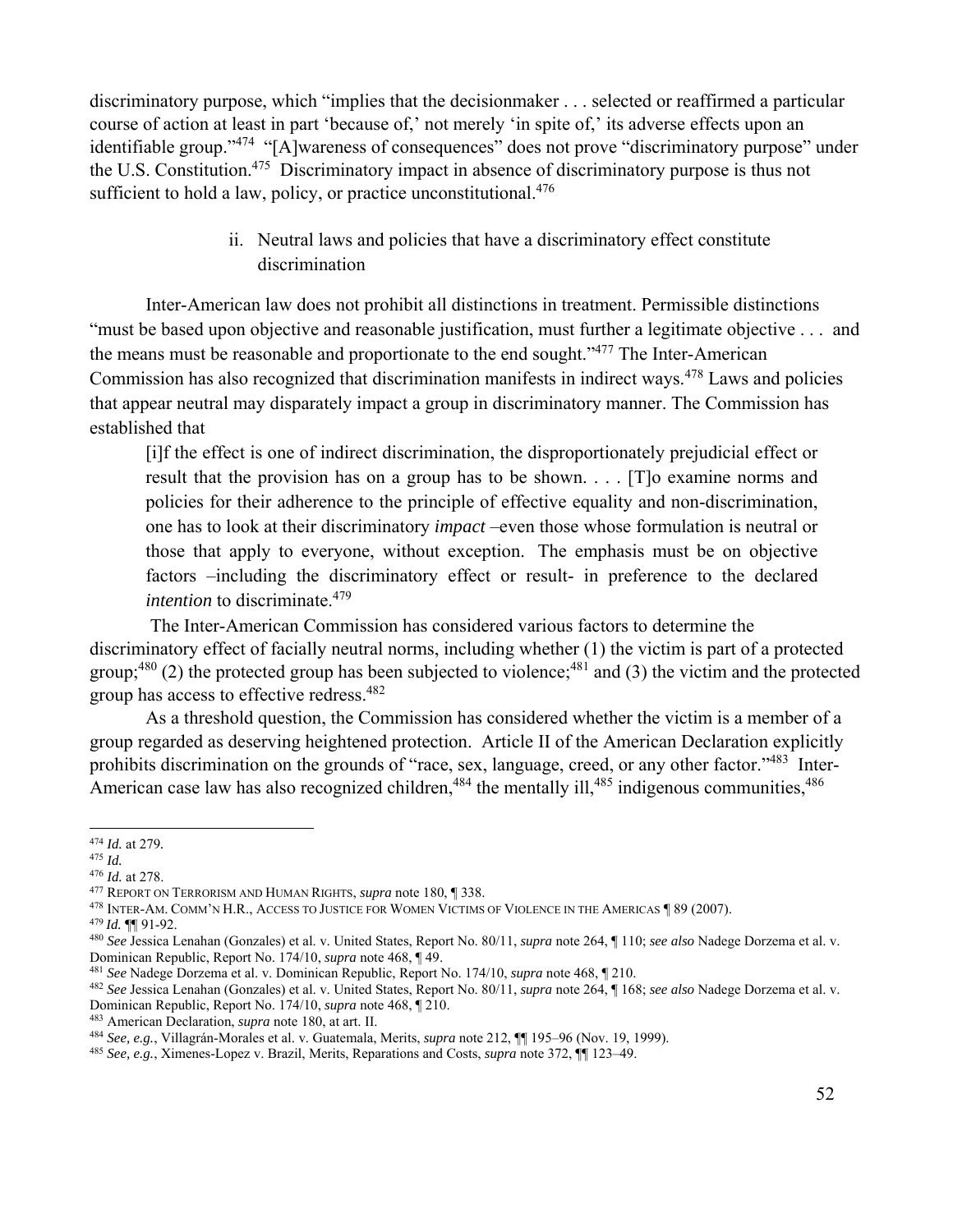domestic violence victims,<sup>487</sup> and undocumented migrants<sup>488</sup>as deserving of heightened protections. The Inter-American Commission has emphasized the close links between discrimination, violence, and impunity in recognizing the special vulnerability of these groups.<sup>489</sup>

In *Lenahan,* for example, the petitioner argued that systematic failure of law enforcement to effectively respond to domestic violence and the victims' lack of access to an effective remedy amounted to gender discrimination.<sup>490</sup> The Inter-American Commission considered social, cultural, and historical patterns to determine that domestic violence disproportionately impacted women, particularly low-income women of color, in the United States.<sup>491</sup> The Commission noted "State" inaction towards cases of violence against women fosters an environment of impunity and promotes the repetition of violence since society sees no evidence of willingness by the State, as the representative of the society, to take effective action to sanction such acts."492

In *Nadege*, the Commission argued before the Inter-American Court that state agents used excessive lethal force against a Haitian migrant with impunity in violation of the prohibition against discrimination.493 The Commission urged the Court to consider the context of racism, racial discrimination, and "anti-Haitian" practices in which these acts were committed.<sup>494</sup> The Commission asserted that "the violence used by the State agents against Haitian individuals, as well as the lack of punishment of those responsible for the incidents," were part of a pattern of discrimination.<sup>495</sup> The Court found that the Dominican Republic had failed to create "preventive measures to adequately address situations relating to migratory control on the land border with Haiti and based on their situation of vulnerability."<sup>496</sup>

- iii. State-sponsored violence and impunity constitute discrimination under the American Declaration
	- 1. Undocumented migrants are a protected class under the American Declaration

Since September 11, 2001, xenophobia and racist sentiments against undocumented migrants have been on the rise in the United States. In popular and political discourse, undocumented migrants are depicted as criminals and terrorists who pose a threat to national security.497 Latino migrants,

<u> 1989 - Andrea Santa Andrea Andrea Andrea Andrea Andrea Andrea Andrea Andrea Andrea Andrea Andrea Andrea Andr</u>

<sup>486</sup> *See, e.g.*, Maya Indigenous Communities of the Toledo District v. Belize, Report No. 40/04, *supra* note 177, ¶¶ 169–70 (finding that

the State must provide special safeguards to ensure that indigenous groups can meaningfully participate in the State's legal system).<br><sup>487</sup> See, e.g., Jessica Lenahan (Gonzales) et al. v. United States, Report No. 80/11,

also Nadege Dorzema et al. v. Dominican Republic, Report No. 174/10, *supra* note 468, ¶ 208.<br><sup>489</sup> Nadege Dorzema et al. v. Dominican Republic, Report No. 174/10, *supra* note 468, ¶ 204.<br><sup>490</sup> Jessica Lenahan (Gonzales) E/CN.4/2003/85/Add.3 (Oct. 30, 2002) [hereinafter *Mission to the Border Between Mexico and the United States of America*] (by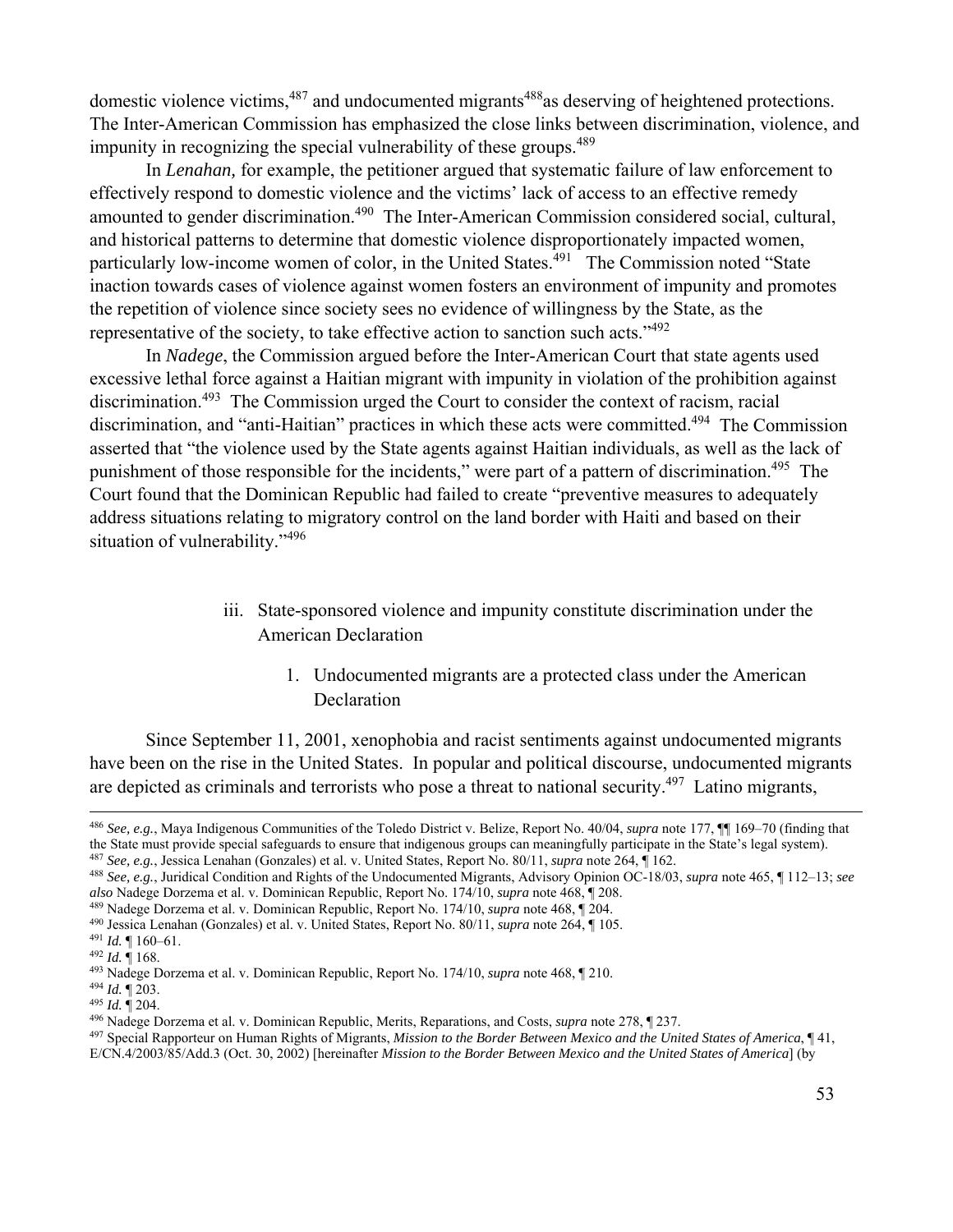Mexicans in particular, are routinely described as "illegal aliens," unassimilable to U.S. society, and a threat to the American workforce.<sup>498</sup> Though immigrants are less likely to commit crimes than nativeborn Americans,499 these views have become part of the U.S. cultural mainstream.500

The vulnerability of undocumented migrants to criminality, abuse, racism and has led the Inter-American system to recognize undocumented migrants as a protected group that should be afforded heighted human rights protections.<sup>501</sup> The Court has found that the "situation of vulnerability [of undocumented migrants] has an ideological dimension and occurs in a historical context that is distinct for each State and is maintained by *de jure* and *de facto* situations."502 The Commission has expressed particular concern for undocumented migrants traveling to and living in the United States.<sup>503</sup> The Commission has observed that undocumented migrants are especially vulnerable to the "danger[s] of falling victim to violations of human rights, crime, abuse and discrimination, racism and xenophobia."504

While the Commission and Court have recognized that undocumented migrants in the United States constitute a protected class, the Inter-American system has also acknowledged the sovereign right of States to make objective and reasonable distinctions based on legal migratory status.<sup>505</sup> The Inter-American Court, however, has established that "States may not discriminate or tolerate discriminatory situations that prejudice migrants."<sup>506</sup> In enforcing immigration laws, States must ensure "that its policies and enforcement of the law are not unjustifiably aimed at certain individuals based on their ethnic or racial features . . . . "<sup>507</sup>

## 2. The United States has systematically perpetuated violence at the border

The extra-judicial killings of undocumented migrants are part of a systemic pattern of violence with deep historical roots. The record of state and mob violence targeting Mexicans extends back to the 1800s.<sup>508</sup> According to historical analysis, Mexicans in the U.S. Southwest were perceived as "too Mexican," and were targeted for violence for "acting 'uppity,' taking away jobs, making advances toward a white woman, cheating at cards, practicing 'witchcraft,'[] refusing to leave land that Anglos

<u> 1989 - Andrea Santa Andrea Andrea Andrea Andrea Andrea Andrea Andrea Andrea Andrea Andrea Andrea Andrea Andr</u>

80 (2013) [hereinafter HUMAN RIGHTS OF MIGRANTS AND OTHER PERSONS IN THE CONTEXT OF HUMAN MOBILITY IN MEXICO]; *see generally* INTER-AM. COMM'N H.R., REFUGEES AND MIGRANTS IN THE UNITED STATES: FAMILIES AND UNACCOMPANIED CHILDREN (2015)

Nadege Dorzema et al. v. Dominican Republic, Report No. 174/10, *supra* note 468, ¶ 208.<br><sup>506</sup> Juridical Condition and Rights of the Undocumented Migrants, Advisory Opinion OC-18/03, *supra* note 465, ¶119;<br><sup>507</sup> Nadege Do

Gabriela Rodriguez Pizarro).<br><sup>498</sup> Leo R. Chavez, The Latino Threat: Constructing Immigrants, Citizens, and the Union 3–4 (2008).

<sup>&</sup>lt;sup>499</sup> WALTER A. EWING ET AL., AMERICAN IMMIGRATION COUNCIL, THE CRIMINALIZATION OF IMMIGRATION IN THE UNITED STATES 4 (2015).<br><sup>500</sup> Mission to the Border Between Mexico and the United States of America, supra note 497, ¶ 4 *Hate Coming from Everyday Americans*, U.S. NEWS (July 24, 2014), http://www.usnews.com/news/articles/2014/07/24/anti-immigranthate-coming-from-everyday-americans.

<sup>501</sup> *See* Juridical Condition and Rights of the Undocumented Migrants, Advisory Opinion OC-18/03, *supra* note 465, ¶ 112–13; *see also* 

<sup>&</sup>lt;sup>502</sup> Juridical Condition and Rights of the Undocumented Migrants, Advisory Opinion OC-18/03, *supra* note 465, ¶ 112.<br><sup>503</sup> See INTER-AM. COMM'N H.R., HUMAN RIGHTS OF MIGRANTS AND OTHER PERSONS IN THE CONTEXT OF HUMAN MO

<sup>[</sup>hereinafter REFUGEES AND MIGRANTS IN THE UNITED STATES] (discussing the vulnerability of undocumented migrant children who flee violence and poverty in their countries and travel to the United States).<br><sup>504</sup> See HUMAN RIGHTS OF MIGRANTS AND OTHER PERSONS IN THE CONTEXT OF HUMAN MOBILITY IN MEXICO, *supra* note 503, ¶ 80.

<sup>&</sup>lt;sup>505</sup> Juridical Condition and Rights of the Undocumented Migrants, Advisory Opinion OC-18/03, *supra* note 465, ¶ 118–19; *see also*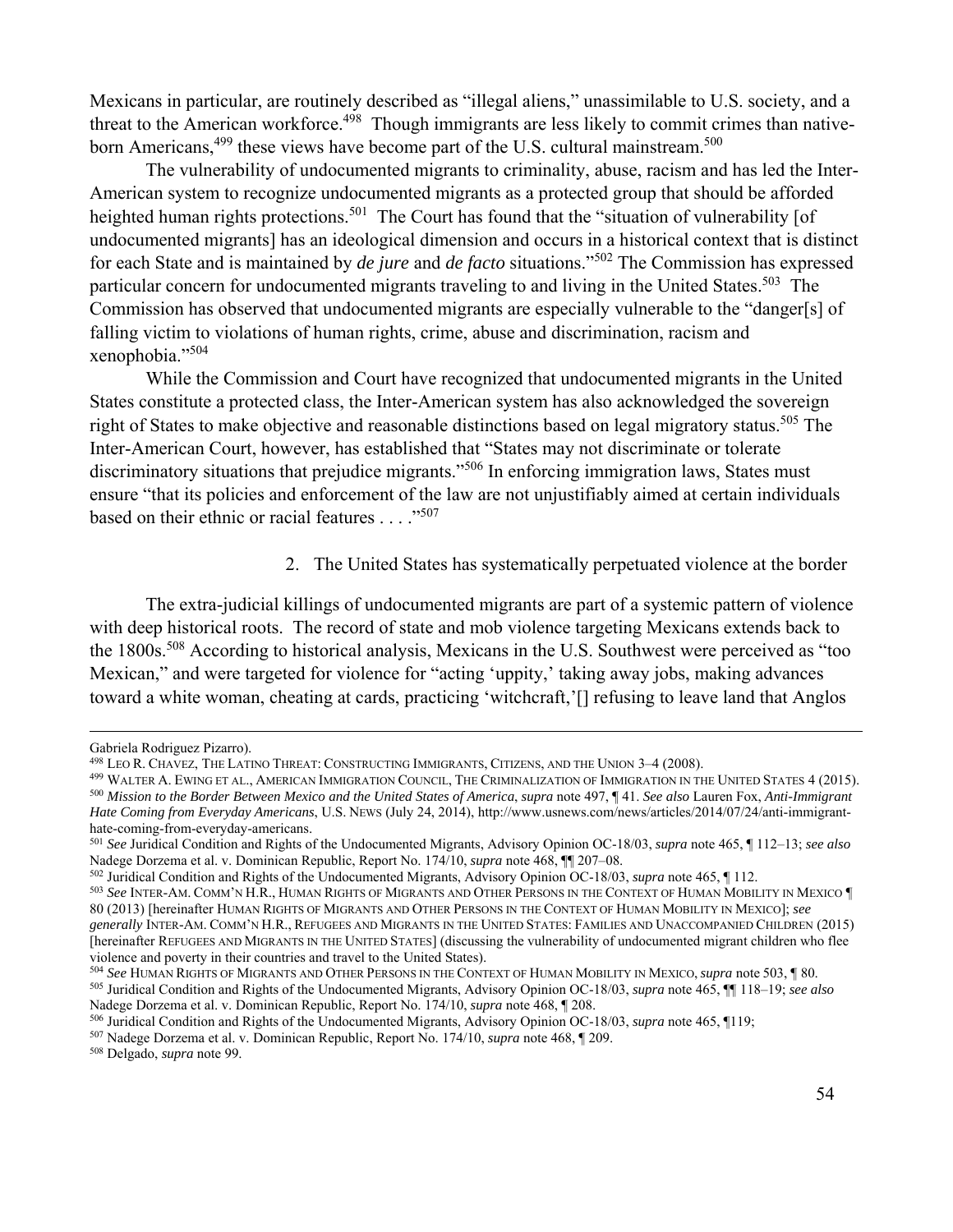coveted[,]" and speaking Spanish.<sup>509</sup> Latinos, particularly Mexican-Americans in the Southwest, were lynched in large numbers at the turn of the twentieth century.<sup>510</sup> Between 1848 and 1928, mobs murdered thousands of Mexicans.<sup>511</sup> Law enforcement, specifically the Texas Rangers, directly participated in the violence.<sup>512</sup>

The lynchings declined after the 1920s,<sup>513</sup> however, some of the perpetrators, including Texas Rangers, were recruited to join a new law enforcement agency, the U.S. Border Patrol.<sup>514</sup> Established in 1924, U.S. Border Patrol was initially used to prevent the smuggling of alcohol, but by the 1950's had become the primary enforcement mechanism for immigration laws. In 1954, U.S. Border Patrol led the effort to deport hundreds of thousands of Mexican migrants from the United States, known as Operation Wetback. Then Attorney General Herbert Brownell, Jr., told U.S. Border Patrol officers "to shoot point-blank 'wetbacks' attempting to enter [the United States]."515 Agents were accused of widespread abuses.<sup>516</sup> More recent efforts by U.S. Border Patrol to prevent illegal crossings, such as Operation "Hold the Line" and Operation "Gatekeeper," have been linked to an increase in deaths of undocumented migrants.<sup>517</sup> The U.S. government has acknowledged that "increased enforcement" efforts . . . ultimately resulted in the redirection of migrant flows" to more rural, remote and dangerous areas which led to "an increase in border-crossing deaths resulting from exposure to either extreme heat or cold."<sup>518</sup>

In 2003, U.S. Border Patrol became part of U.S. Customs and Border Protection (CBP), a component of Department of Homeland Security. CBP agents are routinely accused of a range of abuses, including racial profiling, illegal stops and searchers, mistreatment, and excessive use of force. The American Civil Liberties Union, for example, obtained civil rights complaints lodged against CBP agents in two Arizona counties between 2011 and 2014.

The records contain recurring examples of Border Patrol agents detaining, searching, and terrorizing individuals and entire families at interior checkpoints and in "roving patrol" vehicle stops far into the interior of the country; threatening motorists with assault rifles, electroshock weapons, and knives; destroying and confiscating personal property; and interfering with efforts to video record Border Patrol activities.<sup>519</sup>

519 LYALL, *supra* note 102.

<sup>509</sup> *See id.*

<sup>&</sup>lt;sup>511</sup> See Carrigan & Webb, *supra* note 100 (citing this number and declaring it conservative).<br><sup>512</sup> See Delgado, *supra* note 99, at 297, 300.<br><sup>513</sup> See Carrigan & Webb, *supra* note 100, at 411, 417; *see also* William TIMES (Feb. 20, 2015), http://www.nytimes.com/2015/02/20/opinion/when-americans-lynched-mexicans.html?\_r=0. 514 *Border Patrol History*, *supra* note 101. 515 *Id.*

<sup>516</sup> Yanan Wang, *Donald Trump's 'Humane' 1950s Model for Deportation, 'Operation Wetback', Was Anything But*, Washington Post, Nov. 11.2015, https://www.washingtonpost.com/news/morning-mix/wp/2015/09/30/donald-trumps-humane-1950s-model-fordeportation-operation-wetback-was-anything-but/.<br><sup>517</sup> Border Patrol History, supra note 101.

<sup>&</sup>lt;sup>518</sup> U.S. GOVERNMENT ACCOUNTABILITY OFFICE, ILLEGAL IMMIGRATION: BORDER-CROSSING DEATHS HAVE DOUBLED SINCE 2005, BORDER PATROL'S EFFORTS TO PREVENT DEATHS HAVE NOT BEEN FULLY EVALUATED 9 (2002). Importantly, the GAO noted that "the increase in deaths occurred despite the fact that, according to published estimates, there was not a corresponding increase in the number of illegal entries." *Id.*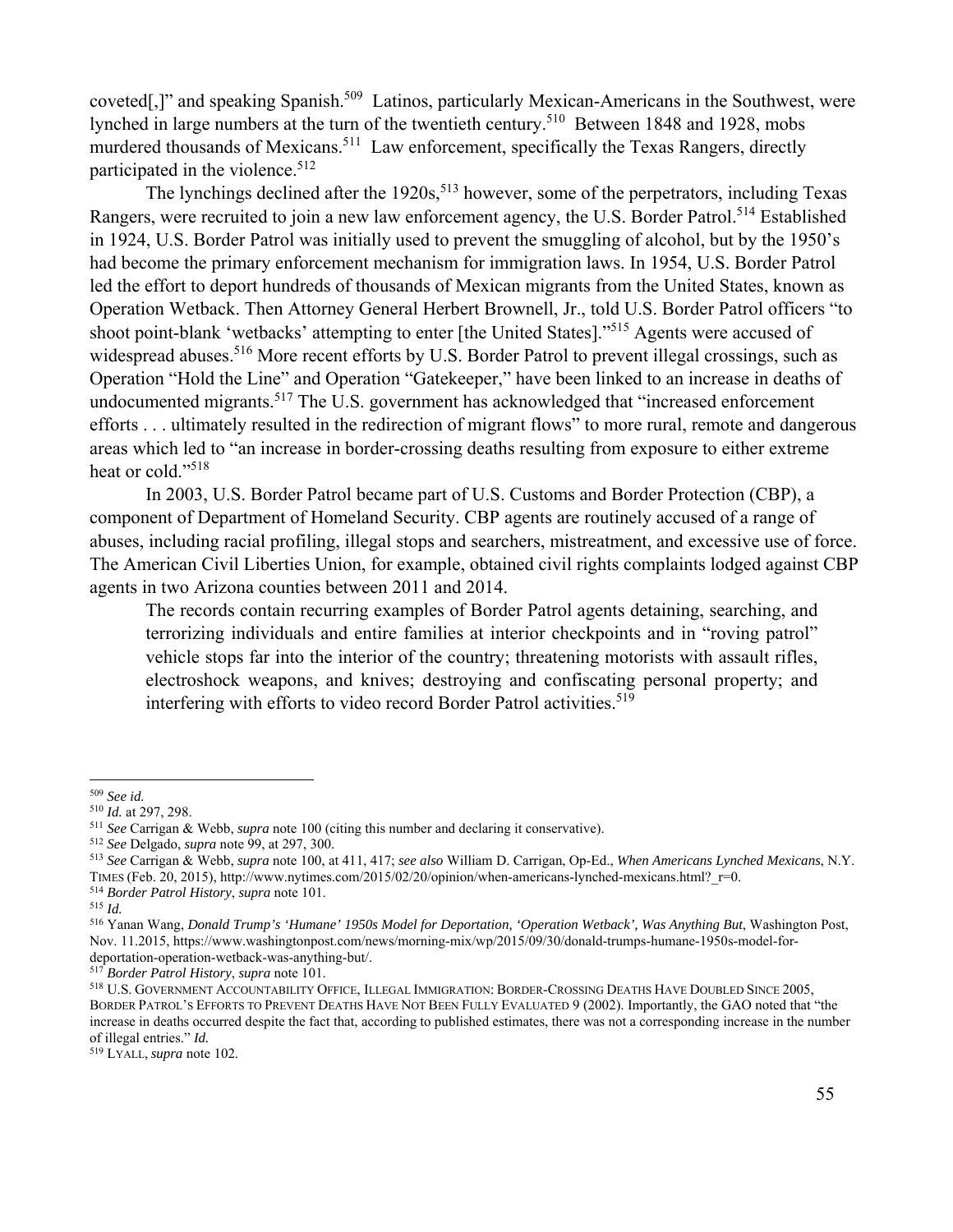A survey of 1,100 recently repatriated migrants between 2009 and 2012 confirms that CBP agents systematically engaged in the physical and verbal mistreatment of migrants.<sup>520</sup> Out of those surveyed, 11% of deportees reported some form of physical abuse.<sup>521</sup> The majority (70%) of those respondents had experienced being pushed or dragged, being placed in painful or stressful positions, or being spat upon.<sup>522</sup> One-third of the respondents who reported physical abuse said that they were hit or kicked, hit with an object, pushed against an object, or hit/thrown while already constrained.<sup>523</sup> Approximately 6% of respondents reported suffering lasting injuries and 3% reported sexual abuse while in U.S. custody.<sup>524</sup> A significant percentage of individuals reported verbal abuse, which consisted of nationalistic or racist slurs, insults related to crossing the border without authorization, or other general insults.525 The Inter-American Commission also has expressed concerns over allegations of sexual, physical, and verbal abuse committed by U.S. border officials while migrant and refugee children and families are in state custody.<sup>526</sup>

Since 2010, CBP agents have killed nearly fifty Mexican and U.S. nationals along the border.<sup>527</sup> CBP policy authorizes agents to use lethal force if an agent has a "reasonable belief" that the subject poses imminent danger of death or serious physical injury to the agent or another person.<sup>528</sup> Though on its face it is neutral, the standard affords CBP agents overly broad discretion that has resulted in the disproportionate and illegal use of excessive force against undocumented migrants.

> 3. The United States has systematically failed to hold CBP agents accountable for abuses

Successful administrative, civil, or criminal actions against CBP agents are extremely rare. The abuse of migrants at the U.S.-Mexico border stems from, and is in turn promoted by, a lack of transparency, oversight, and accountability of CBP. $529$ 

One study described the process used by CBP to investigate complaints as a "rather ornamental component of CBP that carries no real weight in how the agency functions."530 There is no centralized office that reviews complaints by individuals. Individuals may submit complaints recording agent misconduct or abuse to the Department of Homeland Security (DHS) Office of Inspector General, Joint Intake Center, Office for Civil Rights and Civil Liberties and/or the CBP's Office of Internal Affairs and individual CBP offices.<sup>531</sup> These agencies do not use uniform procedures or standards to assess the merits of the complaints. Moreover, the CBP does not track the number of use of force allegations or investigations involving CBP agents.<sup>532</sup> A 2016 report by a panel of government experts

<sup>520</sup> BORDERING ON CRIMINAL, *supra* note 103, at 1. 521 *Id.* at 4. 522 *Id.*

<sup>523</sup> *Id.*

 $^{524}$  *Id.* at 5.

<sup>525</sup> *Id.* at 5. 526 REFUGEES AND MIGRANTS IN THE UNITED STATES, *supra* note 503 ¶ 6. 527 O'Dell & Gonzalez, *supra* note 364.

<sup>&</sup>lt;sup>528</sup> Memorandum on Use of Safe Tactics and Techniques, *supra* note 98.<br><sup>529</sup> No ACTION TAKEN, *supra* note 123, at 2.<br><sup>530</sup> Id. at 3.<br><sup>531</sup> Id. at 2–3.<br><sup>531</sup> CBP USE OF FORCE TRAINING AND ACTIONS TO ADDRESS USE OF FORCE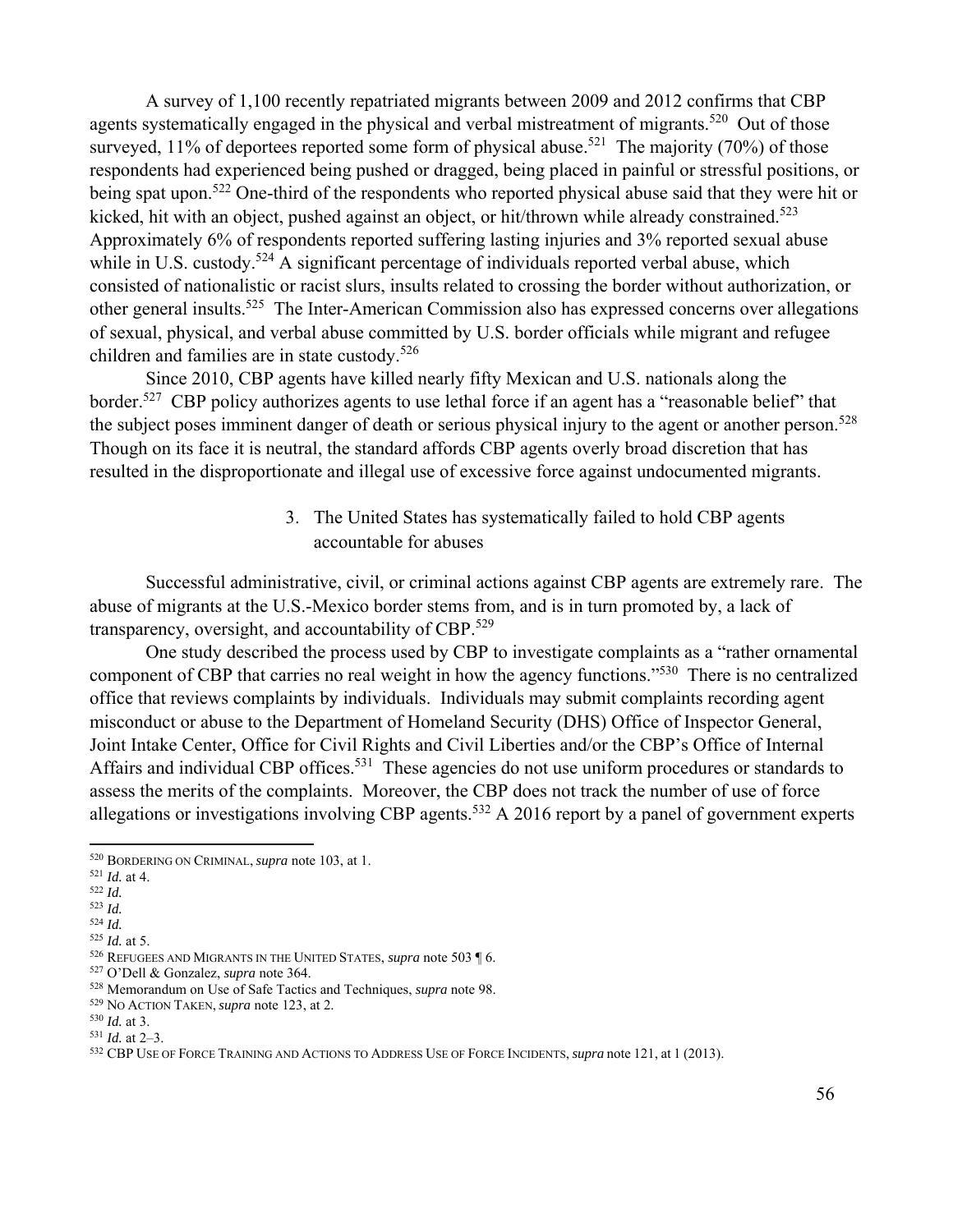concluded that the CBP's "discipline system [was] broken" and "undermined the deterrence goals of discipline."<sup>533</sup> The former chief of internal affairs for CBP has lamented the agency's reluctance, and in some instances opposition, to efforts to hold CBP agents accountable for excessive use of force: "[internal affairs] had a mandate to hold the Border Patrol accountable but were given very few to no authorities to do that job.  $\therefore$  From Day 1, they aggressively resisted every effort."<sup>534</sup>

The lack of a centralized and uniform process has created an ineffective system that fails to incentivize agents to uphold the law, refrain from abuses, or respect the rights of migrants. A 2014 study by American Immigration Council found widespread complaints of physical abuse and excessive use of force.<sup>535</sup> Of the over 800 complaints filed between 2009-2012, only one case resulted in the agent's suspension and only two cases led to court proceedings.<sup>536</sup> No official action was taken in 97% of complaints in which a formal decision was reached. 537 The average amount of time taken to arrive at a decision was 122 days.<sup>538</sup> The internal investigation had not concluded after more than 1 year in almost  $40\%$  of the complaints.<sup>539</sup>

CBP's chronic inaction promotes a culture of impunity. This culture has been almost impenetrable in cases of border killings. Although CBP agents have killed at least 46 people at the southern U.S. border by use of force or coercion,<sup>540</sup> not a single one of these agents has been convicted of a crime, and only one agent has been indicted. 541

> iv. The United States has discriminatorily denied Anastasio Hernández Rojas equal protection of the law

In *Nadege*, the Commission emphasized that violence against undocumented Haitian migrants "constitute[d] a form of discrimination that greatly prevent[ed] the members of the group[] from enjoying the rights and freedoms in equal footing with all other individuals."542 Similarly, CBP's use of excessive force against Anastasio constitutes discrimination. The violence faced by Anastasio and other undocumented migrants is the direct result of the United States' failure to protect the lives of undocumented migrants through preventative measures, including laws and procedures that effectively regulate use of force and ensure accountability.

The use of force policy in effect at the time of Anastasio's death was inadequate and ineffective. In practice, CBP agents have broad discretion in determining when to use force. At the time of Anastasio's killing, for example, CBP use of force policy permitted lethal force against occupants of vehicles and rock throwers.<sup>543</sup> Additionally, CBP policy did not provide specific guidance on the use of Tasers, address the risk of serious injury or death inherent to the multiple applications of

<sup>533</sup> CBP INTEGRITY ADVISORY PANEL REPORT, *supra* note 118, at 21. 534 Mark Binelli, *10 Shots Across the Border*, N.Y. TIMES MAGAZINE, Mar. 3, 2016, http://www.nytimes.com/2016/03/06/magazine/10 shots-across-the-border.html.

<sup>535</sup> NO ACTION TAKEN, *supra* note 123, at 4. 536 *Id.* at 8. 537 *Id.* 

<sup>538</sup> *Id.*

<sup>&</sup>lt;sup>539</sup> *Id.* Ramirez, *supra* note 363.

<sup>&</sup>lt;sup>541</sup> O'Dell & Gonzalez, *supra* note 364.<br><sup>542</sup> Nadege Dorzema et al. v. Dominican Republic, Report No. 174/10, *supra* note 468, ¶ 202.<br><sup>543</sup> USE OF FORCE REVIEW, *supra* note 97, at 2.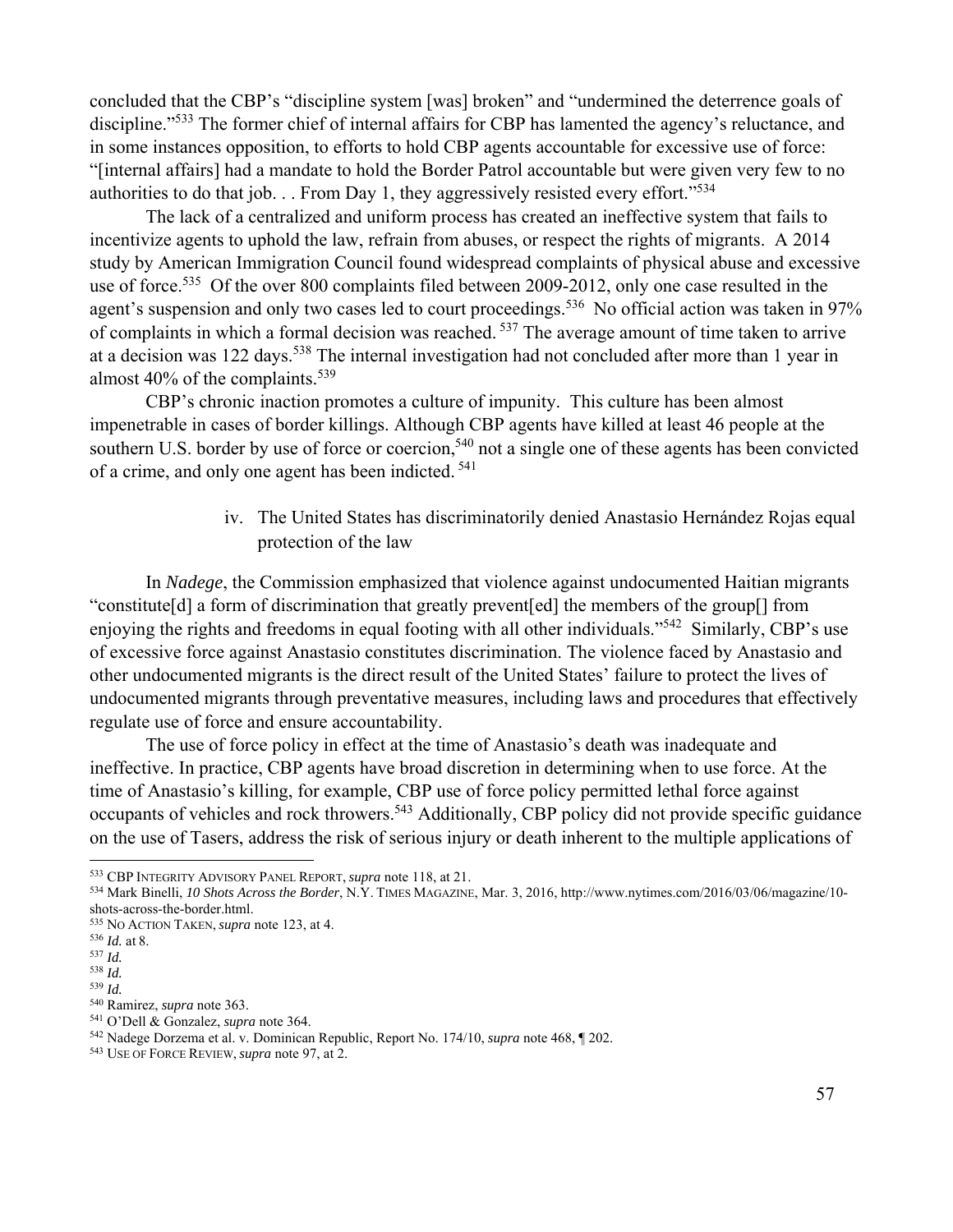Taser shocks, or even require that personnel are trained on the use of Tasers. In the absence of adequate training and guidance, agents have routinely used disproportionate and unnecessary force against undocumented migrants.

CBP agents have used unlawful force with little risk of legal consequences. Despite a long record of abuse, no known perpetrator of a border killing has been punished since U.S. Border Patrol was first established in 1924. Impunity for Anastasio's killing is the inevitable result of an investigation that lacked independence, thoroughness, and promptness. The Commission has recognized the close connection between violence, discrimination and impunity. In *Nadege*, it noted that "the lack of due diligence that leads to impunity reproduces the violence that it intends to attack, without prejudice to the fact that it alone constitutes discrimination regarding access to justice and respect of the right to guarantees."544

Undocumented migrants are the main victims of CBP violence and impunity. Although CBP is the largest law enforcement agency in the United States, it operates with little transparency, oversight, or accountability. The United States has failed to invest the resources, establish the laws, or implement the processes to ensure that CBP agents' interactions with undocumented migrants respect migrants' basic dignity. These shortcomings expose a vulnerable group to routine abuse. The Inter-American Commission should not ignore these contextual factors but rather consider them evidence of discrimination.

# V. CONCLUSION & PETITION

The facts alleged in this Petition establish that the United States of America is responsible for the violation of the rights guaranteed under I, II, XVIII, XXV, and XXVI of the American Declaration. Petitioners respectfully request that the Inter-American Commission on Human Rights:

- 1. Expedite the initial processing of this Petition in accordance with Article 29(2) of the Rules of Procedure of the Inter-American Commission on Human Rights;
- 2. Declare this Petition admissible;
- 3. Investigate, with hearings and witnesses as necessary, the facts alleged in this Petition;
- 4. Declare that the United States of America is responsible for the violation of the Anastasio Hernández Rojas and his relatives' rights under the American Declaration, including, *inter alia*, their rights to be free from torture, to life, and to equal protection under the law guaranteed under Articles I, II, XXV, XXVI as well as their rights to truth and to a remedy protected under Articles I and XVIII;
- 5. Recommend such other remedies as the Commission considers adequate and effective for addressing the violations of the Petitioners' fundamental human rights, including, *inter alia*, requesting that the United States publicly acknowledge responsibility and

 544 Nadege Dorzema et al. v. Dominican Republic, Report No. 174/10, *supra* note 468, ¶¶ 202, 210.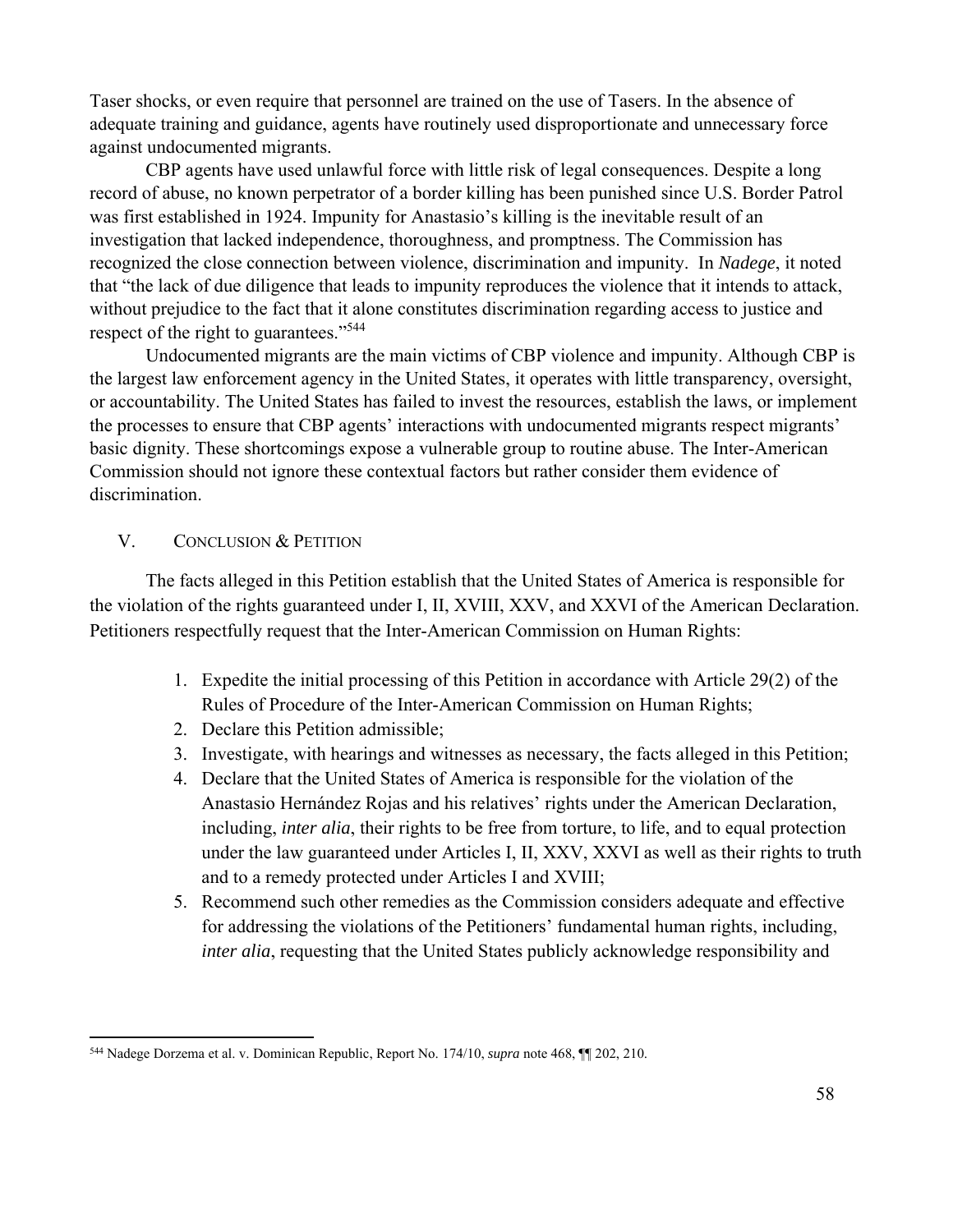publicly apologize to the Petitioners' for the violation of their rights and adopt the structural, legal, and policy reforms necessary to ensure non-repetition of the violations.

Dated: March 30, 2016

Respectfully submitted,<br> $\bigotimes_{\mathcal{M}}$   $\bigotimes_{\mathcal{M}}$ 

Roxanna Altholz **Andrea Guerrero** Associate Director Executive Director International Human Rights Law Clinic Alliance San Diego Berkeley Law

alle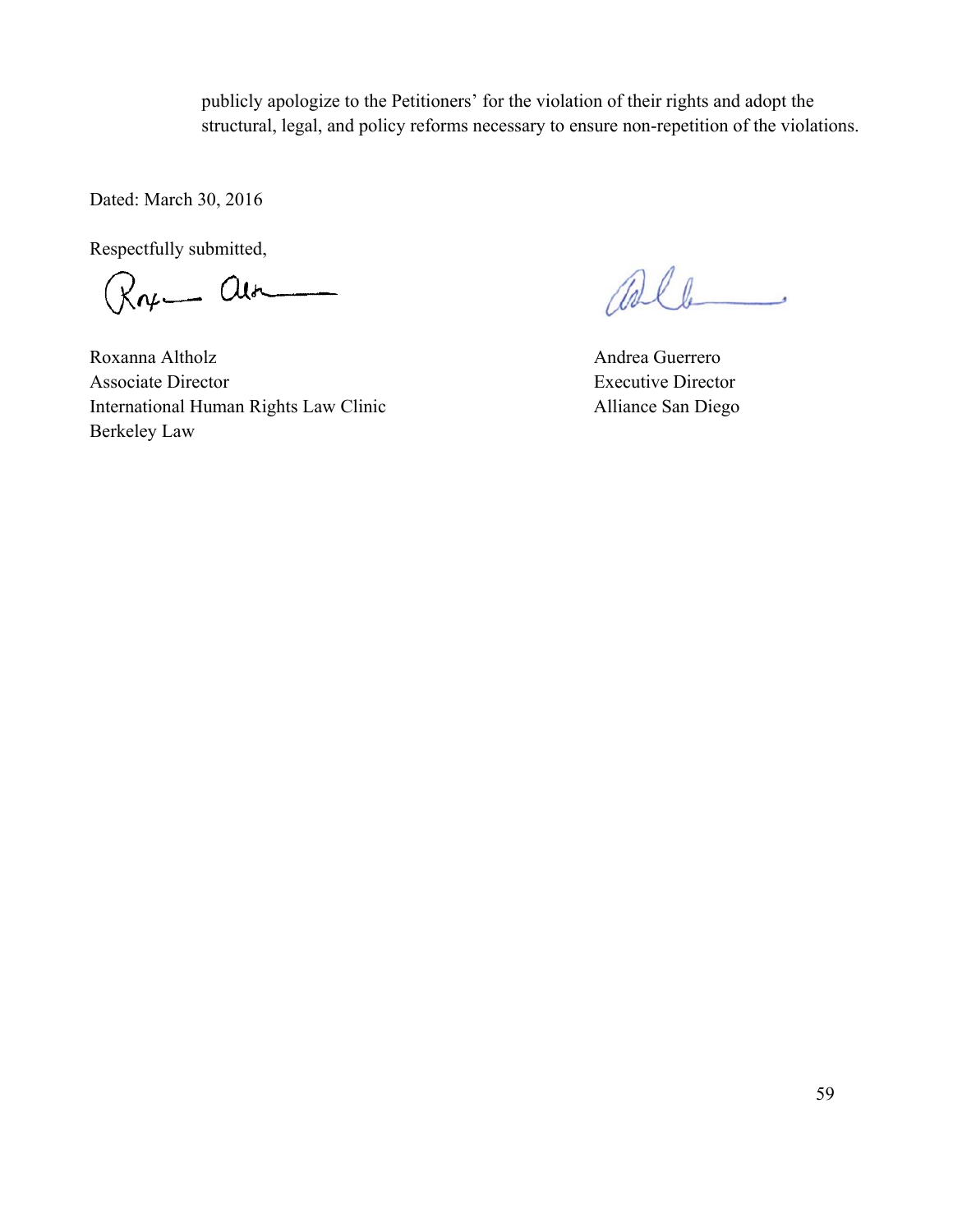# VI. EXHIBIT LIST

- Exhibit 1 Third Amended Complaint Exhibit 2 San Diego Regional Arrest Report Exhibit 3 Motion for Summary Judgment by Customs and Border Protection Officer S Exhibit 4 Declaration of Border Patrol Agent Jose Galvan Exhibit 5 Transcript of Videotaped Deposition of Philip J. Krasielwicz Exhibit 6 Transcript of Videotaped Deposition of Gabriel Ducoing Exhibit 7 Transcript of Interview of Pedro Hernandez Exhibit 8 Chula Vista Camera Video Exhibit 9 Chula Vista Camera Video with Outline of Ducoing Exhibit 10 Plaintiff's Response in Opposition to All Defendants' Motions for Summary Judgment Exhibit 11 Transcript of Sandra Cardenas SDPD Audio Interview Exhibit 12 Transcript of Videotaped Deposition of Ashley Young Exhibit 13 Transcript of Videotaped Deposition of Sergio Gonzalez-Gomez Exhibit 14 Transcript of Videotaped Deposition of Humberto Navarrete Exhibit 15 Photograph of Whiskey 2 area Exhibit 16 Interview of Rafael Barriga Exhibit 17 Videos Taken by Ashley Young Exhibit 18 Transcript of Deposition of Glenn N. Wagner Exhibit 19 Transcript of Videotaped Deposition of Guillermo Avila Exhibit 20 Transcript of Videotaped Deposition of Andre T. Piligrino Exhibit 21 Transcripts of Humberto Navarrete's Videos Exhibit 22 Videos Taken by Humberto Navarrete Exhibit 23 Transcript of Videotaped Deposition of Alan R. Boutwell Exhibit 24 Transcript of Videotaped Deposition of Kurt R. Sauer Exhibit 25 County of San Diego Autopsy Report Exhibit 26 Transcript of Videotaped Deposition I of Maria Puga Exhibit 27 Autopsy by Marvin Pietruska Exhibit 28 Transcript of Videotaped Deposition II of Maria Puga Exhibit 29 Transcript of Videotaped Deposition of Harinzo R. Narainesingh Exhibit 30 Border Patrol Briefing Exhibit 31 US CBP Memorandum re Incident at Whiskey 2 Exhibit 32 Witness Statement of Andre T. Piligrino Exhibit 33 San Diego Regional Crime Incident Report Exhibit 34 Declaration of Richard Tolles in Support of Motion for Stay Exhibit 35 Defendants United States' Motion to Dismiss
- Exhibit 36 Transcript of Videotaped Deposition of Marvin Pietruszka